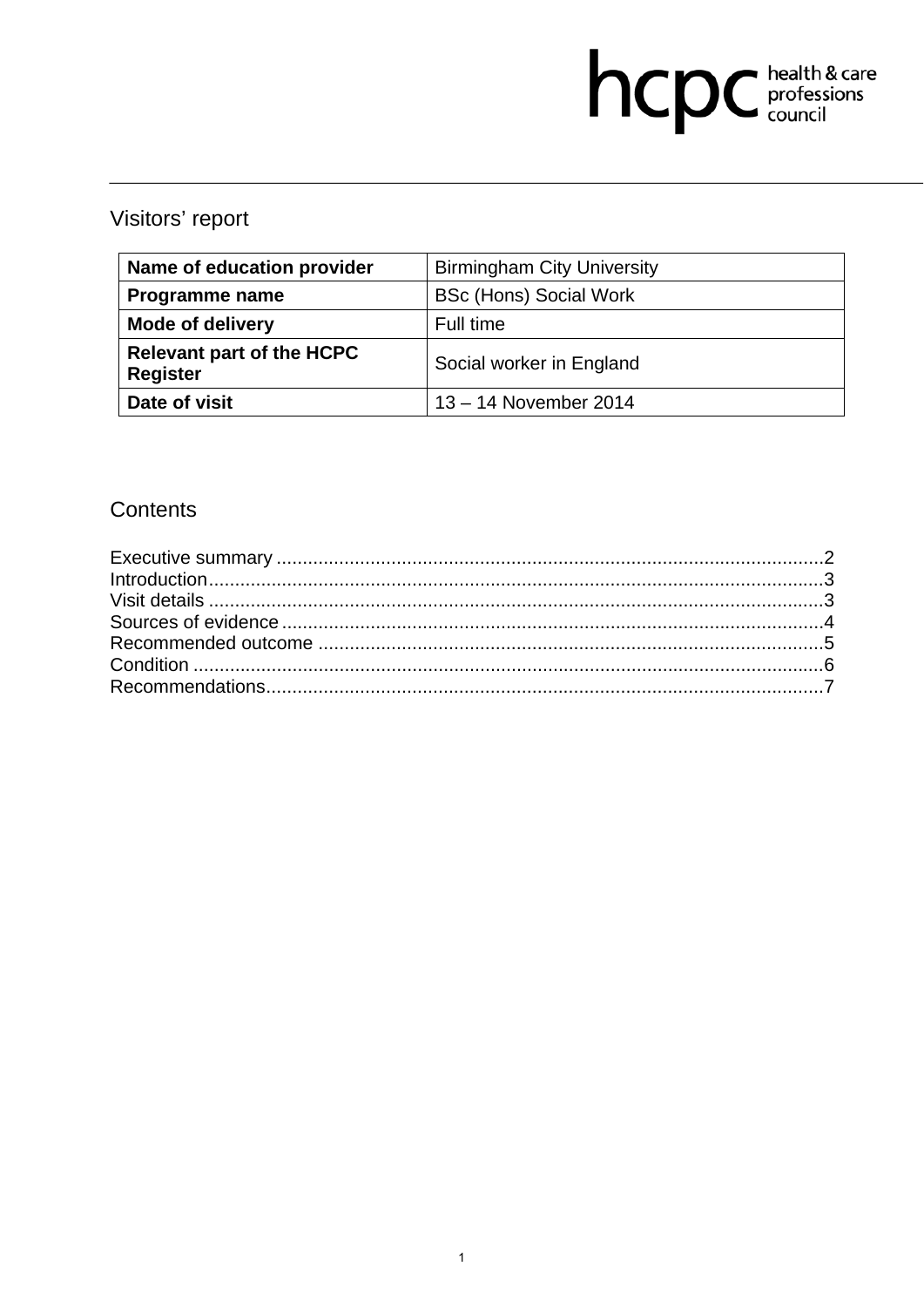## Executive summary

The Health and Care Professions Council (HCPC) approve educational programmes in the UK which health and care professionals must complete before they can apply to be registered with us. We are a statutory regulator and our main aim is to protect the public. We currently regulate 16 professions. All of these professions have at least one professional title which is protected by law. This means that anyone using the title 'social worker' in England must be registered with us. The HCPC keep a register of health and care professionals who meet our standards for their training, professional skills, behaviour and health.

The visitors' report which follows outlines the recommended outcome made by the visitors on the approval of the programme. The education provider has until 25 December 2014 to provide observations on this report. This is independent of meeting any conditions. The report and any observations received will be considered by the Education and Training Committee (Committee) on 12 February 2015. At this meeting, the Committee will accept, reject or vary the visitors' recommended outcome. If necessary, the Committee may decide to vary the conditions.

The education provider is due to redraft and resubmit documentary evidence in response to the conditions outlined in this report by 9 January 2015. The visitors will consider this response and make a separate recommendation to the Committee on the approval of the programme. It is anticipated that this recommendation will be made to the Committee on 12 February 2015.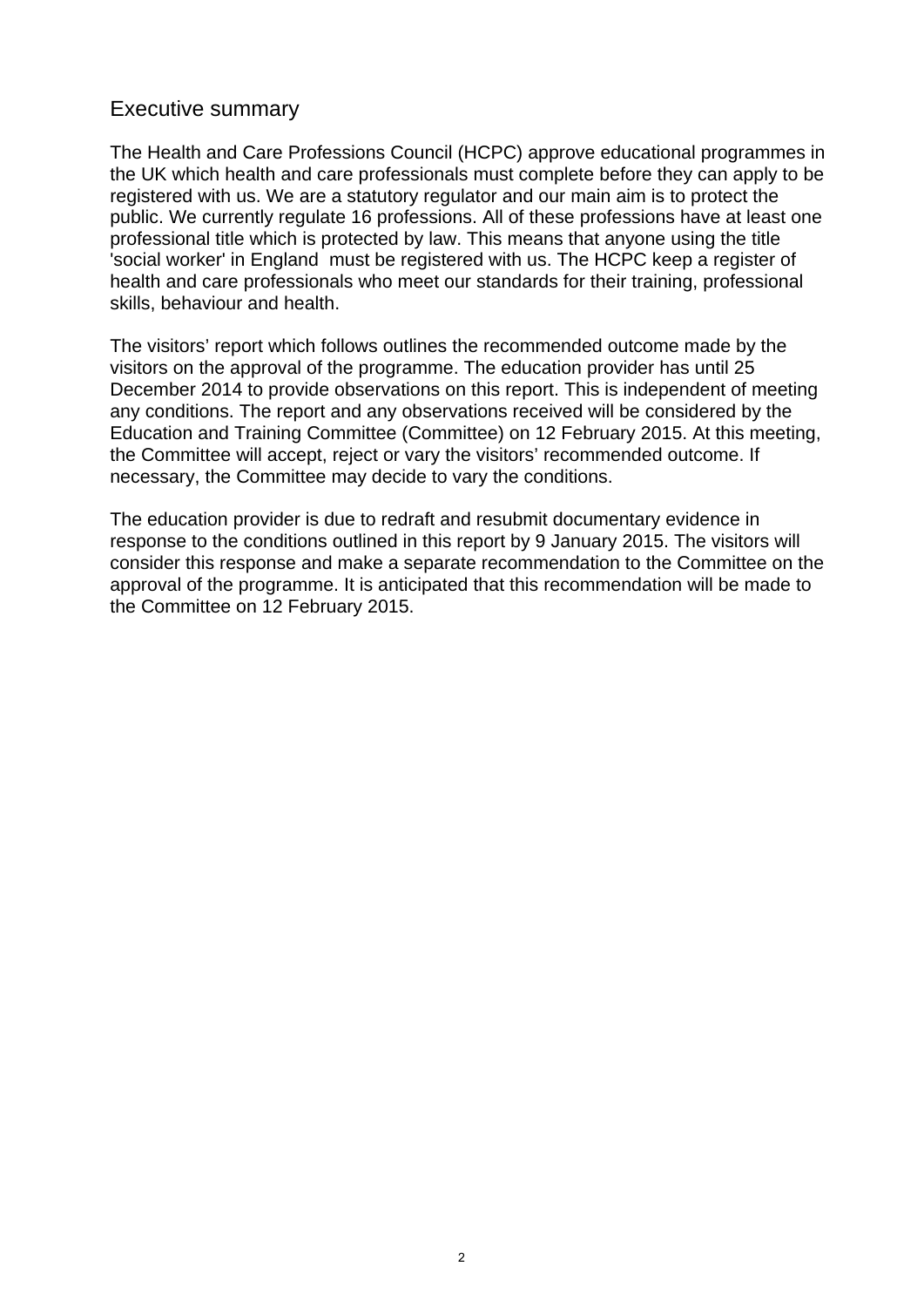## **Introduction**

The HCPC visited the programme at the education provider as the social work profession came onto the register in August 2012 and a decision was made by the Education and Training Committee to visit all existing programmes from this profession. This visit assessed the programme against the standards of education and training (SETs) and considered whether those who complete the programme meet the standards of proficiency (SOPs) for their part of the Register.

This visit was part of a joint event. The education provider considered their re-approval of the programme and the professional body, the College of Social Work (TCSW) considered their endorsement of the programme. The education provider, TCSW and the HCPC formed a joint panel, with an independent chair and secretary, supplied by the education provider. Whilst the joint panel participated in collaborative scrutiny of the programme and dialogue throughout the visit; this report covers the HCPC's recommendations on the programme only. As an independent regulatory body, the HCPC's recommended outcome is independent and impartial and based solely on the HCPC's standards. Separate reports, produced by the education provider and the TCSW outline their decisions on the programme's status.

| Name and role of HCPC visitors               | Gary Dicken (Social worker)                   |
|----------------------------------------------|-----------------------------------------------|
|                                              | Sid Jeewa (Lay visitor)                       |
|                                              | Dorothy Smith (Social Worker)                 |
| HCPC executive officer (in attendance)       | Jamie Hunt                                    |
| <b>HCPC</b> observer                         | Joy Tweed (HCPC Council member)               |
| Proposed student numbers                     | 90                                            |
| Proposed start date of programme<br>approval | September 2015                                |
| Chair                                        | Fiona Church (Birmingham City University)     |
| Secretary                                    | Jane Binks (Birmingham City University)       |
| Members of the joint panel                   | Helen Wenman (The College of Social<br>Work)  |
|                                              | Aiden Worsley (The College of Social<br>Work) |
|                                              | Ash Chand (The College of Social Work)        |
|                                              | Wilson Muleya (External panel member)         |
|                                              | Paul Webster (External panel member)          |
|                                              | Jane Dooley (External panel member)           |
|                                              | John Okole (External panel member)            |
|                                              | Rachel Curzon (Internal panel member)         |
|                                              | Philip Dee (Internal panel member)            |

## Visit details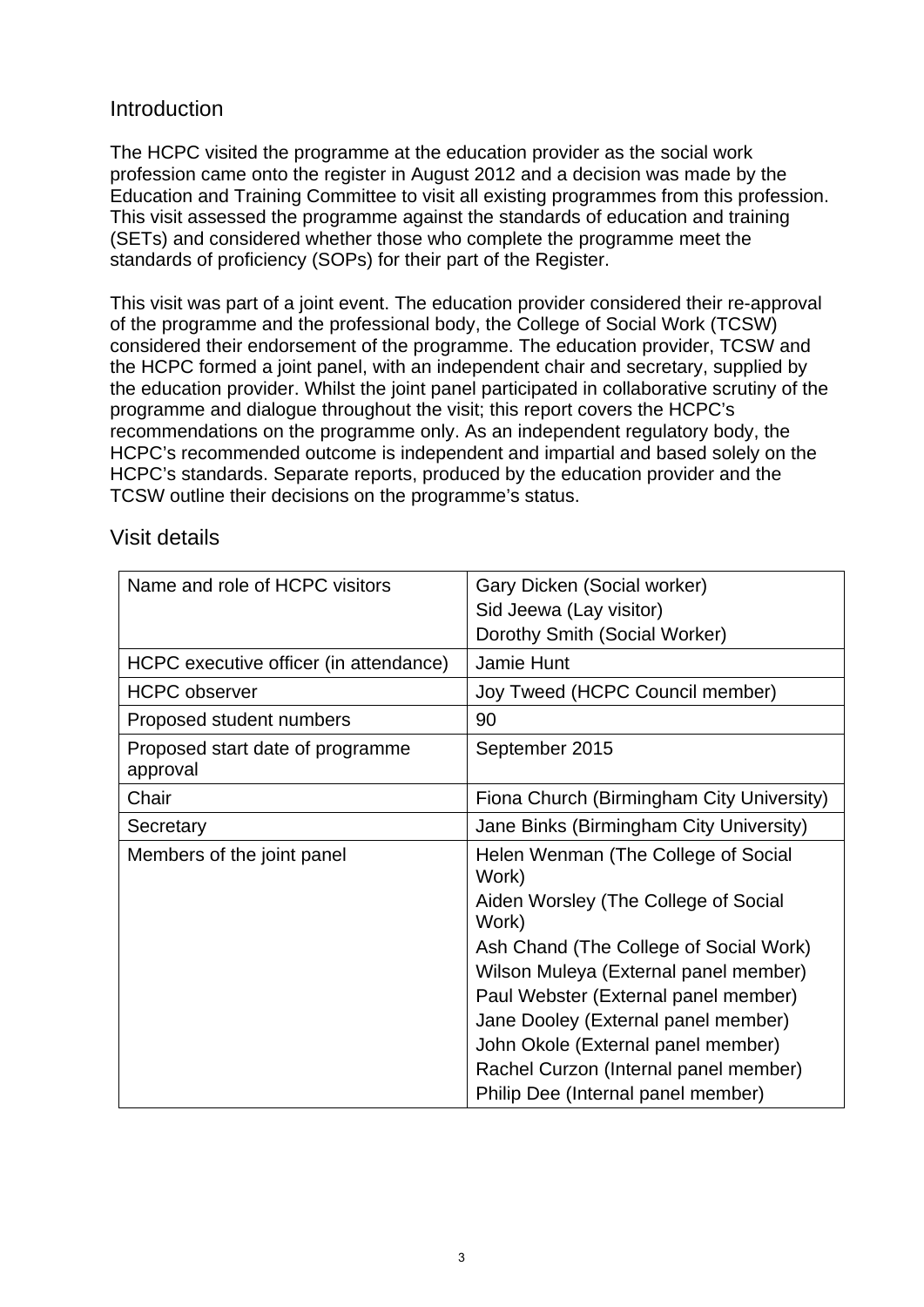## Sources of evidence

Prior to the visit the HCPC reviewed the documentation detailed below, sent by the education provider:

|                                                                                       | Yes | N٥ | N/A |
|---------------------------------------------------------------------------------------|-----|----|-----|
| Programme specification                                                               |     |    |     |
| Descriptions of the modules                                                           |     |    |     |
| Mapping document providing evidence of how the<br>education provider has met the SETs |     |    |     |
| Mapping document providing evidence of how the<br>education provider has met the SOPs |     |    |     |
| Practice placement handbook                                                           |     |    |     |
| Student handbook                                                                      |     |    |     |
| Curriculum vitae for relevant staff                                                   |     |    |     |
| External examiners' reports from the last two years                                   |     |    |     |
| Internal quality documents                                                            |     |    |     |
| Admissions documents                                                                  |     |    |     |
| Resource paper                                                                        |     |    |     |
| Assessment documents                                                                  |     |    |     |

During the visit the HCPC saw the following groups or facilities:

|                                                                                                  | Yes | No. | N/A |
|--------------------------------------------------------------------------------------------------|-----|-----|-----|
| Senior managers of the education provider with<br>responsibility for resources for the programme |     |     |     |
| Programme team                                                                                   |     |     |     |
| Placements providers and educators / mentors                                                     |     |     |     |
| <b>Students</b>                                                                                  |     |     |     |
| Service users and carers                                                                         |     |     |     |
| Learning resources                                                                               |     |     |     |
| Specialist teaching accommodation<br>(eg specialist laboratories and teaching rooms)             |     |     |     |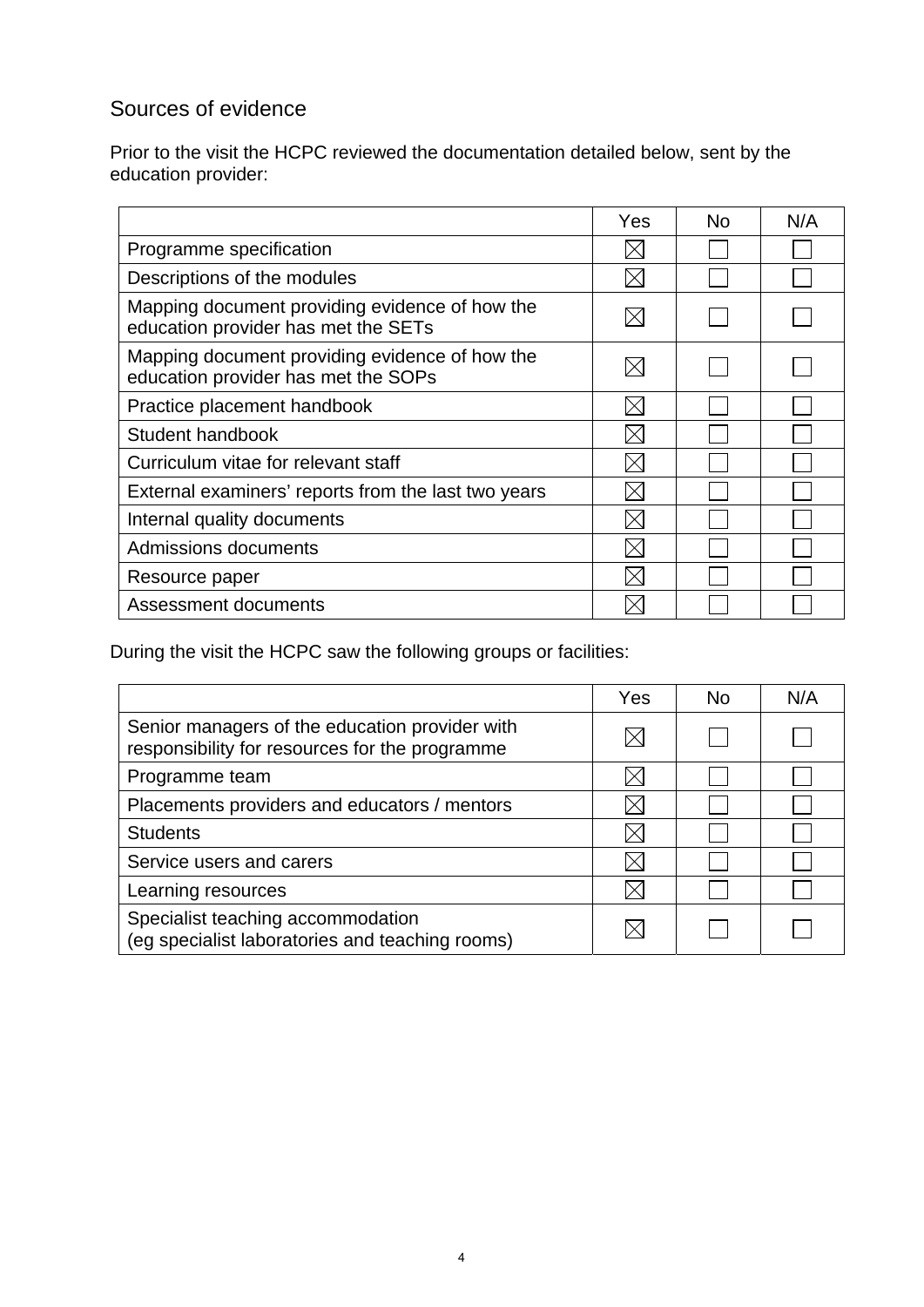## Recommended outcome

To recommend a programme for approval, the visitors must be satisfied that the programme meets all of the standards of education and training (SETs) and that those who complete the programme meet our standards of proficiency (SOPs) for the relevant part of the Register.

The visitors agreed to recommend to the Education and Training Committee that one condition is set on the programme, which must be met before the programme can be approved.

Conditions are requirements that the education provider must meet before the programme can be approved. Conditions are set when certain standards of education and training have not been met or there is insufficient evidence of the standard being met.

The visitors have also made two recommendations for the programme.

Recommendations are observations on the programme or education provider which do not need to be met before the programme can be approved. Recommendations are made to encourage further enhancements to the programme, normally when it is felt that the particular standard of education and training has been met at, or just above the threshold level.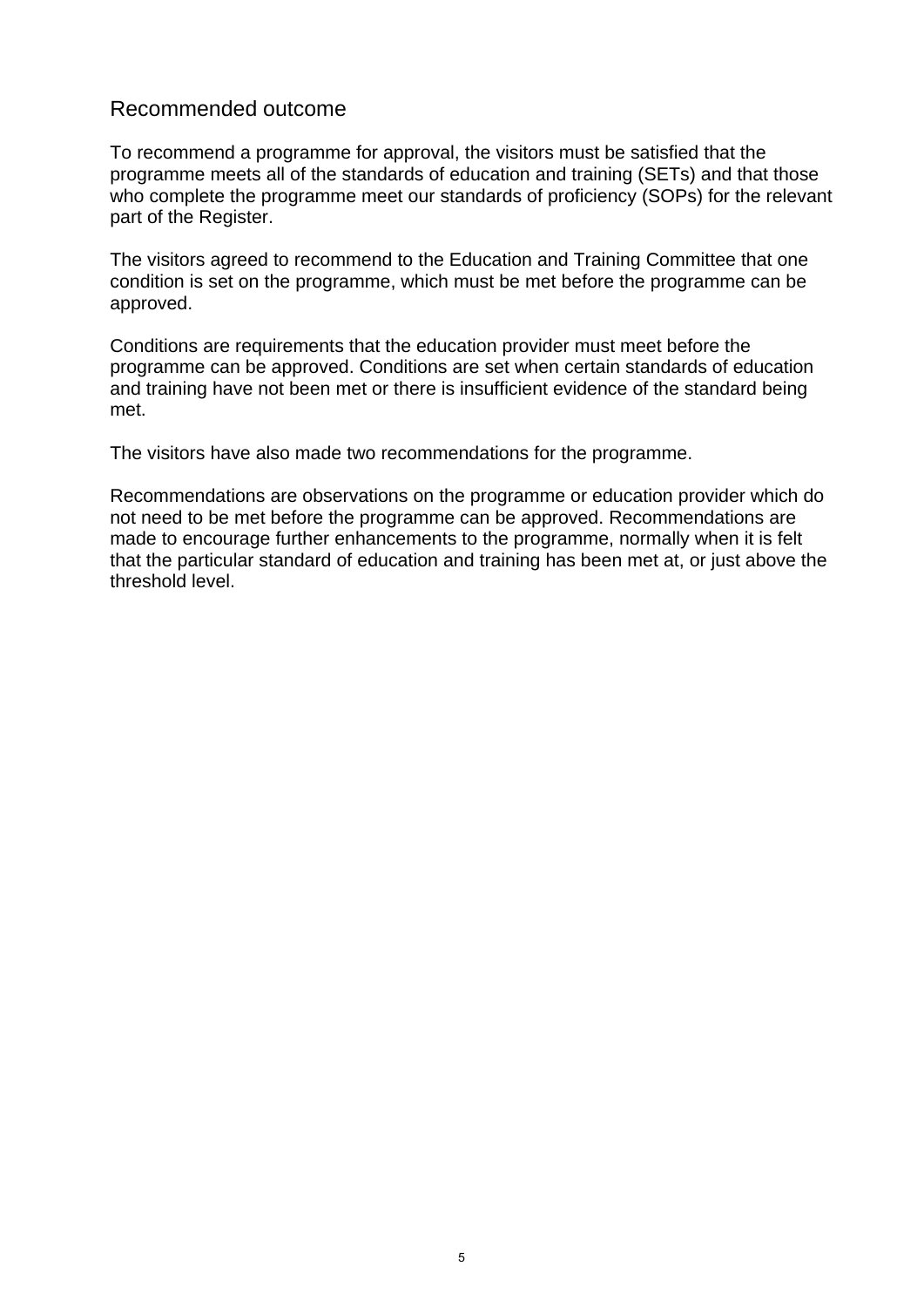## **Condition**

#### **6.11 Assessment regulations must clearly specify requirements for the appointment of at least one external examiner who must be appropriately experienced and qualified and, unless other arrangements are agreed, be from the relevant part of the Register.**

**Condition:** The education provider must submit further evidence to show that their policy for the recruitment of external examiners ensures that at least one external examiner will be appointed, who is appropriately experienced and qualified and, unless other arrangements are agreed, be from the relevant part of the Register.

**Reason:** The visitors were satisfied with the current external examiner arrangements. However, the visitors noted that there was insufficient detail concerning the recruitment of external examiners to the programme in the documentation submitted. This standard requires the assessment regulations to clearly articulate the requirements for the appointment of at least one external examiner who must be appropriately experienced and qualified and, unless other arrangements are agreed, be appropriately registered with the HCPC. The visitors therefore require evidence that HCPC requirements regarding the appointment of external examiners to the programme have been included in the relevant documentation to ensure that this standard is met.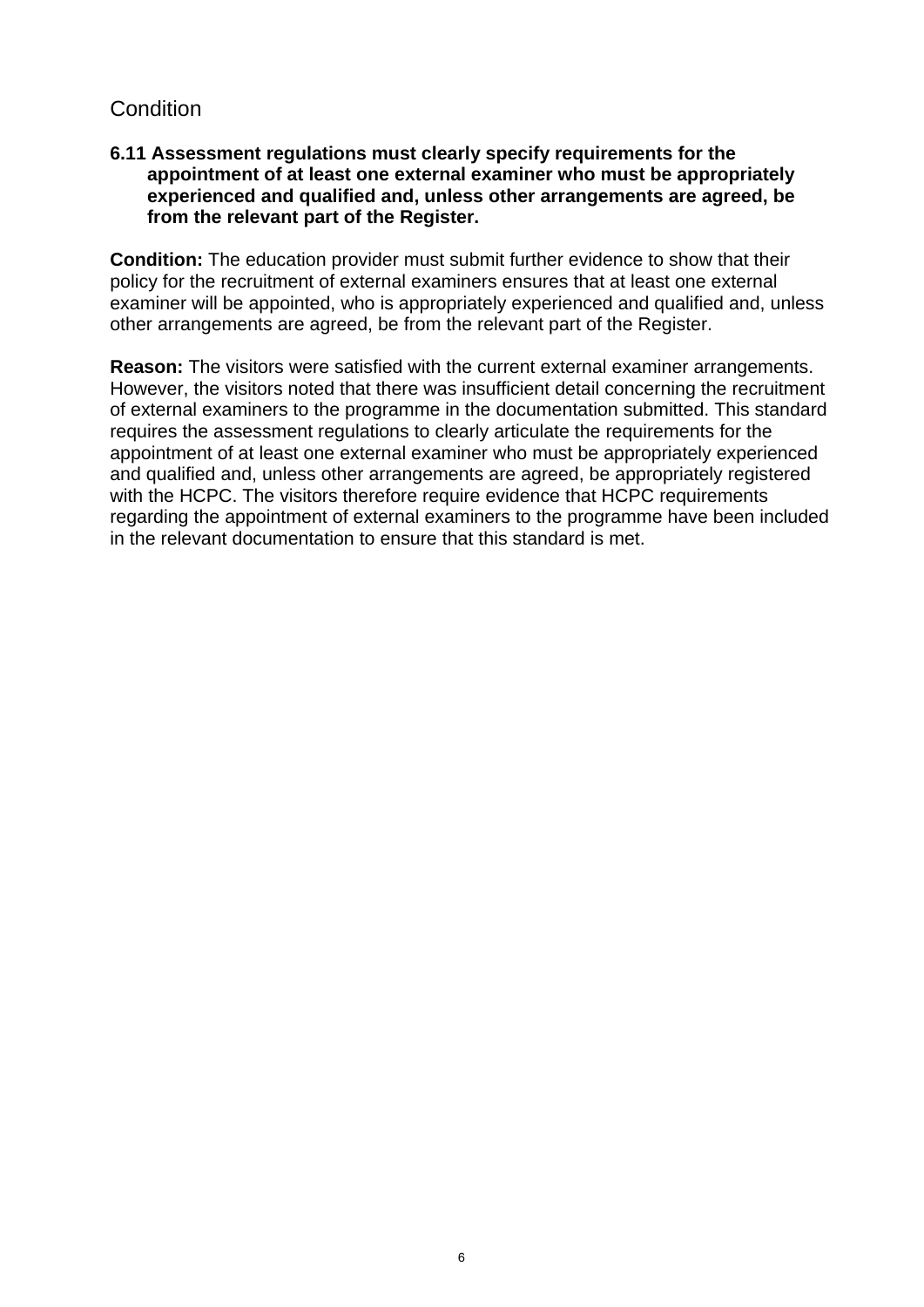## Recommendations

#### **3.3 The programme must have regular monitoring and evaluation systems in place.**

**Recommendation:** The education provider should produce information that clearly shows how their internal quality assurance policies work together, or if this information exists, make it more readily available.

**Reason:** From reviewing the documentation submitted, and considering discussions with the senior team and the programme team, the visitors were satisfied that the programme has regular monitoring and evaluations systems in place, and therefore that this standard is met. The visitors were also satisfied that the programme's stakeholders know how to engage with monitoring and evaluation systems relevant to their role. However, the visitors noted that it was not always immediately clear how quality assurance policies and procedures worked together. For example, the Quality Day Action Plan (Appendix 7, Social Work Critical Review) shows areas that have been identified for improvement, and statements that improvements have been made, but not the process by which the improvements were made. Therefore, the visitors recommend that the education provider produce an overarching quality assurance policy or mapping document, or, if this document exists, ensure that it is readily available when required. This document should enable stakeholders who are unfamiliar with the programme, for example external reviewers, or new staff or students, to understand how the internal quality assurance procedures work together, and for new stakeholders, how they would go about interacting with the policies.

## **3.17 Service users and carers must be involved in the programme.**

**Recommendation**: The education provider should further formalise and embed the involvement of their service user and carer group in the programme, develop their communication with the group, and review the group's recruitment policy.

**Reason**: From reviewing the documentation, and from meeting service users and carers and the programme team, the visitors were satisfied that service users and carers were involved in the programme, and therefore that this standard is met. However, the visitors noted several concerns of the service users and carer group which may impact on the way the standard is met in the future.

Firstly, the visitors noted the groups' concerns about the reliance of their involvement on an individual person. The group has always had an individual to contact directly about their involvement in the programme, which they found useful. Currently, this individual is the programme leader. The visitors noted that this reliance on one individual might not constitute sufficient stability for the sustainability of the group's contribution. The group noted that when responsibility has transferred from one individual to another in the past, their level of involvement dropped for a period. The group is satisfied that their involvement is now back to where it was, but was unsure how the programme would facilitate their involvement in the programme to a consistent level should responsibility for facilitating the group's involvement changes again, and was concerned that their involvement would drop to a level below where it is now.

Secondly, the visitors noted that the group were unclear about the payment policy, and the training available to members of the group. The visitors were clear that these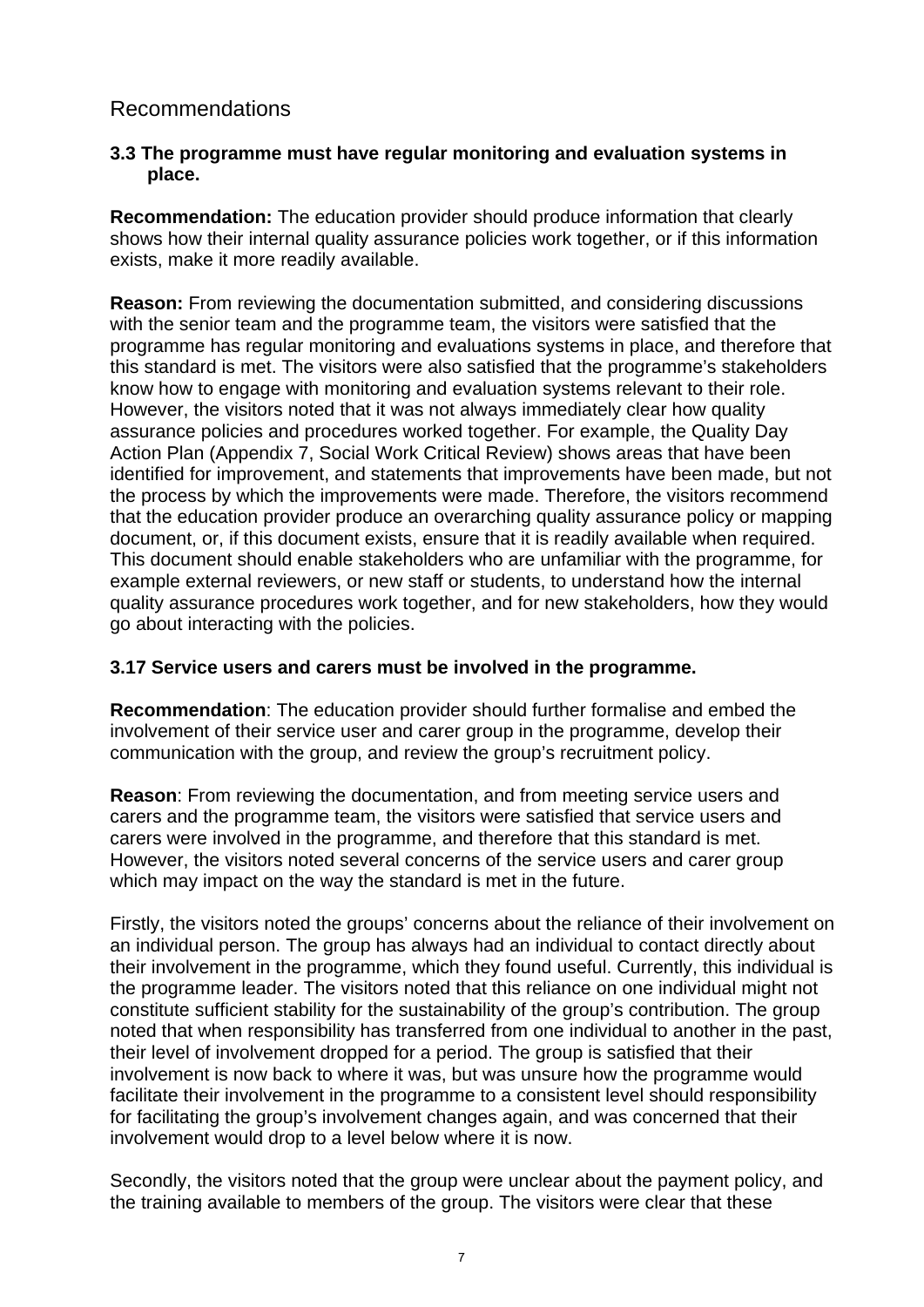policies exist, and that individuals in the group were remunerated and trained on an individual basis specific to their role, but this was not reflected in the group's understanding of the policies.

Finally, the visitors noted the group's concerns about recruiting new members, along with ensuring that the group has a diverse range of experiences. For example, the group members noted the lack of care leavers involved in the forum. The group were unsure how service users and carers who were interested in joining the group would find out about the group's work (beyond word of mouth), or how they would be appointed to the group.

Therefore, the visitors recommend that the education provider considers further formalising the service user and carer group's involvement in the programme to decrease reliance on individuals, reviews their communication policies with the group around payment and training, and reviews their recruitment policy for the group.

> Gary Dicken Sid Jeewa Dorothy Smith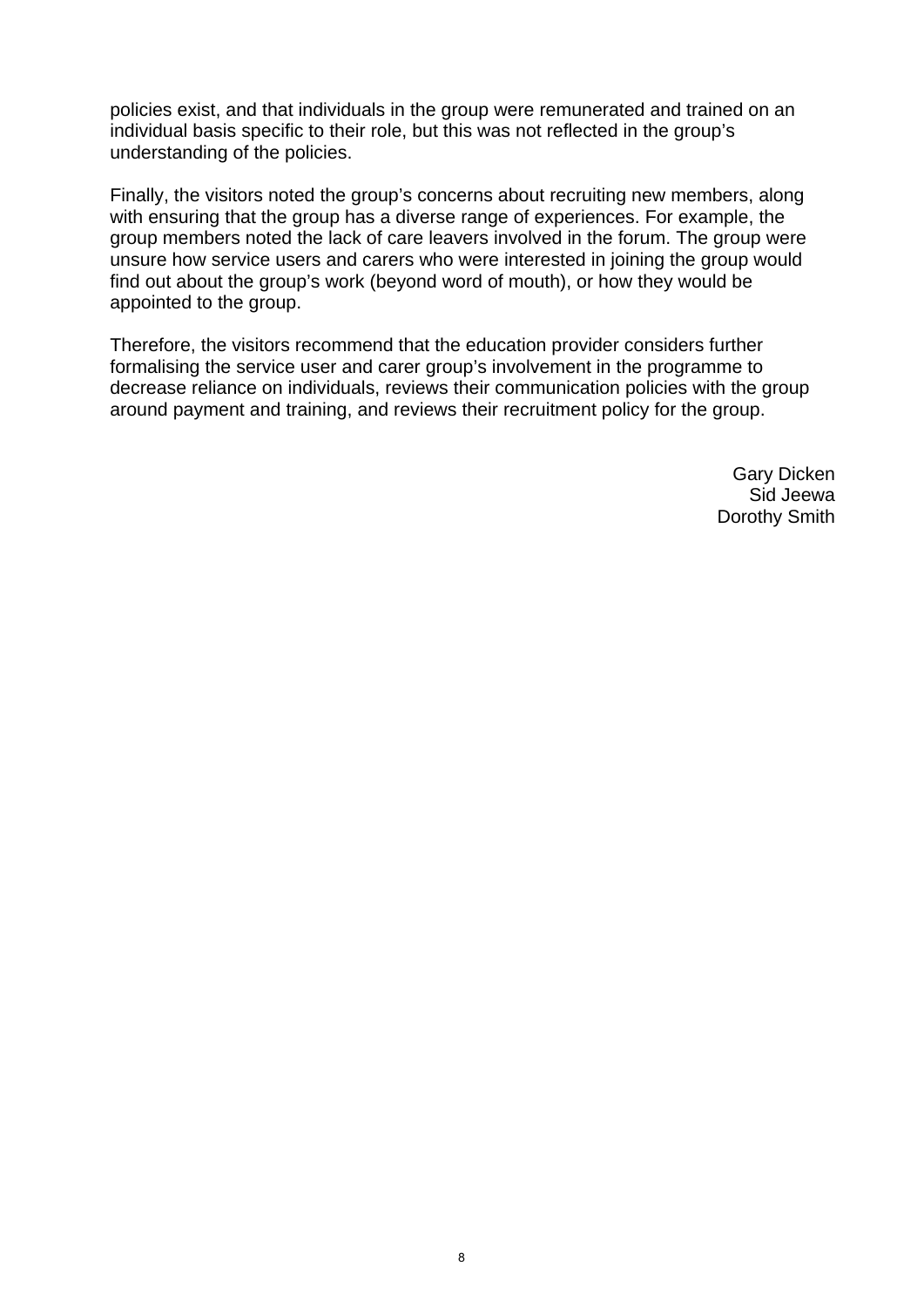# hcpc health & care

## Visitors' report

| Name of education provider | University of East Anglia                                                   |
|----------------------------|-----------------------------------------------------------------------------|
| Programme name             | PG Dip Mental Health (incorporating AMHP)<br><b>Higher Specialist Award</b> |
| <b>Mode of delivery</b>    | Work based learning                                                         |
| <b>Type of programme</b>   | Approved mental health professional                                         |
| Date of visit              | 8-9 October 2014                                                            |

## **Contents**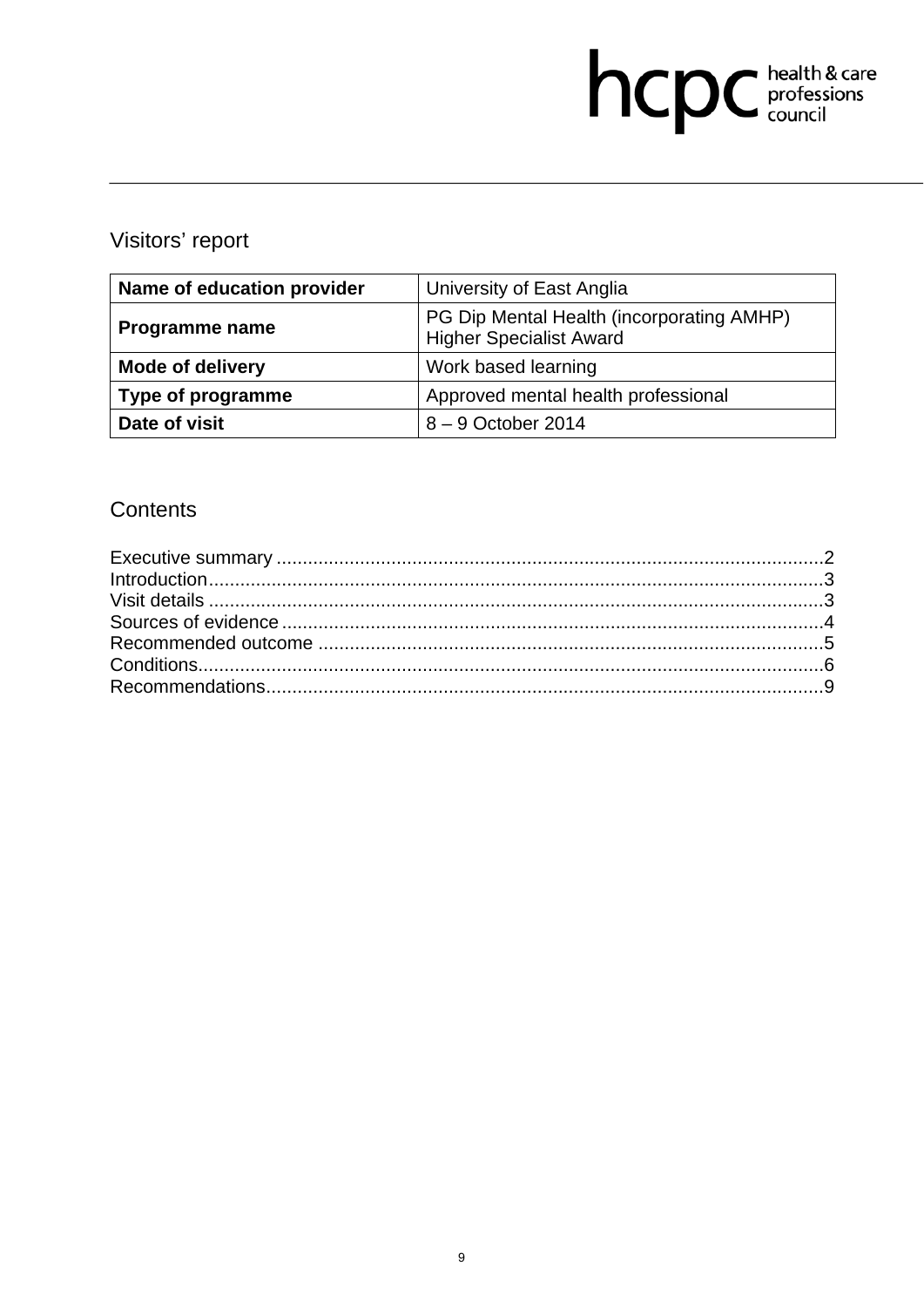## Executive summary

The Health and Care Professions Council (HCPC) approve educational programmes in the UK which health and care professionals must complete before they can apply to be registered with us. We are a statutory regulator and our main aim is to protect the public. We currently regulate 16 professions. All of these professions have at least one professional title which is protected by law. This means that anyone using a protected title must be registered with us. The HCPC keep a register of health and care professionals who meet our standards for their training, professional skills, behaviour and health.

As well as approving educational programmes for people who want to join the Register or have an annotation on their Registration record, the HCPC also approve a small number of programmes which are not linked to HCPC Registration. These programmes are for the profession of approved mental health practitioners (AMHPs) (for social workers, mental health and learning disabilities nurses, occupational therapists and practitioner psychologists).

The HCPC criteria for approving AMHP programmes set out the systems and processes an education provider is expected to have in place to deliver an AMHP programme, as well as the competencies professionals must achieve on completing the programme.

The visitors' report which follows outlines the recommended outcome made by the visitors on the approval of the programme. The education provider has until 26 November 2014 to provide observations on this report. This is independent of meeting any conditions. The report and any observations received will be considered by the Education and Training Committee (Committee) on 12 February 2015. At this meeting, the Committee will accept the visitors' recommended outcome, including the conditions. If necessary, the Committee may decide to vary the conditions.

The education provider is due to redraft and resubmit documentary evidence in response to the conditions outlined in this report by 1 December 2014. The visitors will consider this response and make a separate recommendation to the Committee on the approval of the programme. It is anticipated that this recommendation will be made to the Committee on 12 February 2015.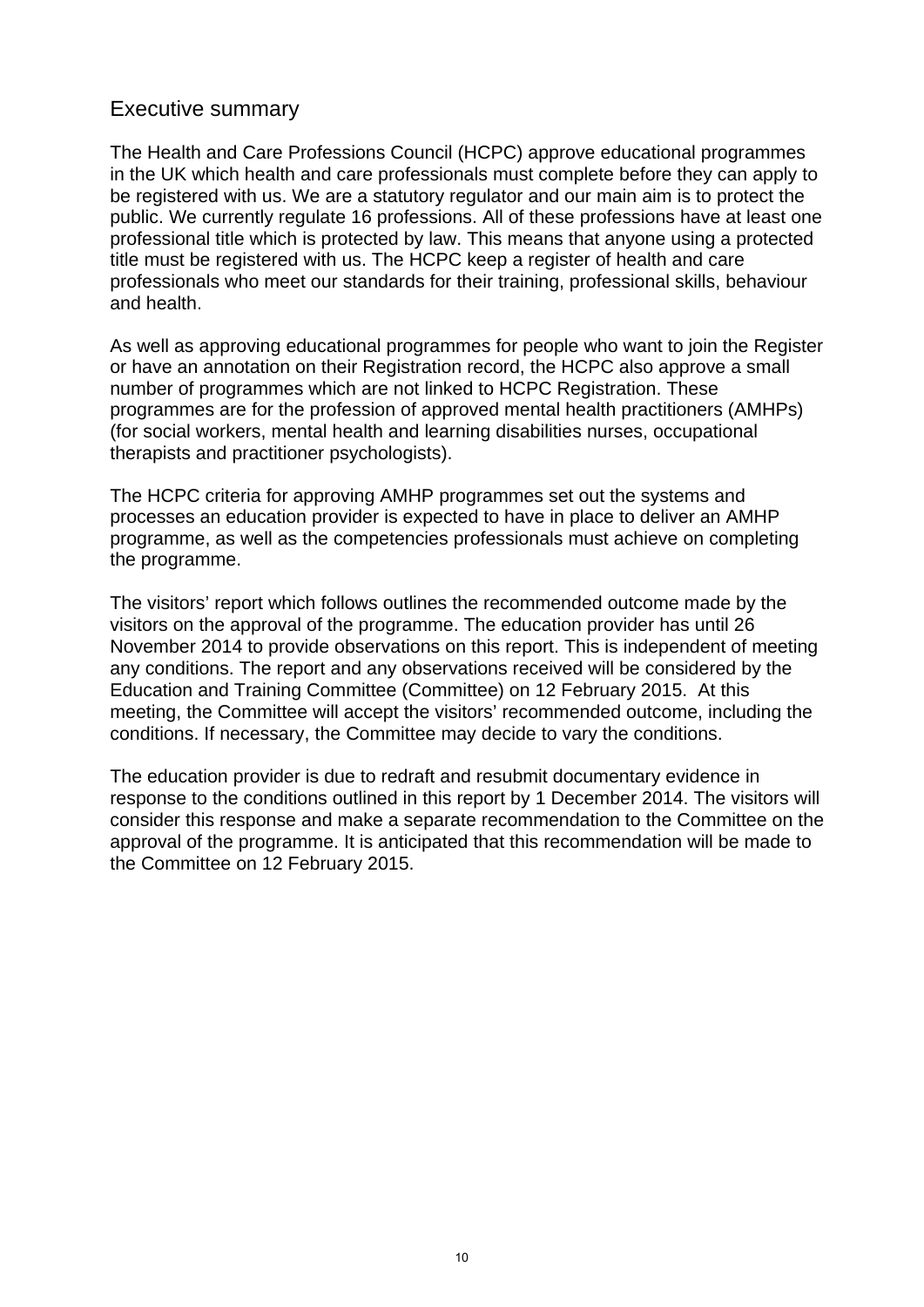## Introduction

When the regulation of social workers in England transferred from the General Social Care Council (GSCC) to ourselves, we took responsibility for approving AMHP programmes in England. The Health and Social Care Act (2012) gives us powers to set criteria for approving AMHP programmes. A decision was made by the Education and Training Committee to visit all existing AMHP programmes. This visit is to assess the programmes against the criteria for approving AMHP programmes and professionals who complete it will be able to achieve the criteria for approved mental health professionals.

This visit was an HCPC only visit. The education provider and validating body did not validate or review the programme at the visit and the professional body did not consider their accreditation of the programme. The education provider supplied an independent chair and secretary for the visit.

| Name and role of HCPC visitors               | Robert Goemans (Approved mental health<br>professional)<br>Lynn Heath (Approved mental health<br>professional)<br>Christine Morgan (Lay visitor) |
|----------------------------------------------|--------------------------------------------------------------------------------------------------------------------------------------------------|
| HCPC executive officer (in attendance)       | Amal Hussein                                                                                                                                     |
| Proposed student numbers                     | 12 per year                                                                                                                                      |
| Proposed start date of programme<br>approval | January 2015                                                                                                                                     |
| Chair                                        | Nicola Spalding (University of East Anglia)                                                                                                      |
| Secretary                                    | Robbie Meehan (University of East Anglia)                                                                                                        |

## Visit details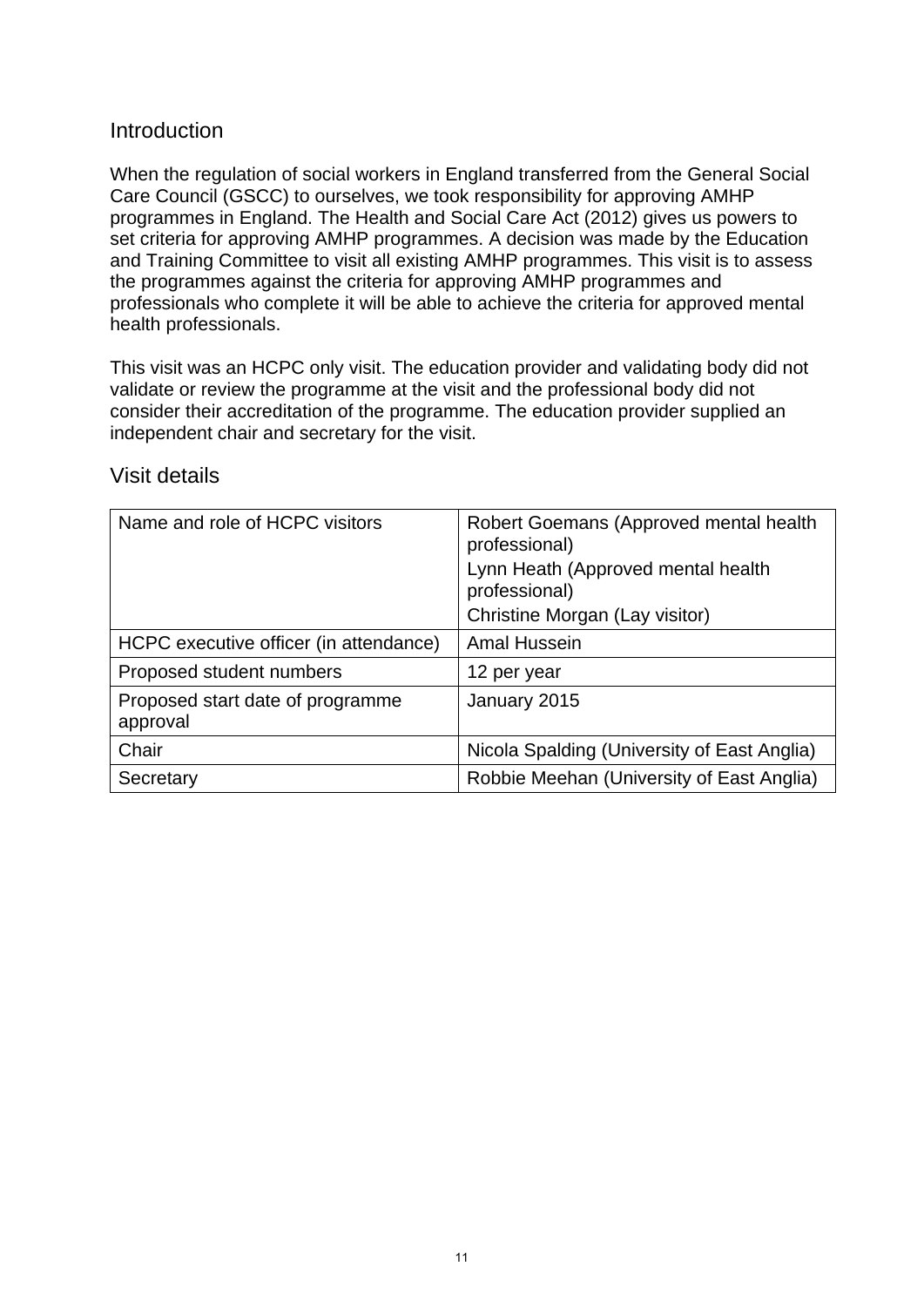## Sources of evidence

Prior to the visit the HCPC reviewed the documentation detailed below, sent by the education provider:

|                                                                                                                                   | Yes | No. | N/A |
|-----------------------------------------------------------------------------------------------------------------------------------|-----|-----|-----|
| Programme specification                                                                                                           |     |     |     |
| Descriptions of the modules                                                                                                       |     |     |     |
| Mapping document providing evidence of how the<br>education provider has met the criteria for approving<br><b>AMHP</b> programmes |     |     |     |
| Practice placement handbook                                                                                                       |     |     |     |
| Student handbook                                                                                                                  |     |     |     |
| Curriculum vitae for relevant staff                                                                                               |     |     |     |
| External examiners' reports from the last two years                                                                               |     |     |     |

During the visit the HCPC saw the following groups or facilities:

|                                                                                                  | Yes | No. | N/A |
|--------------------------------------------------------------------------------------------------|-----|-----|-----|
| Senior managers of the education provider with<br>responsibility for resources for the programme |     |     |     |
| Programme team                                                                                   |     |     |     |
| Placements providers and educators / mentors                                                     |     |     |     |
| <b>Students</b>                                                                                  |     |     |     |
| Service users and carers                                                                         |     |     |     |
| Learning resources                                                                               |     |     |     |
| Specialist teaching accommodation<br>(eg specialist laboratories and teaching rooms)             |     |     |     |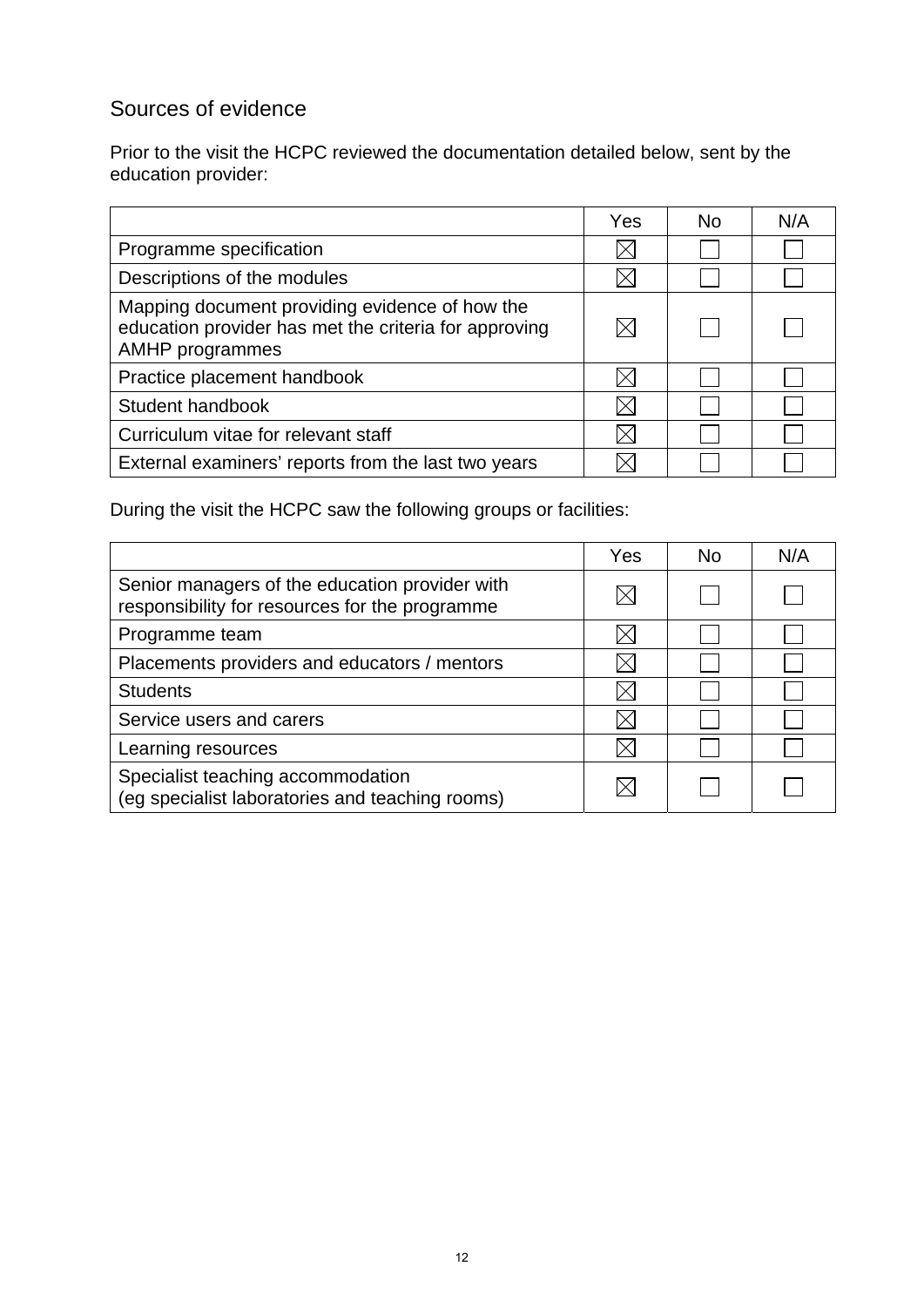## Recommended outcome

To recommend a programme for approval, the visitors must be assured that the programme meets all of the criteria for approving AMHP programmes and professionals who complete it will be able to achieve the criteria for approved mental health professionals

The visitors agreed to recommend to the Education and Training Committee that a number of conditions are set on the programme, all of which must be met before the programme can be approved.

The visitors agreed that 44 of the criterion have been met and that conditions should be set on the remaining six criterion.

Conditions are requirements that the education provider must meet before the programme can be approved. Conditions are set when certain criteria have not been met or there is insufficient evidence of the criterion being met.

The visitors have also made a recommendation for the programme.

Recommendations are observations on the programme or education provider which do not need to be met before the can be approved. Recommendations are made to encourage further enhancements to the programme, normally when it is felt that the particular criterion has been met at, or just above the threshold level.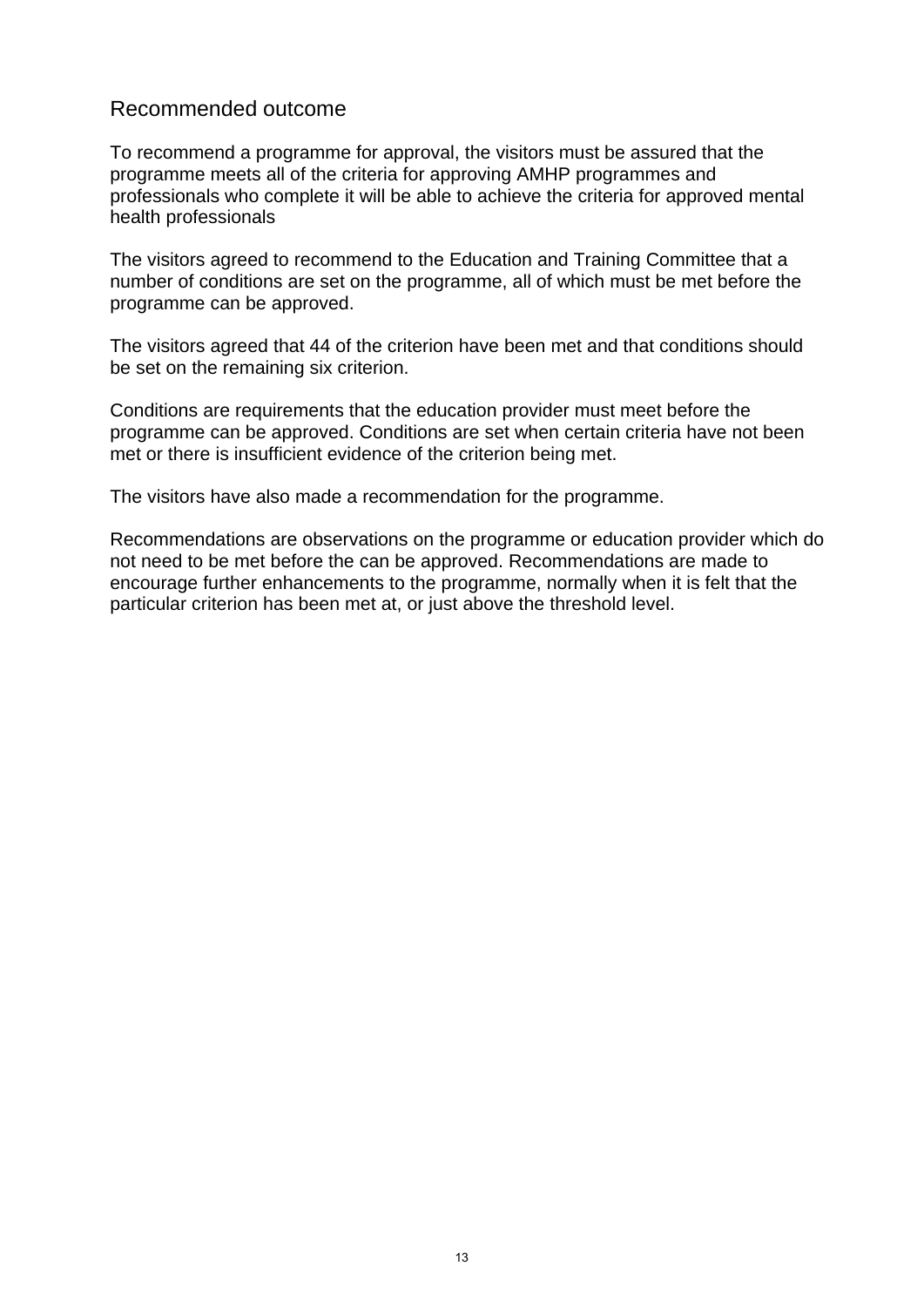## **Conditions**

#### **A.3 The admissions procedures must apply selection and entry criteria, including accreditation of prior (experiential) learning and other inclusion mechanisms**

**Condition:** The education provider must provide further evidence of their accreditation of prior (experiential) learning (AP(E)L) procedure for the programme. In particular, how any applications for AP(E)L are assessed and how such requirements and procedures are clearly communicated to applicants.

**Reason:** The visitors noted the information provided to applicants regarding the application for AP(E)L, specifically the generic website information that is provided to applicants. In discussions with the programme team the visitors noted that applicants were assessed on a case by case basis with regards to AP(E)L. The visitors also noted that the ability to receive AP(E)L for aspects of the programme differed depending on which previous modules were taken by potential applicants. To ensure this standard is met, the visitors require further evidence which clarifies the education provider's requirements regarding AP(E)L. In particular, the visitors require further information clarifying which elements (if any) of the programme an applicant can be exempted from completing through the AP(E)L process, and how this information is clearly communicated to applicants. Any further evidence submitted should also address how any assessment of AP(E)L is carried out by the programme team and the criteria against which any decisions regarding the awarding of AP(E)L are made.

#### **B.1 The programme must have a secure place in the education provider's business plan**

**Condition:** The education provider must provide further evidence that the necessary financial resources have been committed and planned to deliver the programme in conjunction with local authority commissioners.

**Reason:** In the programme documentation submitted prior to the visit the visitors noted the education provider's strategic intent regarding the delivery of the programme but no evidence of future funding assured for the AMHP programme. Visitors also noted the Informal Memorandums of Cooperation with Norfolk and Suffolk Local Authorities for twelve months from 2014. At the visit, the visitors noted the programme team had continued discussions with local authorities regarding their intentions to continue commissioning students from their respective organisations to undertake the programme. The visitors were advised that these discussions were progressing well and that there continues to be a clear interest in the programme. However, the visitors noted in the senior team meeting that there was a lack of representation of senior managers from either the university or the partner agencies and that no formal agreements have been made. In discussions with the senior team and placement educators, it was noted that Norfolk County Council and Suffolk County Council have verbally confirmed their intent to continue to commission students onto the programme. Although the visitors were clear there were potential opportunities for commissioned students to undertake the programme, they were unclear if any of these would be likely to be in place for the foreseeable future as there was no formal commitment from either Council. To be satisfied this criterion is met the visitors must be satisfied the education provider has enough support from employers to ensure it has a viable future. The visitors therefore require further evidence which demonstrates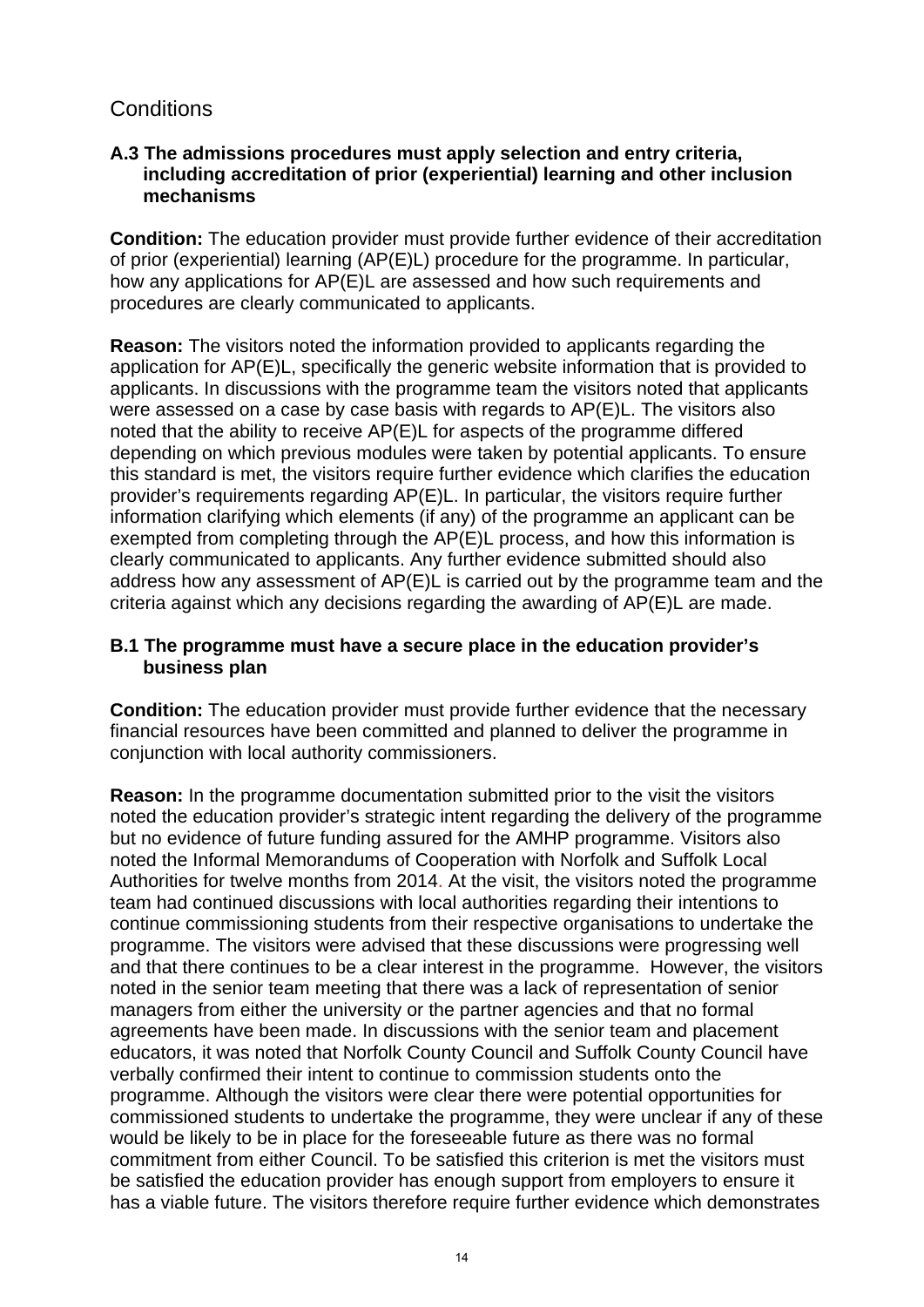a clear intent, on the part of employers, to commission students to undertake the programme in the foreseeable future to be satisfied this criterion is met.

#### **D.7 Practice placement educators must have relevant knowledge, skills and experience**

**Condition:** The education provider must provide further evidence which clearly articulates the knowledge, skills and experience required to perform the role of placement educators on the programme.

**Reason:** The visitors noted references to a number of documents submitted by the education provider in relation to how the programme meets this criterion, specifically the Quality Assurance of AMHP Placements and Practice Learning Opportunities Handbook and Portfolio Guidance. The Quality Assurance of AMHP Placements document outlines that there '…is no single qualification for being a practice educator or on-site supervisor for an AMHP student'. However, in discussions with the programme team, the visitors noted all placement educators must have completed a 60 credit at Master level module of the Practice Educator qualification in order to supervise AMHP students. Although clarified during the visit, the visitors could not clearly identify where in the programme documentation the qualifications, knowledge, skills and experience that the education provider requires in appointing individuals to be placement educators for the programme is reflected. In addition, the visitors could not determine how the education provider ensures employers are clearly informed of the requirements regarding the recruitment of placement educators who are appropriately qualified and experienced. The visitors therefore require further evidence of the education provider's requirements regarding the qualifications and experience of placement educators involved in the supervision of AMHP students. The information provided should clearly demonstrate how these requirements are communicated to employers involved in recruiting and appointing suitable placement educators.

#### **D.9 Practice placement educators must be appropriately registered, unless other arrangements are agreed**

**Condition:** The programme team must provide further evidence to show how they confirm that practice placement educators are appropriately registered, unless other arrangements are agreed.

**Reason:** The visitors noted the documents submitted by the education provider in relation to how the programme meets this criterion, specifically the Quality Assurance of AMHP Placements. Discussions at the visit indicated that the placement provider will be responsible for identifying placement educators, checking registration details and ensuring they are currently practicing as an AMHP. From the evidence provided, the visitors could not see a system that would be used by the education provider to confirm that practice placement educators are appropriately registered and therefore meet the criteria they set out for practice placement educators. As a result, the visitors require further evidence of the process that will be in place to ensure that this criterion can be met.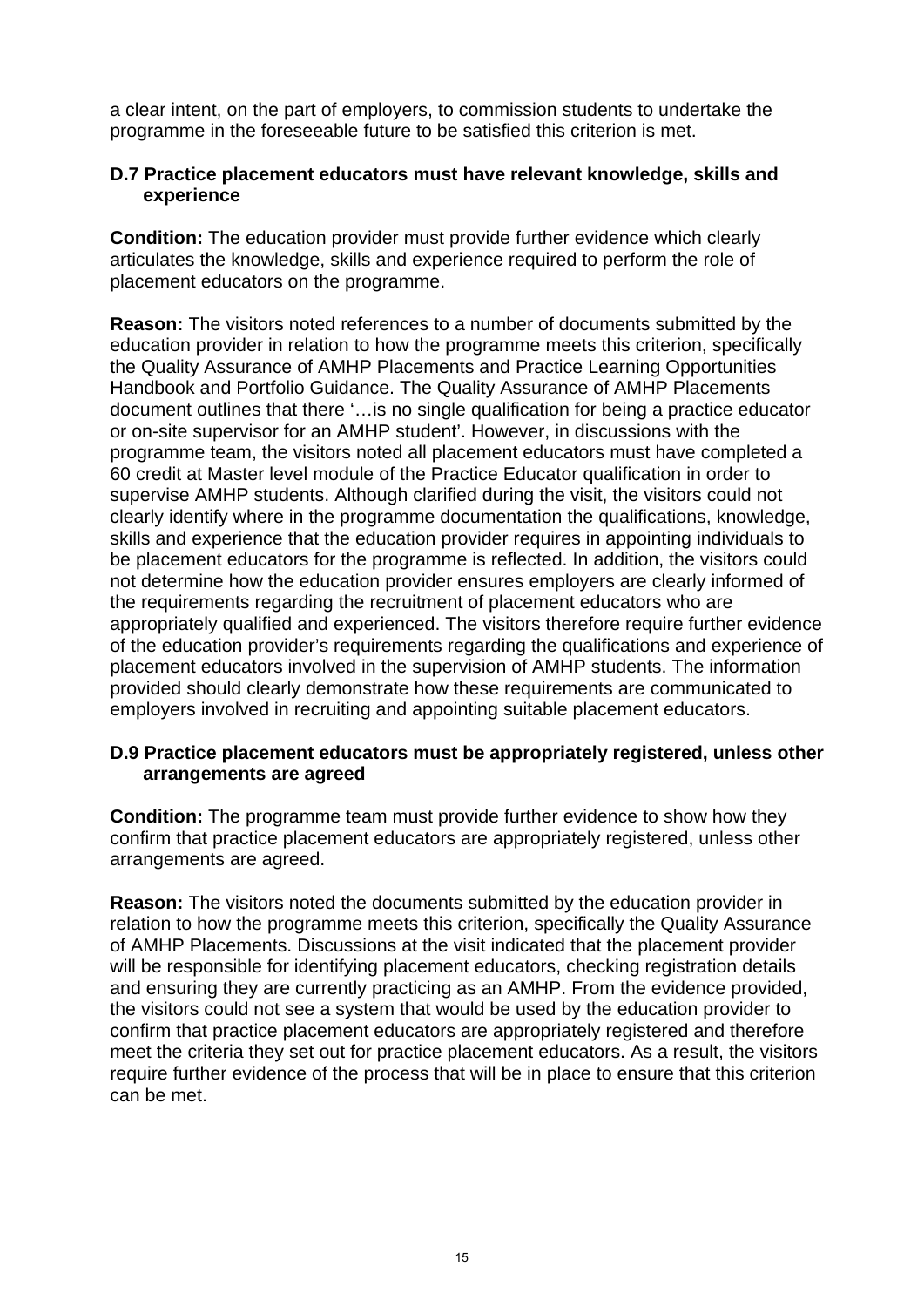#### **E.8 Assessment regulations must clearly specify that any requirements for an aegrotat award which may be made will not lead to eligibility to be approved as an AMHP**

**Condition:** The education provider must submit further evidence that assessment regulations clearly specify requirements for an aegrotat award not to provide eligibility to apply to a local authority to be approved as an AMHP.

**Reason:** From the documentation provided the visitors could not identify where it is clearly stated that aegrotat awards do not provide eligibility to apply to a local authority to be approved as an AMHP or that an aegrotat award is not given for this programme. The visitors were also unclear as to how this information is clearly communicated to students. The visitors therefore require further evidence to demonstrate where in the programme documentation it is clearly stated that aegrotat awards do not provide eligibility to apply to a local authority to be approved as an AMHP.

#### **E.10 Assessment regulations must clearly specify requirements for the appointment of at least one external examiner who must be appropriately experienced and qualified and, unless other arrangements are agreed, be from the relevant part of an appropriate professional register**

**Condition:** The education provider must provide further evidence which makes clear in the programme documentation that at least one external examiner for the programme will be from the relevant part of an appropriate professional register, unless other arrangements are agreed.

**Reason:** In the documentation submitted by the education provider there was insufficient detail about the external examiner recruitment policy. It was not evident that there was an explicit requirement for at least one of the external examiners to be from the relevant part of an appropriate professional register. In order to determine this criterion is met, the visitors require further evidence of the HCPC requirements regarding external examiners within the programme documentation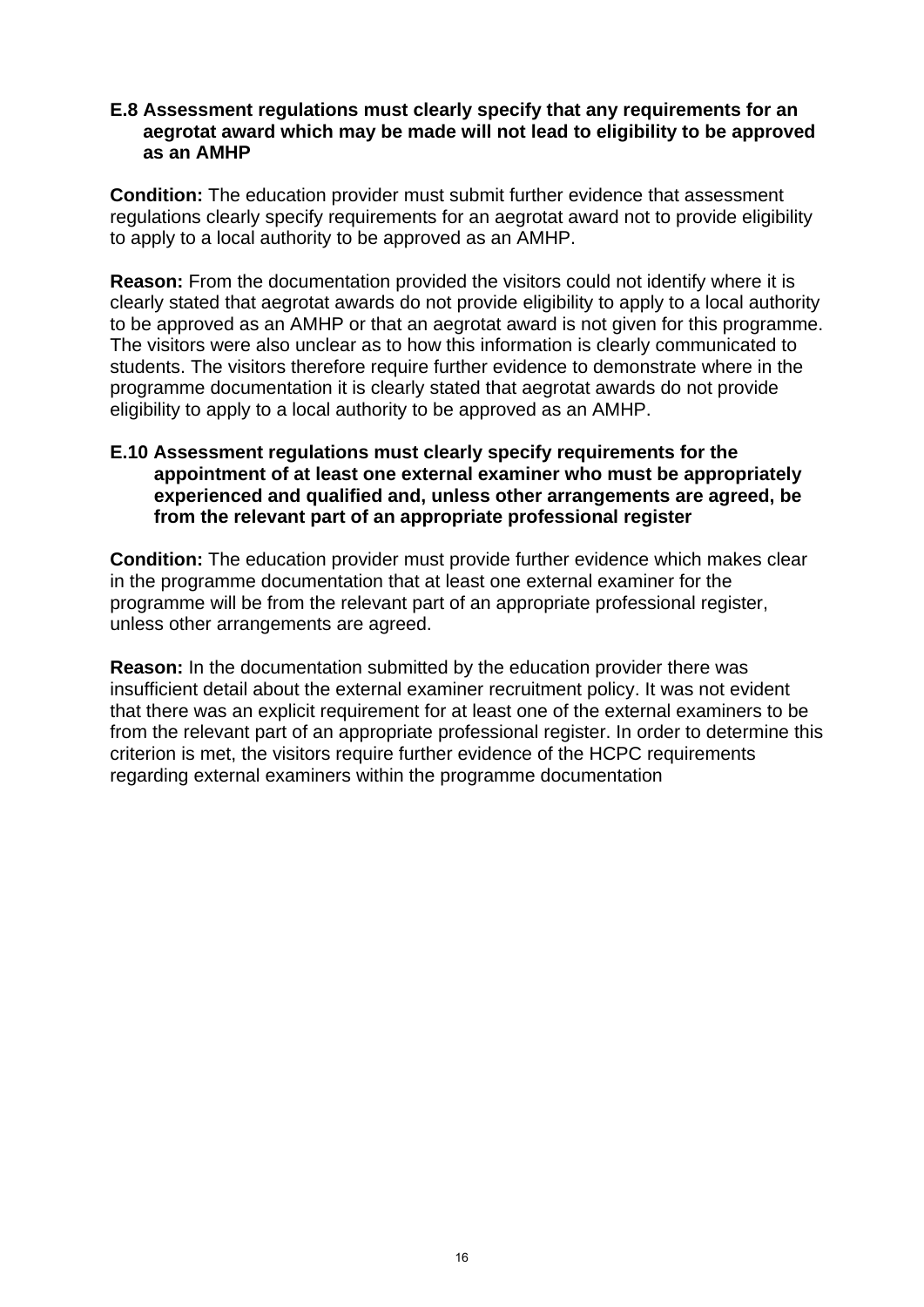## Recommendations

#### **B.6 Subject areas must be taught by staff with relevant specialist expertise and knowledge**

**Recommendation:** The education provider should consider keeping staff knowledge under review to ensure that those delivering the programme subject area have relevant specialist expertise and knowledge.

**Reason:** From a review of the documentation, the visitors were satisfied that all modules are taught by staff with relevant specialist expertise and knowledge, and therefore that this criterion is met. However, the visitors noted that many of the programme team were child care expert and very few of the programme team have had experience of being an Approved mental health professional. The visitors recommend that the education provider continues to review the amount of specialist expertise the core teaching staff team have. In this way the programme team may be able to identify how best to maintain and increase the level of specialist expertise and knowledge of the teaching staff going forward.

#### **D.3 The practice placement settings must provide safe and supportive environment.**

**Recommendation:** The visitors would like to encourage the programme team to review how practice placement providers ensure students are made aware of personal risks and safety issues relating to placement.

**Reason:** From a review of the documentation, the visitors were satisfied that practice placement providers are expected to carry out relevant assessment of risks within the area of practice. However, discussions with students revealed a varied induction experience on placement in relation to personal risks and safety. From this information, the visitors would like to encourage the programme team to review the placement induction process employed by the practice placement provider, in particular, how practice placement provider inform students about risks and safety issues.

> Lynn Heath Robert Goemans Christine Morgan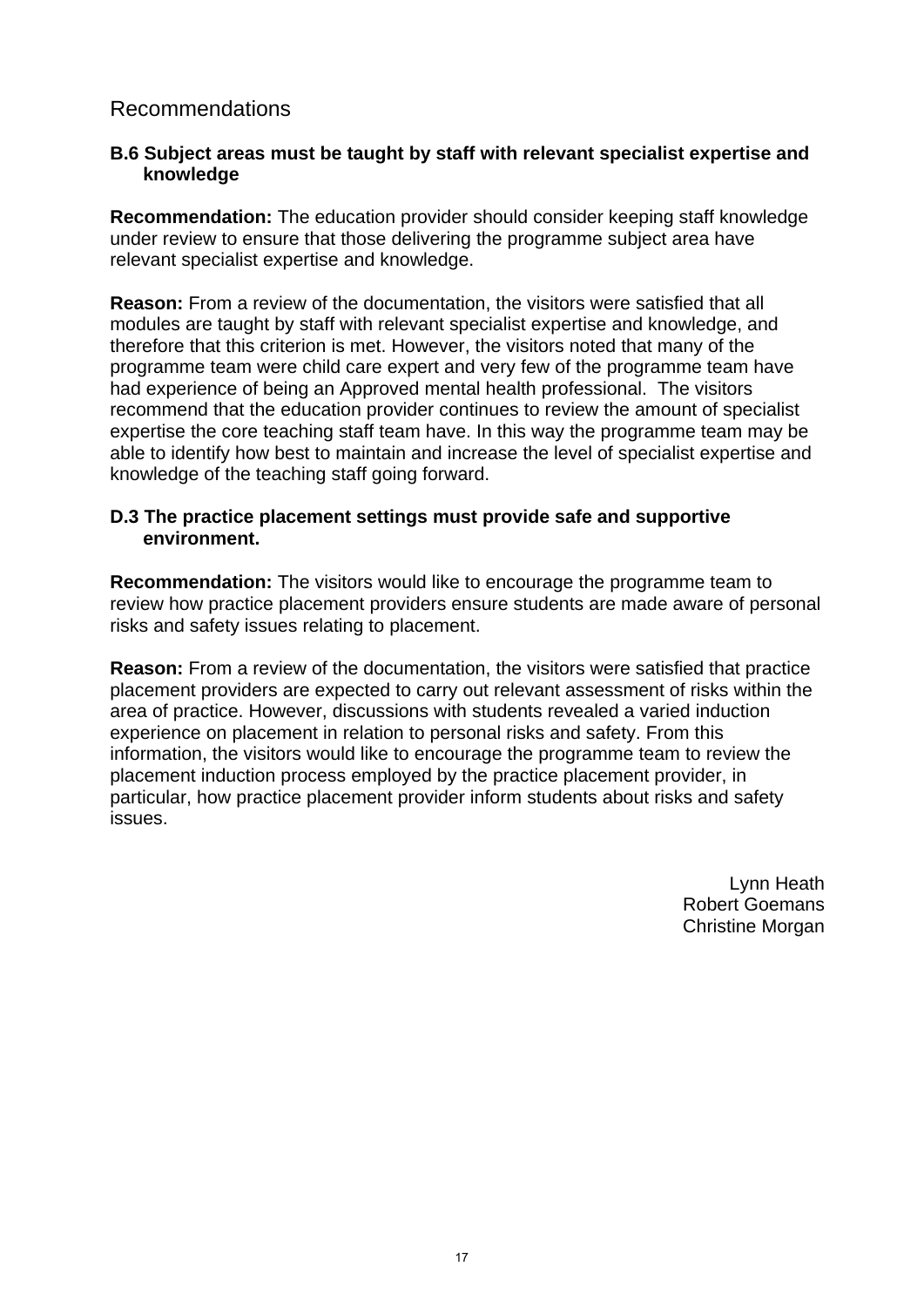# hcpc health & care

## Visitors' report

| Name of education provider                          | University of Lincoln                   |
|-----------------------------------------------------|-----------------------------------------|
| Programme name                                      | BSc (Hons) Social Work (Lincoln Campus) |
| <b>Mode of delivery</b>                             | Full time<br>Part time                  |
| <b>Relevant part of the HCPC</b><br><b>Register</b> | Social worker in England                |
| Date of visit                                       | 13 - 14 November 2014                   |

## **Contents**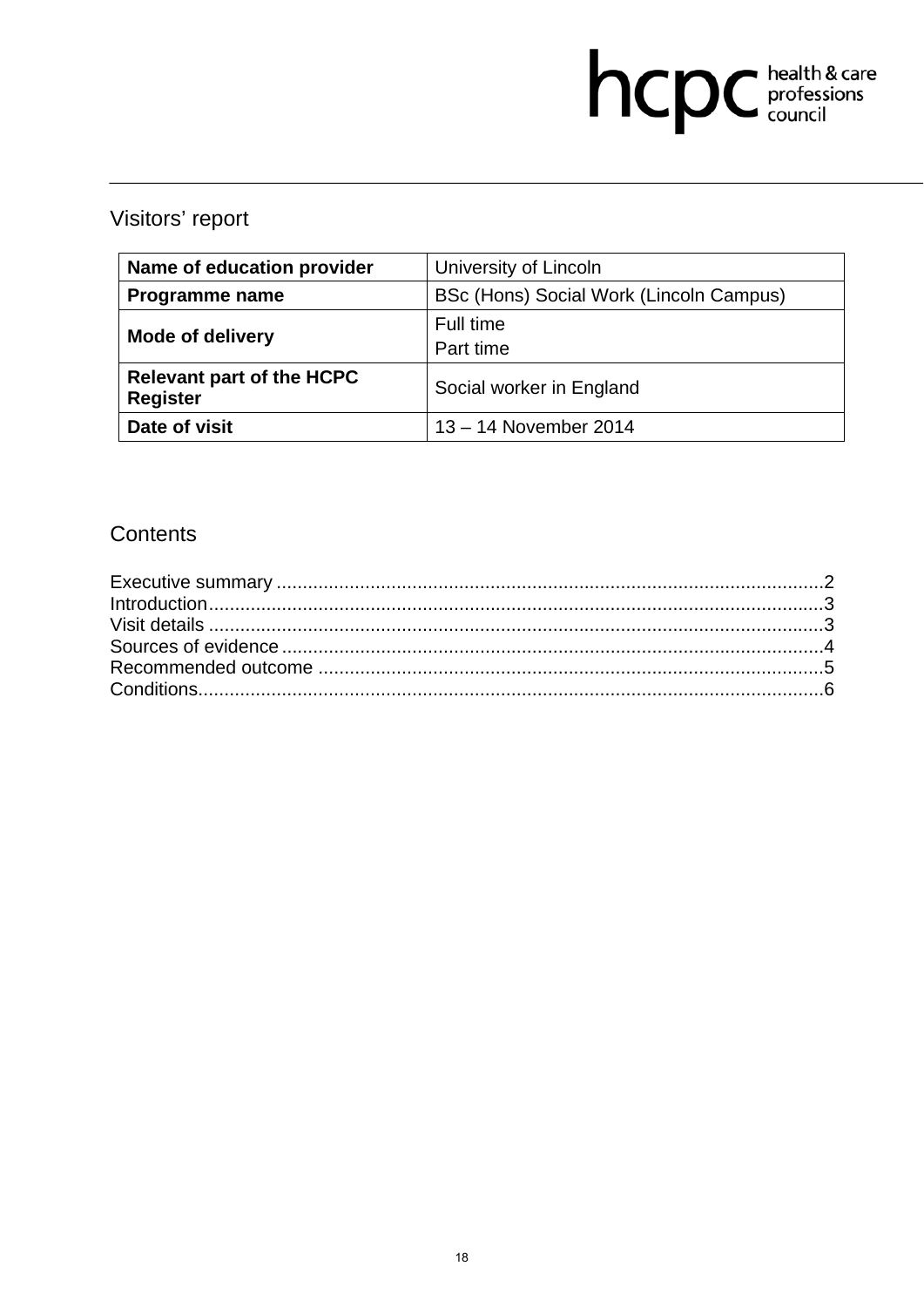## Executive summary

The Health and Care Professions Council (HCPC) approve educational programmes in the UK which health and care professionals must complete before they can apply to be registered with us. We are a statutory regulator and our main aim is to protect the public. We currently regulate 16 professions. All of these professions have at least one professional title which is protected by law. This means that anyone using the title 'social worker' in England must be registered with us. The HCPC keep a register of health and care professionals who meet our standards for their training, professional skills, behaviour and health.

The visitors' report which follows outlines the recommended outcome made by the visitors on the approval of the programme. The education provider has until 9 January 2015 to provide observations on this report. This is independent of meeting any conditions. The report and any observations received will be considered by the Education and Training Committee (Committee) on 12 February 2015. At this meeting, the Committee will accept, reject or vary the visitors' recommended outcome. If necessary, the Committee may decide to vary the conditions.

The education provider is due to redraft and resubmit documentary evidence in response to the conditions outlined in this report by 16 February 2015. The visitors will consider this response and make a separate recommendation to the Committee on the approval of the programme. It is anticipated that this recommendation will be made to the Committee on 26 March 2015.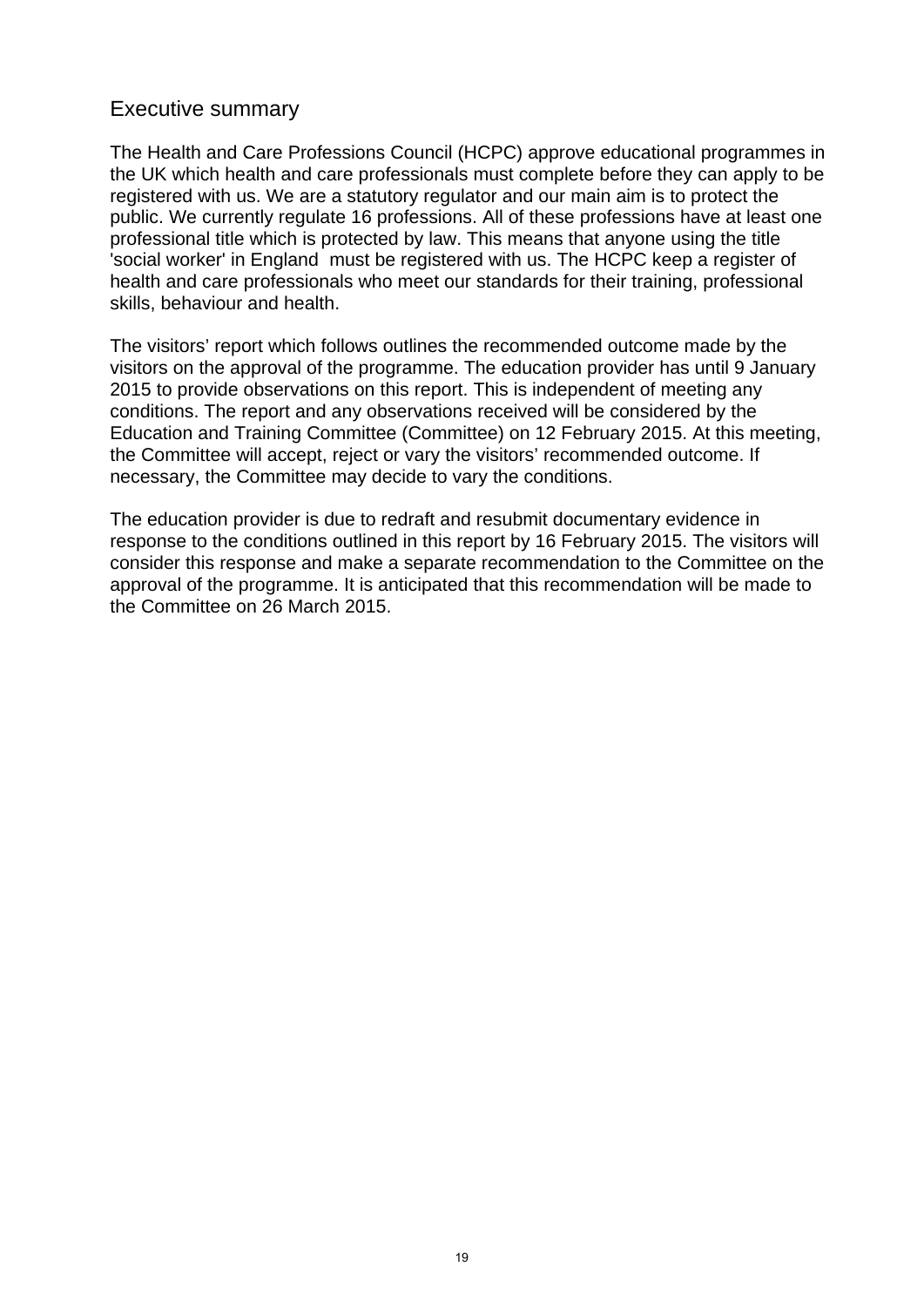## **Introduction**

The HCPC visited the programme at the education provider as the Social Work (in England) profession came onto the register in August 2012 and a decision was made by the Education and Training Committee to visit all existing programmes from this profession. This visit assessed the programme against the standards of education and training (SETs) and considered whether those who complete the programme meet the standards of proficiency (SOPs) for their part of the Register.

This visit was an HCPC only visit. The education provider did not validate or review the programmes at the visit and the professional body did not consider their accreditation of the programmes. The education provider supplied an independent chair and secretary for the visit. The visit also considered the following programmes – MSc Social Work and Post Graduate Diploma Interprofessional Practice (Approved Mental Health Professional). Separate reports exists for these programmes.

| Name and role of HCPC visitors               | Deirdre Keane (Lay visitor)<br><b>Richard Barker (Social worker)</b><br>Vicki Lawson-Brown (Social worker) |
|----------------------------------------------|------------------------------------------------------------------------------------------------------------|
| HCPC executive officer (in attendance)       | Abdur Razzaq                                                                                               |
| <b>HCPC</b> observer                         | Alex Urguhart                                                                                              |
| Proposed student numbers                     | 40 per cohort once a year (inclusive of part<br>time route)                                                |
| Proposed start date of programme<br>approval | 1 September 2015                                                                                           |
| Chair                                        | Paul Walsh (University of Lincoln)                                                                         |
| Secretary                                    | Carolyn Smith (University of Lincoln)                                                                      |

## Visit details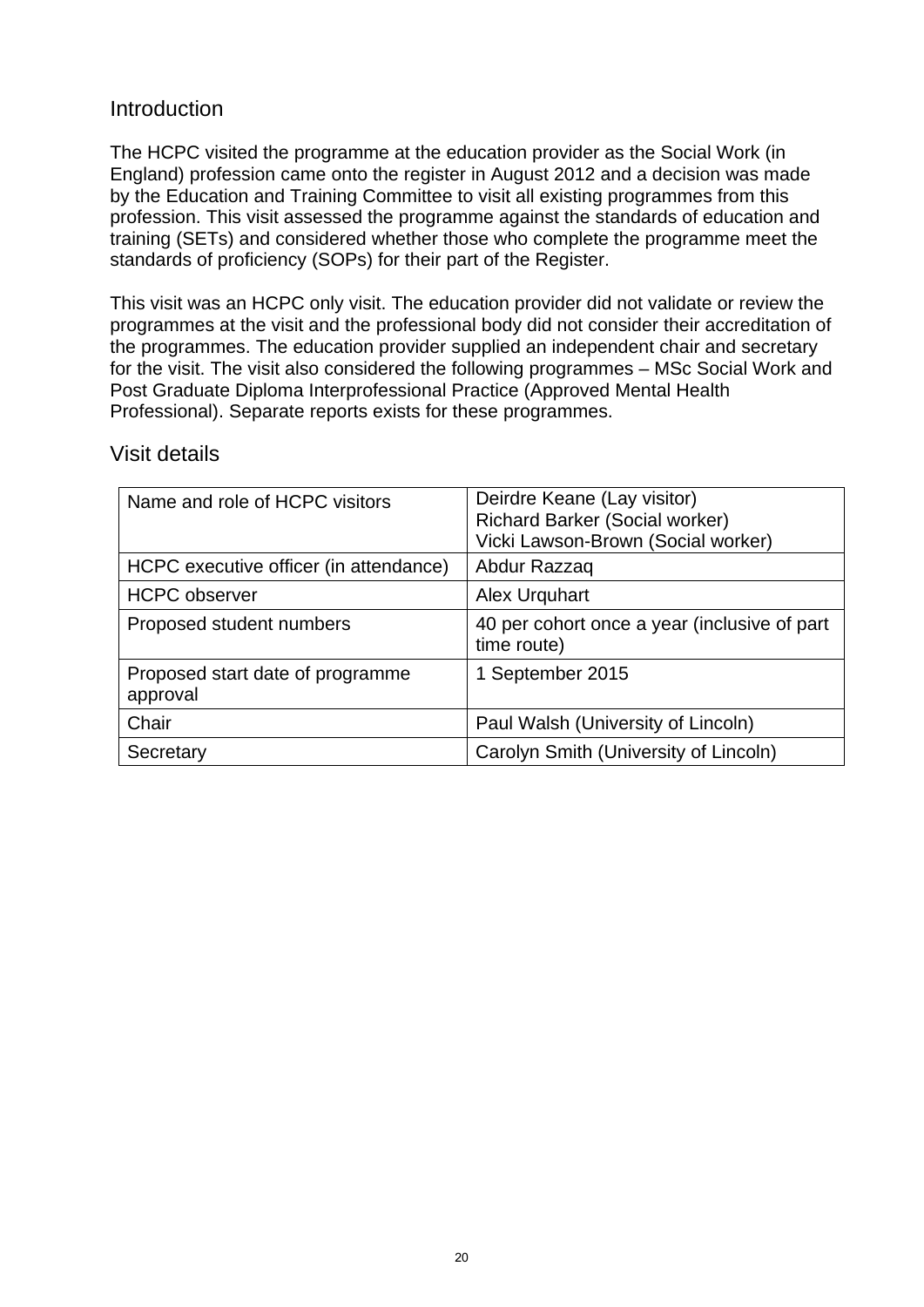## Sources of evidence

Prior to the visit the HCPC reviewed the documentation detailed below, sent by the education provider:

|                                                                                       | Yes | No. | N/A |
|---------------------------------------------------------------------------------------|-----|-----|-----|
| Programme specification                                                               |     |     |     |
| Descriptions of the modules                                                           |     |     |     |
| Mapping document providing evidence of how the<br>education provider has met the SETs |     |     |     |
| Mapping document providing evidence of how the<br>education provider has met the SOPs |     |     |     |
| Practice placement handbook                                                           |     |     |     |
| Student handbook                                                                      |     |     |     |
| Curriculum vitae for relevant staff                                                   |     |     |     |
| External examiners' reports from the last two years                                   |     |     |     |

During the visit the HCPC saw the following groups or facilities:

|                                                                                                  | Yes | No. | N/A |
|--------------------------------------------------------------------------------------------------|-----|-----|-----|
| Senior managers of the education provider with<br>responsibility for resources for the programme |     |     |     |
| Programme team                                                                                   |     |     |     |
| Placements providers and educators / mentors                                                     |     |     |     |
| <b>Students</b>                                                                                  |     |     |     |
| Service users and carers                                                                         |     |     |     |
| Learning resources                                                                               |     |     |     |
| Specialist teaching accommodation<br>(eg specialist laboratories and teaching rooms)             |     |     |     |

The HCPC did not physically see the learning resources and specialist teaching accommodation however, there was a briefing about learning resources and teaching rooms.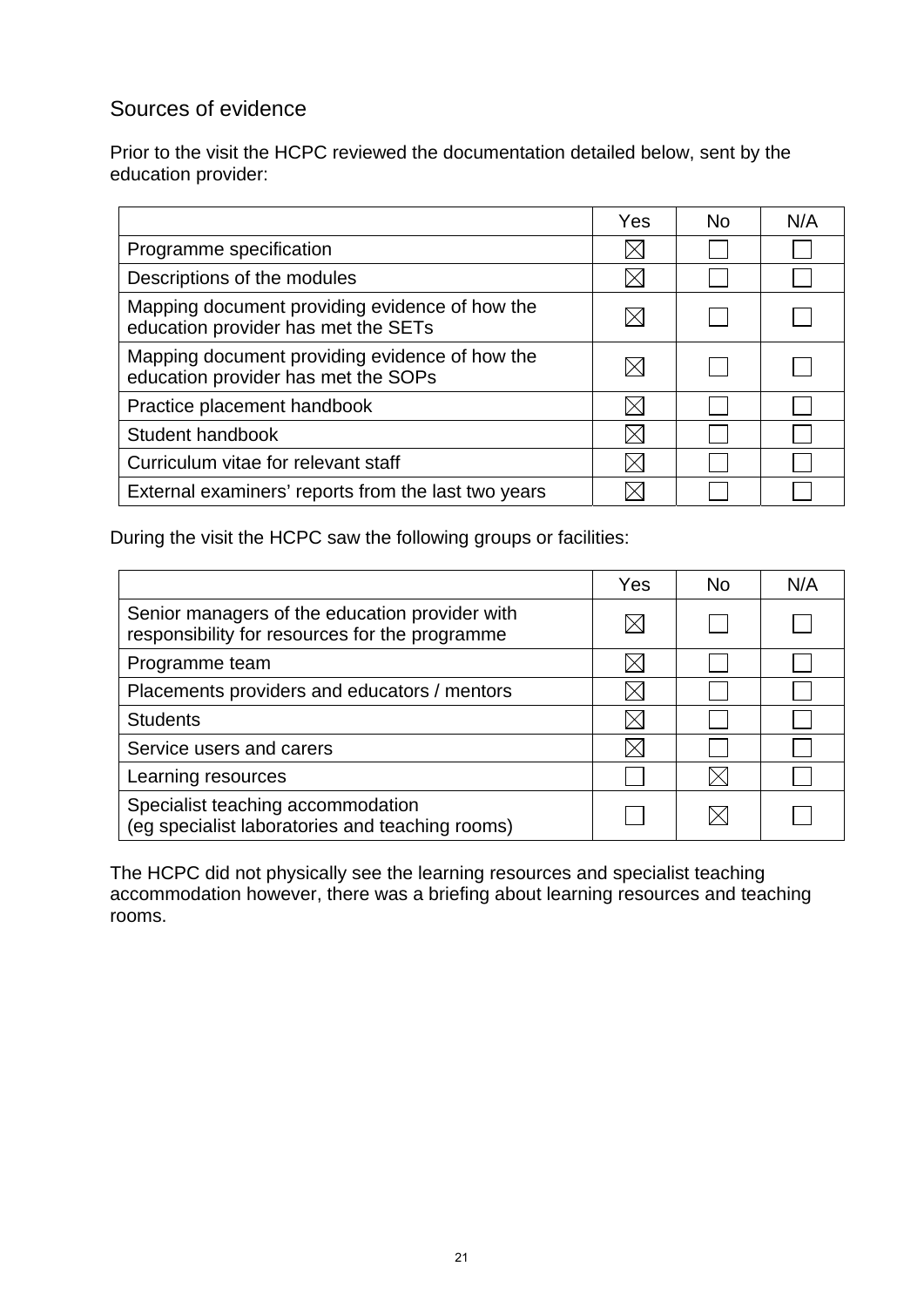## Recommended outcome

To recommend a programme for approval, the visitors must be satisfied that the programme meets all of the standards of education and training (SETs) and that those who complete the programme meet our standards of proficiency (SOPs) for the relevant part of the Register.

The visitors agreed to recommend to the Education and Training Committee that a number of conditions are set on the programme, all of which must be met before the programme can be approved.

The visitors agreed that 53 of the SETs have been met and that conditions should be set on the remaining five SETs.

Conditions are requirements that the education provider must meet before the programme can be approved. Conditions are set when certain standards of education and training have not been met or there is insufficient evidence of the standard being met.

The visitors did not make any recommendations for the programme.

Recommendations are observations on the programme or education provider which do not need to be met before the programme can be approved. Recommendations are made to encourage further enhancements to the programme, normally when it is felt that the particular standard of education and training has been met at, or just above the threshold level.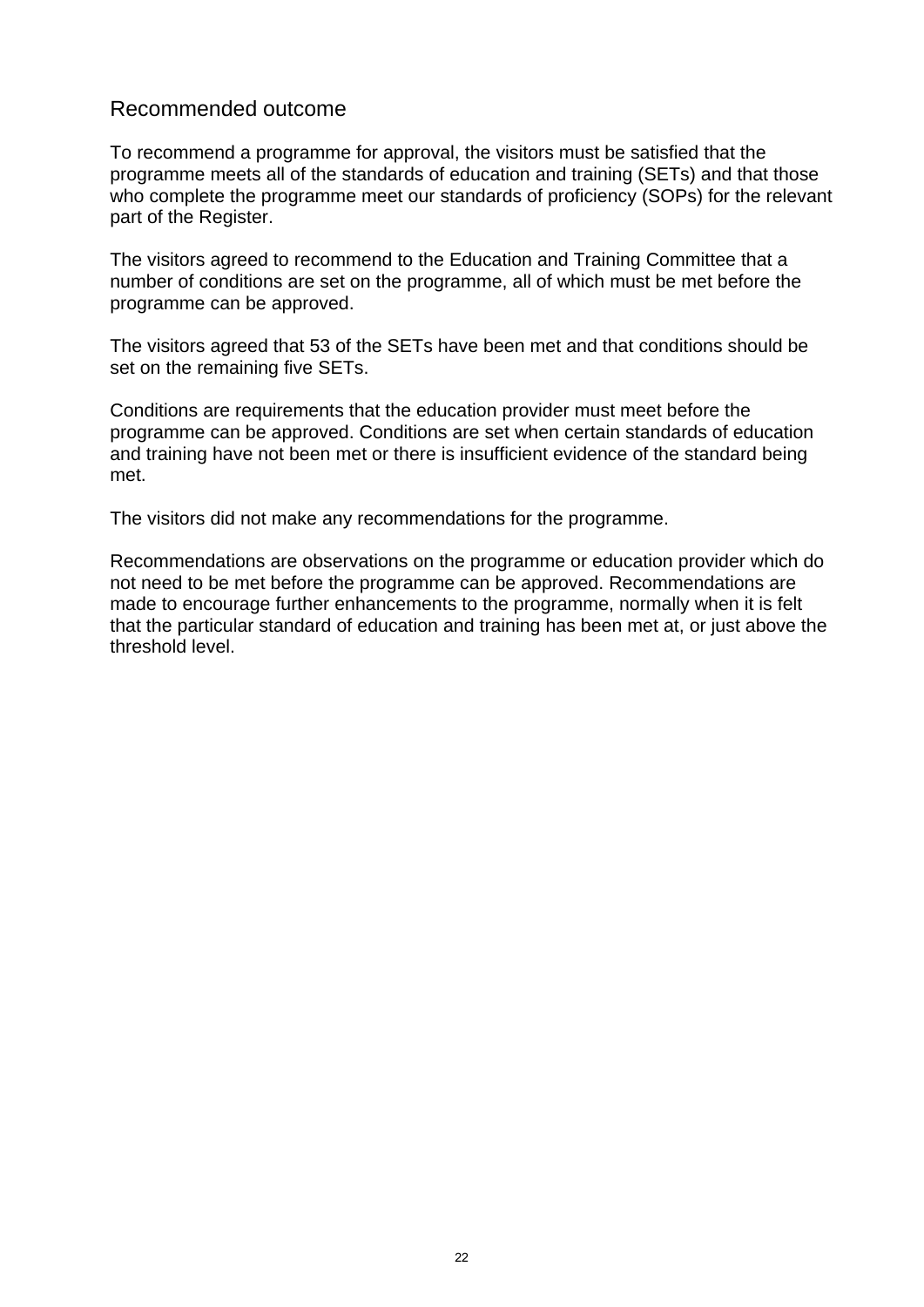## **Conditions**

#### **2.1 The admissions procedures must give both the applicant and the education provider the information they require to make an informed choice about whether to take up or make an offer of a place on a programme.**

**Condition:** The education provider must revisit all programme documentation, including advertising materials and the website, to ensure that potential applicants have all the information they require in order to make an informed choice about taking up a place on the programme.

**Reason:** From the information provided, the visitors noted on page 13 of D1 Practice Learning Handbook "All students are expected to hold a full UK driving license and own a car by the time they enter first placement. No compensation will be made for students who do not own a car and full driving license". However during the meeting with the programme team, visitors learnt that students are encouraged to own a car and have full UK driving licence. In exceptional circumstances, such as students with special needs, the education provider will make compensation to requirements of owning a car and full UK driving licence. The visitors were unable to determine how this exception to the admission requirement will be communicated to potential applicants. The visitors consider this to be essential information for applicants and therefore, require the education provider to review the programme advertising materials, to ensure potential applicants are informed of the exceptions to admissions procedures. This way the visitors can determine how the programme can meet this standard by ensuring that applicants have all the information they require in order to make an informed choice about taking up a place on the programme.

#### **3.8 The resources to support student learning in all settings must be effectively used.**

**Condition:** The programme team must revisit programme documentation to ensure the terminology in use is reflective of the current terminology used in relation to statutory regulation and the HCPC.

**Reason:** The visitors noted that the programme documentation submitted by the education provider included several instances of incorrect and out of date terminology. For example, page 13 of the A2 Programme Specification states that "At enrolment, all candidates must have an enhanced Criminal Record Bureau check". This method has now change to Disclosure Barring Service (DBS). The visitors noted references to the General Social Care Council (GSCC) within document E11 Undergraduate Regulations2013 – 14 (page 21). The GSCC no longer exists, the documentation needs to be reviewed to ensure the current regulator is reflected appropriately and accurately. During the meeting with the programme, the visitors learnt that the education provider only uses the DBS method for checking previous convictions and the programme team would take account of these examples in particular when updating programme documents. The visitors require the documentation to be reviewed to remove any instances of incorrect or out-of-date terminology. This way the visitors can be sure that the documentary resources available to support students' learning are being effectively used and that this standard can be met.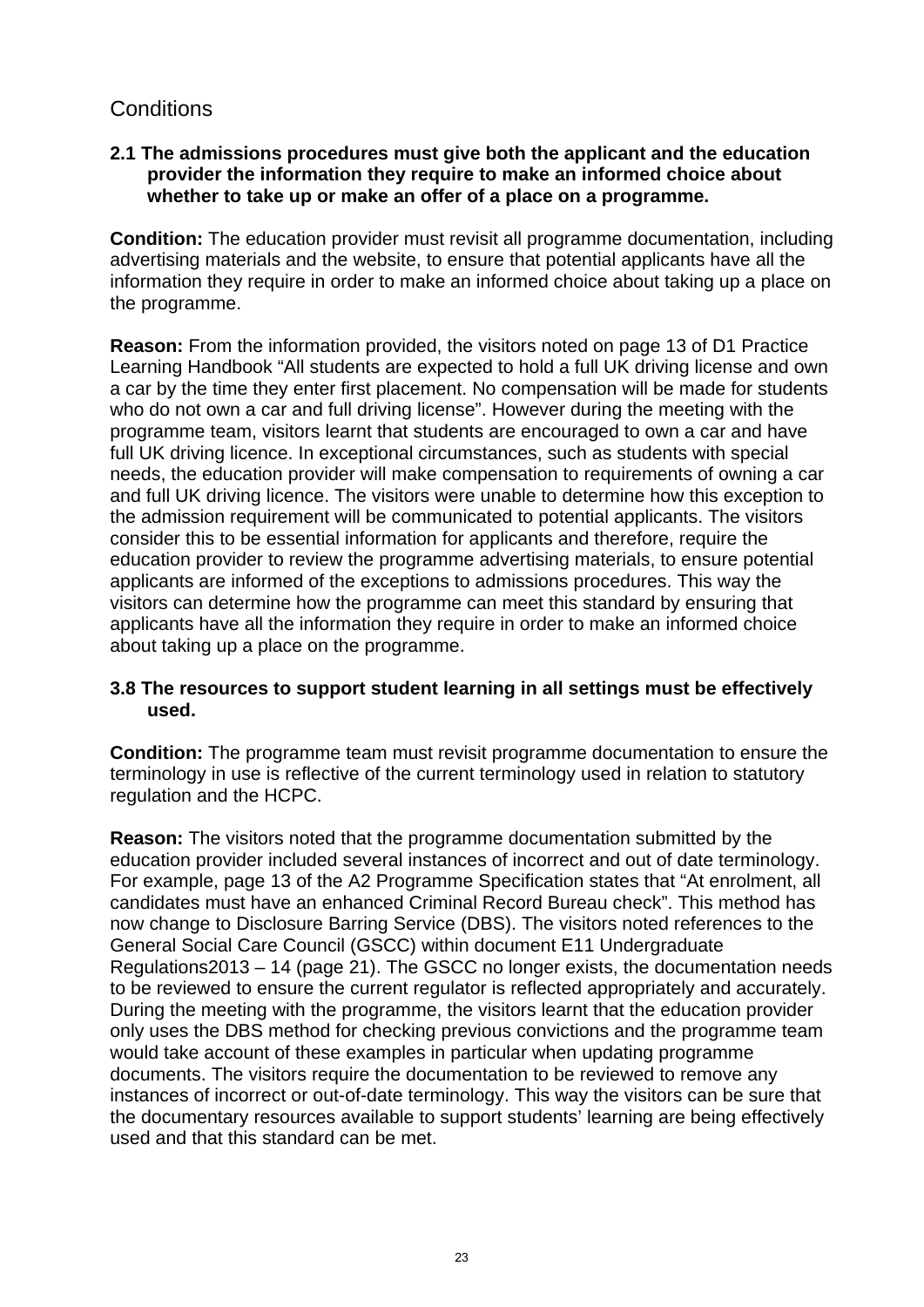#### **3.14 Where students participate as service users in practical and clinical teaching, appropriate protocols must be used to obtain their consent.**

**Condition:** The programme team must provide evidence of the protocols to obtain informed consent from students when they participate as service users and for managing situations when students decline from participating as service users, in practical sessions.

**Reason:** From the documentation submitted prior to the visit, the visitors were unable to determine how this standard is met. During the visit and discussions with the programme team, the visitors learnt that there are appropriate protocols in place to obtain informed consent from students when they participate as service users and that students are asked verbally before each activity. However, the visitors could not determine how students were informed about participation requirements within the programme, how records were maintained to indicate consent had been obtained, or how situations where students declined from participation were managed with alternative learning arrangements so there would be no impact on their learning. The visitors therefore require the programme team to provide evidence of protocols for obtaining informed consent from students and for managing situations where students decline from participating in practical and clinical teaching.

#### **6.8 Assessment regulations, or other relevant policies, must clearly specify requirements for approved programmes being the only programmes which contain any reference to an HCPC protected title or part of the Register in their named award.**

**Condition:** The education provider must revisit the programme documentation to clearly articulate which awards confer eligibility to apply to the HCPC Register and which exit awards do not.

**Reason**: From the documentation the visitors were satisfied that anyone successfully completing this programme would be eligible to apply for registration with the HCPC. The visitors noted in the programmes handbook on page 13 that "Only by passing all modules within either the BSc or MSc Social Work programme will you be eligible to register as a social worker with the HCPC". However, the visitors were unable to see where in the documentation students were explicitly informed that anyone who received an exit award of Bachelor of Science in Social Studies would not be eligible to apply to the HCPC Register. The visitors therefore require further evidence of how the programme team ensure that students understand which awards confer eligibility to apply to the HCPC Register and which do not.

#### **6.11 Assessment regulations must clearly specify requirements for the appointment of at least one external examiner who must be appropriately experienced and qualified and, unless other arrangements are agreed, be from the relevant part of the Register.**

**Condition:** The education provider must include a clear statement in the programme documentation that at least one external examiner for the programme will be from the relevant part of the Register, unless other arrangements are agreed.

**Reason:** The visitors saw curriculum vitae for the current external examiners and were satisfied with the current arrangement. However, in the documentation submitted by the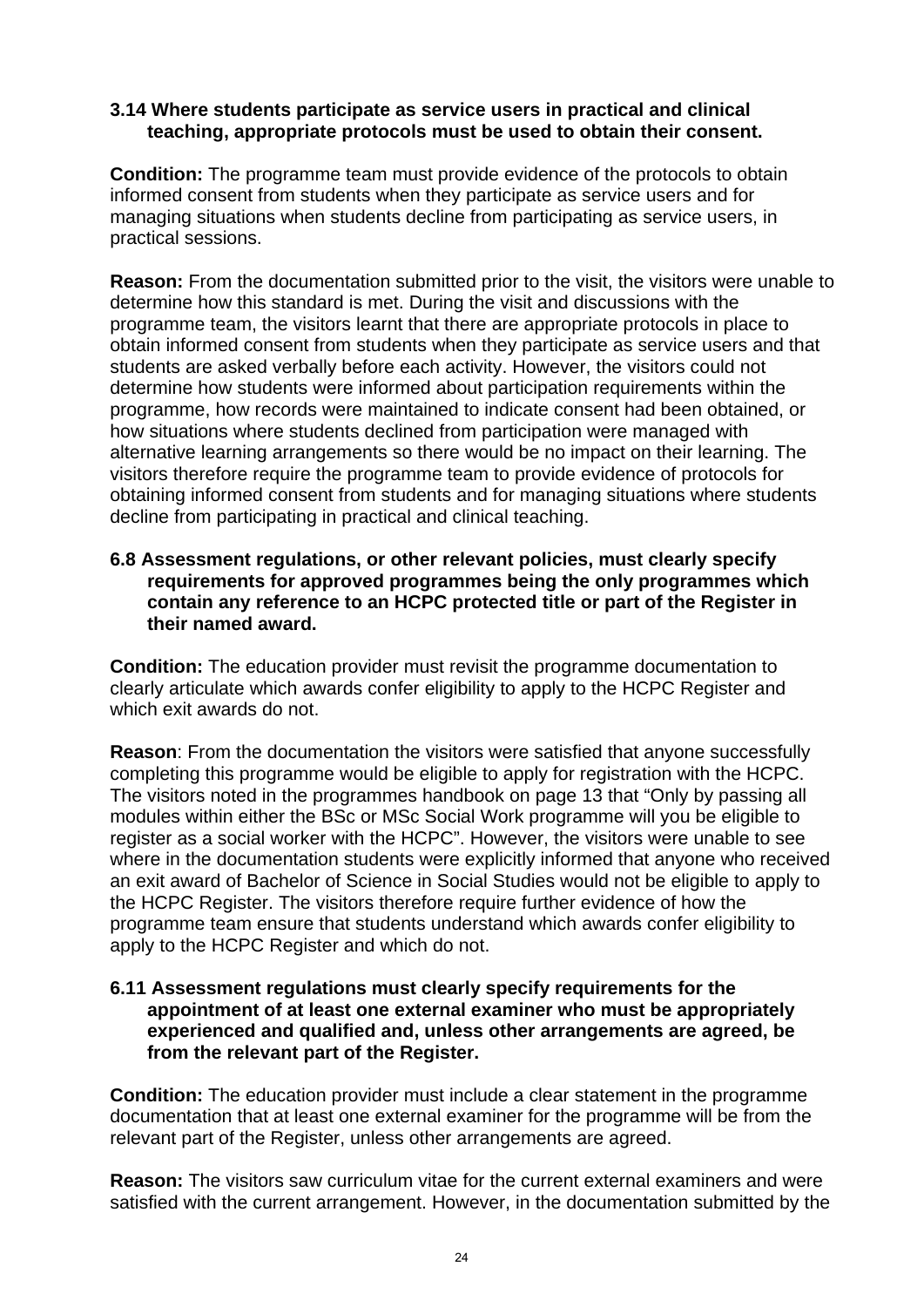education provider there was insufficient detail about the external examiner recruitment policy. It was not evident that there was an explicit requirement for at least one of the external examiners to be from the relevant part of the Register. In discussion with the programme team it was indicated the programme team would take account of this standard when updating programme documents. In order to determine this standard is met, the visitors need to see evidence of the HCPC requirements regarding external examiners within the programme documentation.

> Dee Keane Vicki Lawson-Brown Richard Barker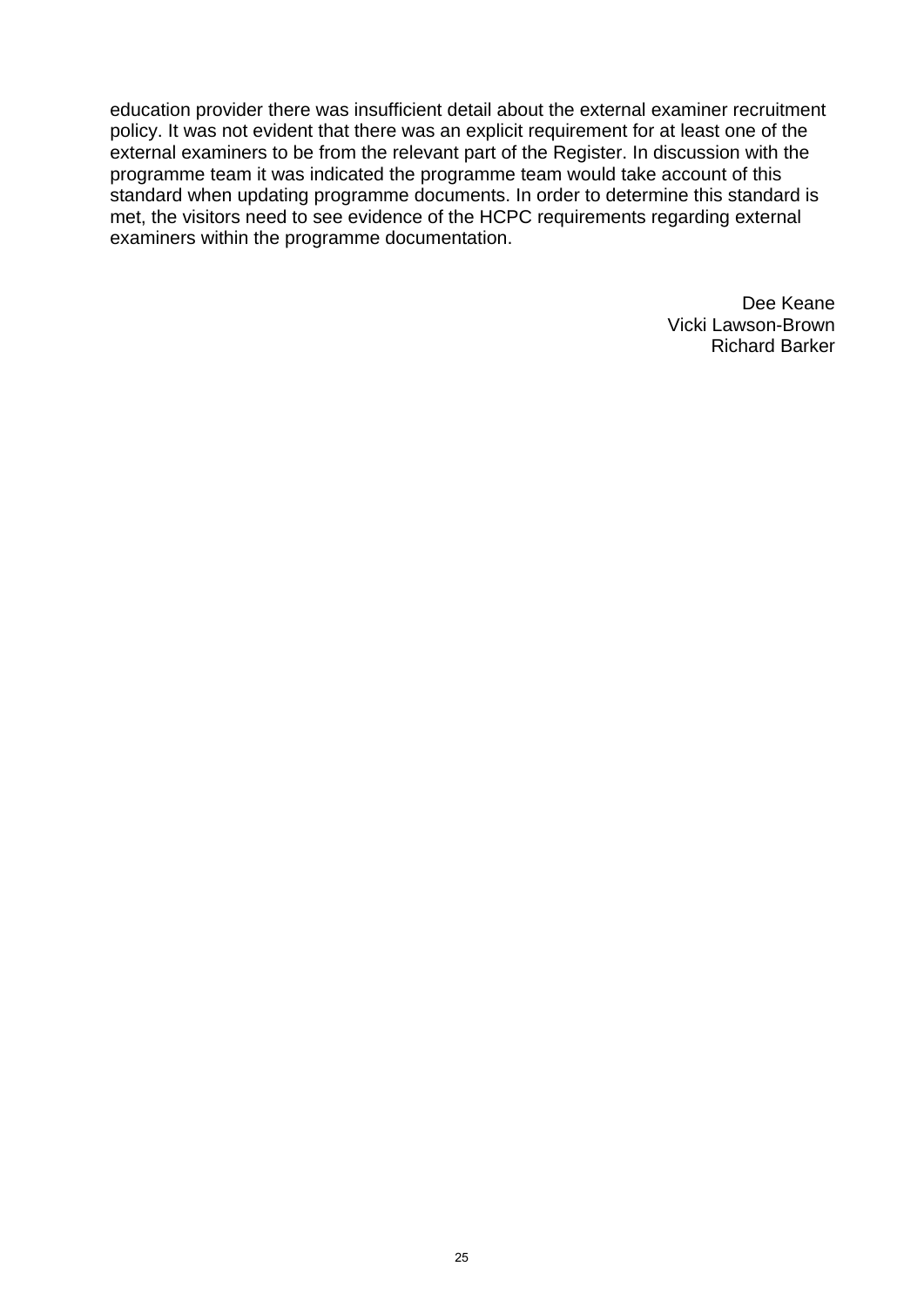# hcpc health & care

## Visitors' report

| Name of education provider                          | University of Lincoln    |
|-----------------------------------------------------|--------------------------|
| Programme name                                      | <b>MSc Social Work</b>   |
| <b>Mode of delivery</b>                             | Full time                |
| <b>Relevant part of the HCPC</b><br><b>Register</b> | Social worker in England |
| Date of visit                                       | 13 - 14 November 2014    |

## Contents

| Introduction 1.13 |
|-------------------|
|                   |
|                   |
|                   |
|                   |
|                   |
|                   |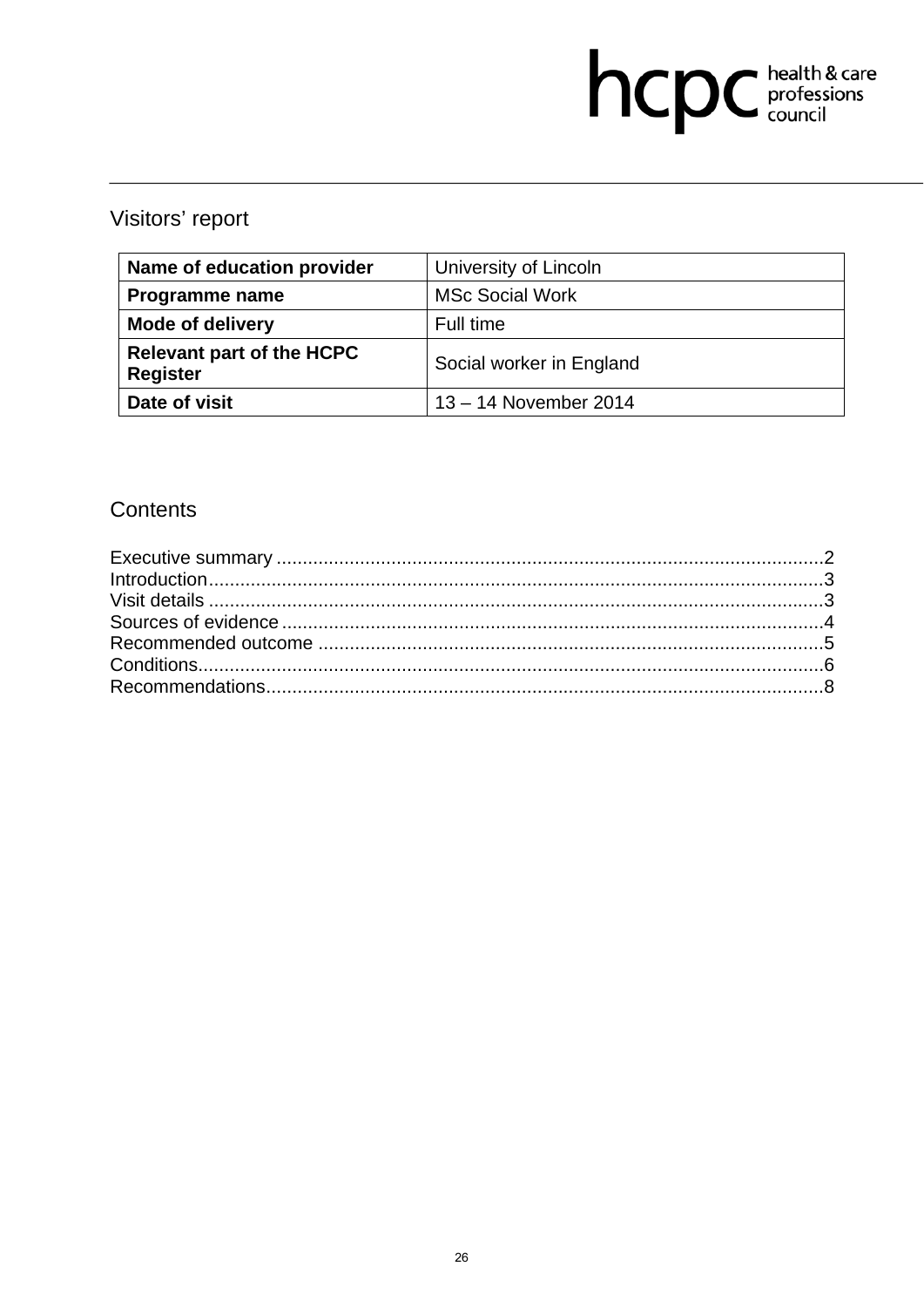## Executive summary

The Health and Care Professions Council (HCPC) approve educational programmes in the UK which health and care professionals must complete before they can apply to be registered with us. We are a statutory regulator and our main aim is to protect the public. We currently regulate 16 professions. All of these professions have at least one professional title which is protected by law. This means that anyone using the title 'social worker' in England must be registered with us. The HCPC keep a register of health and care professionals who meet our standards for their training, professional skills, behaviour and health.

The visitors' report which follows outlines the recommended outcome made by the visitors on the approval of the programme. The education provider has until 9 January 2015 to provide observations on this report. This is independent of meeting any conditions. The report and any observations received will be considered by the Education and Training Committee (Committee) on 12 February 2015. At this meeting, the Committee will accept, reject or vary the visitors' recommended outcome. If necessary, the Committee may decide to vary the conditions.

The education provider is due to redraft and resubmit documentary evidence in response to the conditions outlined in this report by 16 February 2015. The visitors will consider this response and make a separate recommendation to the Committee on the approval of the programme. It is anticipated that this recommendation will be made to the Committee on 26 March 2015.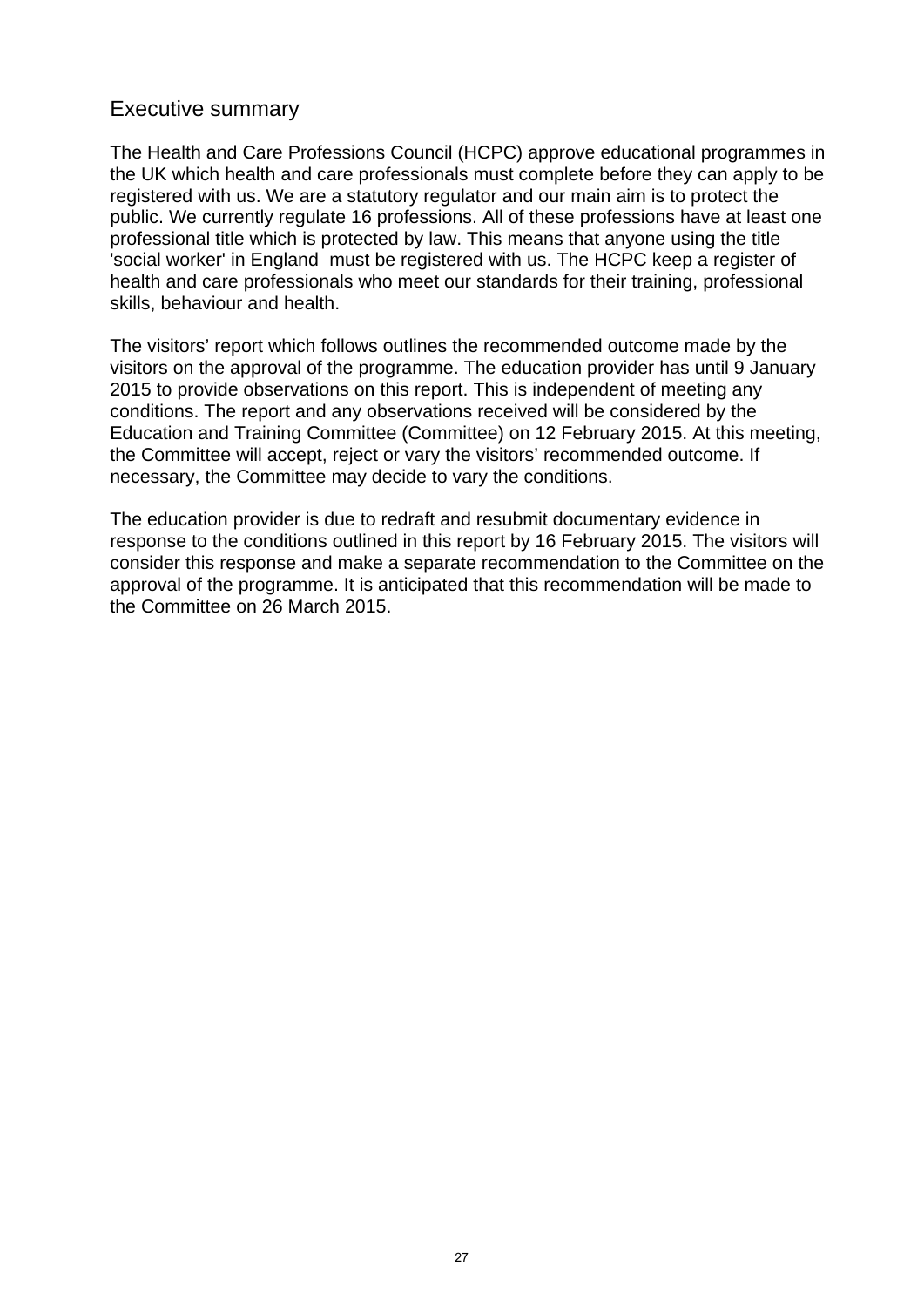## **Introduction**

The HCPC visited the programme at the education provider as the Social Work (in England) profession came onto the register in August 2012 and a decision was made by the Education and Training Committee to visit all existing programmes from this profession. This visit assessed the programme against the standards of education and training (SETs) and considered whether those who complete the programme meet the standards of proficiency (SOPs) for their part of the Register.

This visit was an HCPC only visit. The education provider did not validate or review the programmes at the visit and the professional body did not consider their accreditation of the programmes. The education provider supplied an independent chair and secretary for the visit. The visit also considered the following programmes – BSc (Hons) Social Work and Post Graduate Diploma Interprofessional Practice (Approved Mental Health Professional). Separate reports exists for these programmes.

| Name and role of HCPC visitors               | Deirdre Keane (Lay visitor)<br><b>Richard Barker (Social worker)</b><br>Vicki Lawson-Brown (Social worker) |
|----------------------------------------------|------------------------------------------------------------------------------------------------------------|
| HCPC executive officer (in attendance)       | Abdur Razzaq                                                                                               |
| <b>HCPC</b> observer                         | Alex Urguhart                                                                                              |
| Proposed student numbers                     | 30 per cohort once a year                                                                                  |
| Proposed start date of programme<br>approval | 1 September 2015                                                                                           |
| Chair                                        | Paul Walsh (University of Lincoln)                                                                         |
| Secretary                                    | Carolyn Smith (University of Lincoln)                                                                      |

## Visit details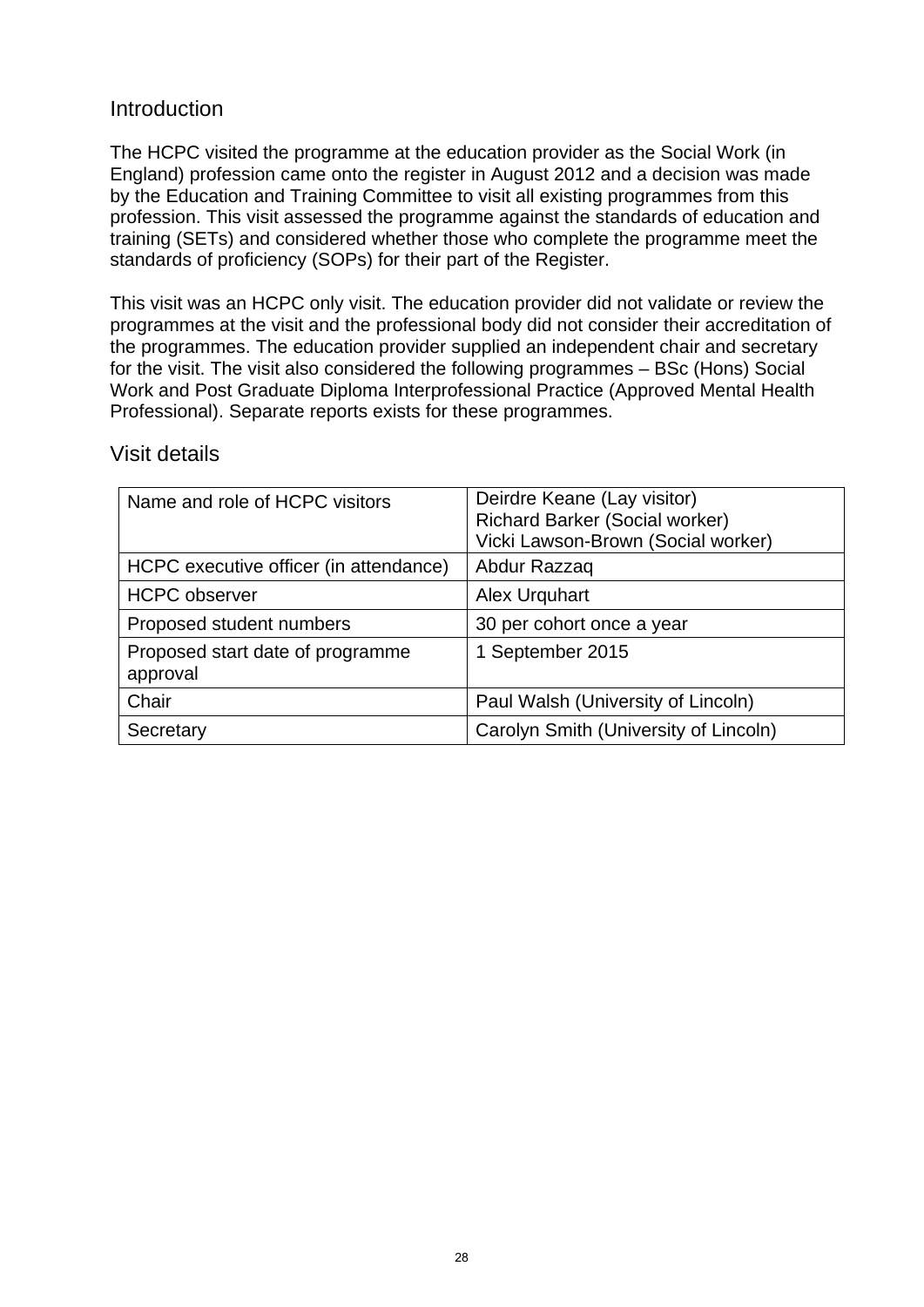## Sources of evidence

Prior to the visit the HCPC reviewed the documentation detailed below, sent by the education provider:

|                                                                                       | Yes | No. | N/A |
|---------------------------------------------------------------------------------------|-----|-----|-----|
| Programme specification                                                               |     |     |     |
| Descriptions of the modules                                                           |     |     |     |
| Mapping document providing evidence of how the<br>education provider has met the SETs |     |     |     |
| Mapping document providing evidence of how the<br>education provider has met the SOPs |     |     |     |
| Practice placement handbook                                                           |     |     |     |
| Student handbook                                                                      |     |     |     |
| Curriculum vitae for relevant staff                                                   |     |     |     |
| External examiners' reports from the last two years                                   |     |     |     |

During the visit the HCPC saw the following groups or facilities:

|                                                                                                  | Yes | No. | N/A |
|--------------------------------------------------------------------------------------------------|-----|-----|-----|
| Senior managers of the education provider with<br>responsibility for resources for the programme |     |     |     |
| Programme team                                                                                   |     |     |     |
| Placements providers and educators / mentors                                                     |     |     |     |
| <b>Students</b>                                                                                  |     |     |     |
| Service users and carers                                                                         |     |     |     |
| Learning resources                                                                               |     |     |     |
| Specialist teaching accommodation<br>(eg specialist laboratories and teaching rooms)             |     |     |     |

The HCPC did not physically see the learning resources and specialist teaching accommodation however, there was a briefing about learning resources and teaching rooms.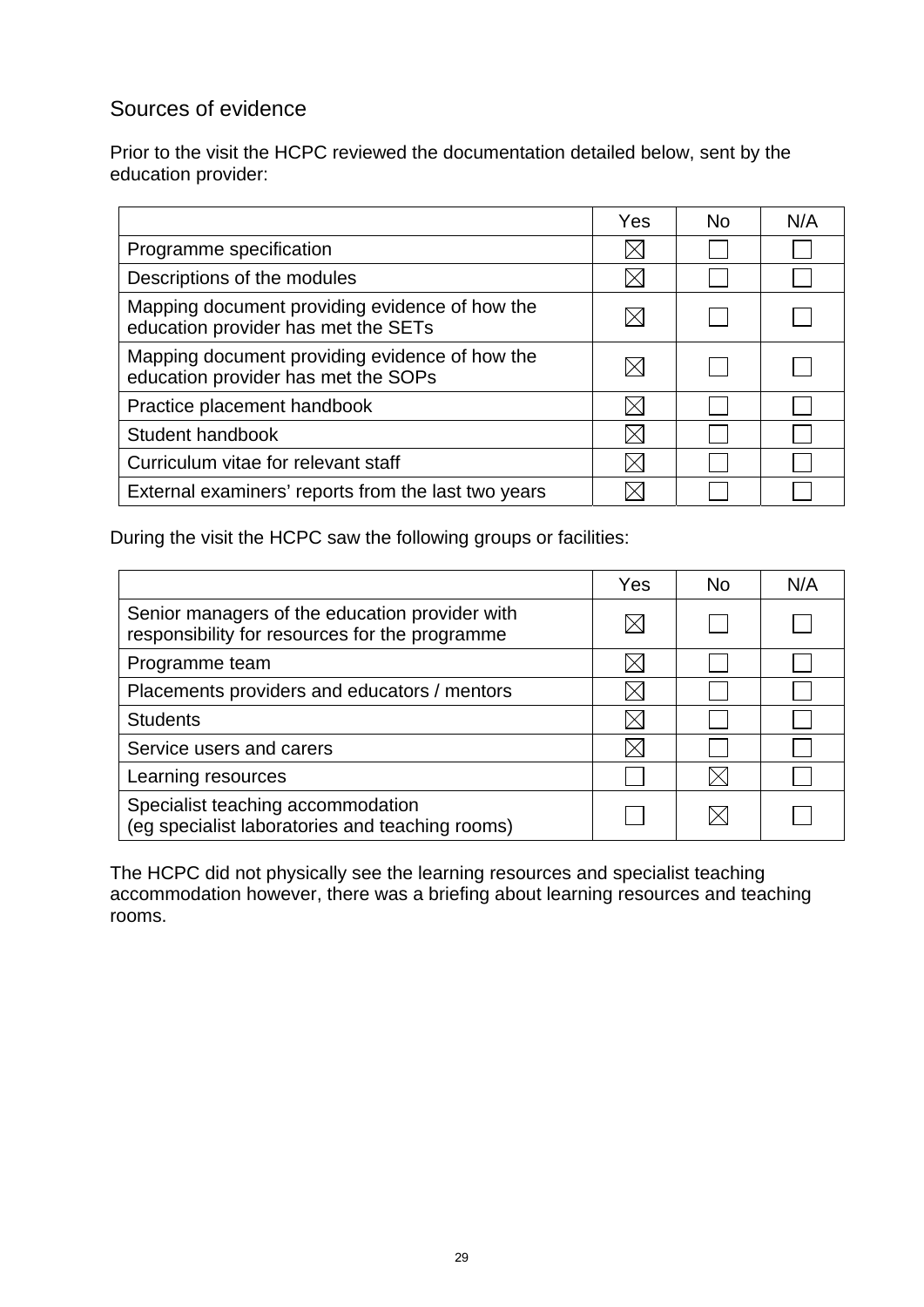## Recommended outcome

To recommend a programme for approval, the visitors must be satisfied that the programme meets all of the standards of education and training (SETs) and that those who complete the programme meet our standards of proficiency (SOPs) for the relevant part of the Register.

The visitors agreed to recommend to the Education and Training Committee that a number of conditions are set on the programme, all of which must be met before the programme can be approved.

The visitors agreed that 54 of the SETs have been met and that conditions should be set on the remaining four SETs.

Conditions are requirements that the education provider must meet before the programme can be approved. Conditions are set when certain standards of education and training have not been met or there is insufficient evidence of the standard being met.

The visitors have also made a recommendation for the programme.

Recommendations are observations on the programme or education provider which do not need to be met before the programme can be approved. Recommendations are made to encourage further enhancements to the programme, normally when it is felt that the particular standard of education and training has been met at, or just above the threshold level.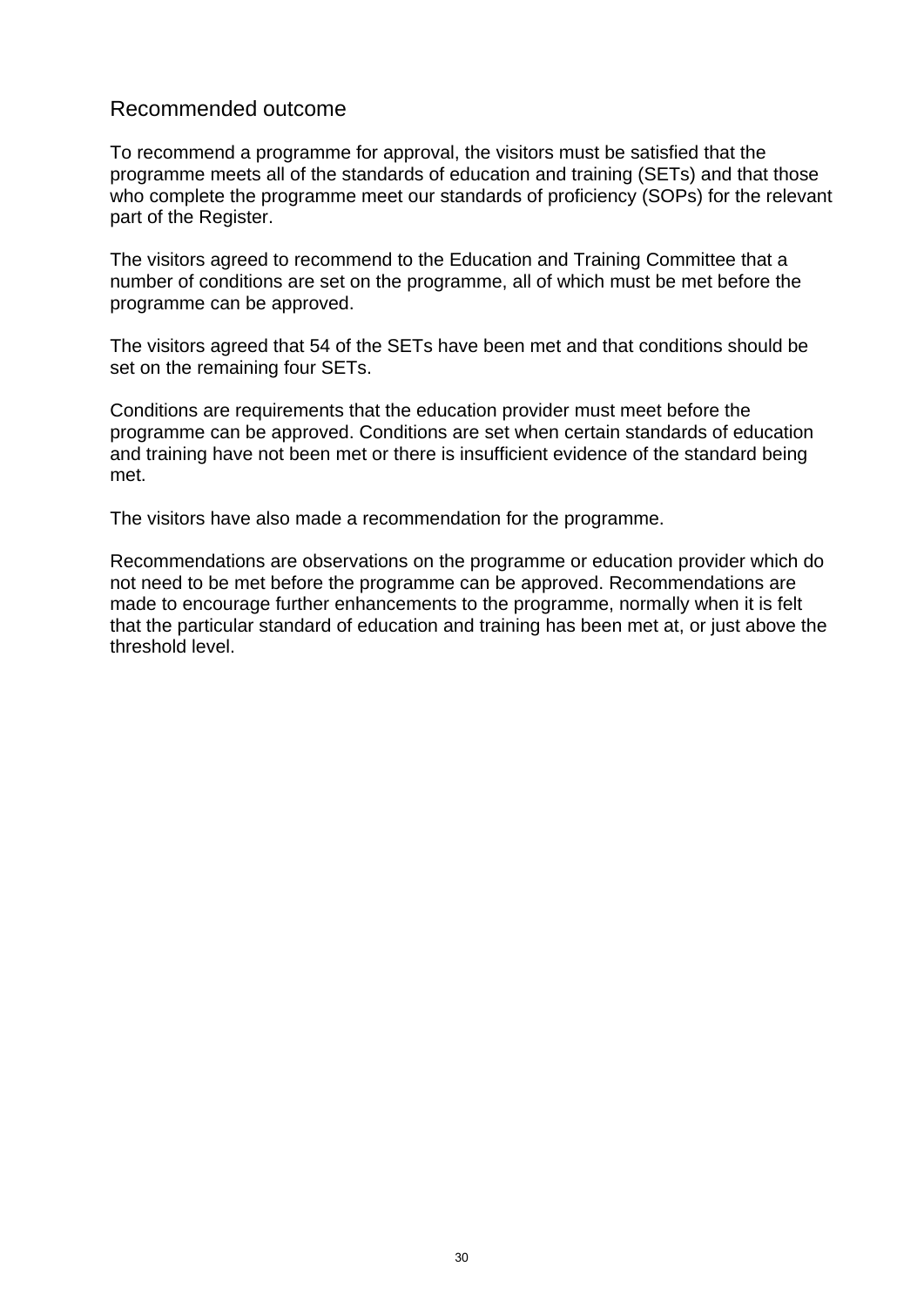## **Conditions**

#### **2.1 The admissions procedures must give both the applicant and the education provider the information they require to make an informed choice about whether to take up or make an offer of a place on a programme.**

**Condition:** The education provider must revisit all programme documentation, including advertising materials and the website, to ensure that potential applicants have all the information they require in order to make an informed choice about taking up a place on the programme.

**Reason:** From the information provided, the visitors noted on page 13 of D1 Practice Learning Handbook "All students are expected to hold a full UK driving license and own a car by the time they enter first placement. No compensation will be made for students who do not own a car and full driving license". However during the meeting with the programme team, visitors learnt that students are encouraged to own a car and have full UK driving licence. In exceptional circumstances, such as students with special needs, the education provider will make compensation to requirements of owning a car and full UK driving licence. The visitors were unable to determine how this exception to the admission requirement will be communicated to potential applicants. The visitors consider this to be essential information for applicants and therefore, require the education provider to review the programme advertising materials, to ensure potential applicants are informed of the exceptions to admissions procedures. This way the visitors can determine how the programme can meet this standard by ensuring that applicants have all the information they require in order to make an informed choice about taking up a place on the programme.

#### **3.8 The resources to support student learning in all settings must be effectively used.**

**Condition:** The programme team must revisit programme documentation to ensure the terminology used is current and up to date.

**Reason:** The visitors noted that the programme documentation submitted by the education provider included several instances of incorrect and out of date terminology. For example, page 13 of the A3 Programme Specification states that "At enrolment, all candidates must have an enhanced Criminal Record Bureau check". This method has now change to Disclosure Barring Service (DBS). The visitors also noted in the frequently asked questions (FAQs) for applicants that "The programme contains an 80 day first placement and final 100-day placement, which take place in Terms 2-3 of the first and second year respectively". During the meeting with the programme team, the visitors learnt that the education provider only uses the DBS method for checking previous convictions and that the first placement for the MSc Social Work programme is 70 days. In discussion with the programme team it was also indicated the programme team would take account of these examples in particular when updating programme documents. The visitors require the documentation to be reviewed to remove any instances of incorrect or out-of-date terminology. This way the visitors can be sure that the documentary resources available to support students' learning are being effectively used and that this standard can be met.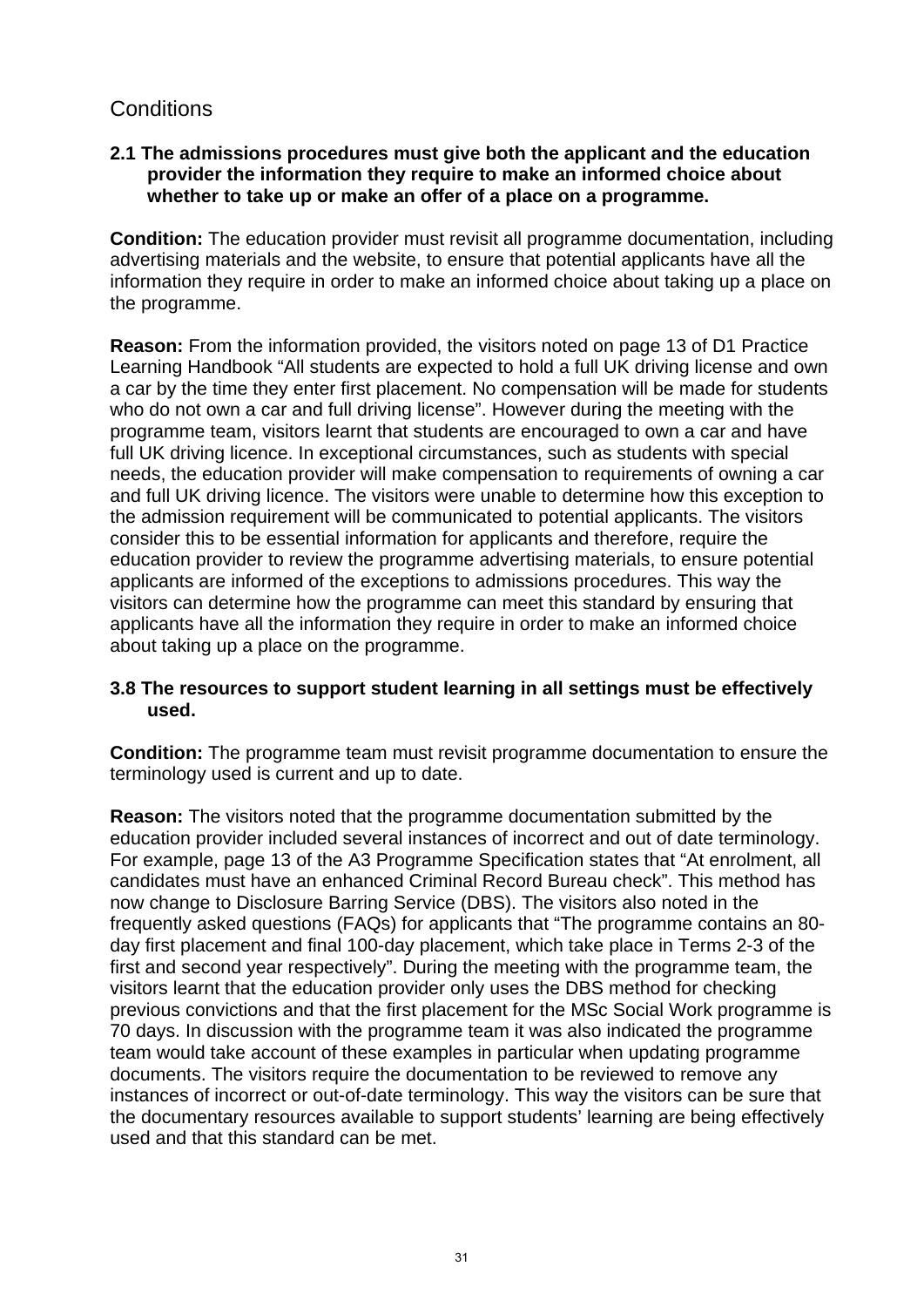#### **3.14 Where students participate as service users in practical and clinical teaching, appropriate protocols must be used to obtain their consent.**

**Condition:** The programme team must provide evidence of the protocols to obtain informed consent from students when they participate as service users and for managing situations when students decline from participating as service users, in practical sessions.

**Reason:** From the documentation submitted prior to the visit, the visitors were unable to determine how this standard is met. During the visit and discussions with the programme team, the visitors learnt that there are appropriate protocols in place to obtain informed consent from students when they participate as service users and that students are asked verbally before each activity. However, the visitors could not determine how students were informed about participation requirements within the programme, how records were maintained to indicate consent had been obtained, or how situations where students declined from participation were managed with alternative arrangements so there would be no impact on their learning. The visitors therefore require the programme team to provide evidence of protocols for obtaining informed consent from students and for managing situations where students decline from participating in practical and clinical teaching.

#### **6.11 Assessment regulations must clearly specify requirements for the appointment of at least one external examiner who must be appropriately experienced and qualified and, unless other arrangements are agreed, be from the relevant part of the Register.**

**Condition:** The education provider must include a clear statement in the programme documentation that at least one external examiner for the programme will be from the relevant part of the Register, unless other arrangements are agreed.

**Reason:** The visitors saw curriculum vitae for the current external examiners and were satisfied with the current arrangement. However, in the documentation submitted by the education provider there was insufficient detail about the external examiner recruitment policy. It was not evident that there was an explicit requirement for at least one of the external examiners to be from the relevant part of the Register. In discussion with the programme team it was indicated the programme team would take account of this standard when updating programme documents. In order to determine this standard is met, the visitors need to see evidence of the HCPC requirements regarding external examiners within the programme documentation.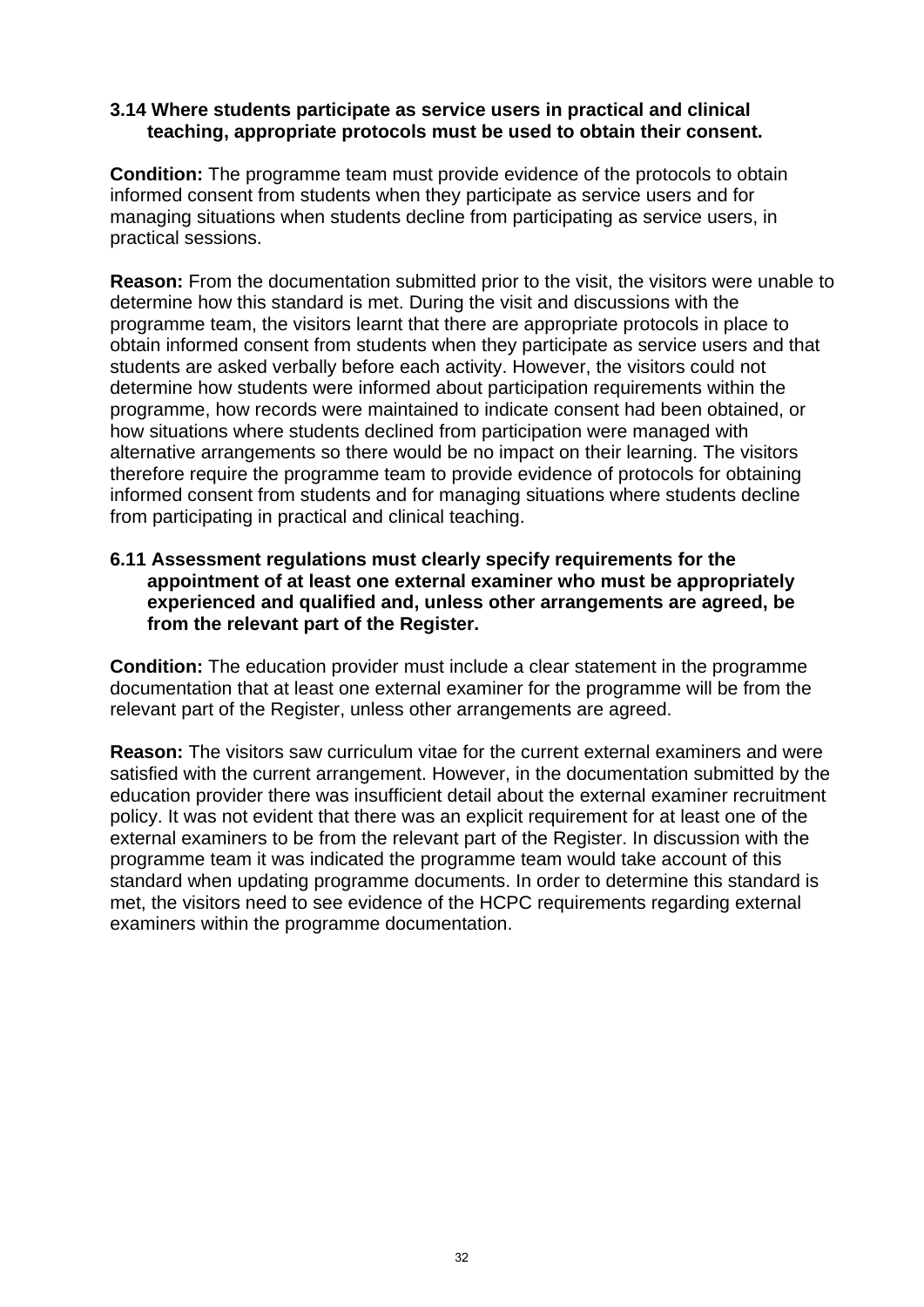## Recommendations

#### **2.5 The admissions procedures must apply selection and entry criteria, including appropriate academic and / or professional entry standards.**

**Recommendation:** The visitors suggest the education provider consider providing further information to potential applicants about the academic entry requirements.

**Reason:** The visitors were satisfied the admissions procedures give applicants the information they require to make an informed choice about the programme and provide initial information about requirements. The visitors noted that the education provider requires a "good undergraduate degree (normally 2:1 or above), achieved or predicted". The visitors suggest the education provider may wish to consider rephrasing this statement by adding that students with lower academic grades when there is sufficient evidence of experience in the field of social care or other relevant qualifications may be considered for a place on this programme. The visitors feel this way the education provider would further enhance the potential pool of applicants for this programme.

> Dee Keane Vicki Lawson-Brown Richard Barker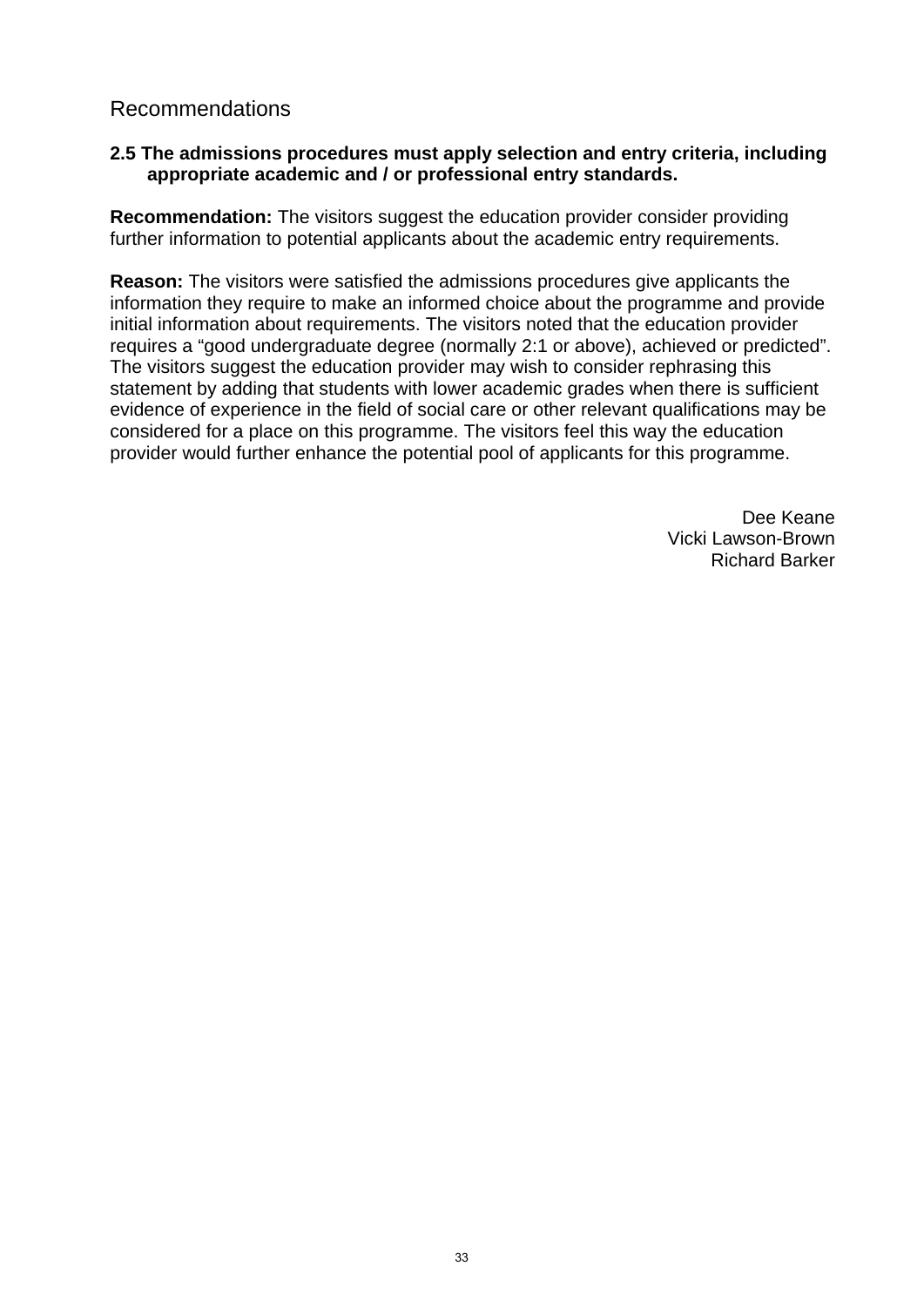# hcpc health & care

## Visitors' report

| Name of education provider                          | University of Wolverhampton |
|-----------------------------------------------------|-----------------------------|
| Programme name                                      | Dip HE in Paramedic Science |
| <b>Mode of delivery</b>                             | Full time                   |
| <b>Relevant part of the HCPC</b><br><b>Register</b> | Paramedic                   |
| Date of visit                                       | $7 - 8$ October 2014        |

## Contents

| Introduction 1.13 |  |
|-------------------|--|
|                   |  |
|                   |  |
|                   |  |
|                   |  |
|                   |  |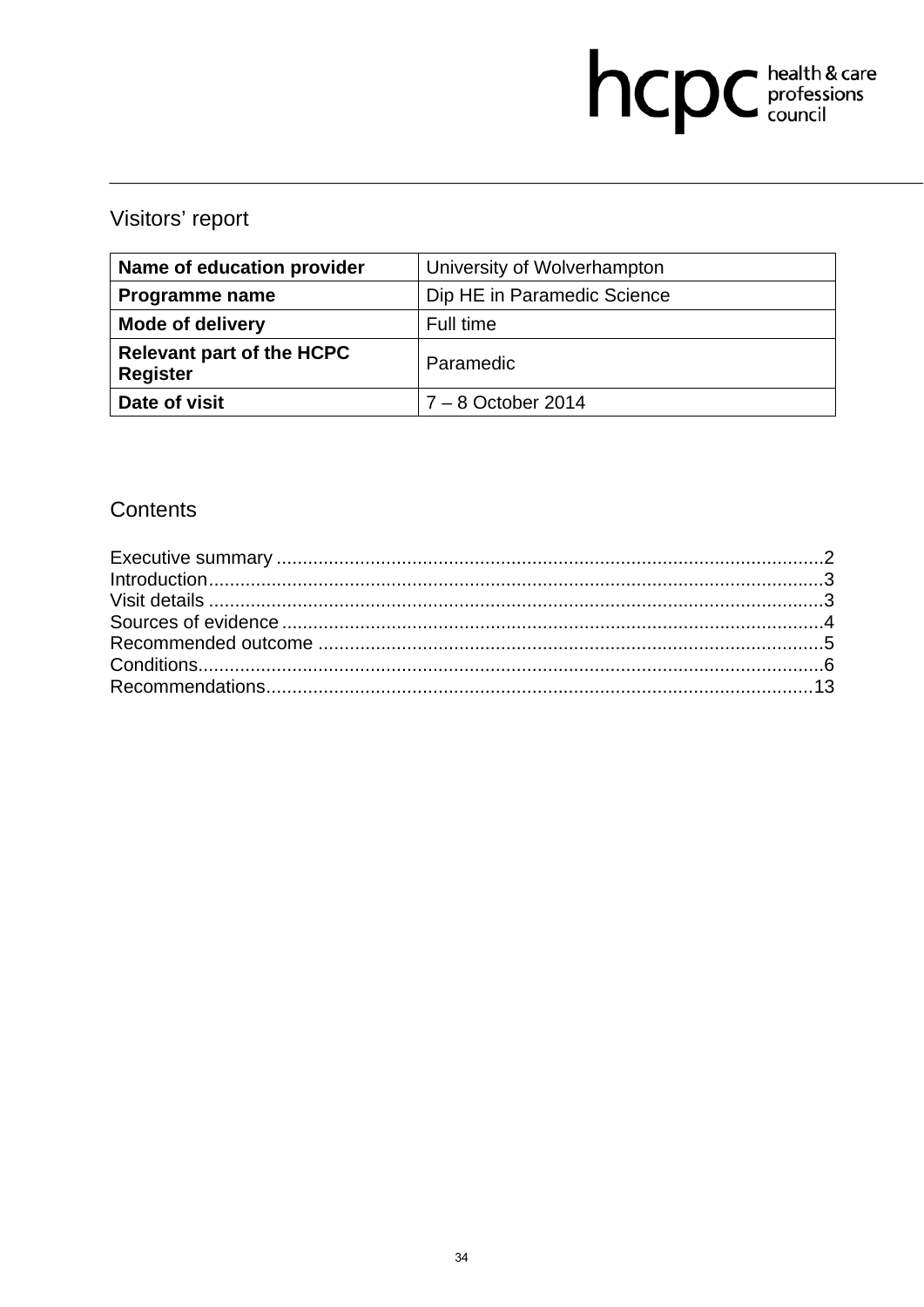## Executive summary

The Health and Care Professions Council (HCPC) approve educational programmes in the UK which health and care professionals must complete before they can apply to be registered with us. We are a statutory regulator and our main aim is to protect the public. We currently regulate 16 professions. All of these professions have at least one professional title which is protected by law. This means that anyone using the title 'paramedic' must be registered with us. The HCPC keep a register of health and care professionals who meet our standards for their training, professional skills, behaviour and health.

The visitors' report which follows outlines the recommended outcome made by the visitors on the approval of the programme. The education provider has until 1 December 2014 to provide observations on this report. This is independent of meeting any conditions. The report and any observations received will be considered by the Education and Training Committee (Committee) on 12 February 2015. At this meeting, the Committee will accept the visitors' recommended outcome, including the conditions. If necessary, the Committee may decide to vary the conditions.

The education provider is due to redraft and resubmit documentary evidence in response to the conditions outlined in this report by 9 January 2015. The visitors will consider this response and make a separate recommendation to the Committee on the approval of the programme. It is anticipated that this recommendation will be made to the Committee on 12 February 2015.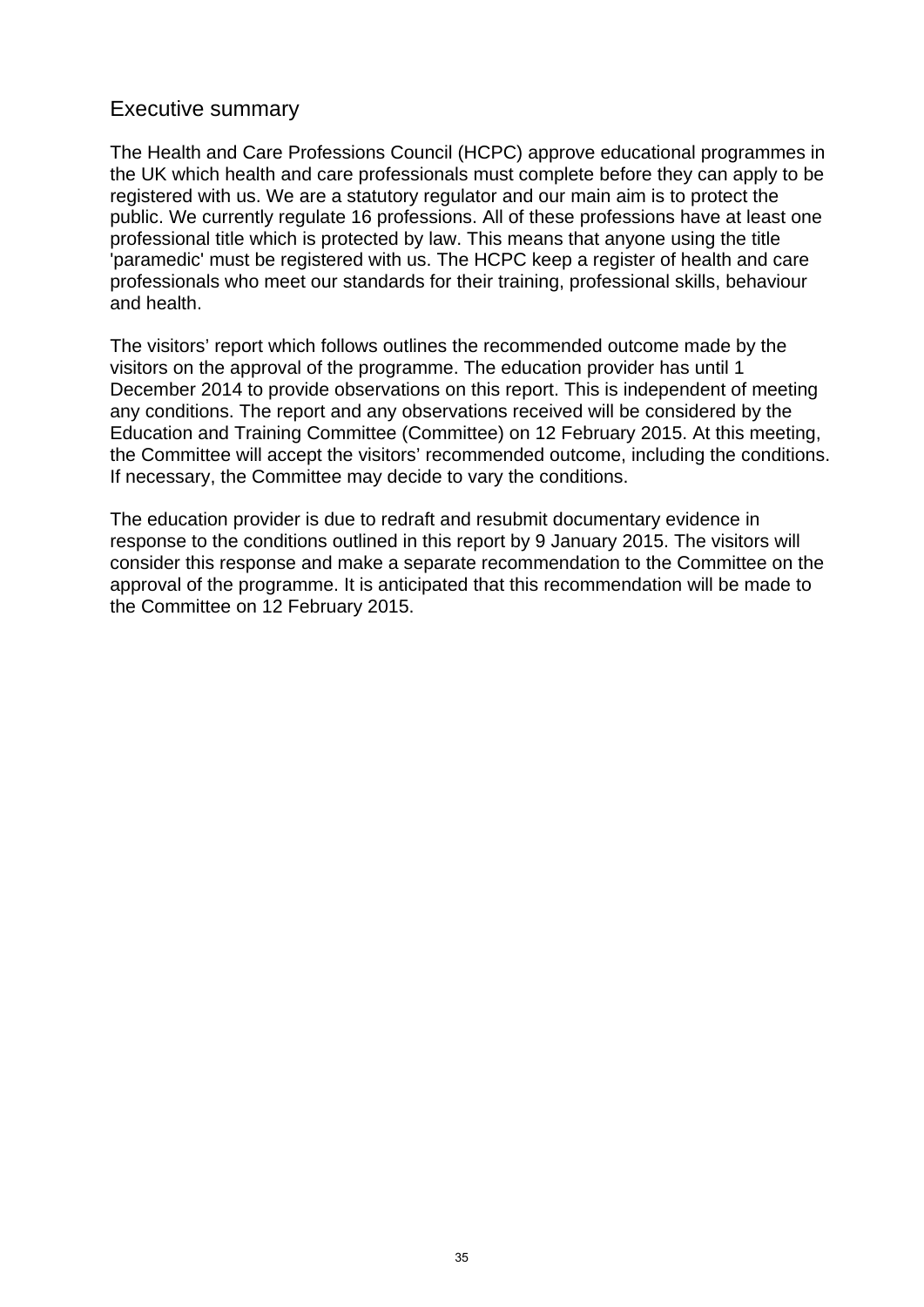## **Introduction**

The HCPC visited the programme at the education provider as it was a new programme which was seeking HCPC approval for the first time. This visit assessed the programme against the standards of education and training (SETs) and considered whether those who complete the programme meet the standards of proficiency (SOPs) for their part of the Register.

This visit was part of a joint event. The education provider validated the programme. The education provider and the HCPC formed a joint panel, with an independent chair and secretary, supplied by the education provider. Whilst the joint panel participated in collaborative scrutiny of the programme and dialogue throughout the visit; this report covers the HCPC's recommendations on the programme only. As an independent regulatory body, the HCPC's recommended outcome is independent and impartial and based solely on the HCPC's standards. A separate report, produced by the education provider, outlines their decisions on the programme's status.

| Name and role of HCPC visitors               | Vincent Clarke (Paramedic)<br>Penny Gripper (Lay visitor)<br>Mark Nevins (Paramedic)                               |
|----------------------------------------------|--------------------------------------------------------------------------------------------------------------------|
| HCPC executive officer (in attendance)       | Abdur Razzaq                                                                                                       |
| Proposed student numbers                     | 20 per cohort per year                                                                                             |
| Proposed start date of programme<br>approval | <b>April 2015</b>                                                                                                  |
| Chair                                        | Megan Thomas (University of<br>Wolverhampton)                                                                      |
| Secretary                                    | <b>Rachel Ford</b>                                                                                                 |
| Members of the joint panel                   | Alison Felce (Internal Panel Member)<br>Rachel Ford (Internal Panel Member)<br>Ruth Shiner (Internal Panel Member) |

## Visit details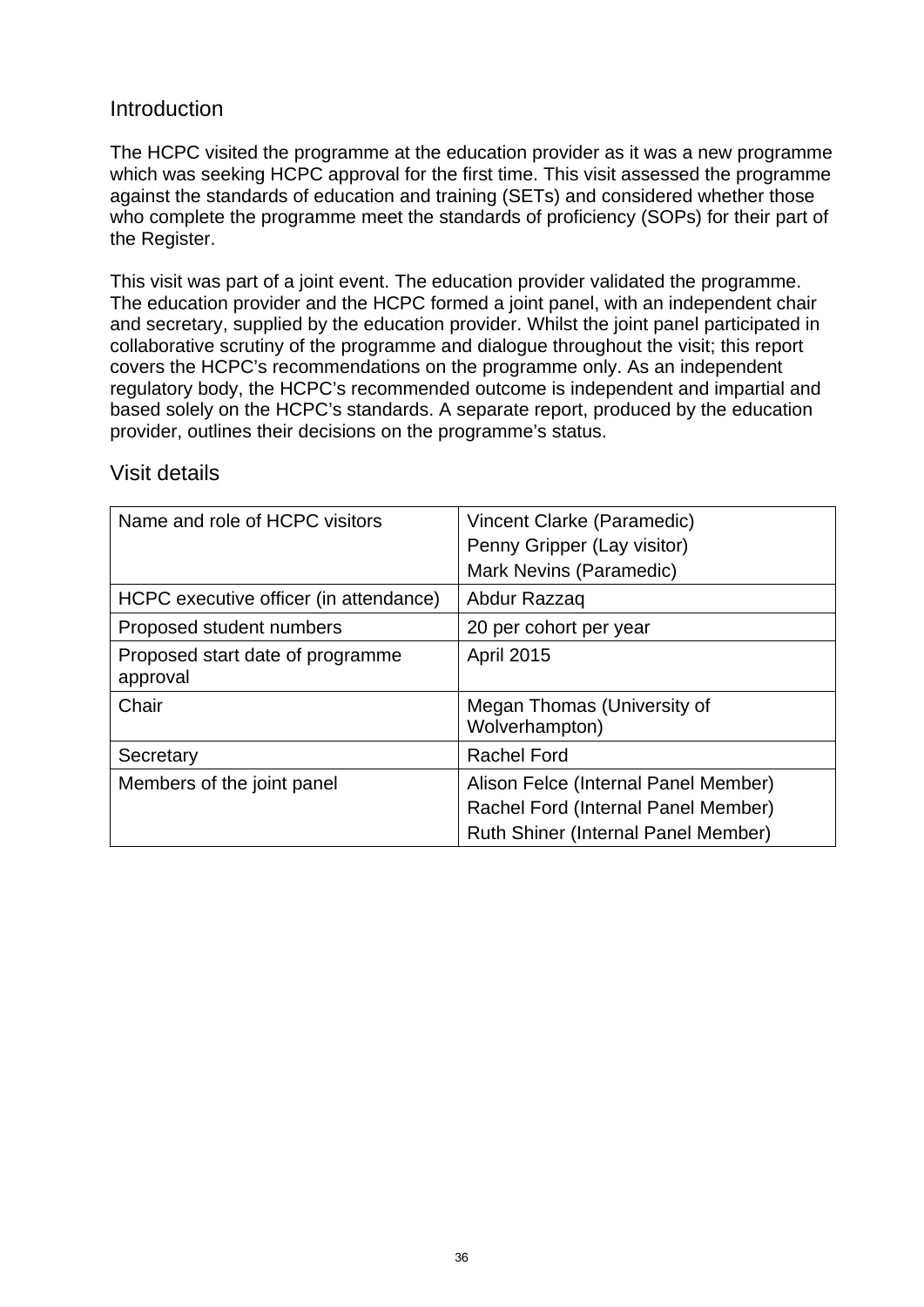# Sources of evidence

Prior to the visit the HCPC reviewed the documentation detailed below, sent by the education provider:

|                                                                                       | Yes | No. | N/A |
|---------------------------------------------------------------------------------------|-----|-----|-----|
| Programme specification                                                               |     |     |     |
| Descriptions of the modules                                                           |     |     |     |
| Mapping document providing evidence of how the<br>education provider has met the SETs |     |     |     |
| Mapping document providing evidence of how the<br>education provider has met the SOPs |     |     |     |
| Practice placement handbook                                                           |     |     |     |
| Student handbook                                                                      |     |     |     |
| Curriculum vitae for relevant staff                                                   |     |     |     |
| External examiners' reports from the last two years                                   |     |     |     |

The HCPC did not review external examiners' reports from the last two years prior to the visit, the programme is a new programme and therefore no reports exist.

During the visit the HCPC saw the following groups or facilities:

|                                                                                                  | Yes | No. | N/A |
|--------------------------------------------------------------------------------------------------|-----|-----|-----|
| Senior managers of the education provider with<br>responsibility for resources for the programme |     |     |     |
| Programme team                                                                                   |     |     |     |
| Placements providers and educators / mentors                                                     |     |     |     |
| <b>Students</b>                                                                                  |     |     |     |
| Service users and carers                                                                         |     |     |     |
| Learning resources                                                                               |     |     |     |
| Specialist teaching accommodation<br>(eg specialist laboratories and teaching rooms)             |     |     |     |

The HCPC met with students from the BNurs (Hons) Adult Nursing programme and other programmes, as the programme seeking approval currently does not have any students enrolled on it.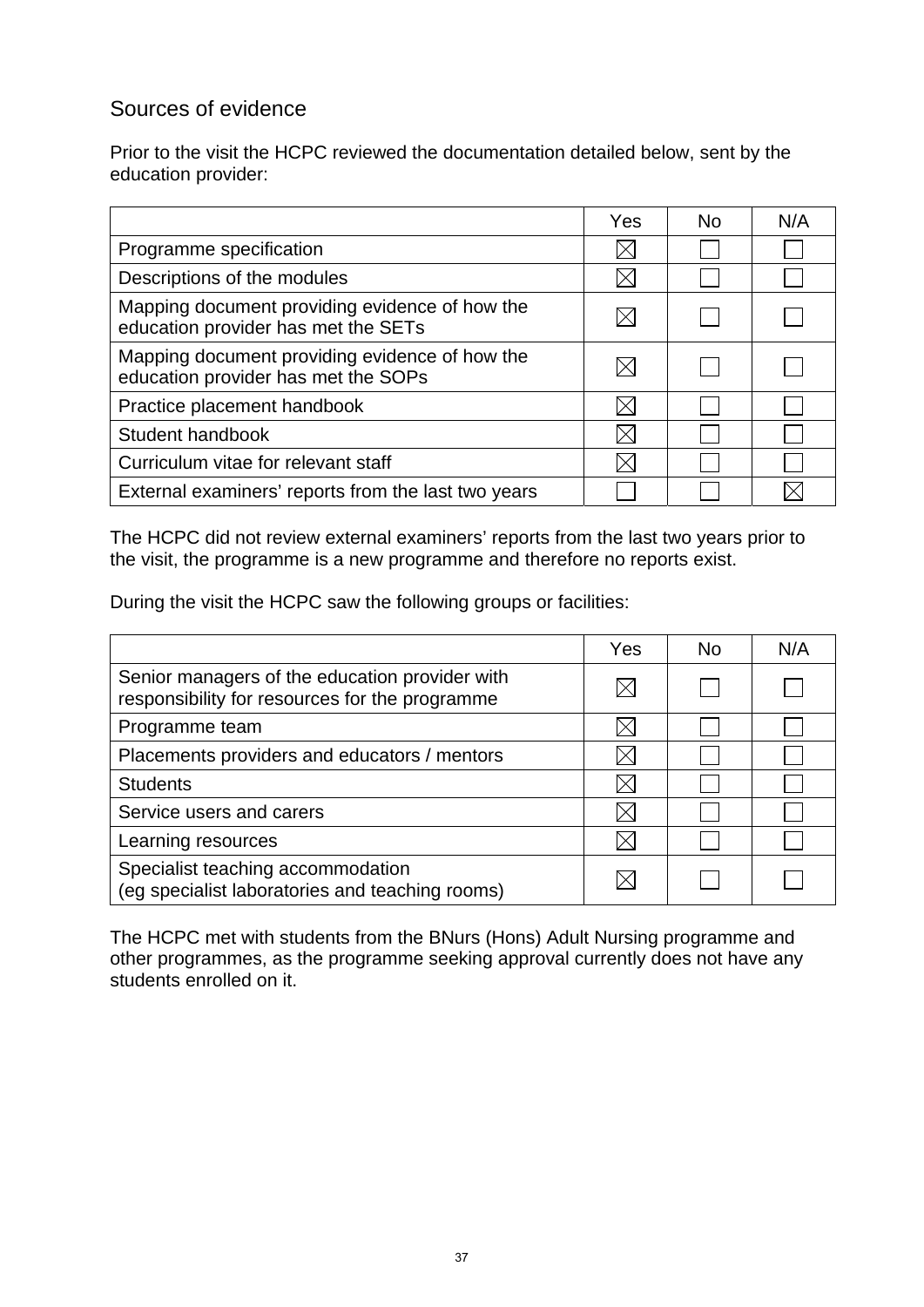#### Recommended outcome

To recommend a programme for approval, the visitors must be satisfied that the programme meets all of the standards of education and training (SETs) and that those who complete the programme meet our standards of proficiency (SOPs) for the relevant part of the Register.

The visitors agreed to recommend to the Education and Training Committee that a number of conditions are set on the programme, all of which must be met before the programme can be approved.

The visitors agreed that 43 of the SETs have been met and that conditions should be set on the remaining 15 SETs.

Conditions are requirements that the education provider must meet before the programme can be approved. Conditions are set when certain standards of education and training have not been met or there is insufficient evidence of the standard being met.

The visitors have also made a recommendation for the programme.

Recommendations are observations on the programme or education provider which do not need to be met before the programme can be approved. Recommendations are made to encourage further enhancements to the programme, normally when it is felt that the particular standard of education and training has been met at, or just above the threshold level.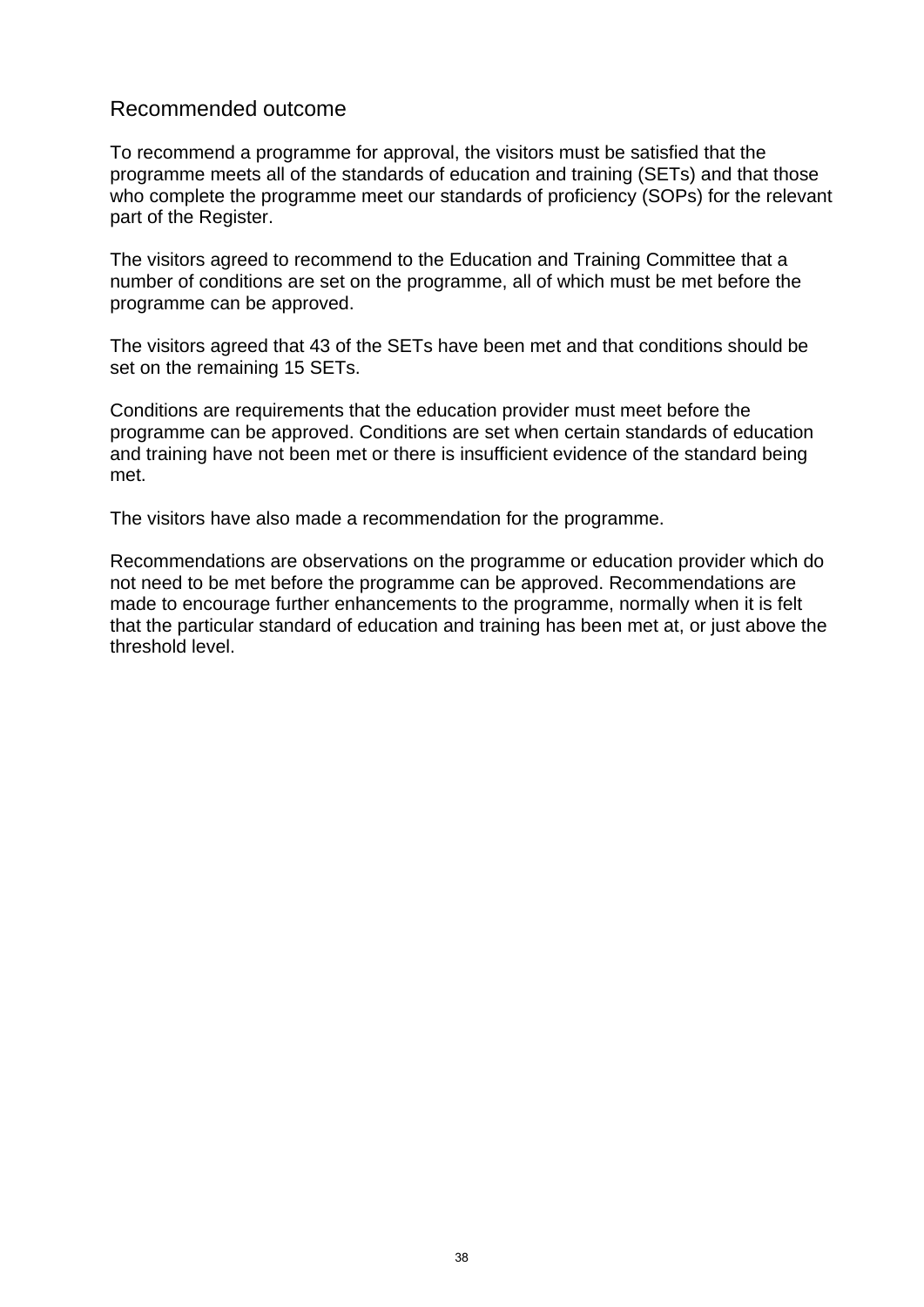# **Conditions**

#### **2.7 The admissions procedures must ensure that the education provider has equality and diversity policies in relation to applicants and students, together with an indication of how these will be implemented and monitored.**

**Condition:** The education provider must provide evidence of how equality and diversity policies are implemented and monitored through the admissions procedures.

**Reason:** The mapping document for the Standards of Education and Training (SETs) made reference to documents in relation to this standard. However, the visitors noted the equality and diversity policy appeared not to be up to date. During the visit and from discussions with the programme team, the visitors were satisfied that there was an updated equality and diversity policy in place in relation to applicants and students, but were not clear how it is implemented and monitored. The visitors therefore require further evidence of the equality and diversity policies in place, together with an indication of how they are implemented and monitored in order to determine whether this standard is met.

#### **3.1 The programme must have a secure place in the education provider's business plan.**

**Condition:** The education provider must provide further evidence to show the status of the partnership arrangements between the education provider and the partner organisation including the draft of these arrangements finalised and signed.

**Reason:** The visitors noted, in the documentation provided, the partnership arrangements between the education provider and the partner organisation West Midland Ambulance Service (WMAS) which articulated the responsibilities each partner has in the effective delivery of the programme. The visitors were able to identify how the proposed partnership arrangements between the education provider and WMAS could ensure that the programme has a secure position in the education provider's business plan. However, in the senior team meeting it was discussed that because of the timing of this approval visit, the programme may not start in January 2015. It was agreed during the meeting, that the partnership arrangements need to reflect the new start date of the programme. The visitors therefore require further evidence to show the draft of these partnerships finalised and signed, to determine how the programme has a secure place in the education provider's business plan. In this way the visitors will be able to consider how the programme can meet this standard.

#### **3.5 There must be an adequate number of appropriately qualified and experienced staff in place to deliver an effective programme.**

**Condition:** The education provider must provide further evidence to demonstrate that there is an adequate number of appropriately qualified and experienced staff in place to deliver an effective programme.

**Reason:** From a review of the documentation provided and during discussion with the senior management team at the visit, the visitors noted that plans to recruit an additional staff member has been agreed. However, from discussions at the visit, it was not clear when this recruitment would take place. Furthermore, the visitors were unable to determine how, following the recruitment to this post, there will be an adequate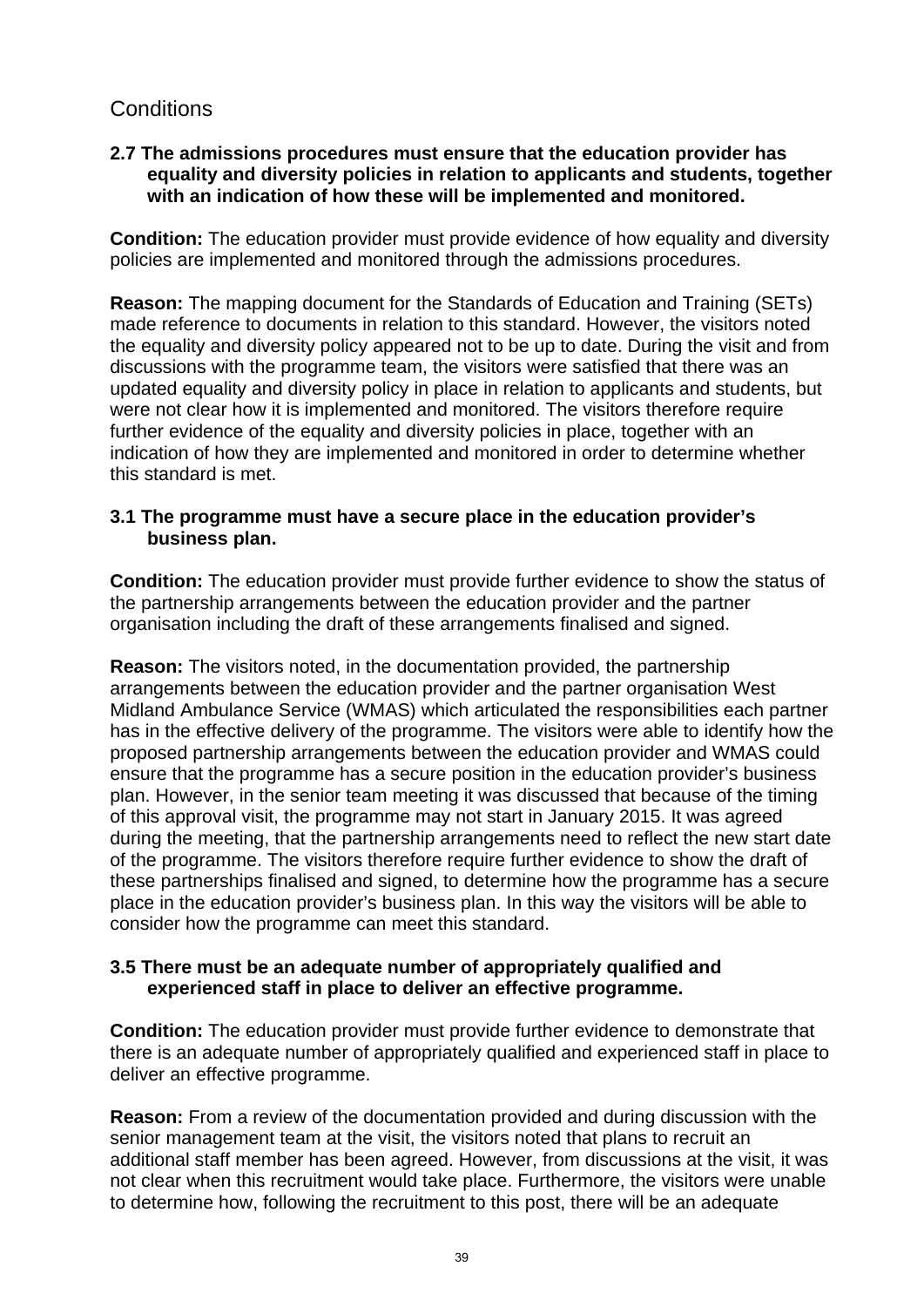number of appropriately qualified and experienced staff in place to deliver an effective programme. The visitors therefore require further evidence to demonstrate that there is an adequate number of appropriately qualified and experienced staff in place to deliver an effective programme.

#### **3.6 Subject areas must be taught by staff with relevant specialist expertise and knowledge.**

**Condition:** The education provider must demonstrate that staff with specialist expertise and knowledge are in place to deliver the programme.

**Reason:** The education provider included staff Curriculum vitae(s) with the documentation, and the visitors were content that some of the staff have specialist expertise and knowledge to deliver this programme, however, they noted that only one staff member was a registered paramedic. During discussion with the senior team and the programme team, the visitors learnt that the education provider is planning to recruit another member of staff who will be a paramedic and will also consider employing visiting paramedic tutors for the delivery of this programme. The visitors were concerned about whether subject areas were being taught by staff with relevant specialist expertise and knowledge. The visitors therefore require information on any additional staffing resources that are in place to support the delivery of an effective programme, to include details of the visiting staff members of the programme team and their allocated areas of responsibility across the programme. This condition is in line with SET 3.5. The education provider should detail how they ensure that staff have relevant specialist expertise and knowledge to deliver the programme effectively.

#### **3.8 The resources to support student learning in all settings must be effectively used.**

**Condition:** The programme team must revisit programme documentation to ensure the terminology in use is reflective of the current terminology used in relation to statutory regulation and the HCPC.

**Reason:** The visitors noted the programme documentation submitted by the education provider did not fully comply with the relevant guidance issued by HCPC. For example, there was reference to the HCPC regulating 13 professions in a number of places in the documentation for example, module 5HW053, p141. The visitors also noted on page 98 of the programme specification "HCPC Standards of Proficiency for paramedics in England". With reference to these two examples respectively; the HCPC is a regulatory body regulating 16 professions and the Standard of Proficiency for paramedics are for all paramedics in the United Kingdom. The visitors require the documentation to be reviewed to remove any instances of incorrect or out-of-date terminology. In this way the visitors can be sure that the documentary resources available to support students' learning are being effectively used and that this standard can be met.

#### **3.14 Where students participate as service users in practical and clinical teaching, appropriate protocols must be used to obtain their consent.**

**Condition:** The programme team must provide evidence of the protocols to obtain informed consent from students when they participate as service users and for managing situations when students decline from participating as service users, in practical sessions.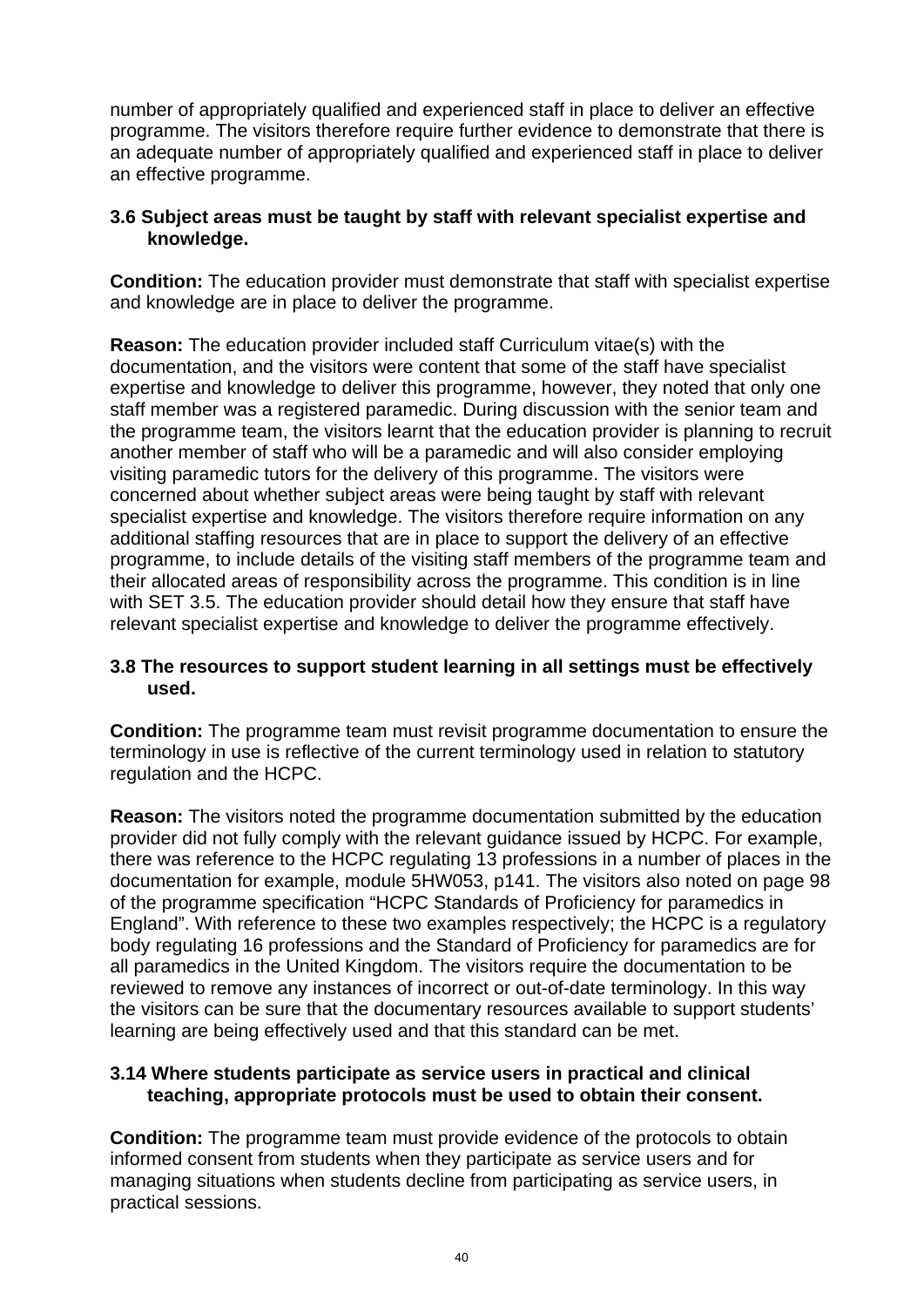**Reason:** From the documentation submitted prior to the visit, the visitors were unable to determine how this standard is met. During the visit and discussions with the programme team, the visitors learnt that there are appropriate protocols in place to obtain informed consent from students when they participate as service users. Visitors were given a "student consent form" during the visit however due to time constraints, the visitors could not review the document. The visitors could not determine how students were informed about participation requirements within the programme, how records were maintained to indicate consent had been obtained, or how situations where students declined from participation were managed with alternative learning arrangements so there would be no impact on their learning. The visitors therefore require the programme team to provide evidence of protocols for obtaining informed consent from students and for managing situations where students decline from participating in practical and clinical teaching.

#### **3.15 Throughout the course of the programme, the education provider must have identified where attendance is mandatory and must have associated monitoring mechanisms in place.**

**Condition:** The education provider must identify where on the programme students' attendance is mandatory and how the attendance mechanisms are effectively communicated and monitored.

**Reason:** The programme documentation submitted prior to the visit did mention attendance for this programme. However, the visitors noted that each module has different mandatory attendance requirements and monitoring mechanisms. During discussions with the programme team, it was highlighted that these individual module requirements are not clearly articulated in the programme documents. Therefore the programme team will need to clearly identify where students' attendance is mandatory and the procedures and mechanisms in place to monitor it effectively. The visitors require the programme documentation to be revised to clearly identify where on the programme students' attendance is mandatory and how the attendance mechanisms are effectively communicated and monitored.

#### **4.1 The learning outcomes must ensure that those who successfully complete the programme meet the standards of proficiency for their part of the Register.**

**Condition:** The education provider must demonstrate how the learning outcomes ensure that students who complete the programme meet all the standards of proficiency (SOPs) for paramedics.

**Reason:** The visitors noted that the documentation provided prior to the visit included module descriptors, each with several of the SOPs listed as being covered in each module. There was also a mapping document which showed the SOPs mapped against module titles and learning outcomes. The education provider changed and updated some of the learning outcomes for modules 5HW053 and 5HW054 as part of the post panel process for the internal validation. The education provider did provide further detailed mapping to show how the changes made to the modules' learning outcomes mapped onto specific teaching and learning opportunities and demonstrated how all the SOPs were met. However, the visitors did not have time to assess these changes and determine all the SOPs are met. Therefore the visitors require further evidence of how the programme's learning outcomes ensure that students who complete the programme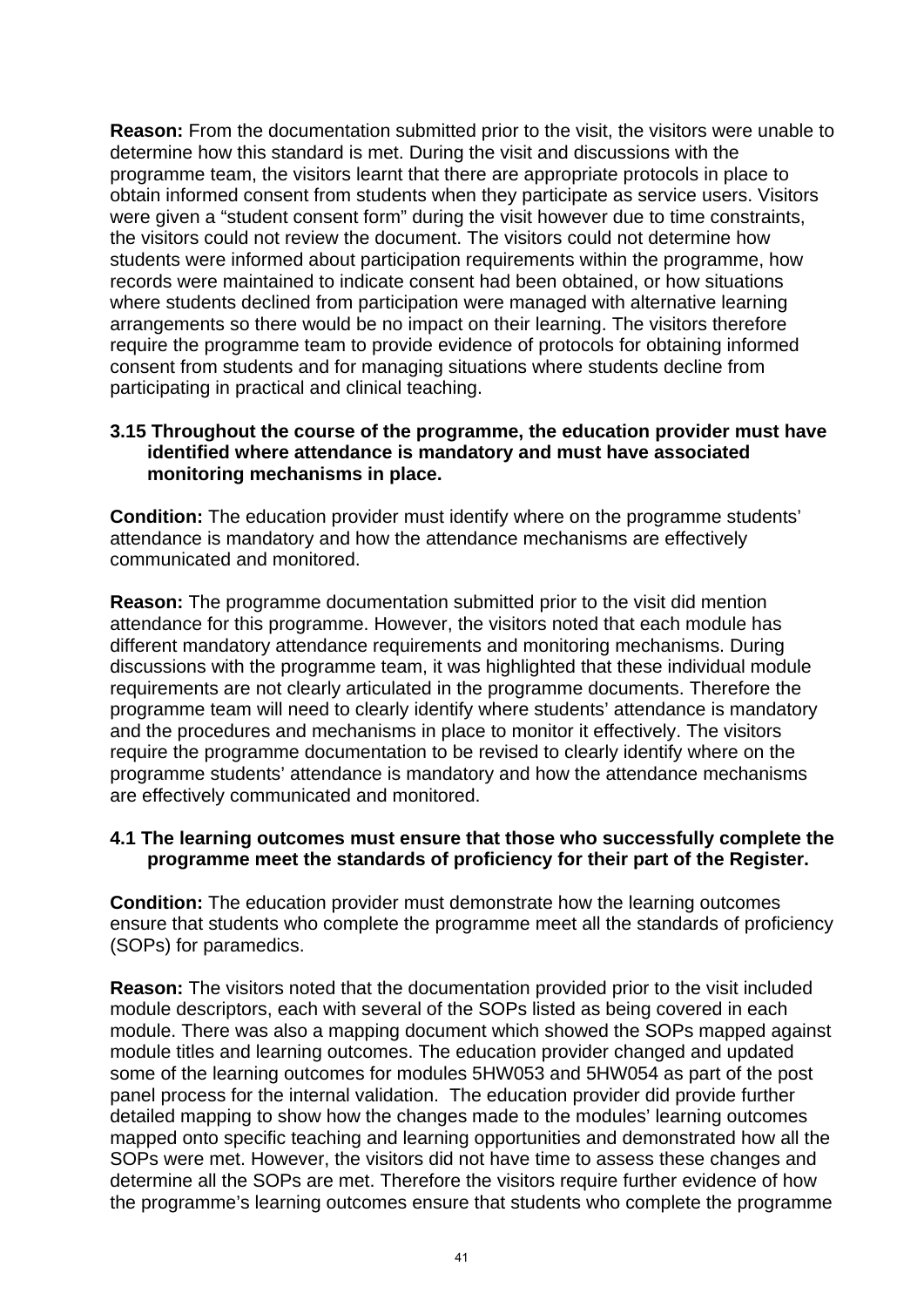meet the SOPs for paramedics to ensure that this standard is met. The visitors require a detailed breakdown of how each SOP is delivered in relation to the learning outcomes including SOPs covered in modules 5HW053 and 5HW054.

#### **4.2 The programme must reflect the philosophy, core values, skills and knowledge base as articulated in any relevant curriculum guidance.**

**Condition:** Further evidence must be provided to show how the programme reflects the relevant curriculum guidance and external reference frameworks.

**Reason:** From the documentation provided the visitors noted that page 98 of the programme specification mentions the QAA Framework for Higher Education Qualifications (2008), QAA The Quality Code (2013), QAA Code of Practice for the Assurance of Academic Quality & Standards in Higher Education & SEEC Level Descriptors (2006) and The College of Paramedics (COP) Curriculum (2014) as a point of reference as a relevant external reference point. The visitors were content that the different requirements of QAA have been reflected in the curriculum. However, the visitors noted in COP mapping document on page 321 that some of the curriculum standards have been left blank. The visitors were given further mapping document during the visit to show how the programme reflect the COP curriculum guidance but the visitors did not have enough time to assess these documents. Therefore the visitors could not determine from the documentation how the COP curriculum (2014) is reflected in the programme curriculum. The visitors require further evidence to demonstrate how the curriculum reflects the philosophy, core values, skills and knowledge of the paramedic profession and qualification.

#### **4.4 The curriculum must remain relevant to current practice.**

**Condition:** The programme team must provide further evidence of the mechanisms that will be in place to ensure that the curriculum will remain current.

**Reason:** The visitors were provided with evidence of the currency of the programme within the SETs mapping for this programme, outlining the guidance and frameworks which have formed the foundations of the curriculum in its current form. The visitors were satisfied that the currency of the curriculum was fulfilled however; they were unclear as to how the programme team will ensure currency of the curriculum going forward. This standard requires evidence of how the activities of the programme team and any external stakeholders will make sure the curriculum stays relevant over time. As referred to in the condition against 3.5, the programme is in the process of recruiting staff to the programme and intend to invite visiting tutors. The visitors require further evidence of the mechanisms that the programme team will have in place, such as ongoing professional input, to keep the curriculum up-to-date with the current practice for the profession.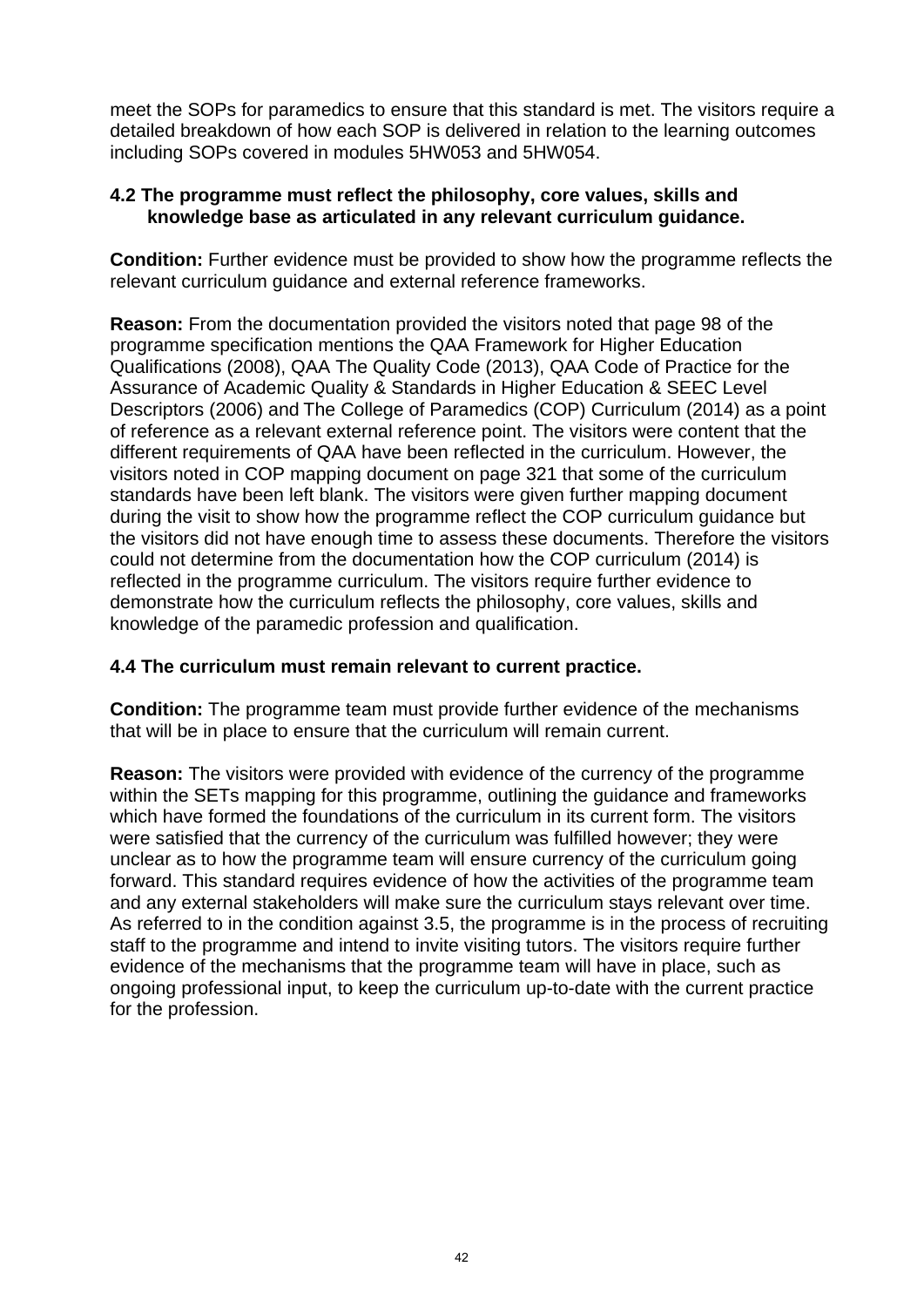- **5.11 Students, practice placement providers and practice placement educators must be fully prepared for placement which will include information about an understanding of:** 
	- **the learning outcomes to be achieved;**
	- **the timings and the duration of any placement experience and associated records to be maintained;**
	- **expectations of professional conduct;**
	- **the assessment procedures including the implications of, and any action to be taken in the case of, failure to progress; and**
	- **communication and lines of responsibility.**

**Condition:** The programme team must provide further information on the learning outcomes for non-ambulance service placements, including methods of assessment, and any alignment to academic modules.

**Reason:** The visitors noted that there will be placements in non-ambulance service settings, as highlighted in on campus course guide, page 8: "You will be expected to complete 750 hours per year (1500 in total) of clinical practice in a range of pre hospital and other healthcare placements". The visitors also noted in Practice Learning Handbook on page one, that students will attend placements as part of their programme. The placements providers are WMAS, other NHS trusts and non NHS placement providers. The visitors noted the importance of ensuring students have sufficient exposure to a variety of situations such as within hospital settings and other non NHS placements. However, the visitors could not find further detail in the documentation to support these placement experiences, regarding how these placements will be integrated with the programme, or information of the learning outcomes and associated assessments. They therefore require further evidence that the students and placement educators in non-ambulance placement settings are given sufficient information to understand the learning outcomes to be achieved, and are therefore fully prepared for placement in non-ambulance settings.

- **5.11 Students, practice placement providers and practice placement educators must be fully prepared for placement which will include information about an understanding of:** 
	- **the learning outcomes to be achieved;**
	- **the timings and the duration of any placement experience and associated records to be maintained;**
	- **expectations of professional conduct;**
	- **the assessment procedures including the implications of, and any action to be taken in the case of, failure to progress; and**
	- **communication and lines of responsibility.**

**Condition:** The programme team must provide further information as to how the education provider ensures placement educators and students in the placement settings are fully prepared for placements.

**Reason:** At the visit, the programme team and practice placement providers indicated that they are in the process of developing a "skills passport" to ensure all practice educators are aware of the students' progress and their scope of practice. The programme team talked through how they envisage this will be used alongside the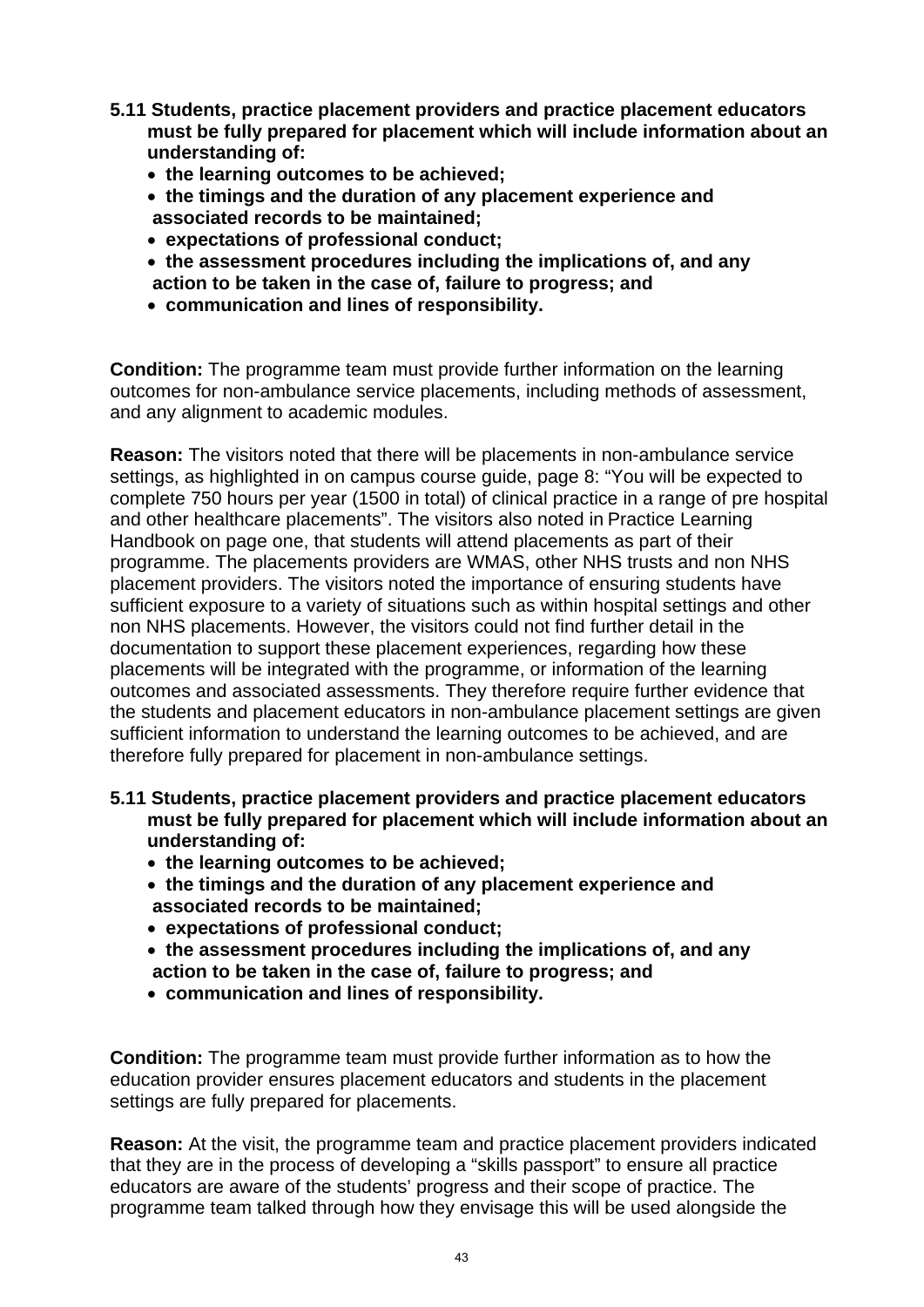Practice Assessment Document (PAD) in assessing and preparing students and preparing practice placement educators in the practice placement setting. The visitors were unclear as to how the placement educators and students will be prepared in using it. This standard is also link to the other condition placed on SET 5.11 above. Therefore, the visitors require further documents including the "skills passport" to support the way the placement educators and students will be prepared.

#### **6.1 The assessment strategy and design must ensure that the student who successfully completes the programme has met the standards of proficiency for their part of the Register.**

**Condition:** The education provider must demonstrate how the assessment strategy and design ensure that students who complete the programme meet all the standards of proficiency for paramedics.

**Reason:** In line with the visitors' concerns relating to SET 4.1, they noted that the mapping documentation provided prior to the visit has been amended to make it clear. The education provider provided the amended mapping document during the visit, however, the visitors did not have time to review the amended mapping document and determine how all students who successfully completed the programme demonstrated that they had met all the standards of proficiency. The visitors therefore require further evidence of how the programme's assessment strategy and design ensures that all students who complete the programme meet all the standards of proficiency to ensure that this standard is met.

#### **6.4 Assessment methods must be employed that measure the learning outcomes.**

**Condition:** The education provider must submit any revised module descriptors for the programme.

**Reason:** As detailed in the reasons for SET 4.1, discussion at the visit indicated the programme team have amended the learning outcomes for modules 5HW053 and 5HW054, including assessment, as part of the post panel process for the internal validation. The visitors will need to review them to ensure changes will not adversely affect the assessment of the learning outcomes. The visitors therefore require the education provider to resubmit the programme module descriptors for 5HW053 and 5HW054 so that the visitors can determine this standard is met.

#### **6.5 The measurement of student performance must be objective and ensure fitness to practise.**

**Condition:** The programme team must provide further evidence of how they ensure that the assessments are applied consistently and objectively.

**Reason:** From the documentation received, the visitors noted that the education provider ensured students' performance will be assessed in both academic and placement settings. The visitors noted in the module descriptors that assessment criteria including Objective Structured Clinical Examinations (OSCEs) were used to assess students' performance. However, the visitors noted inconsistency in the assessment of students' performance in both settings. For example the OSCEs used to assess students in academic settings carried inconsistent weighting and pass marks. This condition is linked to the condition set against SET 5.11. During the programme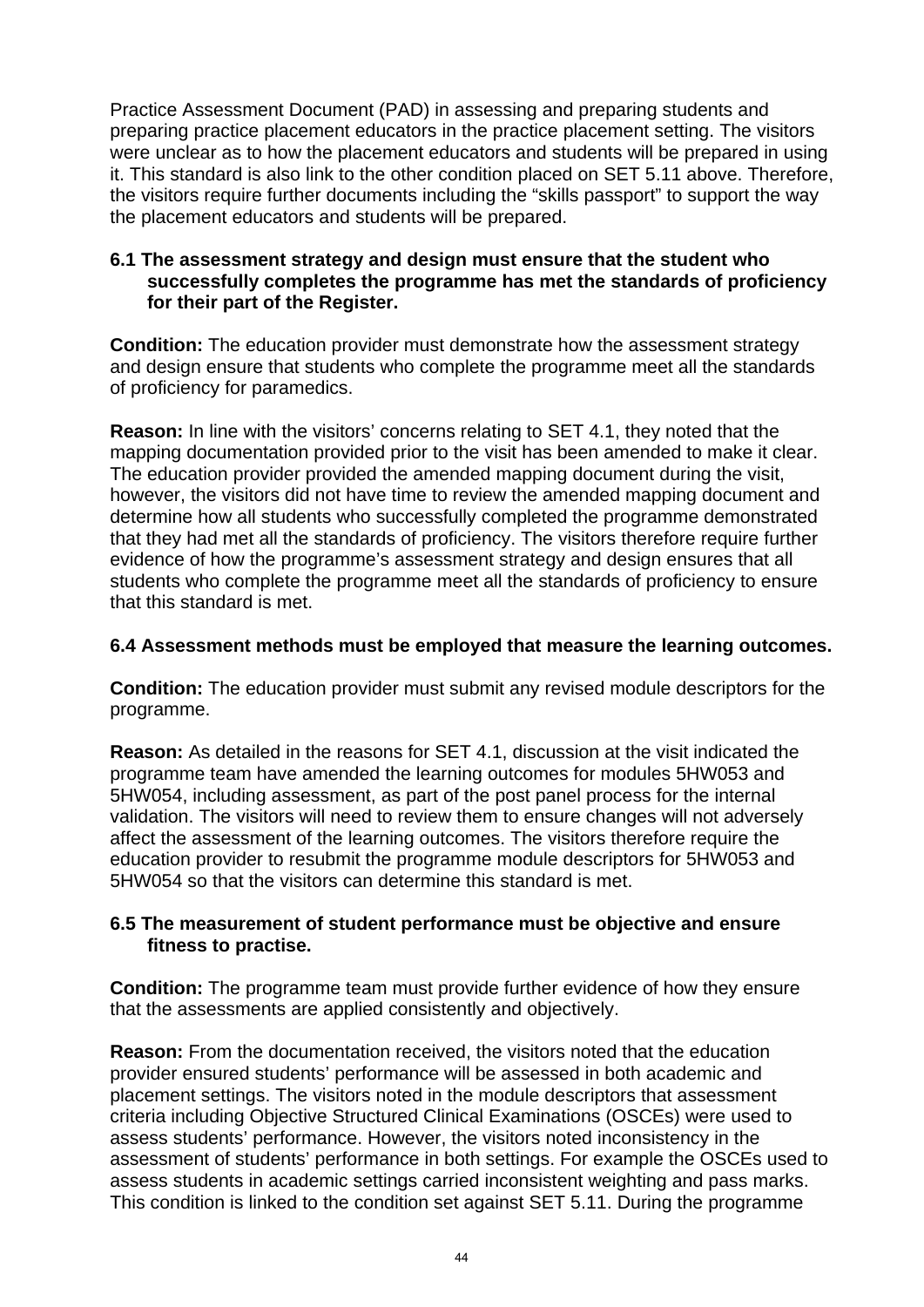team meeting, the visitors learnt the assessment criteria for assessing students' performance will be revised to ensure requirements are clearly explained including weighting and pass marks. The visitors therefore require the education provider to submit revised assessment criteria in both settings to demonstrate how students' performance will be assessed consistently, objectively and ensure fitness to practice.

#### **6.9 Assessment regulations must clearly specify requirements for an aegrotat award not to provide eligibility for admission to the Register.**

**Condition:** The education provider must revisit the programme documentation to clearly state that aegrotat awards do not confer eligibility to apply to the Register.

**Reason:** From the documentation provided the visitors could not determine where in the assessment regulations there was a clear statement regarding aegrotat awards. Discussion indicated aegrotat awards would only be awarded in exceptional circumstances on a case by case basis. The visitors could not determine how the programme team ensured that students understood that aegrotat awards would not enable them to be eligible to apply to the Register. The visitors therefore require further evidence to ensure that there is a clear statement included in the programme documentation regarding the aegrotat award.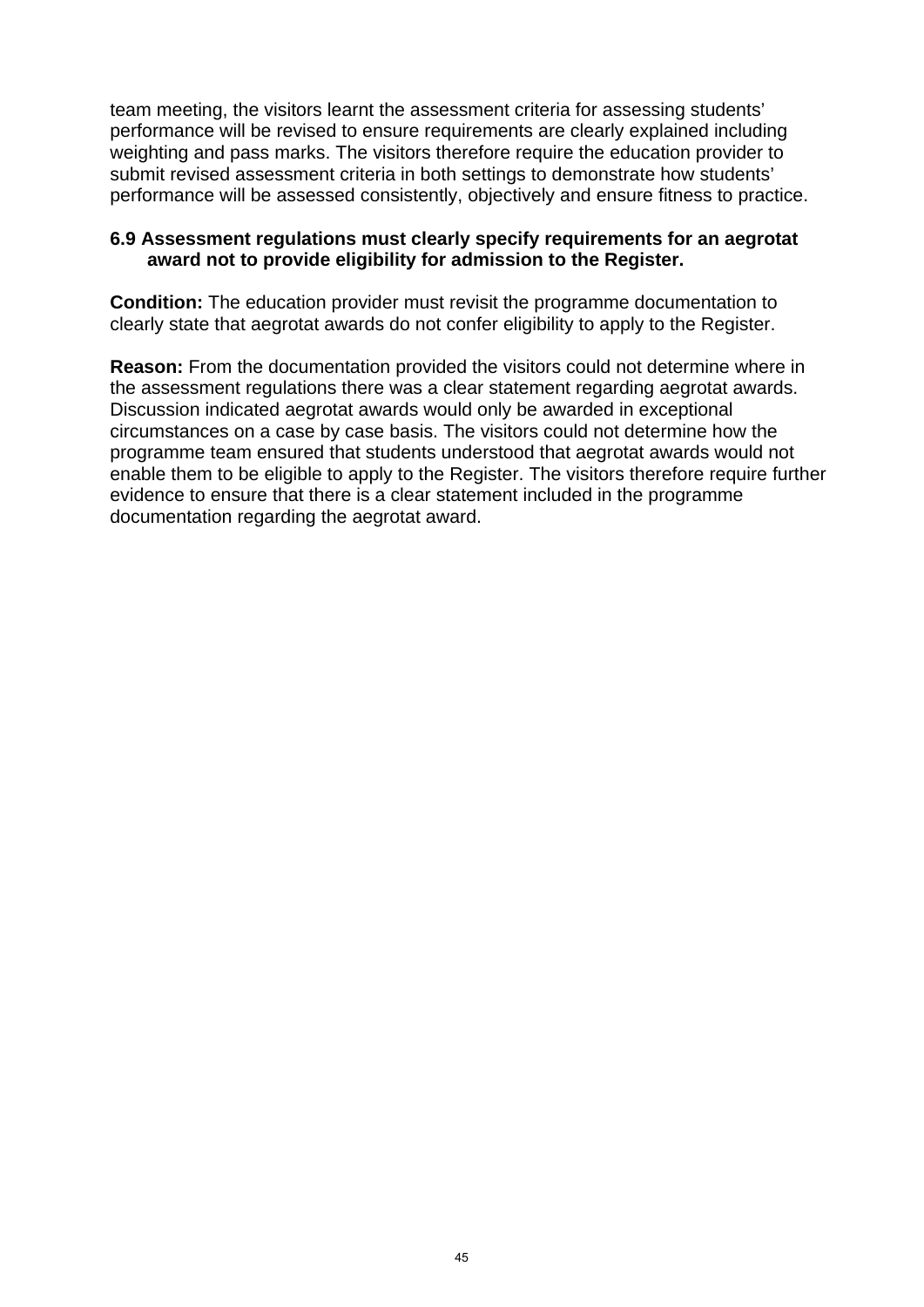# Recommendations

#### **2.1 The admissions procedures must give both the applicant and the education provider the information they require to make an informed choice about whether to take up or make an offer of a place on a programme.**

**Recommendation:** The visitors suggest the education provider consider providing further information to potential applicants about the profession of paramedic including the professional values.

**Reason:** The visitors were satisfied the admissions procedures give applicants the information they require to make an informed choice about the programme. The visitors noted the programme does provide initial information about paramedic as a profession. The visitors suggest the education provider may wish to consider strengthening the initial information about the philosophy and core values of paramedic profession. The visitors feel this way the education provider would further enhance the calibre of potential students for this programme. Also, this would enhance decision making for potential applicants if they are fully aware of the career this programme can lead to and the regulatory and professional requirements of the profession. The visitors suggest some initial information around professional values online may provide a valuable resource for these potential applicants.

> Mark Nevins Penny Gripper Vince Clarke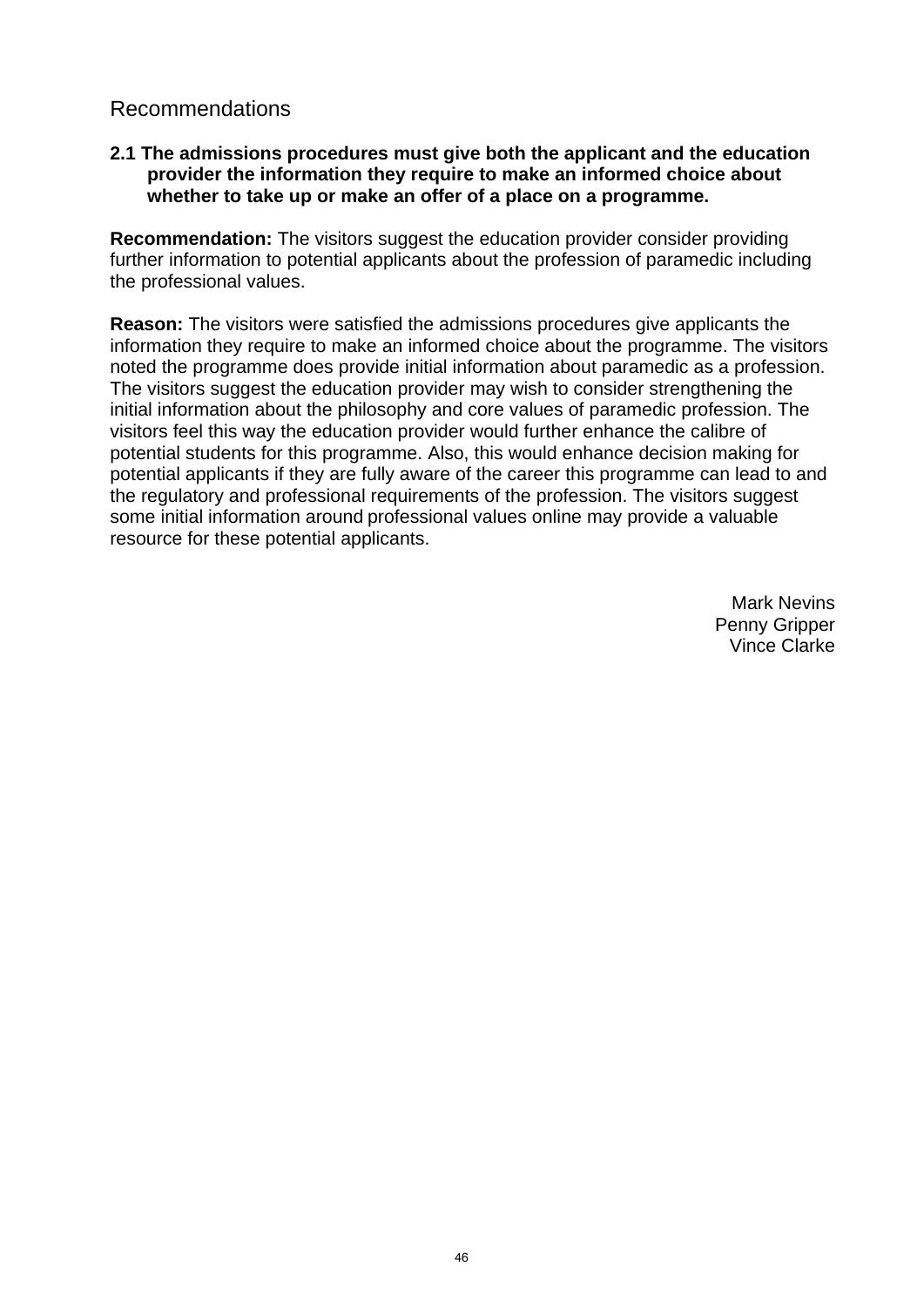# hcpc health & care

# Visitors' report

| Name of education provider                          | <b>Oxford Brookes University</b> |
|-----------------------------------------------------|----------------------------------|
| Programme name                                      | <b>BSc Paramedic Practice</b>    |
| <b>Mode of delivery</b>                             | Full time<br>Flexible            |
| <b>Relevant part of the HCPC</b><br><b>Register</b> | Paramedic                        |
| Date of visit                                       | 25 - 26 November 2014            |

# Contents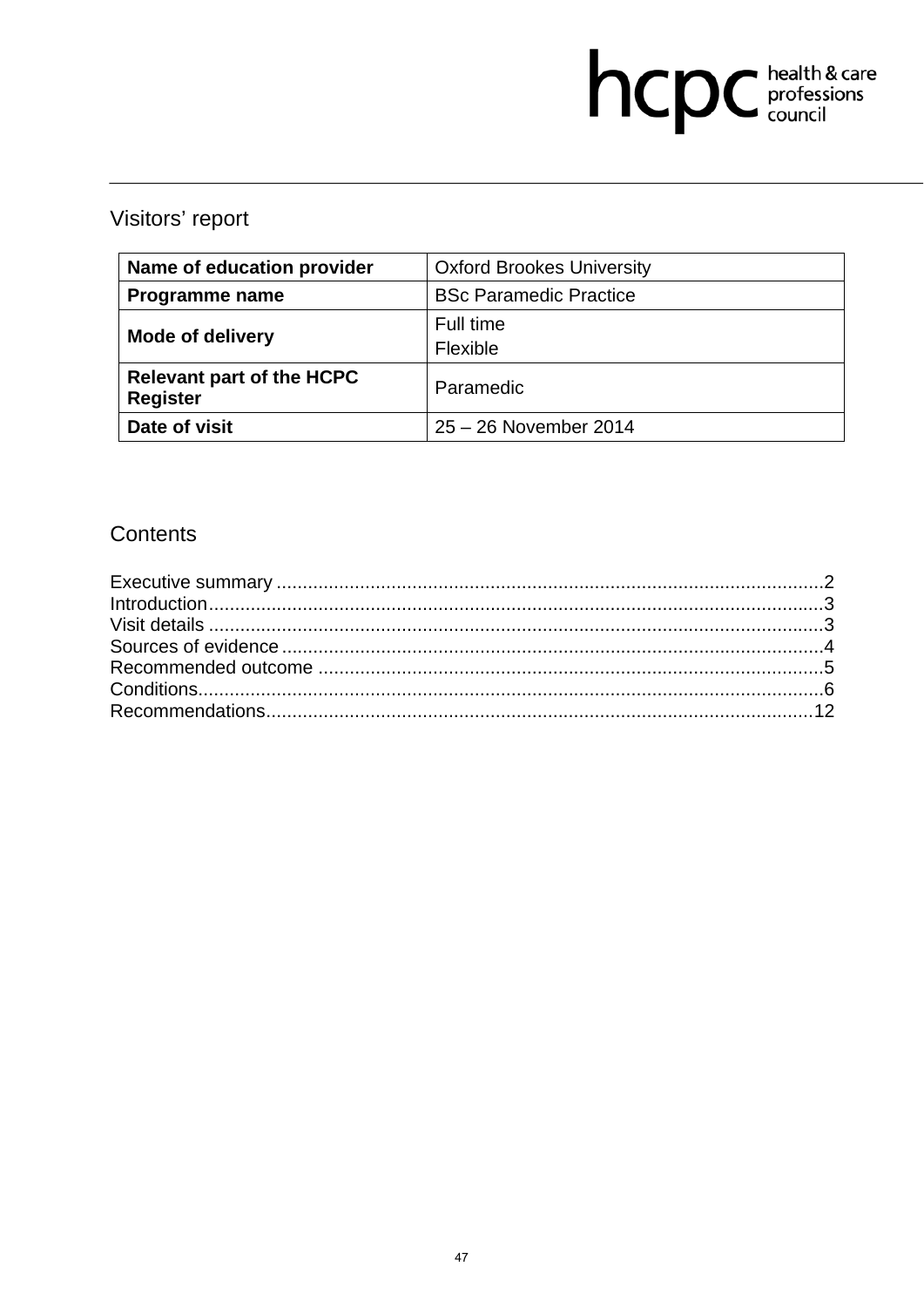### Executive summary

The Health and Care Professions Council (HCPC) approve educational programmes in the UK which health and care professionals must complete before they can apply to be registered with us. We are a statutory regulator and our main aim is to protect the public. We currently regulate 16 professions. All of these professions have at least one professional title which is protected by law. This means that anyone using the title 'paramedic' must be registered with us. The HCPC keep a register of health and care professionals who meet our standards for their training, professional skills, behaviour and health.

The visitors' report which follows outlines the recommended outcome made by the visitors on the approval of the programme. The education provider has until 12 January 2015 to provide observations on this report. This is independent of meeting any conditions. The report and any observations received will be considered by the Education and Training Committee (Committee) on 12 February 2015. At this meeting, the Committee will accept, reject or vary the visitors' recommended outcome. If necessary, the Committee may decide to vary the conditions.

The education provider is due to redraft and resubmit documentary evidence in response to the conditions outlined in this report by 30 March 2015. The visitors will consider this response and make a separate recommendation to the Committee on the approval of the programme. It is anticipated that this recommendation will be made to the Committee on 14 May 2015.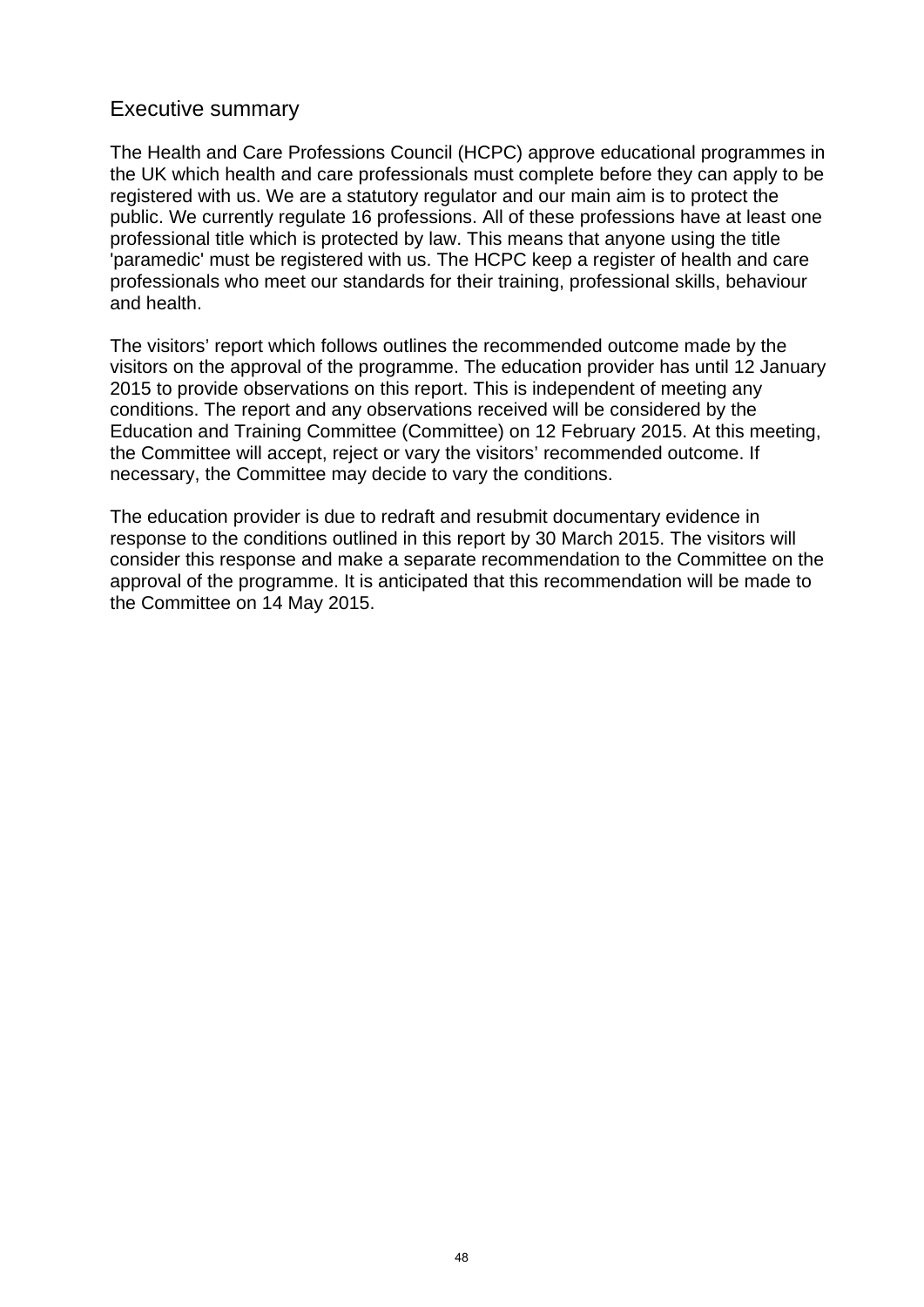# **Introduction**

The HCPC visited the programme at the education provider as it was a new programme which was seeking HCPC approval for the first time. This visit assessed the programme against the standards of education and training (SETs) and considered whether those who complete the programme meet the standards of proficiency (SOPs) for their part of the Register.

This visit was part of a joint event. The education provider reviewed the programme and the professional body (College of Paramedics) considered their endorsement of the programme. The visit also considered BSc (Hons) Paramedic Practice. The education provider, the professional body and the HCPC formed a joint panel, with an independent chair and secretary, supplied by the education provider. Whilst the joint panel participated in collaborative scrutiny of all the programmes and dialogue throughout the visit; this report covers the HCPC's recommendations on this programme only. A separate report exists for the other programme. As an independent regulatory body, the HCPC's recommended outcome is independent and impartial and based solely on the HCPC's standards. A separate report, produced by the education provider and the professional body, outline their decisions on the programmes' status.

| Name and role of HCPC visitors               | <b>Robert Fellows (Paramedic)</b><br>Clare Bates (Lay visitor)                                                                                                                                            |
|----------------------------------------------|-----------------------------------------------------------------------------------------------------------------------------------------------------------------------------------------------------------|
|                                              | Paul Bates (Paramedic)                                                                                                                                                                                    |
| HCPC executive officer (in attendance)       | Abdur Razzaq                                                                                                                                                                                              |
| Proposed student numbers                     | 70 per cohort per year (inclusive of BSc<br>(Hons) Paramedic Practice)                                                                                                                                    |
| Proposed start date of programme<br>approval | September 2016                                                                                                                                                                                            |
| Chair                                        | Howard Brown (Oxford Brookes University)                                                                                                                                                                  |
| Secretary                                    | Krisztina Jaksa (Oxford Brookes University)                                                                                                                                                               |
| Members of the joint panel                   | Rachel Long (Internal Panel Member)<br>Julia Winter (Internal Panel Member)<br>Sharon Hardwick (External Panel Member)<br>Vincent Clarke (College of Paramedics)<br>Paul Townsend (College of Paramedics) |

Visit details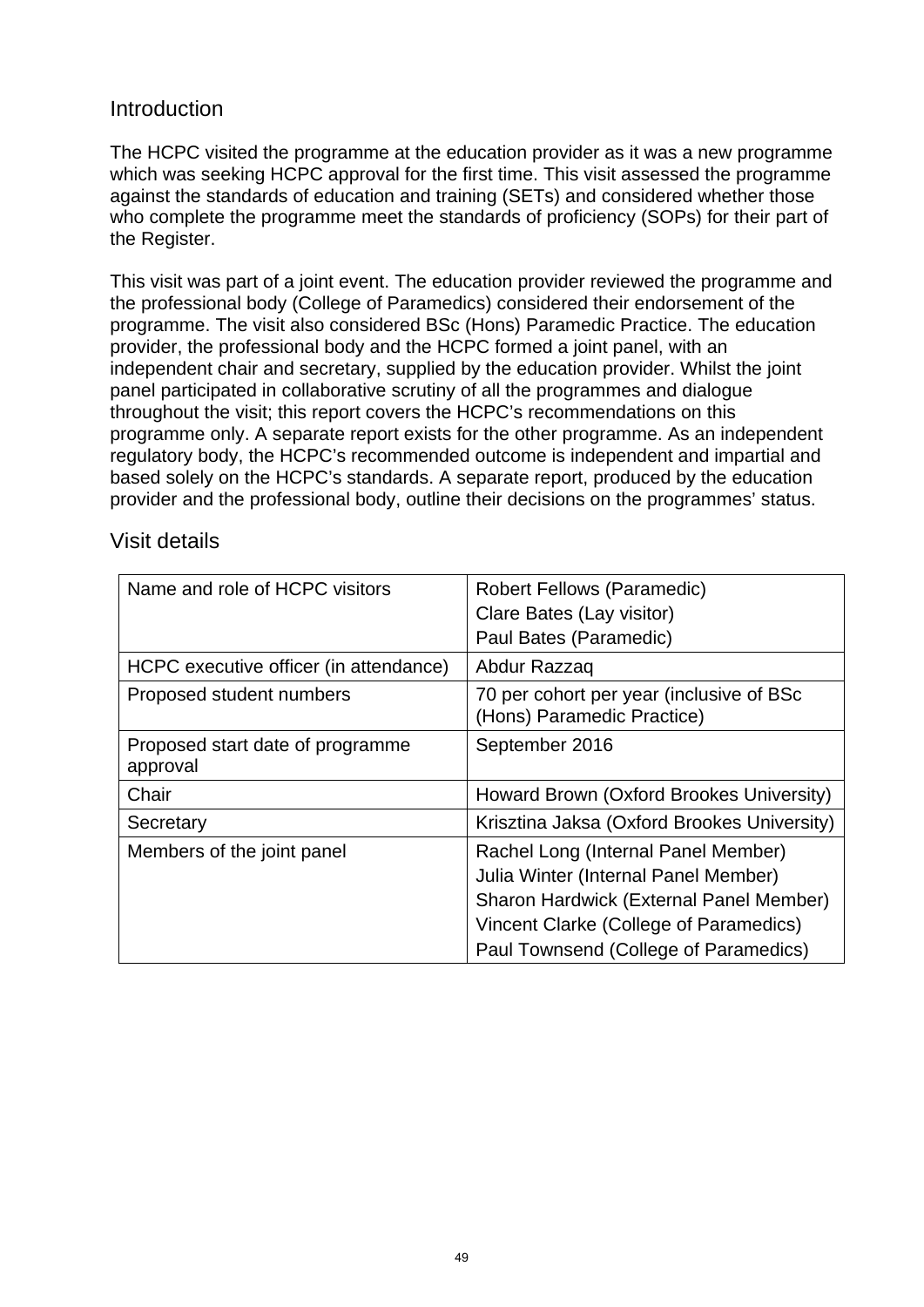# Sources of evidence

Prior to the visit the HCPC reviewed the documentation detailed below, sent by the education provider:

|                                                                                       | Yes | No. | N/A |
|---------------------------------------------------------------------------------------|-----|-----|-----|
| Programme specification                                                               |     |     |     |
| Descriptions of the modules                                                           |     |     |     |
| Mapping document providing evidence of how the<br>education provider has met the SETs |     |     |     |
| Mapping document providing evidence of how the<br>education provider has met the SOPs |     |     |     |
| Practice placement handbook                                                           |     |     |     |
| Student handbook                                                                      |     |     |     |
| Curriculum vitae for relevant staff                                                   |     |     |     |
| External examiners' reports from the last two years                                   |     |     |     |

The HCPC did not review external examiners' reports from the last two years prior to the visit, the programme is a new programme and therefore no reports exist. However, the visitors did review the external examiner's reports for the FdSc Paramedic Emergency Care.

During the visit the HCPC saw the following groups or facilities:

|                                                                                                  | Yes | N٥ | N/A |
|--------------------------------------------------------------------------------------------------|-----|----|-----|
| Senior managers of the education provider with<br>responsibility for resources for the programme |     |    |     |
| Programme team                                                                                   |     |    |     |
| Placements providers and educators / mentors                                                     |     |    |     |
| <b>Students</b>                                                                                  |     |    |     |
| Service users and carers                                                                         |     |    |     |
| Learning resources                                                                               |     |    |     |
| Specialist teaching accommodation<br>(eg specialist laboratories and teaching rooms)             |     |    |     |

The HCPC met with students from the FdSc Paramedic Emergency Care as the programme seeking approval currently does not have any students enrolled on it.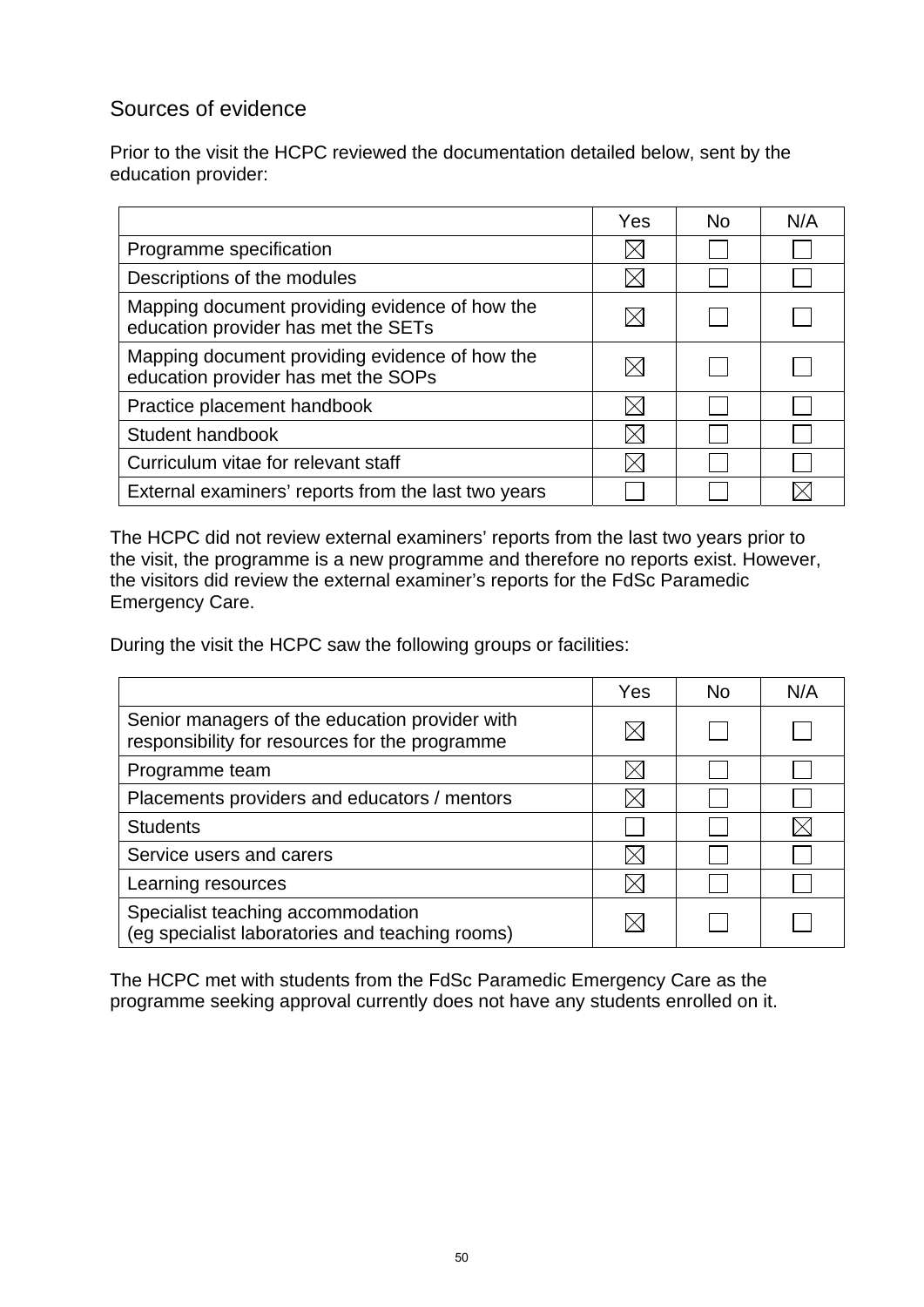### Recommended outcome

To recommend a programme for approval, the visitors must be satisfied that the programme meets all of the standards of education and training (SETs) and that those who complete the programme meet our standards of proficiency (SOPs) for the relevant part of the Register.

The visitors agreed to recommend to the Education and Training Committee that a number of conditions are set on the programme, all of which must be met before the programme can be approved.

The visitors agreed that 48 of the SETs have been met and that conditions should be set on the remaining ten SETs.

Conditions are requirements that the education provider must meet before the programme can be approved. Conditions are set when certain standards of education and training have not been met or there is insufficient evidence of the standard being met.

The visitors have also made a number of recommendations for the programme.

Recommendations are observations on the programme or education provider which do not need to be met before the programme can be approved. Recommendations are made to encourage further enhancements to the programme, normally when it is felt that the particular standard of education and training has been met at, or just above the threshold level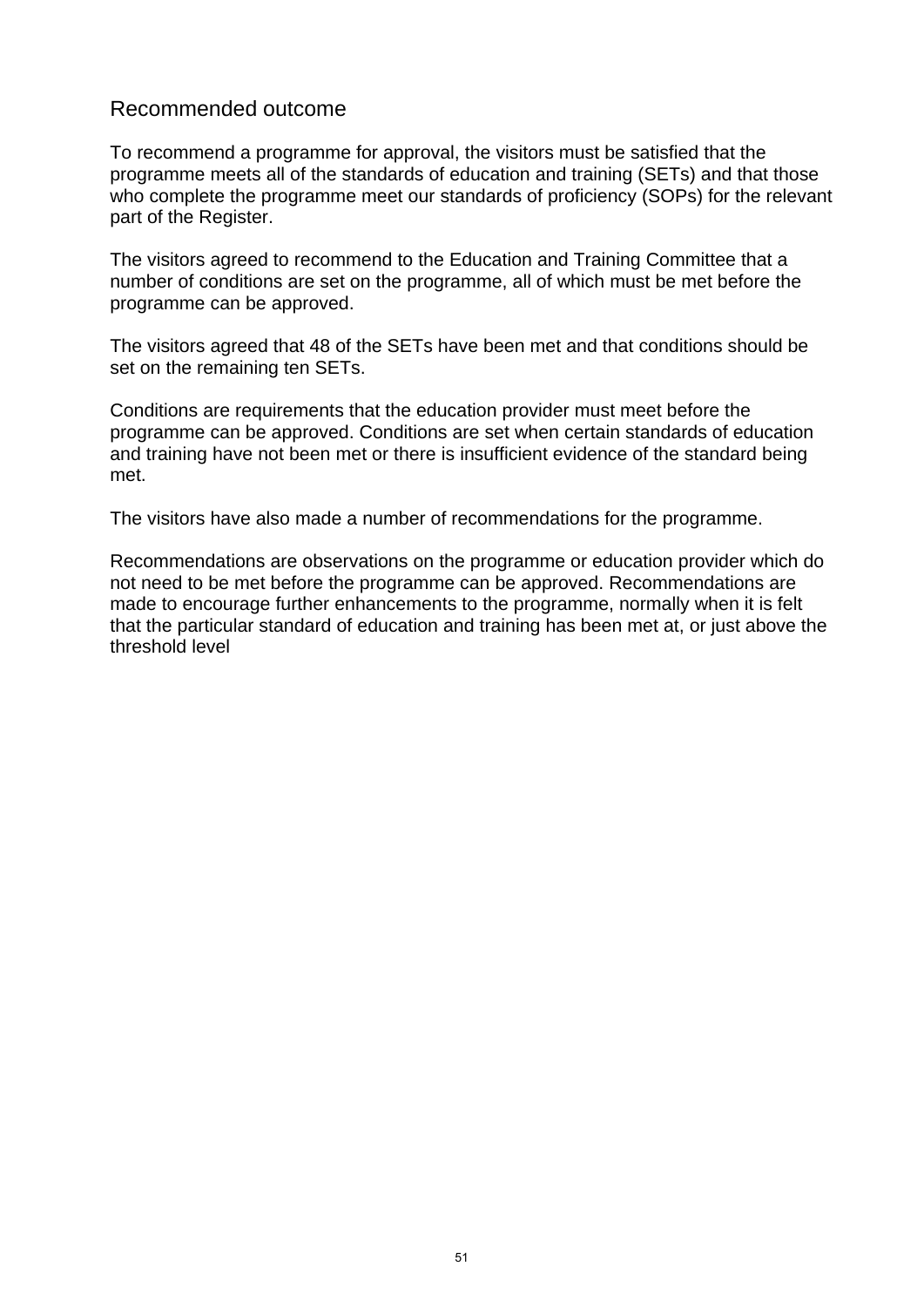# **Conditions**

#### **2.6 The admissions procedures must apply selection and entry criteria, including accreditation of prior (experiential) learning and other inclusion mechanisms.**

**Condition:** The education provider must submit further information about the accreditation of prior (experiential) learning (AP(E)L) policy for the programme and evidence to demonstrate students will achieve all the Standards of Proficiency (SOPs) for paramedics.

**Reason:** The documentation provided for this visit included information about the education provider wide accreditation of prior (experiential) learning (AP(E)L) processes. The education provider's website indicates that applicants can apply to use the AP(E)L process, "Where applicants' prior un-certificated learning, including experience and industrial training, can be assessed with sufficient accuracy it may be used to give entry to an Oxford Brookes programme with specific credit" (A2-5 Accreditation of Prior Learning (APL)). It was highlighted through discussion that students from the Dip HE Paramedic Emergency Care will transfer onto this programme through the AP(E)L route once they have completed year one or year two of the Dip HE Paramedic Emergency Care. As these are two different programmes, the visitors were unclear how students will achieve the SOPs for paramedics when they enrol through the AP(E)L route from Dip HE Paramedic Emergency Care to this programme. The visitors therefore require further information about the AP(E)L policy for the programme and evidence to demonstrate students who enrol to this programme from Dip HE Paramedic Emergency Care will achieve all the SOPs for paramedics.

#### **3.1 The programme must have a secure place in the education provider's business plan.**

**Condition:** The education provider must provide further evidence to show that the partnership arrangements between the EP and the partner organisations have been finalised and agreed.

**Reason:** The visitors noted in the documentation provided, that the proposed partnership arrangements between the education provider and the partner organisations articulate the responsibilities each partner has in the effective delivery of the programme. The visitors were unsure of the current status of the agreements and were unable to identify how these proposed partnership arrangements reflect the new arrangements to ensure that this new programme provision has a secure position in the education provider's business plan. In the senior team meeting it was discussed that there are updated partnership agreements between the education provider and its partner organisations. However, the visitors were unable to see those agreements at the visit. Therefore the visitors require further evidence to show the draft of these partnership agreements finalised and signed, to determine how the programme has a secure place in the education provider's business plan. In this way the visitors will be able to consider how the programme can meet this standard.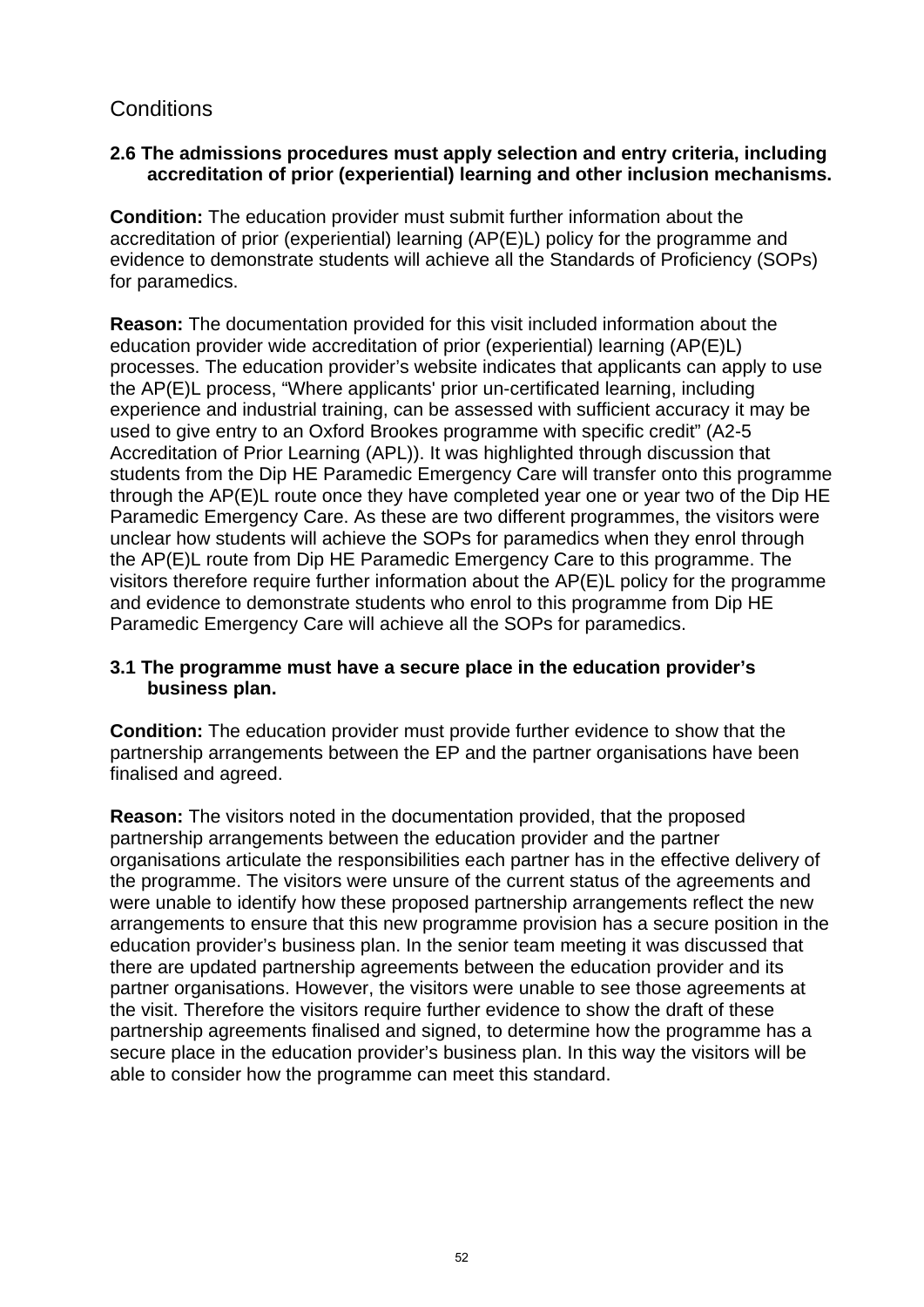#### **3.1 The programme must have a secure place in the education provider's business plan.**

**Condition:** The education provider must provide further evidence of what commitment is being made to ensure the programme has a secure place in the education providers' business plan.

**Reason:** The visitors reviewed the documentation submitted prior to the visit and noted that the programme has appropriate resources in place for the proposed intake of 50 students once a year. However, during the meetings and discussions with the senior and programme team, the visitors learnt that the student numbers will increase to 70 students along with the programme running the first and the second year of the programme in September 2016. The visitors also learnt that this programme and the Dip HE Paramedic Emergency Care programme will run in parallel in 2016 – 17 and 2017 – 18 academic years. The visitors could not determine how the current resources including academic staff, practice educators and practice placements detailed in the documentation are appropriate for the above changes to student intake. This condition is also linked to the other condition placed on SET 3.1 regarding placement arrangements. Therefore, the visitors require further evidence to show the commitment made and how the education provider is planning to put appropriate resources in place to ensure the programme is secure.

#### **3.8 The resources to support student learning in all settings must be effectively used.**

**Condition:** The education provider must submit programme documentation that has been revised to meet the conditions set as a result of this validation event.

**Reason:** Through discussion at the visit, and from the final conclusions of the internal validation and professional body visiting panel it was clear revisions will be made to programme documentation to meet conditions set by the joint panel. The visitors consider programme documentation that students routinely refer to as important resources to support student learning. In particular, the conditions set referred to amendments to module descriptors, the programme specification document and the student handbook. To ensure the programme meets this standard the visitors need to review the revised documents to ensure the resources to support student learning are effectively used. Therefore the visitors require the education provider to submit the revised programme documentation the students routinely refer to.

#### **3.15 Throughout the course of the programme, the education provider must have identified where attendance is mandatory and must have associated monitoring mechanisms in place.**

**Condition:** The education provider must identify where on the programme students' attendance is mandatory and how the attendance mechanisms are effectively communicated and monitored.

**Reason:** The programme documentation submitted prior to the visit did mention attendance requirements for this programme. The visitors learnt during the programme team meeting that each module guide has mandatory attendance requirements and monitoring mechanisms. The visitors were only given module descriptors and therefore could not review module guides. The visitors highlighted that these individual module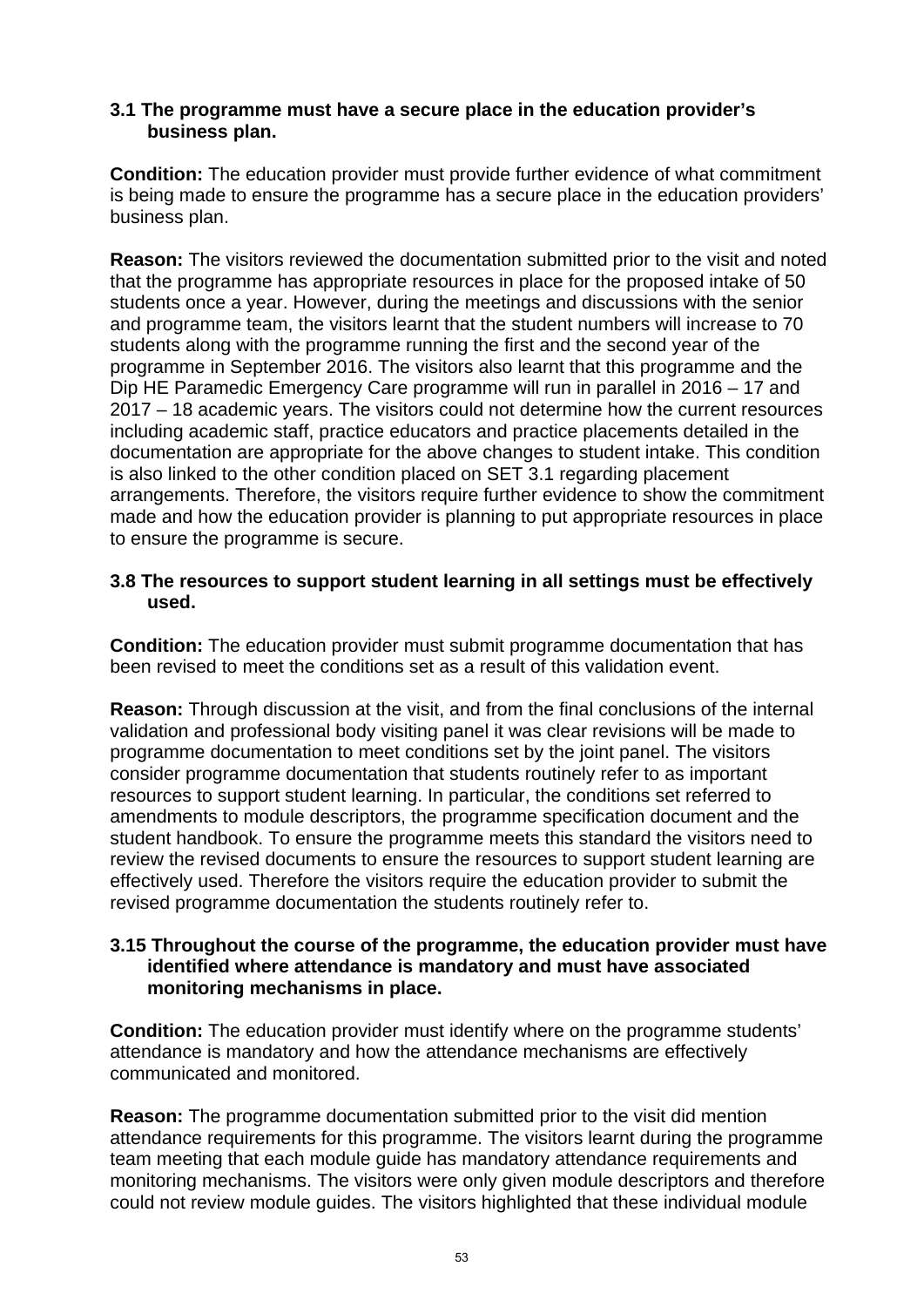requirements are not clearly articulated in the programme documents provided. Therefore the programme team will need to clearly identify where students' attendance is mandatory and the procedures and mechanisms in place to communicate and monitor it effectively.

#### **3.17 Service users and carers must be involved in the programme.**

**Condition:** The education provider must submit further evidence regarding the plans for continued service user and carer involvement within the programme.

**Reason:** From the documentation provided, the visitors could not determine whether service users and carers are involved in the programme because in the SETs mapping document SET 3.17 was left blank. Discussion at the visit indicated there was service users and carers' involvement in this programme in a number of ways. However, from the discussions with the programme team it was clear that formal future plans have yet to be finalised to involve service users in the programme. It was indicated by the service users and carers that there are plans for their further involvement in the programme, but the programme team provided limited detail about how this will work. The visitors were unable to determine from the discussion and the documentation provided that a plan is in place for how service users and carers will continue to be involved in the programme. In order to determine that this standard is met the visitors require further evidence demonstrating the plans for future service user and carer involvement.

#### **4.1 The learning outcomes must ensure that those who successfully complete the programme meet the standards of proficiency for their part of the Register.**

**Condition:** The education provider must demonstrate how the learning outcomes ensure that students who complete the programme meet all the standards of proficiency (SOPs) for paramedics.

**Reason:** The visitors noted that the documentation provided prior to the visit included module descriptors, each with several of the SOPs listed as being covered in each module. There was also a mapping document which showed the SOPs mapped against module titles and learning outcomes. During discussion at the visit, and from the final conclusions of the internal validation and professional body visiting panel it was clear revisions will be made to some of the learning outcomes for modules to meet conditions set by the joint panel as part of the post panel process for the internal validation. Therefore the visitors will require further evidence of how the programme's revised learning outcomes ensure that students who complete the programme meet the SOPs for paramedics, to ensure that this standard is met. The visitors require a detailed breakdown of how each SOP is delivered in relation to the learning outcomes, including SOPs covered in the revised modules.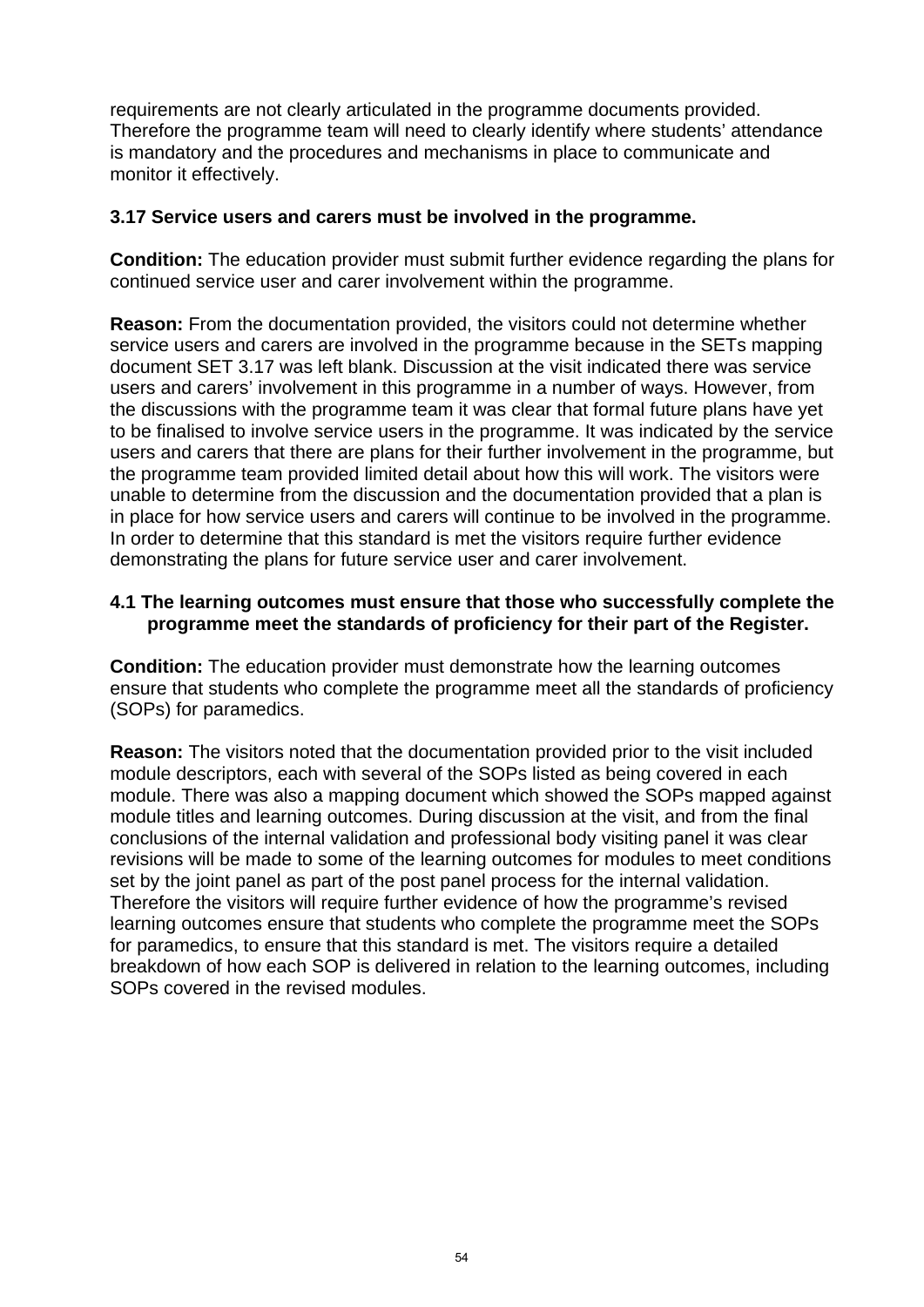- **5.11 Students, practice placement providers and practice placement educators must be fully prepared for placement which will include information about an understanding of:** 
	- **the learning outcomes to be achieved;**
	- **the timings and the duration of any placement experience and associated records to be maintained;**
	- **expectations of professional conduct;**
	- **the assessment procedures including the implications of, and any action to be taken in the case of, failure to progress; and**
	- **communication and lines of responsibility.**

**Condition:** The programme team must provide further information on the learning outcomes for non-ambulance service placements, including methods of assessment, and any alignment to academic modules.

**Reason:** The visitors noted that there will be placements in front-line ambulance service settings, as highlighted in Practice Learning Handbook, page 16 "Full Time 2015 students undertaking the first year of the BSc (Hons) Paramedic Science Degree are expected to achieve a total of 750 practice hours. Practice hours will comprise 750 hours placement experience on front-line ambulances". However, during the meeting with the programme team, the visitors learnt that students will attend non ambulance placements in the NHS as part of their programme. The visitors noted the importance of ensuring students have sufficient exposure to a variety of situations such as within hospital settings and other non NHS placements. However, the visitors could not find further detail in the documentation to support these placement experiences, regarding how these placements will be integrated with the programme, or information of the learning outcomes and associated assessments. They therefore require further evidence that the students and placement educators in non-ambulance placement settings are given sufficient information to understand the learning outcomes to be achieved, and are therefore fully prepared for placement in non-ambulance settings.

- **5.11 Students, practice placement providers and practice placement educators must be fully prepared for placement which will include information about an understanding of:** 
	- **the learning outcomes to be achieved;**
	- **the timings and the duration of any placement experience and associated records to be maintained;**
	- **expectations of professional conduct;**
	- **the assessment procedures including the implications of, and any action to be taken in the case of, failure to progress; and**
	- **communication and lines of responsibility.**

**Condition:** The programme team must provide further information as to how the education provider ensures placement educators and students in the placement settings are fully prepared for placements.

**Reason:** At the visit, the programme team and practice placement providers indicated that a "check list" of objectives that need to be achieved at non ambulance placement will be provided (Practice Learning Handbook page 22). During discussions, the programme team highlighted that they will work on strengthening the existing document to include students' scope of practice. The programme team talked through how they envisage this document will be used alongside the Practice Assessment Document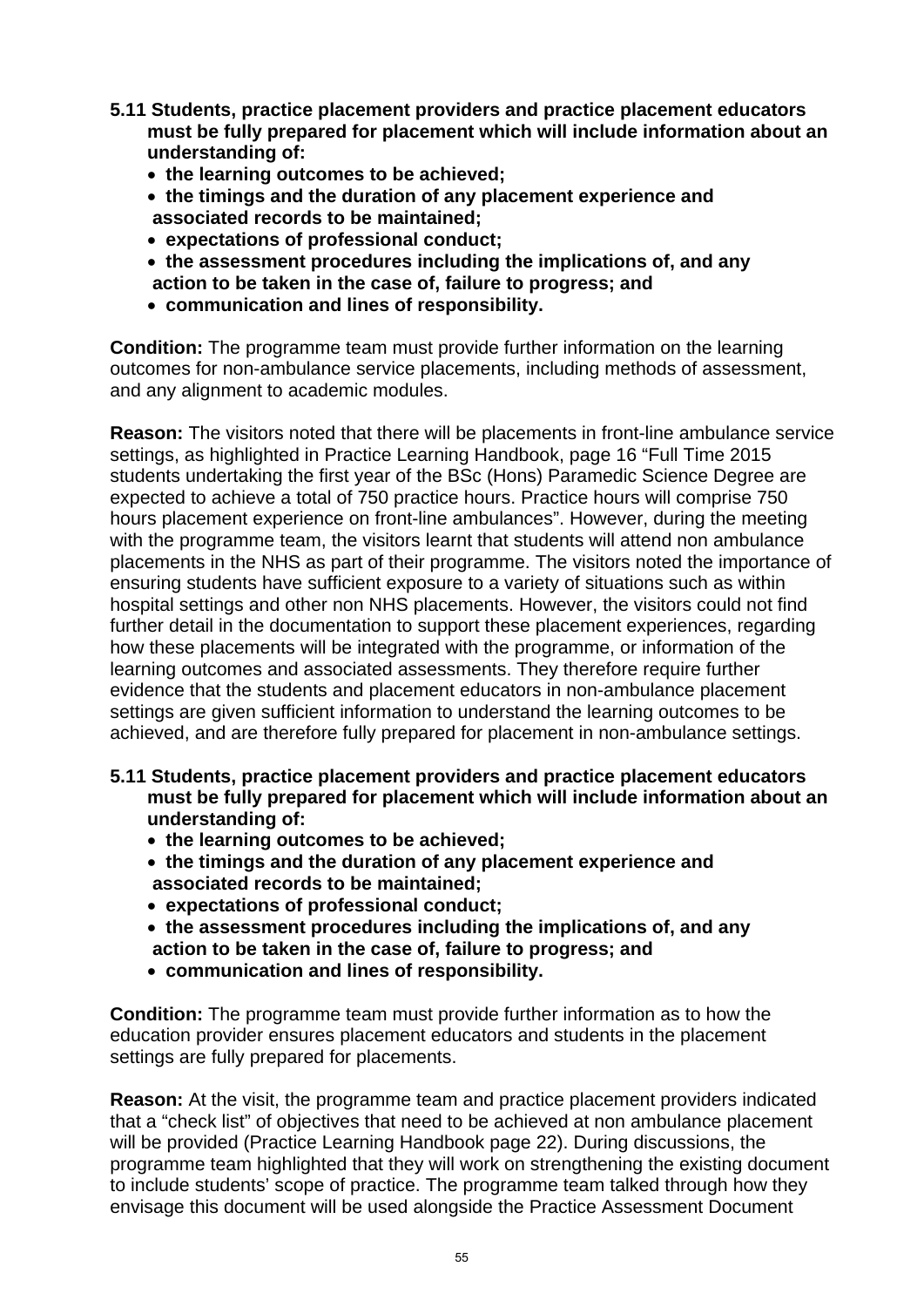(PAD) in assessing and preparing students and preparing practice placement educators in the practice placement setting. However, the visitors were unable to determine how this document will ensure all practice educators are aware of the students' progress and their scope of practice. The visitors were therefore unclear as to how the placement educators and students will be prepared adequately for practice placement. This standard is also linked to the other condition placed on SET 5.11 above. Therefore, the visitors require further documents including the any documents about students' scope of practice to support the way the placement educators and students will be prepared.

#### **6.1 The assessment strategy and design must ensure that the student who successfully completes the programme has met the standards of proficiency for their part of the Register.**

**Condition:** The education provider must demonstrate how the assessment strategy and design ensures that students who complete the programme meet all the standards of proficiency for paramedics.

**Reason:** The visitors reviewed the mapping documentation provided prior to the visit detailing the learning outcomes in programme modules and the assessment methods to assess these learning outcomes. However, in line with the visitors' concerns relating to SET 4.1, and from the final conclusions of the internal validation and professional body visiting panel, it was clear revisions will be made to the assessment methods for some of the modules to meet conditions set by the joint panel. The visitors therefore require further evidence of how the programme's assessment strategy and design ensures that all students who complete the programme meet all the standards of proficiency to ensure that this standard is met.

#### **6.9 Assessment regulations must clearly specify requirements for an aegrotat award not to provide eligibility for admission to the Register.**

**Condition:** The education provider must revisit the programme documentation to clearly state that aegrotat awards do not confer eligibility to apply to the Register.

**Reason:** From the documentation provided the visitors could not determine where in the assessment regulations there was a clear statement regarding aegrotat awards. Discussion indicated aegrotat awards would only be awarded in exceptional circumstances on a case by case basis. The visitors could not determine how the programme team ensured that students understood that aegrotat awards would not enable them to be eligible to apply to the Register. The visitors therefore require further evidence to ensure that there is a clear statement included in the programme documentation regarding the aegrotat award.

#### **6.11 Assessment regulations must clearly specify requirements for the appointment of at least one external examiner who must be appropriately experienced and qualified and, unless other arrangements are agreed, be from the relevant part of the Register.**

**Condition:** The education provider must include a clear statement in the programme documentation that at least one external examiner for the programme will be from the relevant part of the Register, unless other arrangements are agreed.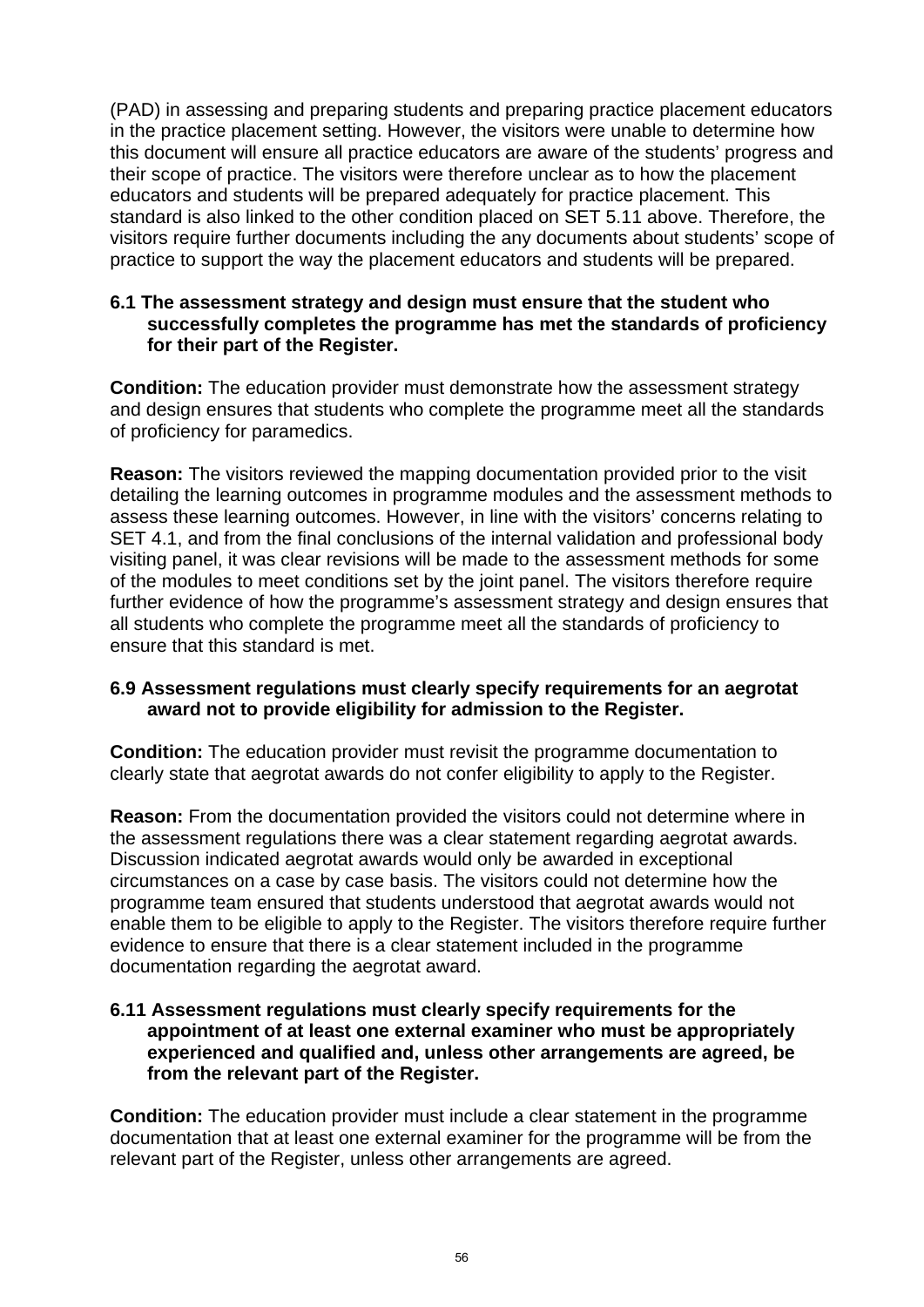**Reason:** The visitors saw the curriculum vitae for the current external examiners and were satisfied with the current arrangement. However, in the documentation submitted by the education provider there was insufficient detail about the external examiner recruitment policy. It was not evident that there was an explicit requirement for at least one of the external examiners to be from the relevant part of the Register. In discussion with the programme team it was indicated the programme team would take account of this standard when updating programme documents. In order to determine this standard is met, the visitors need to see evidence of the HCPC requirements regarding external examiners within the programme documentation.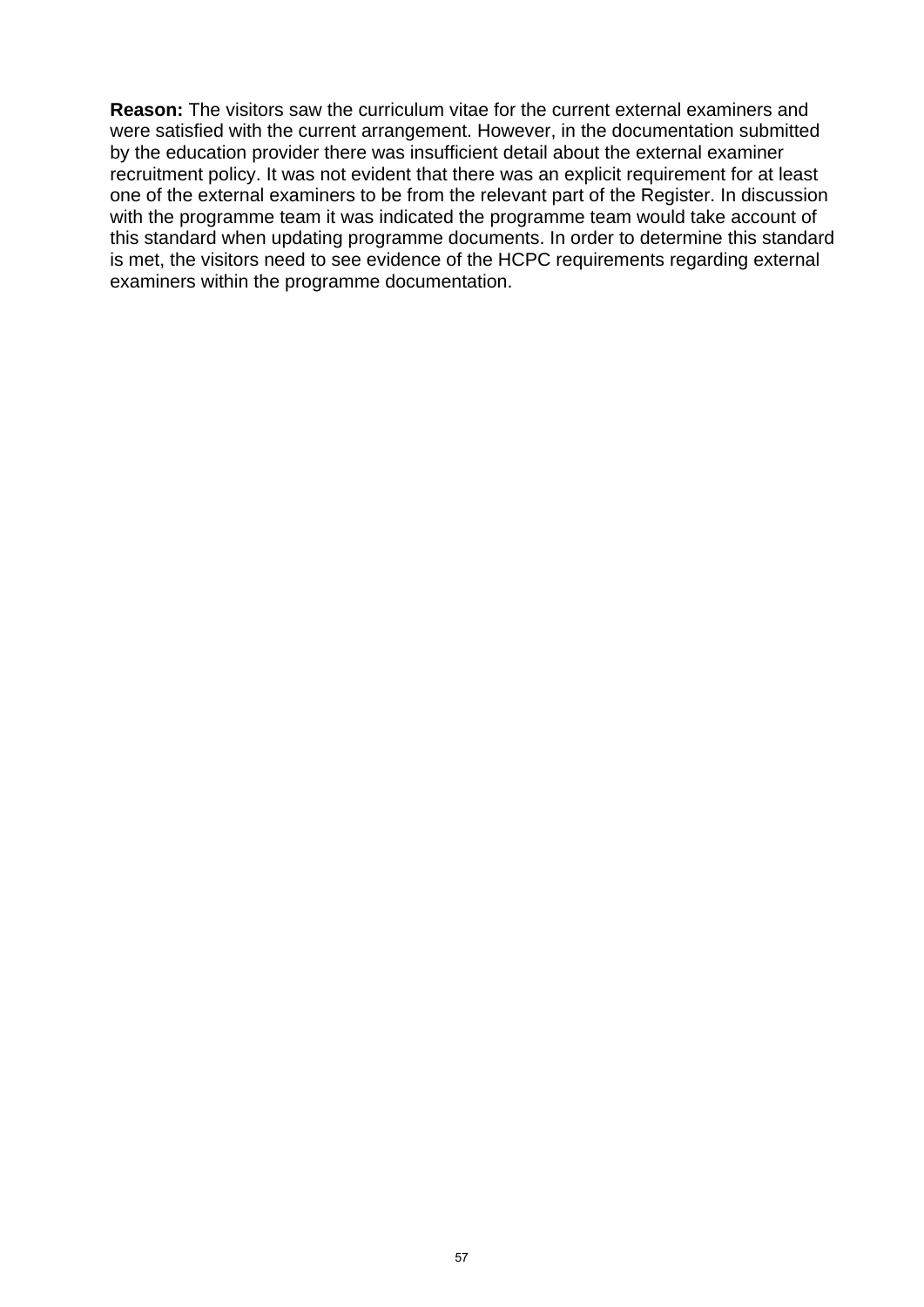# Recommendations

### **3.2 The programme must be effectively managed.**

**Recommendation:** The visitors suggest the education provider ensure staffing levels for the programme are reviewed appropriately to reflect the projected student numbers.

**Reason:** From the evidence provided in the programme documentation and the programme team meeting at the visit, the visitors were content that this standard was met. However, during the programme team meeting the visitors learnt that the programme will increase student numbers up to 220 in 2019 – 20 academic year as the programme becomes established. The visitors would like to recommend that if this happens the education provider considers reviewing the staff numbers on an annual basis to ensure there continues to be an adequate number of appropriately qualified and experienced staff in place to deliver an effective programme. If the number of students on the programme increases significantly the visitors remind the programme team that they must inform the HCPC through the major change process.

#### **3.2 The programme must be effectively managed.**

**Recommendation:** The visitors suggest the education provider considers engaging with current and other placement providers to ensure the number and range of placement settings and practice educators is appropriate for the projected student numbers.

**Reason:** From the evidence provided in the programme documentation and the programme team meeting at the visit, the visitors were content that this standard was met. However, during the programme team meeting the visitors learnt that the programme will have an increase student numbers of up to 220 in 2019 – 20 academic year as the programme becomes established. The visitors would like to recommend that if this happens the education provider considers working closely with current and other placement providers to ensure the number and range of placement settings and practice educators is appropriate for the projected student numbers. If the number of students on the programme increases significantly the visitors remind the programme team that they must inform the HCPC through the major change process.

> Clare Bates Paul Bates Bob Fellows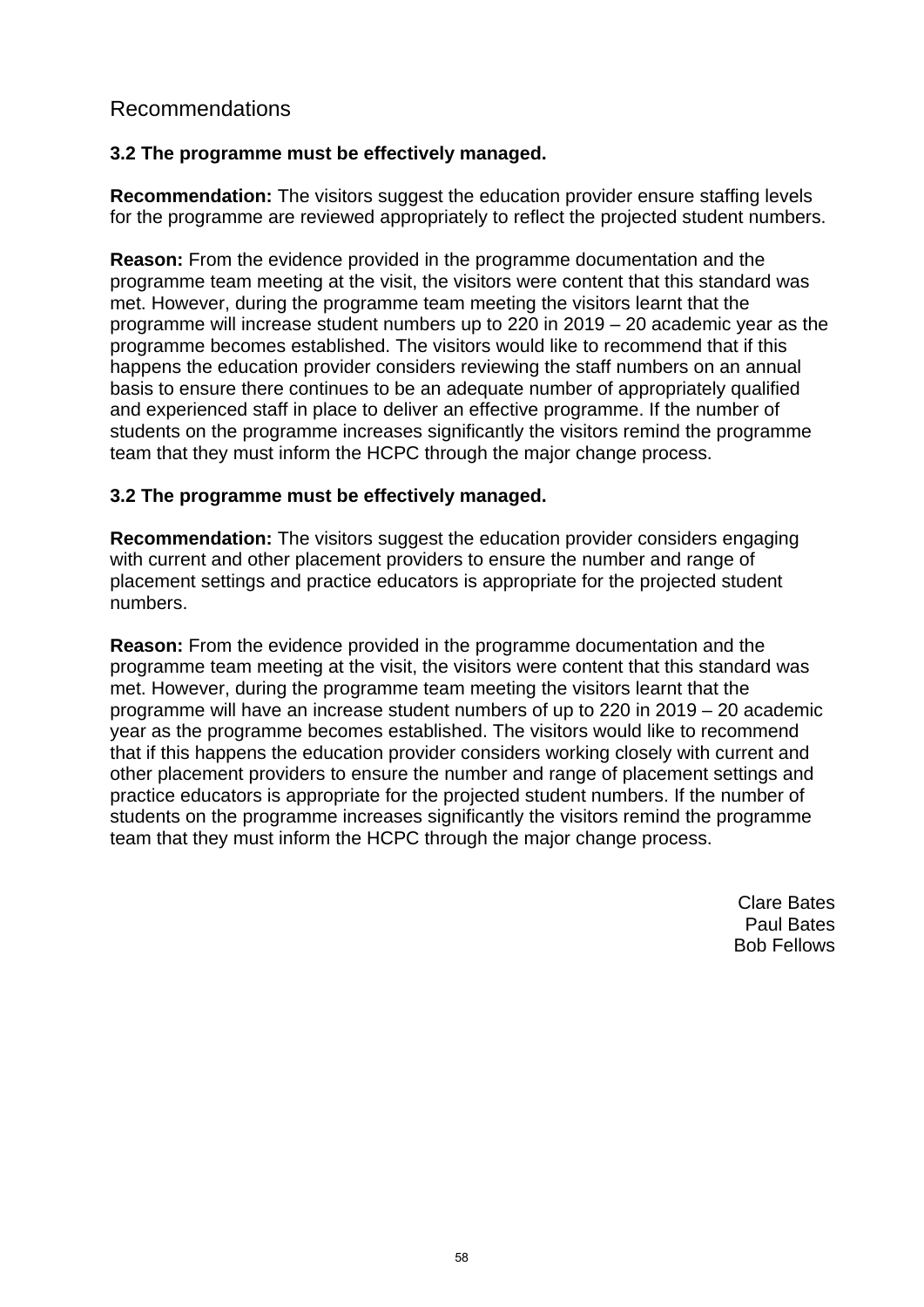# hcpc health & care

# Visitors' report

| Name of education provider                          | <b>Oxford Brookes University</b>     |
|-----------------------------------------------------|--------------------------------------|
| Programme name                                      | <b>BSc (Hons) Paramedic Practice</b> |
| <b>Mode of delivery</b>                             | Full time<br>Flexible                |
| <b>Relevant part of the HCPC</b><br><b>Register</b> | Paramedic                            |
| Date of visit                                       | 25 - 26 November 2014                |

# Contents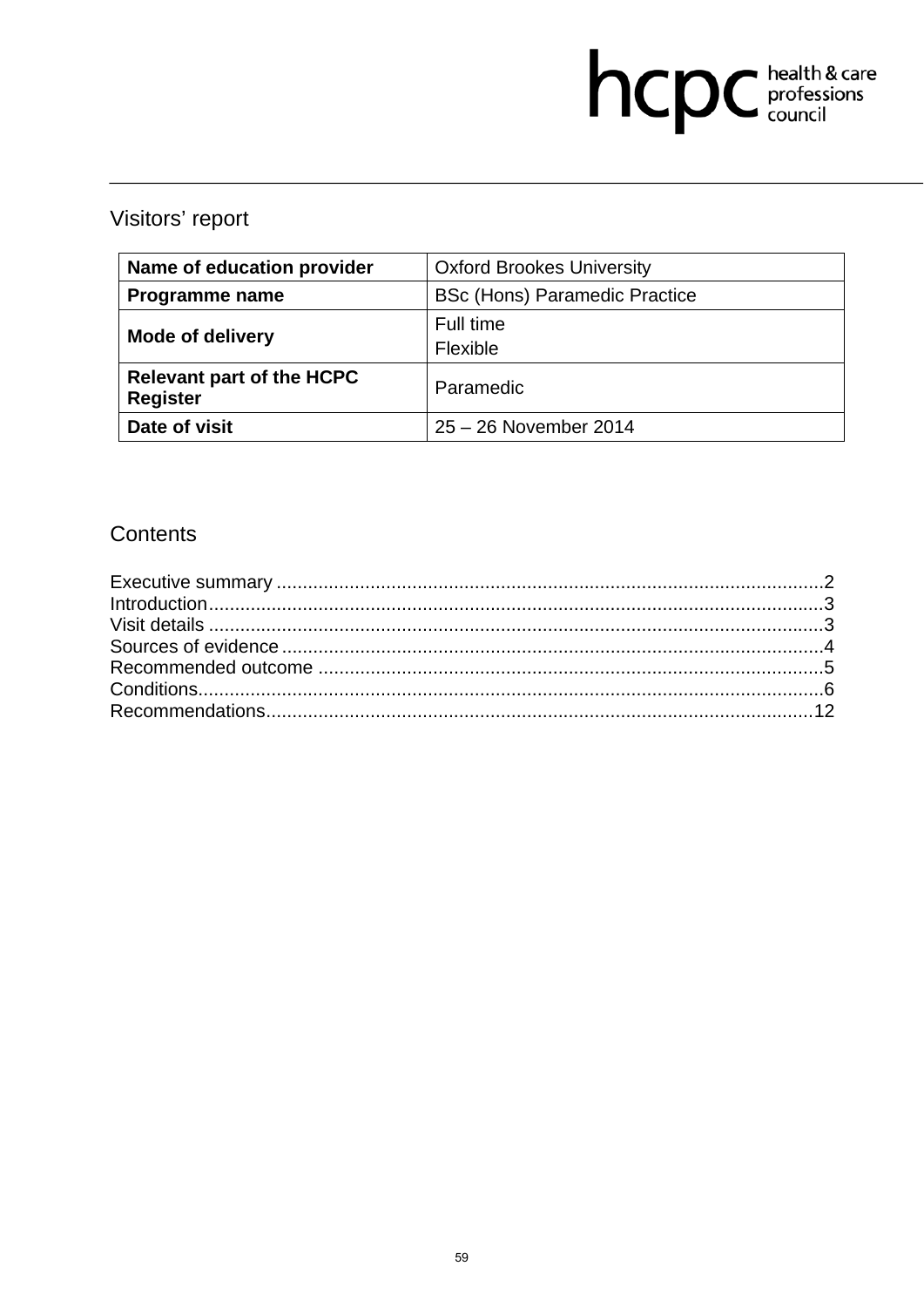### Executive summary

The Health and Care Professions Council (HCPC) approve educational programmes in the UK which health and care professionals must complete before they can apply to be registered with us. We are a statutory regulator and our main aim is to protect the public. We currently regulate 16 professions. All of these professions have at least one professional title which is protected by law. This means that anyone using the title 'paramedic' must be registered with us. The HCPC keep a register of health and care professionals who meet our standards for their training, professional skills, behaviour and health.

The visitors' report which follows outlines the recommended outcome made by the visitors on the approval of the programme. The education provider has until 12 January 2015 to provide observations on this report. This is independent of meeting any conditions. The report and any observations received will be considered by the Education and Training Committee (Committee) on 12 February 2015. At this meeting, the Committee will accept, reject or vary the visitors' recommended outcome. If necessary, the Committee may decide to vary the conditions.

The education provider is due to redraft and resubmit documentary evidence in response to the conditions outlined in this report by 30 March 2015. The visitors will consider this response and make a separate recommendation to the Committee on the approval of the programme. It is anticipated that this recommendation will be made to the Committee on 14 May 2015.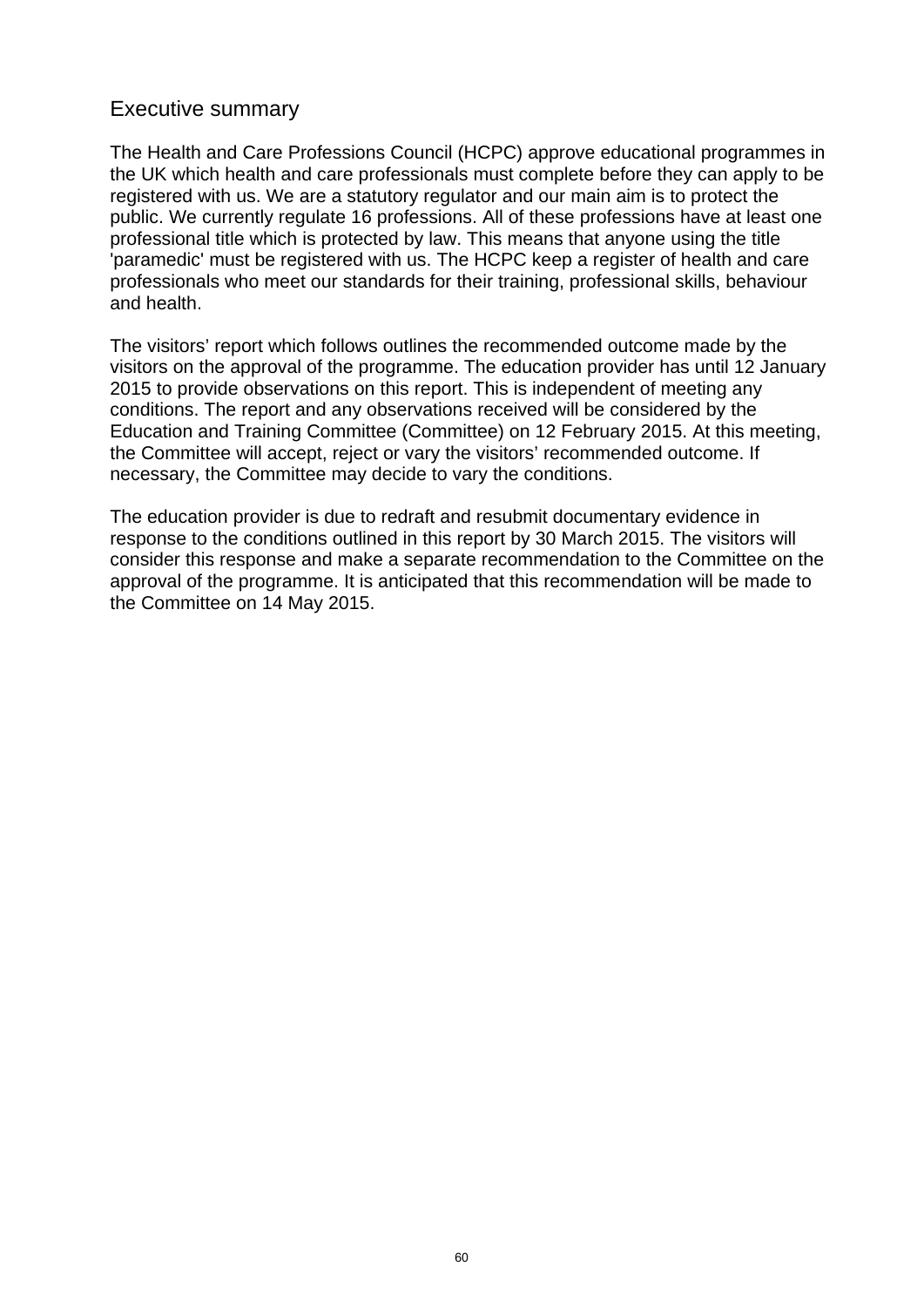# **Introduction**

The HCPC visited the programme at the education provider as it was a new programme which was seeking HCPC approval for the first time. This visit assessed the programme against the standards of education and training (SETs) and considered whether those who complete the programme meet the standards of proficiency (SOPs) for their part of the Register.

This visit was part of a joint event. The education provider reviewed the programme and the professional body (College of Paramedics) considered their endorsement of the programme. The visit also considered BSc Paramedic Practice. The education provider, the professional body and the HCPC formed a joint panel, with an independent chair and secretary, supplied by the education provider. Whilst the joint panel participated in collaborative scrutiny of all the programmes and dialogue throughout the visit; this report covers the HCPC's recommendations on this programme only. A separate report exists for the other programme. As an independent regulatory body, the HCPC's recommended outcome is independent and impartial and based solely on the HCPC's standards. A separate report, produced by the education provider and the professional body, outline their decisions on the programmes' status.

| Name and role of HCPC visitors               | <b>Robert Fellows (Paramedic)</b>                                                                                                                                                                         |
|----------------------------------------------|-----------------------------------------------------------------------------------------------------------------------------------------------------------------------------------------------------------|
|                                              | Clare Bates (Lay visitor)                                                                                                                                                                                 |
|                                              | Paul Bates (Paramedic)                                                                                                                                                                                    |
| HCPC executive officer (in attendance)       | Abdur Razzaq                                                                                                                                                                                              |
| Proposed student numbers                     | 70 per cohort per year (inclusive of BSc<br>Paramedic Practice)                                                                                                                                           |
| Proposed start date of programme<br>approval | September 2016                                                                                                                                                                                            |
| Chair                                        | Howard Brown (Oxford Brookes University)                                                                                                                                                                  |
| Secretary                                    | Krisztina Jaksa (Oxford Brookes University)                                                                                                                                                               |
| Members of the joint panel                   | Rachel Long (Internal Panel Member)<br>Julia Winter (Internal Panel Member)<br>Sharon Hardwick (External Panel Member)<br>Vincent Clarke (College of Paramedics)<br>Paul Townsend (College of Paramedics) |

#### Visit details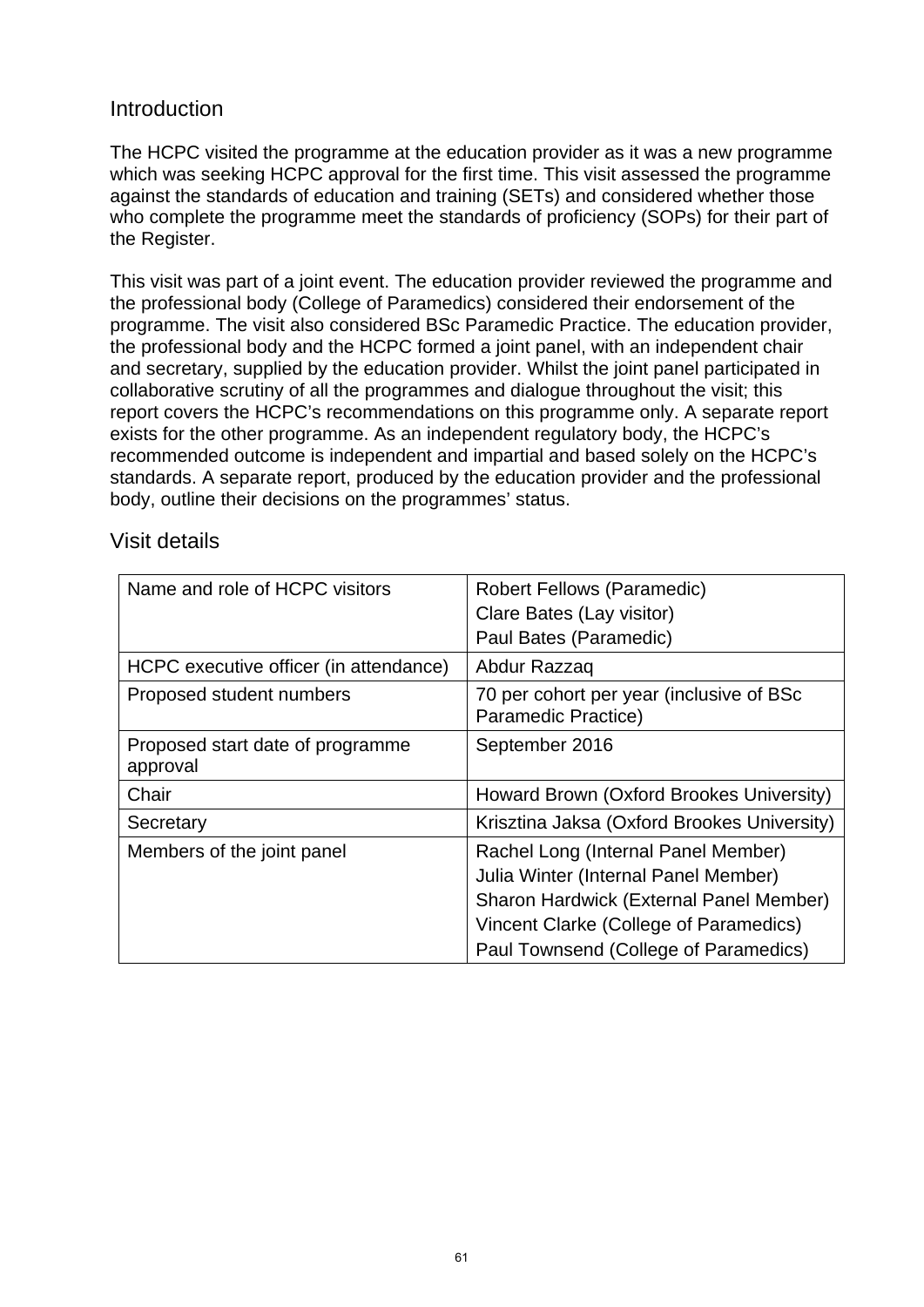# Sources of evidence

Prior to the visit the HCPC reviewed the documentation detailed below, sent by the education provider:

|                                                                                       | Yes | No. | N/A |
|---------------------------------------------------------------------------------------|-----|-----|-----|
| Programme specification                                                               |     |     |     |
| Descriptions of the modules                                                           |     |     |     |
| Mapping document providing evidence of how the<br>education provider has met the SETs |     |     |     |
| Mapping document providing evidence of how the<br>education provider has met the SOPs |     |     |     |
| Practice placement handbook                                                           |     |     |     |
| Student handbook                                                                      |     |     |     |
| Curriculum vitae for relevant staff                                                   |     |     |     |
| External examiners' reports from the last two years                                   |     |     |     |

The HCPC did not review external examiners' reports from the last two years prior to the visit, the programme is a new programme and therefore no reports exist. However, the visitors did review the external examiner's reports for the FdSc Paramedic Emergency Care.

During the visit the HCPC saw the following groups or facilities:

|                                                                                                  | Yes | N٥ | N/A |
|--------------------------------------------------------------------------------------------------|-----|----|-----|
| Senior managers of the education provider with<br>responsibility for resources for the programme |     |    |     |
| Programme team                                                                                   |     |    |     |
| Placements providers and educators / mentors                                                     |     |    |     |
| <b>Students</b>                                                                                  |     |    |     |
| Service users and carers                                                                         |     |    |     |
| Learning resources                                                                               |     |    |     |
| Specialist teaching accommodation<br>(eg specialist laboratories and teaching rooms)             |     |    |     |

The HCPC met with students from the FdSc Paramedic Emergency Care as the programme seeking approval currently does not have any students enrolled on it.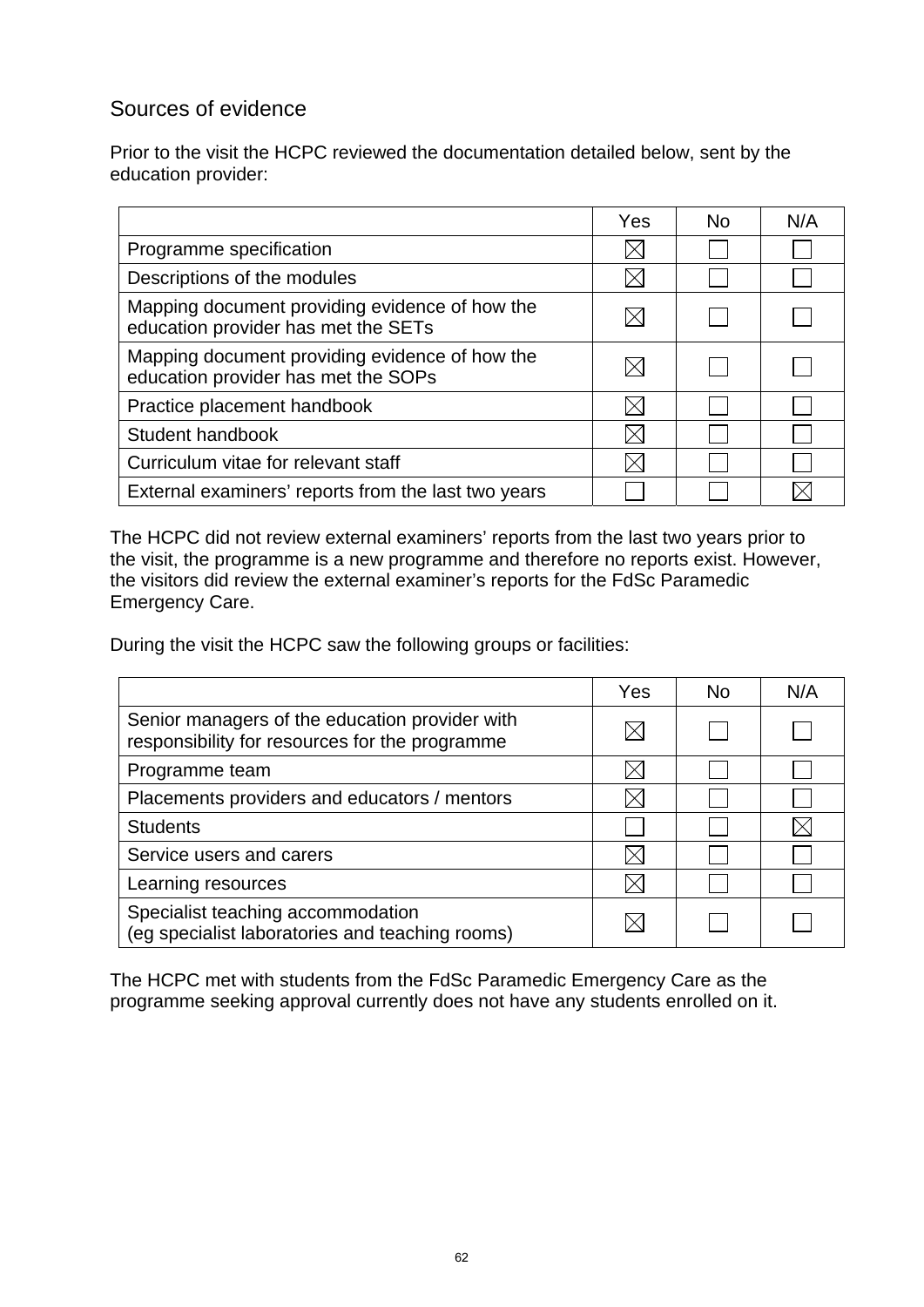### Recommended outcome

To recommend a programme for approval, the visitors must be satisfied that the programme meets all of the standards of education and training (SETs) and that those who complete the programme meet our standards of proficiency (SOPs) for the relevant part of the Register.

The visitors agreed to recommend to the Education and Training Committee that a number of conditions are set on the programme, all of which must be met before the programme can be approved.

The visitors agreed that 48 of the SETs have been met and that conditions should be set on the remaining ten SETs.

Conditions are requirements that the education provider must meet before the programme can be approved. Conditions are set when certain standards of education and training have not been met or there is insufficient evidence of the standard being met.

The visitors have also made a number of recommendations for the programme.

Recommendations are observations on the programme or education provider which do not need to be met before the programme can be approved. Recommendations are made to encourage further enhancements to the programme, normally when it is felt that the particular standard of education and training has been met at, or just above the threshold level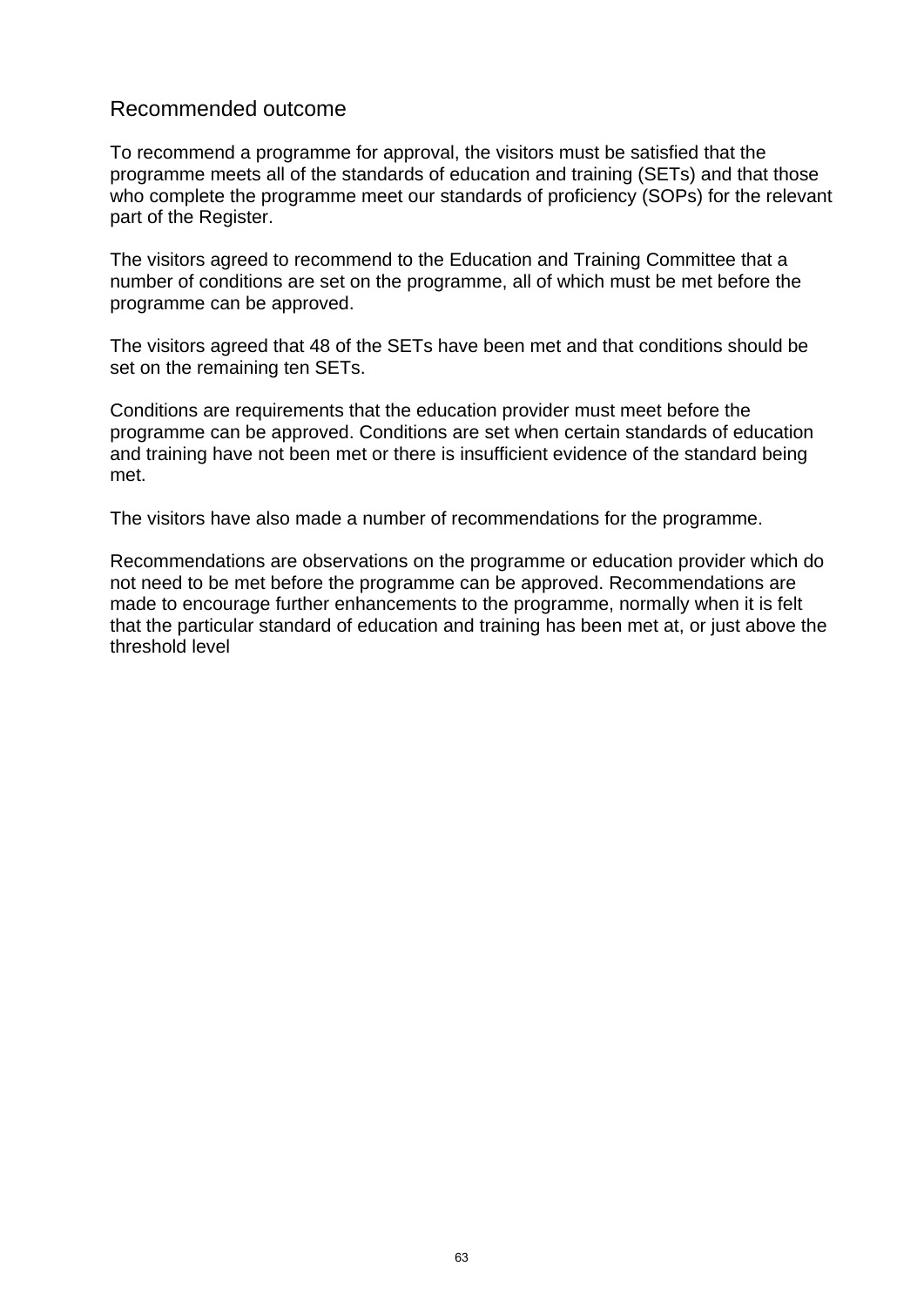# **Conditions**

#### **2.6 The admissions procedures must apply selection and entry criteria, including accreditation of prior (experiential) learning and other inclusion mechanisms.**

**Condition:** The education provider must submit further information about the accreditation of prior (experiential) learning (AP(E)L) policy for the programme and evidence to demonstrate students will achieve all the Standards of Proficiency (SOPs) for paramedics.

**Reason:** The documentation provided for this visit included information about the education provider wide accreditation of prior (experiential) learning (AP(E)L) processes. The education provider's website indicates that applicants can apply to use the AP(E)L process, "Where applicants' prior un-certificated learning, including experience and industrial training, can be assessed with sufficient accuracy it may be used to give entry to an Oxford Brookes programme with specific credit" (A2-5 Accreditation of Prior Learning (APL)). It was highlighted through discussion that students from the Dip HE Paramedic Emergency Care will transfer onto this programme through the AP(E)L route once they have completed year one or year two of the Dip HE Paramedic Emergency Care. As these are two different programmes, the visitors were unclear how students will achieve the SOPs for paramedics when they enrol through the AP(E)L route from Dip HE Paramedic Emergency Care to this programme. The visitors therefore require further information about the AP(E)L policy for the programme and evidence to demonstrate students who enrol to this programme from Dip HE Paramedic Emergency Care will achieve all the SOPs for paramedics.

#### **3.1 The programme must have a secure place in the education provider's business plan.**

**Condition:** The education provider must provide further evidence to show that the partnership arrangements between the EP and the partner organisations have been finalised and agreed.

**Reason:** The visitors noted in the documentation provided, that the proposed partnership arrangements between the education provider and the partner organisations articulate the responsibilities each partner has in the effective delivery of the programme. The visitors were unsure of the current status of the agreements and were unable to identify how these proposed partnership arrangements reflect the new arrangements to ensure that this new programme provision has a secure position in the education provider's business plan. In the senior team meeting it was discussed that there are updated partnership agreements between the education provider and its partner organisations. However, the visitors were unable to see those agreements at the visit. Therefore the visitors require further evidence to show the draft of these partnership agreements finalised and signed, to determine how the programme has a secure place in the education provider's business plan. In this way the visitors will be able to consider how the programme can meet this standard.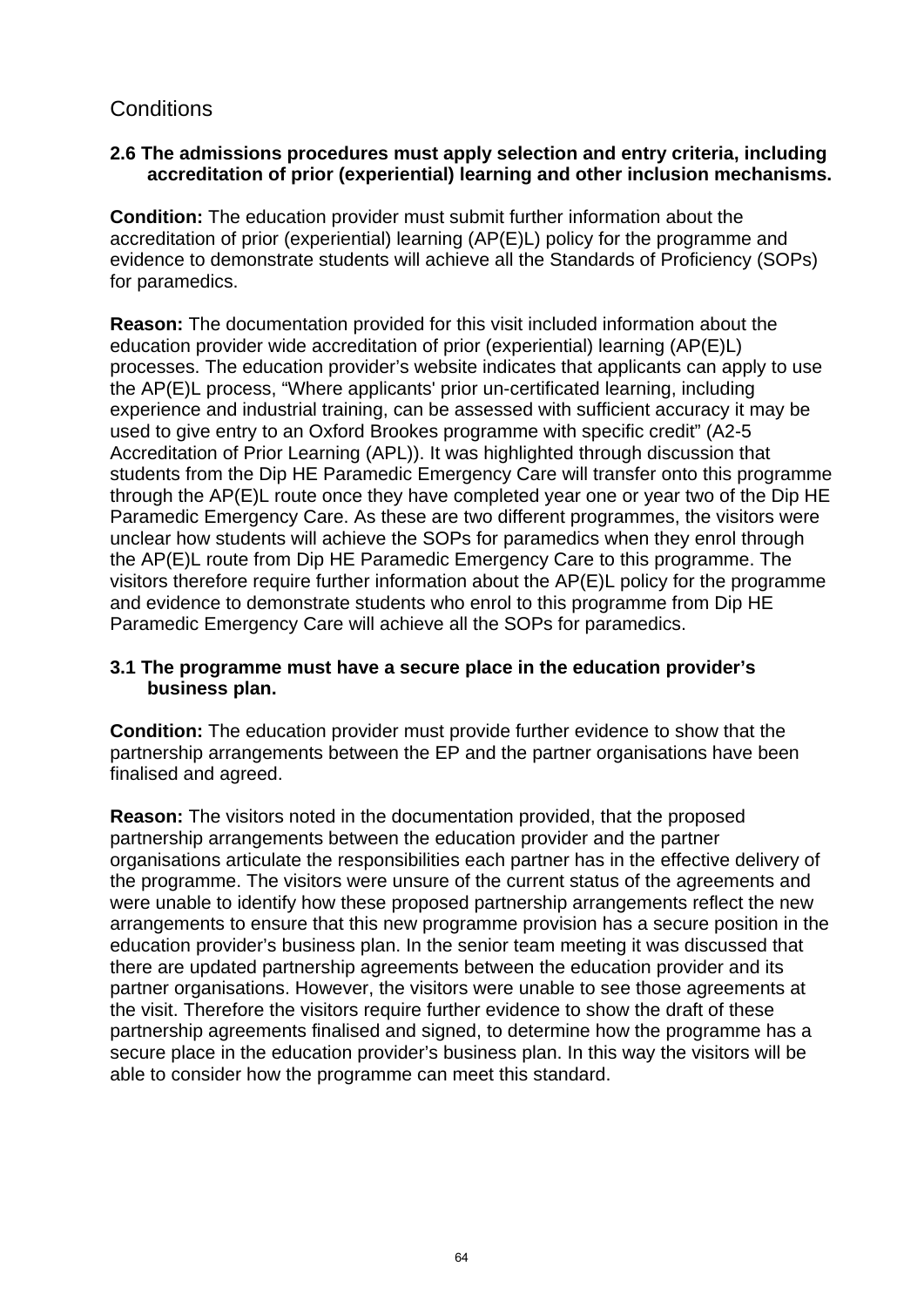#### **3.1 The programme must have a secure place in the education provider's business plan.**

**Condition:** The education provider must provide further evidence of what commitment is being made to ensure the programme has a secure place in the education providers' business plan.

**Reason:** The visitors reviewed the documentation submitted prior to the visit and noted that the programme has appropriate resources in place for the proposed intake of 50 students once a year. However, during the meetings and discussions with the senior and programme team, the visitors learnt that the student numbers will increase to 70 students along with the programme running the first and the second year of the programme in September 2016. The visitors also learnt that this programme and the Dip HE Paramedic Emergency Care programme will run in parallel in 2016 – 17 and 2017 – 18 academic years. The visitors could not determine how the current resources including academic staff, practice educators and practice placements detailed in the documentation are appropriate for the above changes to student intake. This condition is also linked to the other condition placed on SET 3.1 regarding placement arrangements. Therefore, the visitors require further evidence to show the commitment made and how the education provider is planning to put appropriate resources in place to ensure the programme is secure.

#### **3.8 The resources to support student learning in all settings must be effectively used.**

**Condition:** The education provider must submit programme documentation that has been revised to meet the conditions set as a result of this validation event.

**Reason:** Through discussion at the visit, and from the final conclusions of the internal validation and professional body visiting panel it was clear revisions will be made to programme documentation to meet conditions set by the joint panel. The visitors consider programme documentation that students routinely refer to as important resources to support student learning. In particular, the conditions set referred to amendments to module descriptors, the programme specification document and the student handbook. To ensure the programme meets this standard the visitors need to review the revised documents to ensure the resources to support student learning are effectively used. Therefore the visitors require the education provider to submit the revised programme documentation the students routinely refer to.

#### **3.15 Throughout the course of the programme, the education provider must have identified where attendance is mandatory and must have associated monitoring mechanisms in place.**

**Condition:** The education provider must identify where on the programme students' attendance is mandatory and how the attendance mechanisms are effectively communicated and monitored.

**Reason:** The programme documentation submitted prior to the visit did mention attendance requirements for this programme. The visitors learnt during the programme team meeting that each module guide has mandatory attendance requirements and monitoring mechanisms. The visitors were only given module descriptors and therefore could not review module guides. The visitors highlighted that these individual module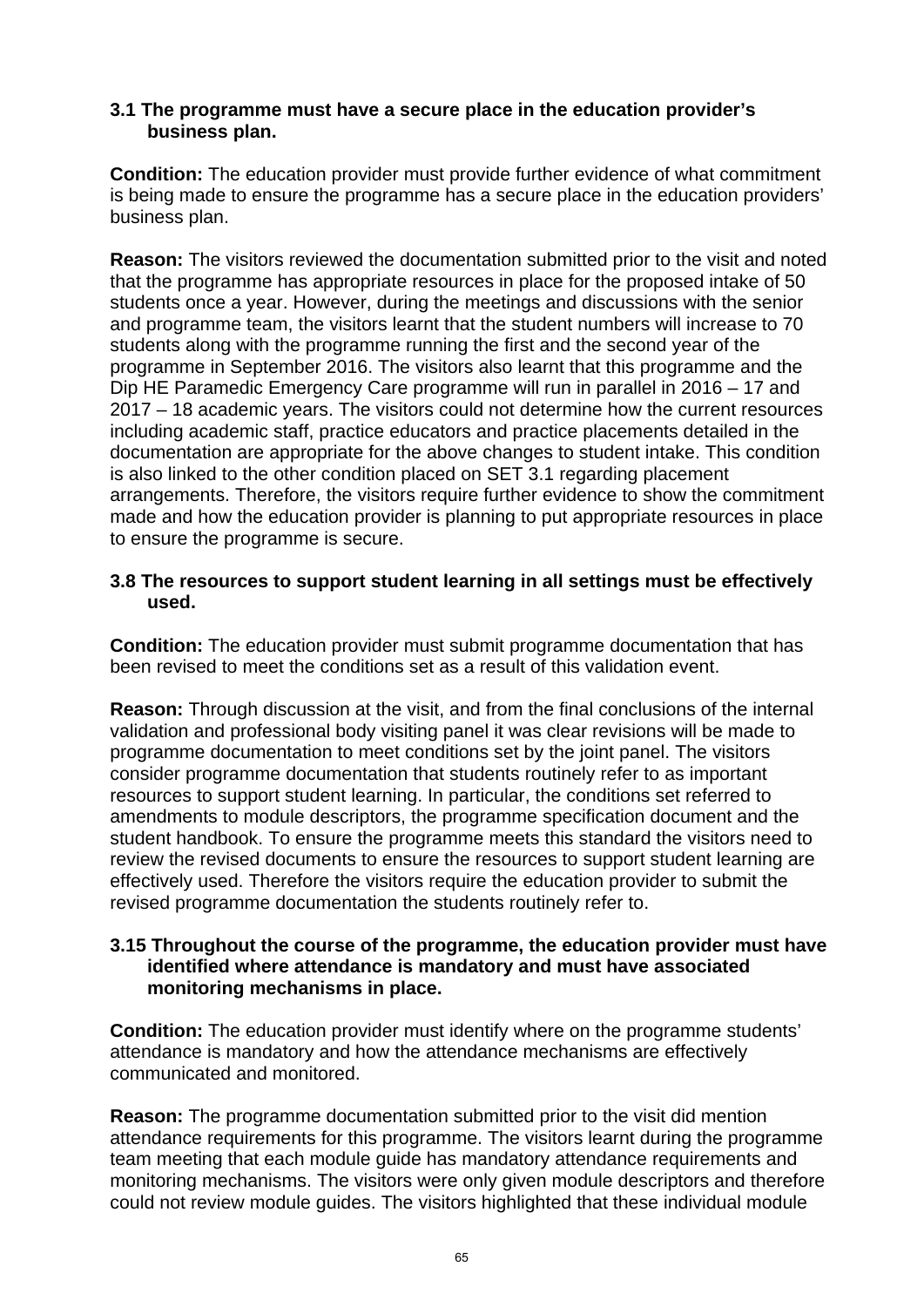requirements are not clearly articulated in the programme documents provided. Therefore the programme team will need to clearly identify where students' attendance is mandatory and the procedures and mechanisms in place to communicate and monitor it effectively.

#### **3.17 Service users and carers must be involved in the programme.**

**Condition:** The education provider must submit further evidence regarding the plans for continued service user and carer involvement within the programme.

**Reason:** From the documentation provided, the visitors could not determine whether service users and carers are involved in the programme because in the SETs mapping document SET 3.17 was left blank. Discussion at the visit indicated there was service users and carers' involvement in this programme in a number of ways. However, from the discussions with the programme team it was clear that formal future plans have yet to be finalised to involve service users in the programme. It was indicated by the service users and carers that there are plans for their further involvement in the programme, but the programme team provided limited detail about how this will work. The visitors were unable to determine from the discussion and the documentation provided that a plan is in place for how service users and carers will continue to be involved in the programme. In order to determine that this standard is met the visitors require further evidence demonstrating the plans for future service user and carer involvement.

#### **4.1 The learning outcomes must ensure that those who successfully complete the programme meet the standards of proficiency for their part of the Register.**

**Condition:** The education provider must demonstrate how the learning outcomes ensure that students who complete the programme meet all the standards of proficiency (SOPs) for paramedics.

**Reason:** The visitors noted that the documentation provided prior to the visit included module descriptors, each with several of the SOPs listed as being covered in each module. There was also a mapping document which showed the SOPs mapped against module titles and learning outcomes. During discussion at the visit, and from the final conclusions of the internal validation and professional body visiting panel it was clear revisions will be made to some of the learning outcomes for modules to meet conditions set by the joint panel as part of the post panel process for the internal validation. Therefore the visitors will require further evidence of how the programme's revised learning outcomes ensure that students who complete the programme meet the SOPs for paramedics, to ensure that this standard is met. The visitors require a detailed breakdown of how each SOP is delivered in relation to the learning outcomes, including SOPs covered in the revised modules.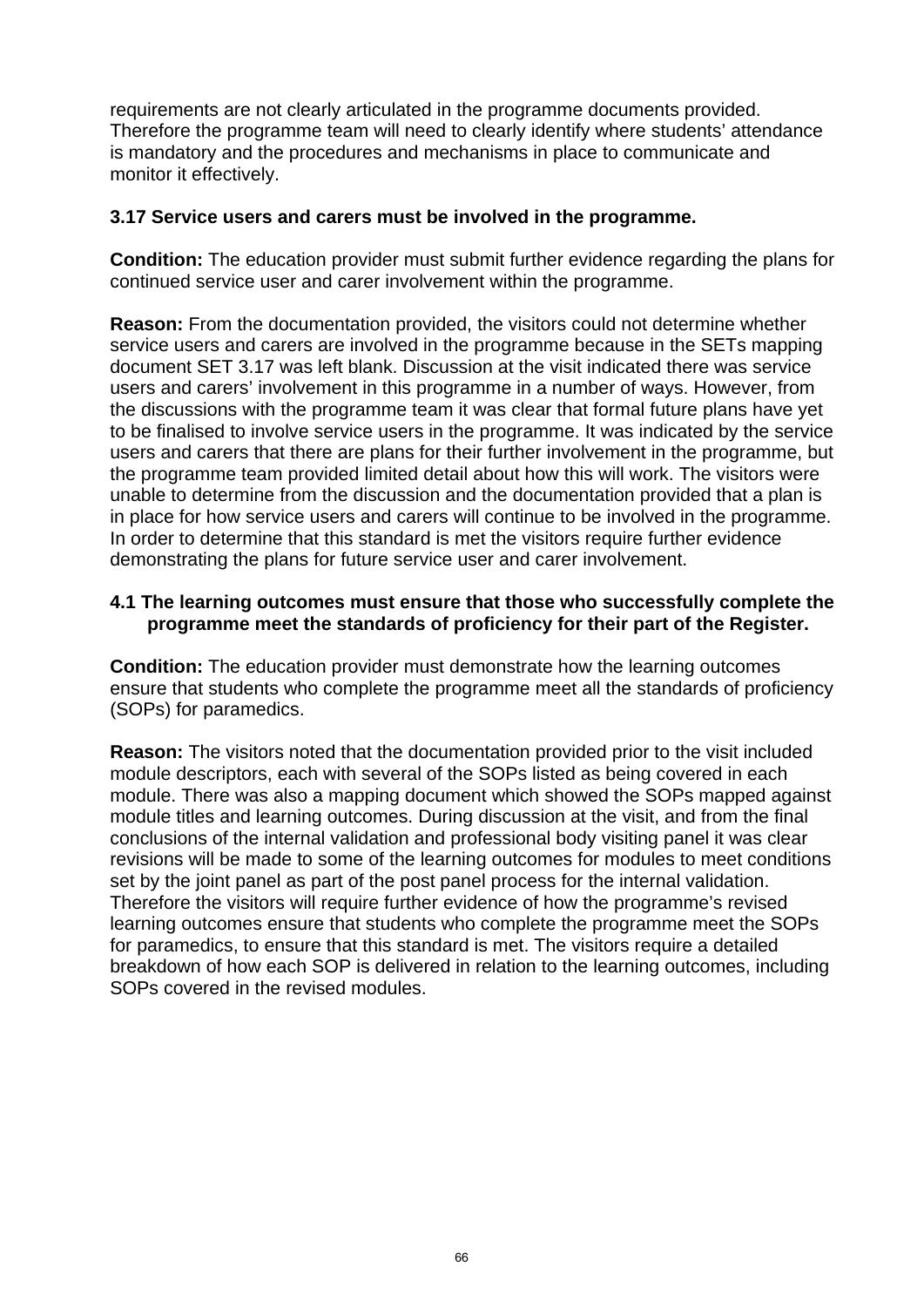- **5.11 Students, practice placement providers and practice placement educators must be fully prepared for placement which will include information about an understanding of:** 
	- **the learning outcomes to be achieved;**
	- **the timings and the duration of any placement experience and associated records to be maintained;**
	- **expectations of professional conduct;**
	- **the assessment procedures including the implications of, and any action to be taken in the case of, failure to progress; and**
	- **communication and lines of responsibility.**

**Condition:** The programme team must provide further information on the learning outcomes for non-ambulance service placements, including methods of assessment, and any alignment to academic modules.

**Reason:** The visitors noted that there will be placements in front-line ambulance service settings, as highlighted in Practice Learning Handbook, page 16 "Full Time 2015 students undertaking the first year of the BSc (Hons) Paramedic Science Degree are expected to achieve a total of 750 practice hours. Practice hours will comprise 750 hours placement experience on front-line ambulances". However, during the meeting with the programme team, the visitors learnt that students will attend non ambulance placements in the NHS as part of their programme. The visitors noted the importance of ensuring students have sufficient exposure to a variety of situations such as within hospital settings and other non NHS placements. However, the visitors could not find further detail in the documentation to support these placement experiences, regarding how these placements will be integrated with the programme, or information of the learning outcomes and associated assessments. They therefore require further evidence that the students and placement educators in non-ambulance placement settings are given sufficient information to understand the learning outcomes to be achieved, and are therefore fully prepared for placement in non-ambulance settings.

- **5.11 Students, practice placement providers and practice placement educators must be fully prepared for placement which will include information about an understanding of:** 
	- **the learning outcomes to be achieved;**
	- **the timings and the duration of any placement experience and associated records to be maintained;**
	- **expectations of professional conduct;**
	- **the assessment procedures including the implications of, and any action to be taken in the case of, failure to progress; and**
	- **communication and lines of responsibility.**

**Condition:** The programme team must provide further information as to how the education provider ensures placement educators and students in the placement settings are fully prepared for placements.

**Reason:** At the visit, the programme team and practice placement providers indicated that a "check list" of objectives that need to be achieved at non ambulance placement will be provided (Practice Learning Handbook page 22). During discussions, the programme team highlighted that they will work on strengthening the existing document to include students' scope of practice. The programme team talked through how they envisage this document will be used alongside the Practice Assessment Document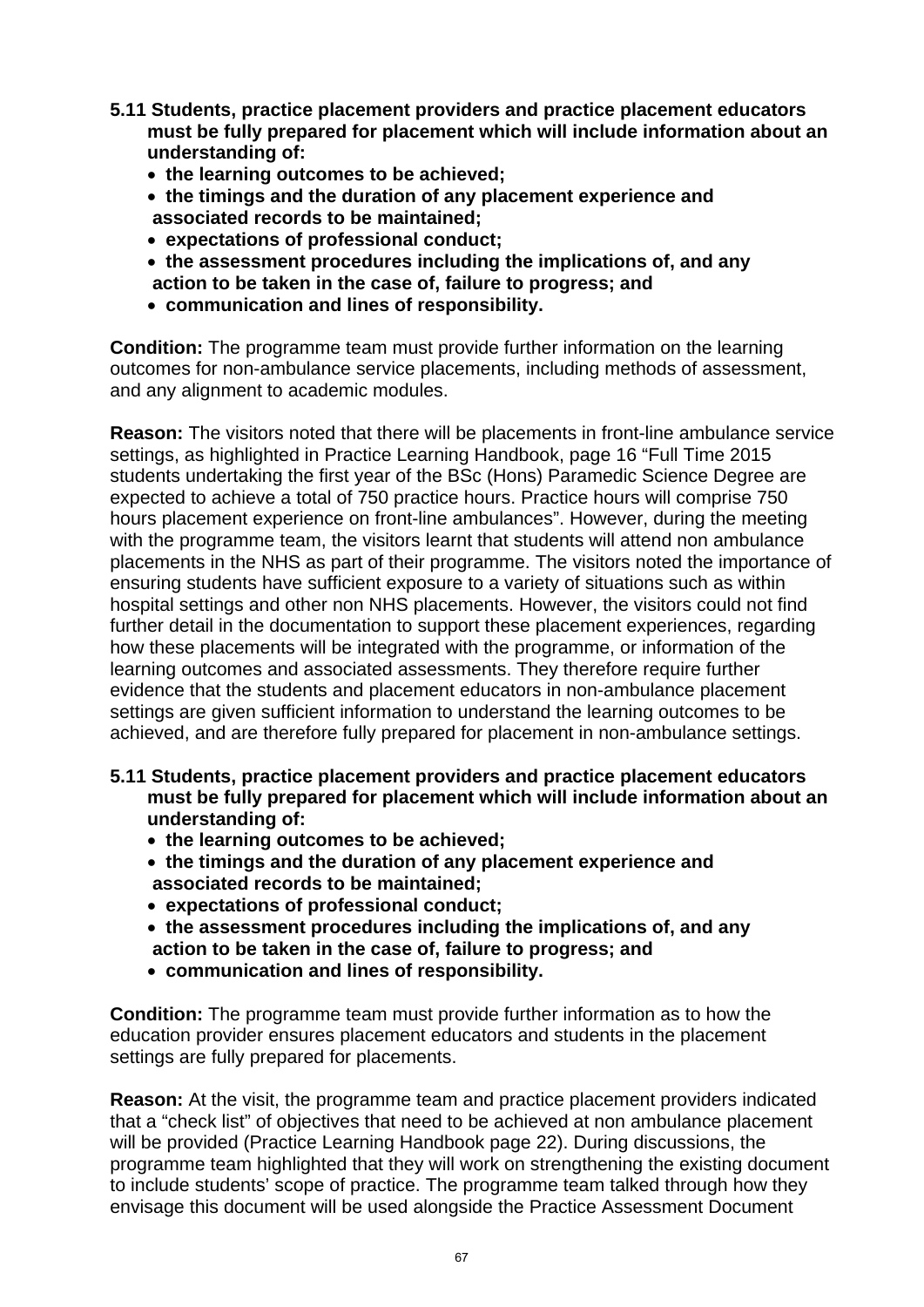(PAD) in assessing and preparing students and preparing practice placement educators in the practice placement setting. However, the visitors were unable to determine how this document will ensure all practice educators are aware of the students' progress and their scope of practice. The visitors were therefore unclear as to how the placement educators and students will be prepared adequately for practice placement. This standard is also linked to the other condition placed on SET 5.11 above. Therefore, the visitors require further documents including the any documents about students' scope of practice to support the way the placement educators and students will be prepared.

#### **6.1 The assessment strategy and design must ensure that the student who successfully completes the programme has met the standards of proficiency for their part of the Register.**

**Condition:** The education provider must demonstrate how the assessment strategy and design ensures that students who complete the programme meet all the standards of proficiency for paramedics.

**Reason:** The visitors reviewed the mapping documentation provided prior to the visit detailing the learning outcomes in programme modules and the assessment methods to assess these learning outcomes. However, in line with the visitors' concerns relating to SET 4.1, and from the final conclusions of the internal validation and professional body visiting panel, it was clear revisions will be made to the assessment methods for some of the modules to meet conditions set by the joint panel. The visitors therefore require further evidence of how the programme's assessment strategy and design ensures that all students who complete the programme meet all the standards of proficiency to ensure that this standard is met.

#### **6.9 Assessment regulations must clearly specify requirements for an aegrotat award not to provide eligibility for admission to the Register.**

**Condition:** The education provider must revisit the programme documentation to clearly state that aegrotat awards do not confer eligibility to apply to the Register.

**Reason:** From the documentation provided the visitors could not determine where in the assessment regulations there was a clear statement regarding aegrotat awards. Discussion indicated aegrotat awards would only be awarded in exceptional circumstances on a case by case basis. The visitors could not determine how the programme team ensured that students understood that aegrotat awards would not enable them to be eligible to apply to the Register. The visitors therefore require further evidence to ensure that there is a clear statement included in the programme documentation regarding the aegrotat award.

#### **6.11 Assessment regulations must clearly specify requirements for the appointment of at least one external examiner who must be appropriately experienced and qualified and, unless other arrangements are agreed, be from the relevant part of the Register.**

**Condition:** The education provider must include a clear statement in the programme documentation that at least one external examiner for the programme will be from the relevant part of the Register, unless other arrangements are agreed.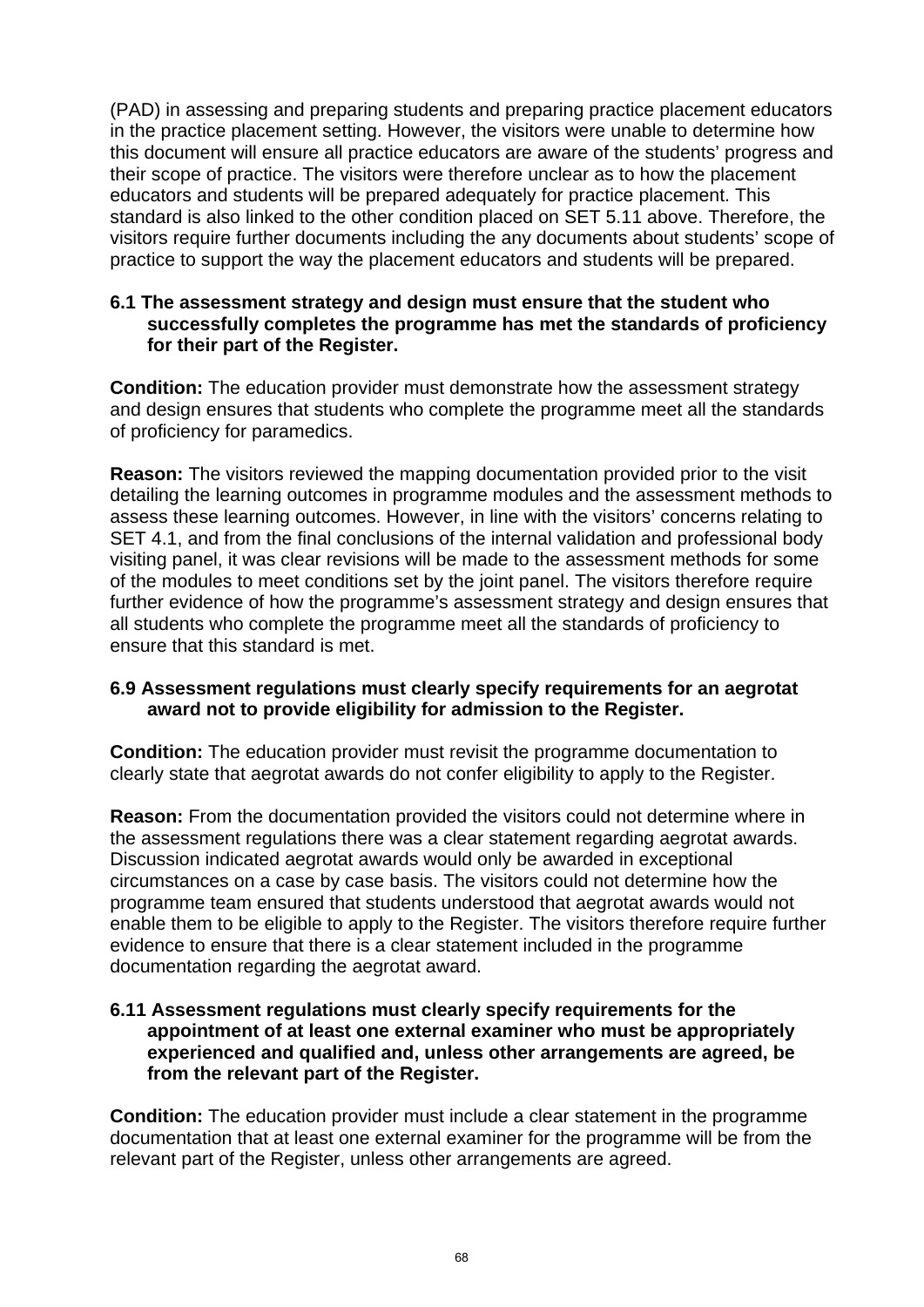**Reason:** The visitors saw the curriculum vitae for the current external examiners and were satisfied with the current arrangement. However, in the documentation submitted by the education provider there was insufficient detail about the external examiner recruitment policy. It was not evident that there was an explicit requirement for at least one of the external examiners to be from the relevant part of the Register. In discussion with the programme team it was indicated the programme team would take account of this standard when updating programme documents. In order to determine this standard is met, the visitors need to see evidence of the HCPC requirements regarding external examiners within the programme documentation.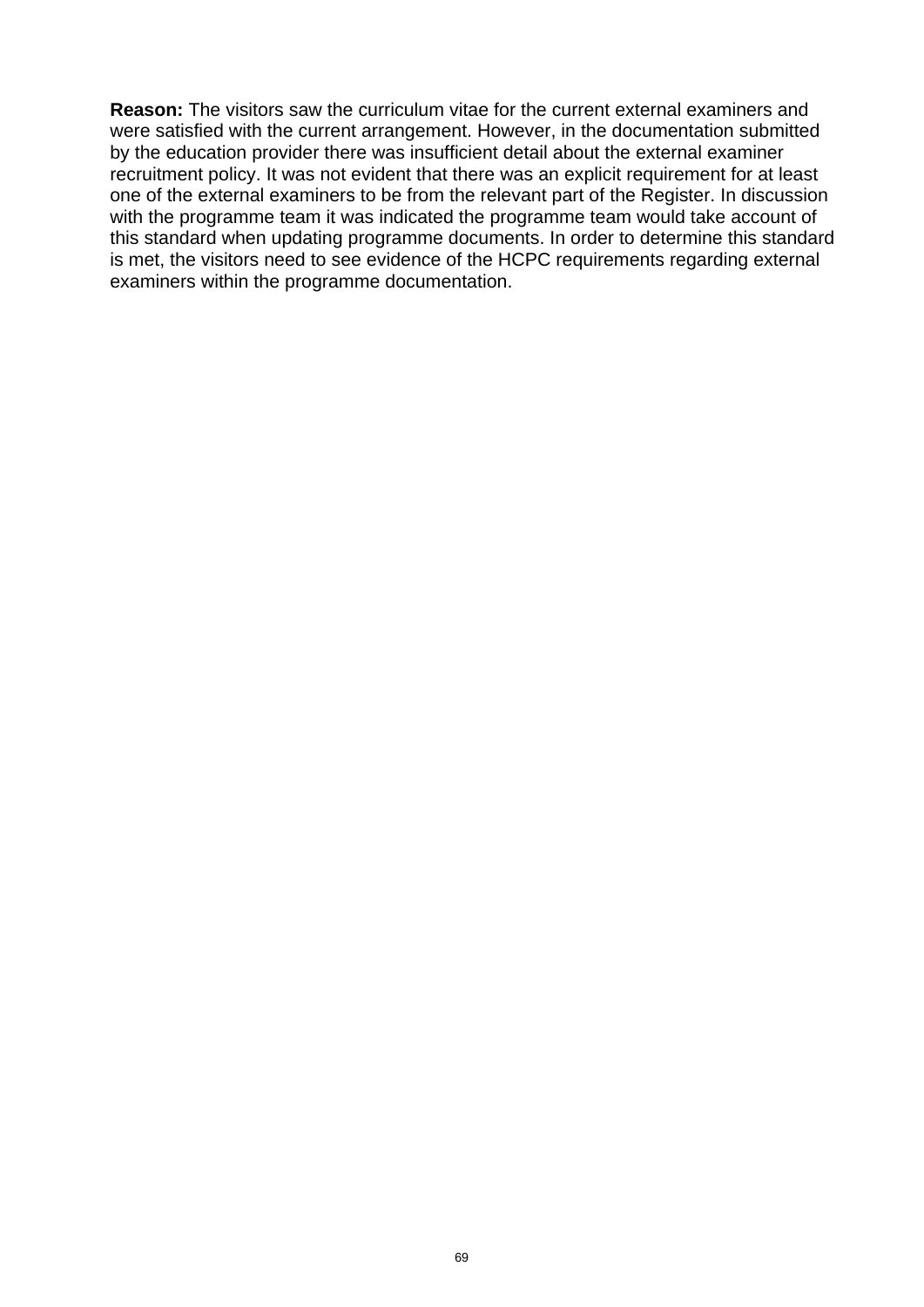# Recommendations

#### **3.2 The programme must be effectively managed.**

**Recommendation:** The visitors suggest the education provider ensure staffing levels for the programme are reviewed appropriately to reflect the projected student numbers.

**Reason:** From the evidence provided in the programme documentation and the programme team meeting at the visit, the visitors were content that this standard was met. However, during the programme team meeting the visitors learnt that the programme will increase student numbers up to 220 in 2019 – 20 academic year as the programme becomes established. The visitors would like to recommend that if this happens the education provider considers reviewing the staff numbers on an annual basis to ensure there continues to be an adequate number of appropriately qualified and experienced staff in place to deliver an effective programme. If the number of students on the programme increases significantly the visitors remind the programme team that they must inform the HCPC through the major change process.

#### **3.2 The programme must be effectively managed.**

**Recommendation:** The visitors suggest the education provider considers engaging with current and other placement providers to ensure the number and range of placement settings and practice educators is appropriate for the projected student numbers.

**Reason:** From the evidence provided in the programme documentation and the programme team meeting at the visit, the visitors were content that this standard was met. However, during the programme team meeting the visitors learnt that the programme will have an increase student numbers of up to 220 in 2019 – 20 academic year as the programme becomes established. The visitors would like to recommend that if this happens the education provider considers working closely with current and other placement providers to ensure the number and range of placement settings and practice educators is appropriate for the projected student numbers. If the number of students on the programme increases significantly the visitors remind the programme team that they must inform the HCPC through the major change process.

> Clare Bates Paul Bates Bob Fellows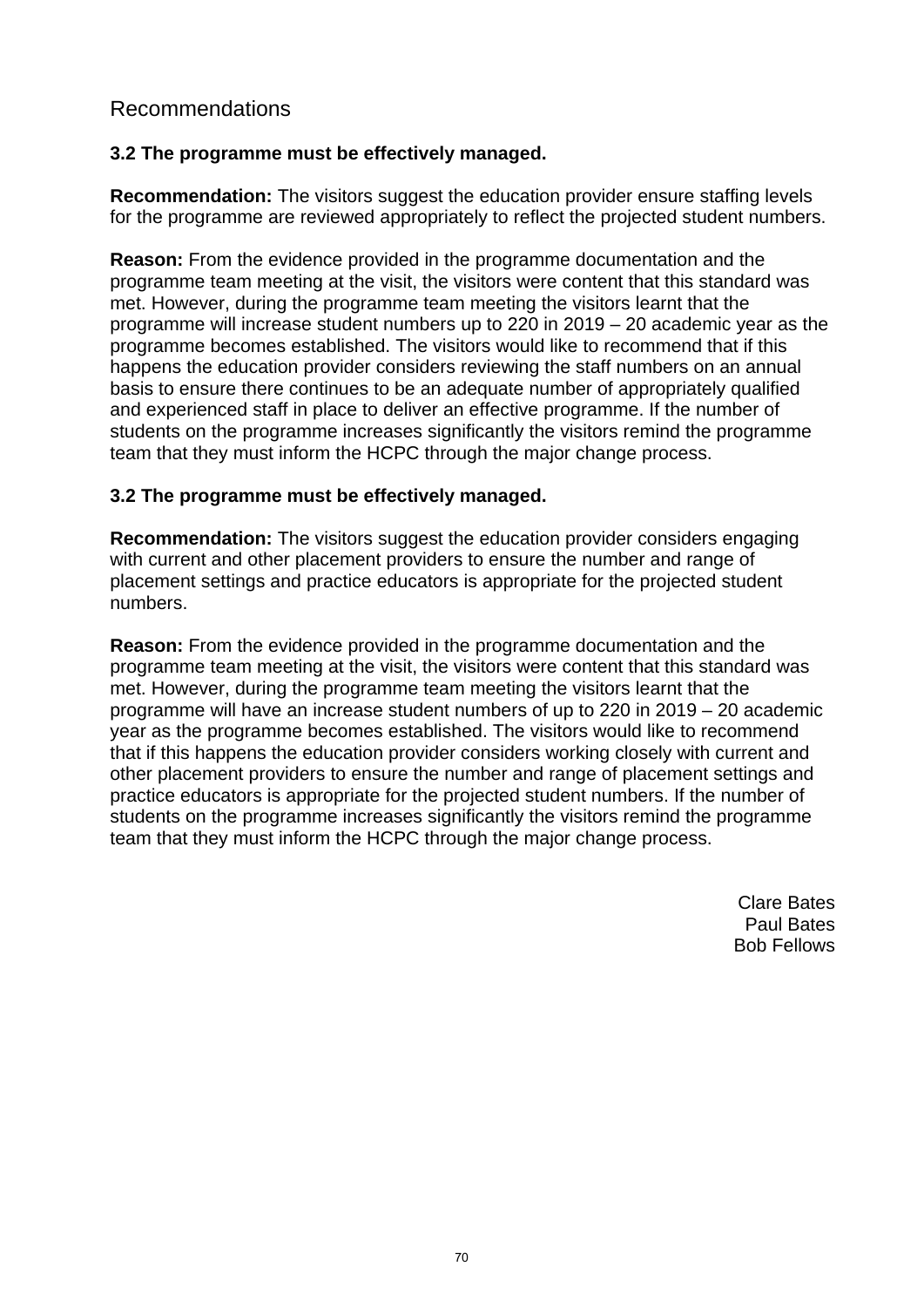# hcpc health & care

# Visitors' report

| Name of education provider                          | The University of Northampton    |
|-----------------------------------------------------|----------------------------------|
| <b>Programme name</b>                               | BA (Hons) in Social Work         |
| <b>Mode of delivery</b>                             | Full time<br>Work based learning |
| <b>Relevant part of the HCPC</b><br><b>Register</b> | Social worker in England         |
| Date of visit                                       | 22 - 23 October 2014             |

# Contents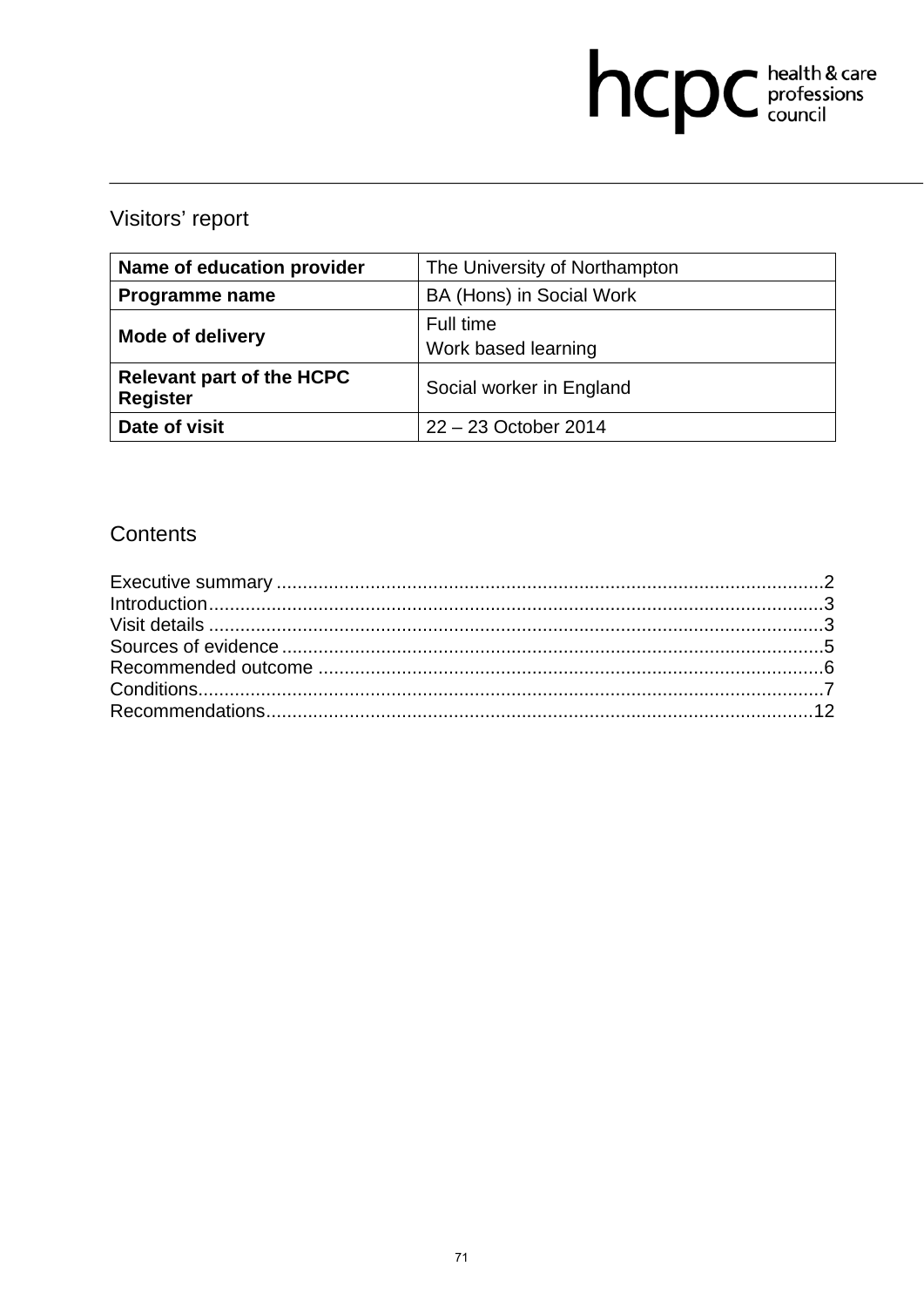### Executive summary

The Health and Care Professions Council (HCPC) approve educational programmes in the UK which health and care professionals must complete before they can apply to be registered with us. We are a statutory regulator and our main aim is to protect the public. We currently regulate 16 professions. All of these professions have at least one professional title which is protected by law. This means that anyone using the title 'social worker' in England must be registered with us. The HCPC keep a register of health and care professionals who meet our standards for their training, professional skills, behaviour and health.

The visitors' report which follows outlines the recommended outcome made by the visitors on the approval of the programme. The education provider has until 15 December 2014 to provide observations on this report. This is independent of meeting any conditions. The report and any observations received will be considered by the Education and Training Committee (Committee) on 12 February 2015. At this meeting, the Committee will accept, reject or vary the visitors' recommended outcome, including the conditions. If necessary, the Committee may decide to vary the conditions.

The education provider is due to redraft and resubmit documentary evidence in response to the conditions outlined in this report by 9 January 2015. The visitors will consider this response and make a separate recommendation to the Committee on the approval of the programme. It is anticipated that this recommendation will be made to the Committee on 12 February 2015.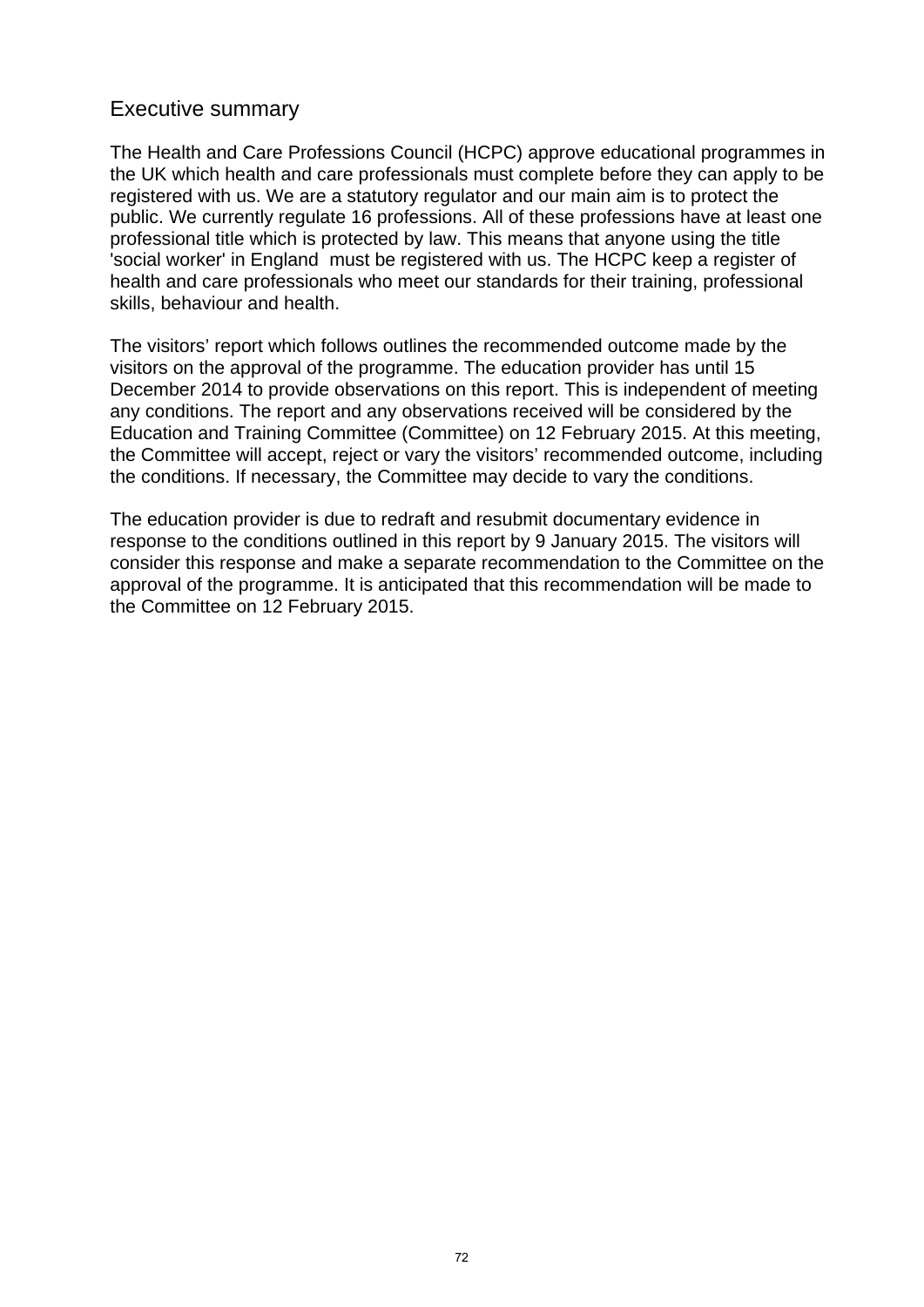# **Introduction**

The HCPC visited the programme at the education provider as the social work profession came onto the register in 2012 and a decision was made by the Education and Training Committee to visit all existing programmes from this profession. This visit assessed the programme against the standards of education and training (SETs) and considered whether those who complete the programme meet the standards of proficiency (SOPs) for their part of the Register.

This visit was part of a joint event. The education provider reviewed the programme and the professional body considered their accreditation of the programme. The education provider, the professional body and the HCPC formed a joint panel, with an independent chair and secretary, supplied by the education provider. Whilst the joint panel participated in collaborative scrutiny of the programme and dialogue throughout the visit; this report covers the HCPC's recommendations on the programme only. As an independent regulatory body, the HCPC's recommended outcome is independent and impartial and based solely on the HCPC's standards. A separate report, produced by the education provider and the professional body outlines their decisions on the programme's status.

| Name and role of HCPC visitors               | David Childs (Social worker in England)<br>Paula Sobiechowska (Social worker in |
|----------------------------------------------|---------------------------------------------------------------------------------|
|                                              | England)                                                                        |
|                                              | Kathleen Taylor (Lay visitor)                                                   |
| HCPC executive officer (in attendance)       | <b>Hollie Latham</b>                                                            |
| <b>HCPC</b> observer                         | Jamie Hunt                                                                      |
| Proposed student numbers                     | 50 per year                                                                     |
| Proposed start date of programme<br>approval | 1 September 2015                                                                |
| Chair                                        | John Sinclair (The University of<br>Northampton)                                |
| Secretary                                    | Vivien Houghton (The University of<br>Northampton)                              |
| Members of the joint panel                   | Caroline Hickman (The College of Social<br>Work)                                |
|                                              | Helen Keville (The College of Social Work)                                      |
|                                              | Ivna Reic (The University of Northampton)                                       |
|                                              | Rachel Dubsky (The University of<br>Northampton)                                |
|                                              | Alison Ewing (The University of<br>Northampton)                                 |
|                                              | Shelley Briggs (University of central<br>Lancashire)                            |
|                                              | Lee Quinney (University of<br>Wolverhampton)                                    |

# Visit details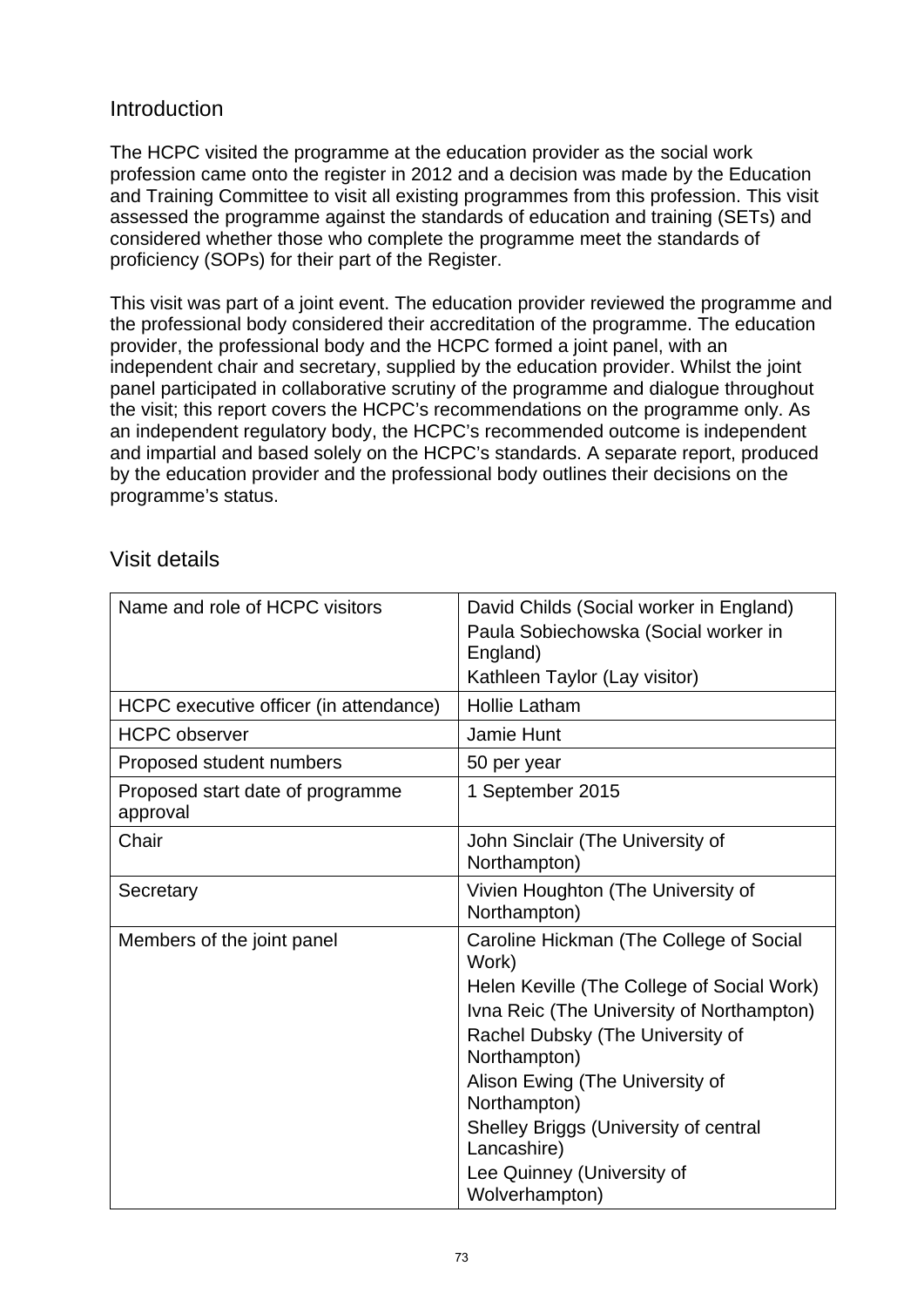| Sue Beacock (University of Hull)                    |
|-----------------------------------------------------|
| Jo Webb (MIND)                                      |
| Sam Dunkerley (Northamptonshire County              |
| Council)                                            |
| Natalie Campioin (The University of<br>Northampton) |
| Hannah Brighton (The University of<br>Northampton)  |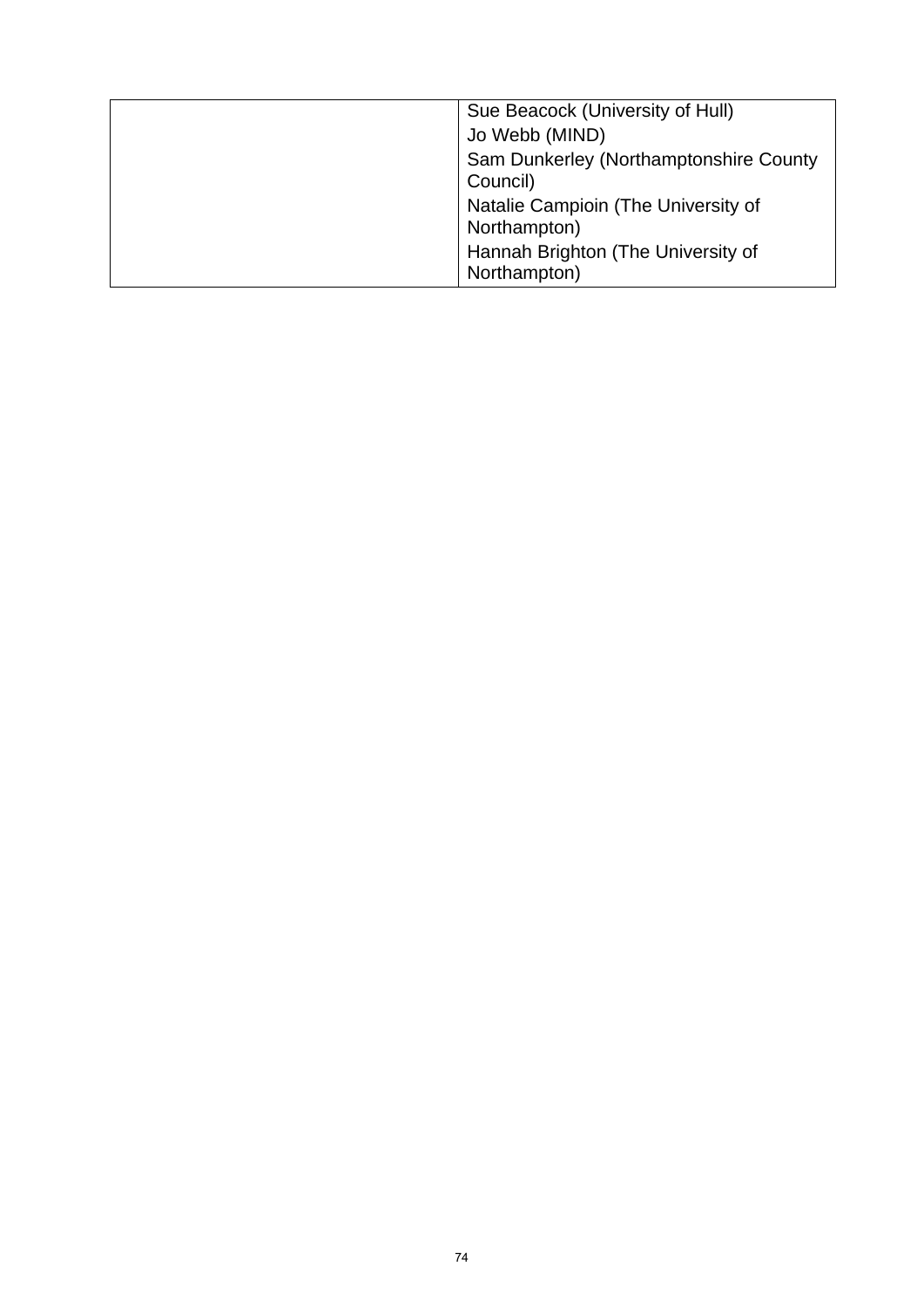# Sources of evidence

Prior to the visit the HCPC reviewed the documentation detailed below, sent by the education provider:

|                                                                                       | Yes | No. | N/A |
|---------------------------------------------------------------------------------------|-----|-----|-----|
| Programme specification                                                               |     |     |     |
| Descriptions of the modules                                                           |     |     |     |
| Mapping document providing evidence of how the<br>education provider has met the SETs |     |     |     |
| Mapping document providing evidence of how the<br>education provider has met the SOPs |     |     |     |
| Practice placement handbook                                                           |     |     |     |
| Student handbook                                                                      |     |     |     |
| Curriculum vitae for relevant staff                                                   |     |     |     |
| External examiners' reports from the last two years                                   |     |     |     |

During the visit the HCPC saw the following groups or facilities:

|                                                                                                  | Yes | No. | N/A |
|--------------------------------------------------------------------------------------------------|-----|-----|-----|
| Senior managers of the education provider with<br>responsibility for resources for the programme |     |     |     |
| Programme team                                                                                   |     |     |     |
| Placements providers and educators / mentors                                                     |     |     |     |
| <b>Students</b>                                                                                  |     |     |     |
| Service users and carers                                                                         |     |     |     |
| Learning resources                                                                               |     |     |     |
| Specialist teaching accommodation<br>(eg specialist laboratories and teaching rooms)             |     |     |     |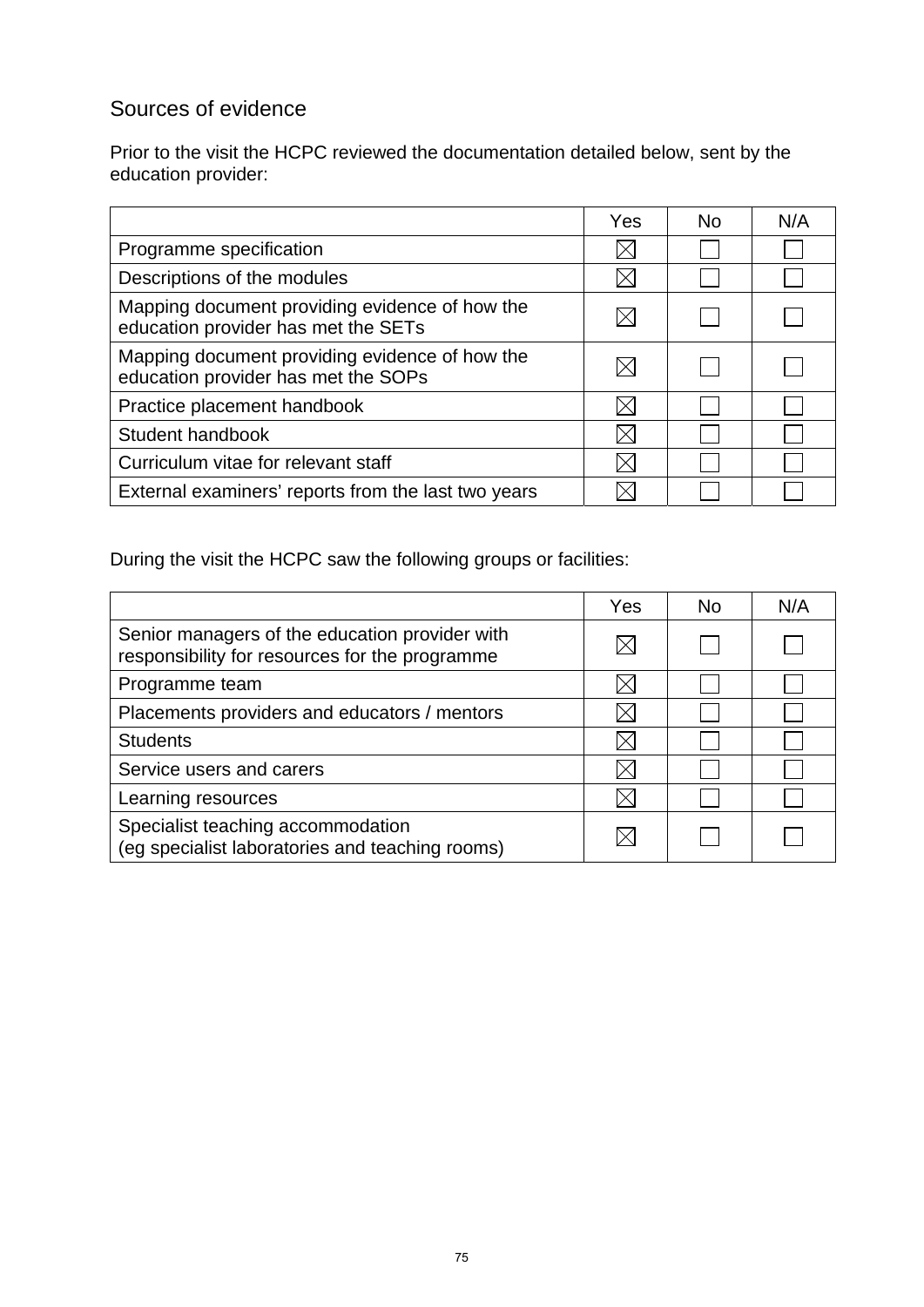# Recommended outcome

To recommend a programme for approval the visitors must be satisfied that the programme meets all of the standards of education and training (SETs) and that those who complete the programme meet our standards of proficiency (SOPs) for the relevant part of the Register.

The visitors agreed to recommend to the Education and Training Committee that a number of conditions are set on the programme, all of which must be met before the programme can be approved.

The visitors agreed that 48 of the SETs have been met and that conditions should be set on the remaining ten SETs.

Conditions are requirements that the education provider must meet before the programme can be approved. Conditions are set when certain standards of education and training have not been met or there is insufficient evidence of the standard being met.

The visitors have also made a number of recommendations for the programme.

Recommendations are observations on the programme or education provider which do not need to be met before the programme can be approved. Recommendations are made to encourage further enhancements to the programme, normally when it is felt that the particular standard of education and training has been met at, or just above the threshold level.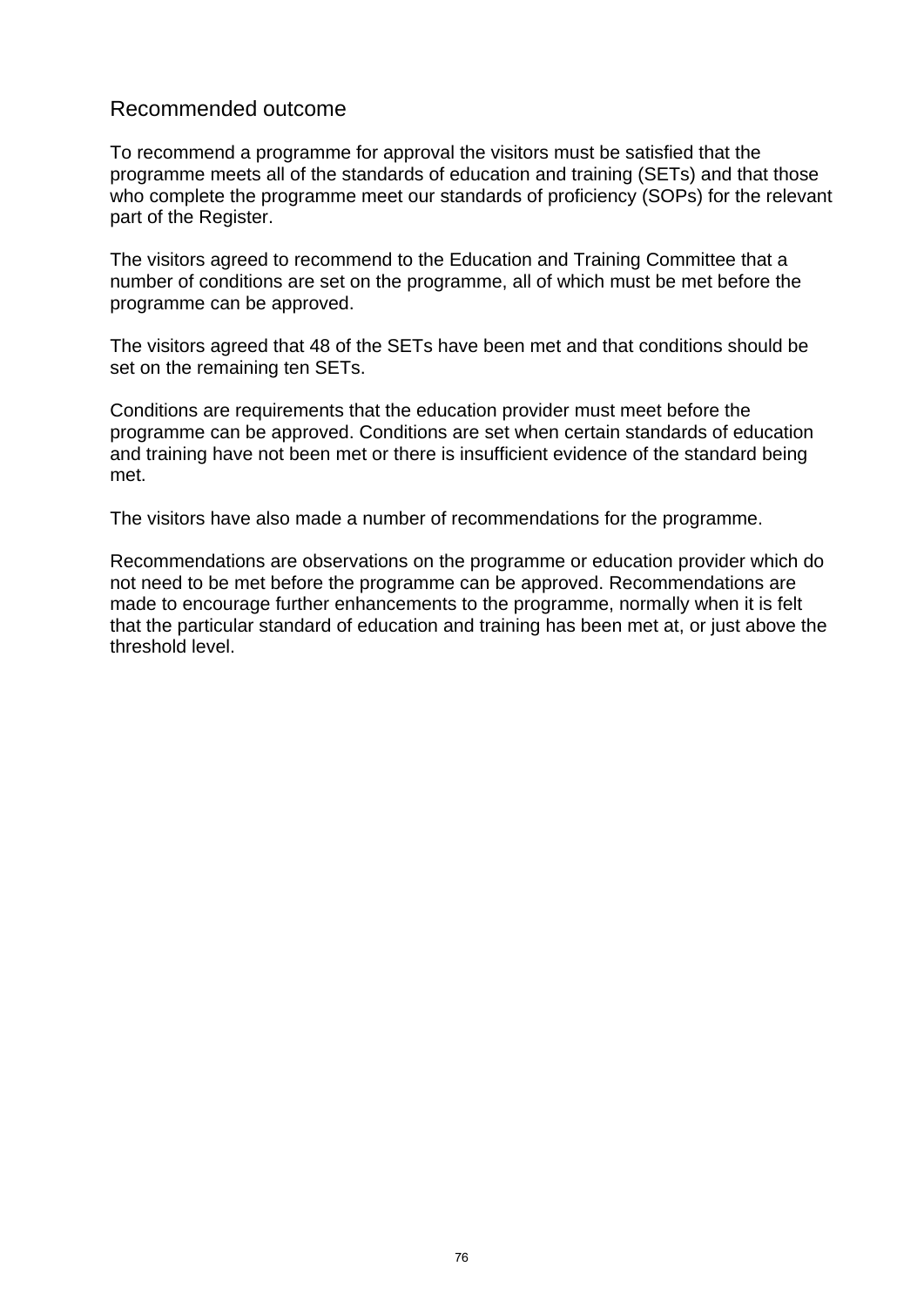# **Conditions**

# **2.1 The admissions procedures must give both the applicant and the education provider the information they require to make an informed choice about whether to take up or make an offer of a place on a programme.**

**Condition:** The education provider must submit further evidence to show how applicants to the programme are accurately advised on current bursary circumstances and allocations.

**Reason:** Prior to the visit the visitors were guided to the course fact sheet. The visitors noted that the fact sheet states "A NHS Social Work bursary is available to support successful applicants during the course of their study" (page 1). However in a meeting with the programme team is was stated that 27 out of 29 students in the most recent cohort received bursaries and those who were not eligible received a grant from the university. The university grant is £1500 per year and therefore not equivalent to the bursaries received from the department of health which currently stand at £4862.50 (subject to variable tuition fees). The visitors noted that this information could be misleading to potential applicants leading to the assumption that all students would receive a comparative bursary. The visitors also consider this to be important information to allow potential applicants to make an informed choice about whether to take up or make an offer of a place on a programme. Therefore the visitors require the education provider to revisit and update admissions materials to accurately reflect the current circumstances and allocation of social work bursaries and grants.

## **2.7 The admissions procedures must ensure that the education provider has equality and diversity policies in relation to applicants and students, together with an indication of how these will be implemented and monitored.**

**Condition:** The education provider must submit further evidence to show how their equality and diversity policies are consistently implemented throughout the admissions process.

**Reason:** Documentation provided to support this standard referred to the education providers' equality and diversity policy. The visitors were satisfied that the content of the policy was adequate to ensure equality and diversity in the admissions procedures, however, the visitors were unable to see how the policy was consistently applied in the interview process for applicants to the programme. In particular, the visitors noted that section 8.3 of the equality and diversity policy states "Ensuring that specific training and guidance is provided to those responsible for carrying out specific functions e.g. staff recruitment and selection or student admissions" (page 14). However, in a meeting with the programme team it was stated not all those involved in the admissions interviews had received equality and diversity training, in particular members of the service user and carer group. Therefore the visitors require the education provider to revisit the current equality and diversity training provided to all those involved in applicant interviews and provide further evidence on how the policy is implemented and monitored.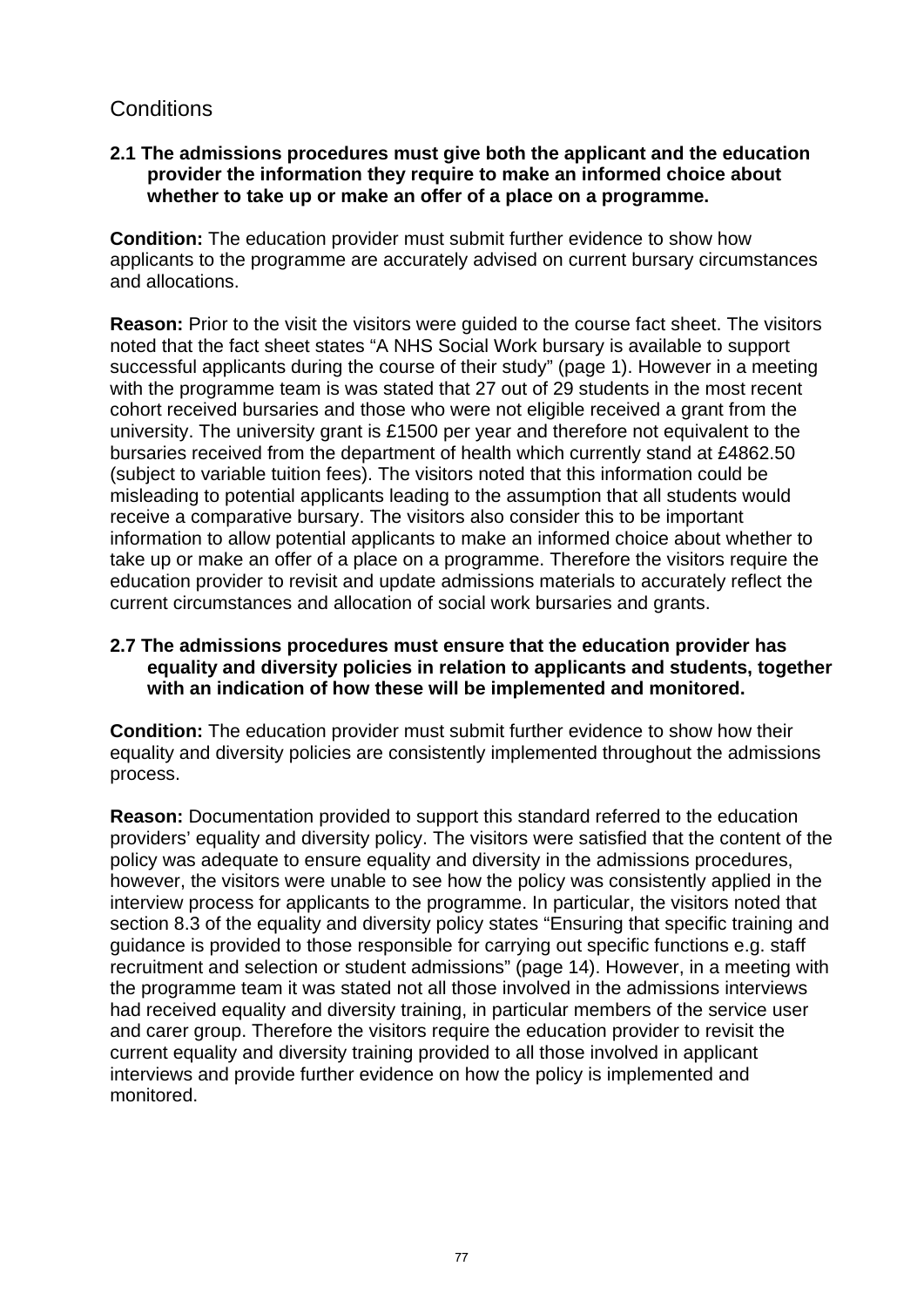### **3.3 The programme must have regular monitoring and evaluation systems in place.**

**Condition:** The education provider must submit further evidence to show how they act on information gathered through their monitoring and evaluation systems.

**Reason:** To evidence this standard, the visitors were directed to a number of documents showing ways in which the education provider monitored the programme and gathered feedback from students, stakeholders and service users and carers. The visitors noted the systems in place to gather feedback, however, could not see how the information gathered through feedback was acted on and fed back into the programme. In a meeting with students it was highlighted that feedback was often given to the programme team, however, students were unable to see how their feedback had been acted on and how it had informed the content of the programme. For example, it was noted that students voiced the benefits of having a lecture hosted by a service user in year two of the programme and consequently requested more contact with service users and carers. However, the students had not received any further contact with service users and were not aware of any plans to involve them further in the programme. The visitors therefore require further evidence on the mechanisms in place to ensure the education provider acts on feedback provided through monitoring and evaluation processes.

### **3.14 Where students participate as service users in practical and clinical teaching, appropriate protocols must be used to obtain their consent.**

**Condition:** The education provider must provide evidence that there are appropriate protocols in place to obtain students' consent when they are acting as service users in role play situations.

**Reason:** From the SETs mapping document provided prior to the visit, the visitors noted that students would be informed about their right to confidentiality in the classroom and group work settings. However, in discussions with the programme team and students the visitors noted that there was not a formal process by which students would be able to give their consent when acting as service users in role plays, and other practical teachings. Also, the visitors could not see how students understood the risk of emotional distress through participating in role plays, and any impact on their academic progression if they chose to opt out of participating. The visitors therefore require further evidence of how students on the programme will be able to give informed consent to participate in role play activities, when they are acting as service users.

### **3.15 Throughout the course of the programme, the education provider must have identified where attendance is mandatory and must have associated monitoring mechanisms in place.**

**Condition:** The education provider must provide further evidence on how attendance policies and monitoring mechanisms are clearly communicated to students.

**Reason:** The visitors noted in the documentation provided that students are expected to attend a minimum 80 per cent of academic lectures. In discussion with the students it was highlighted that there is an attendance policy and that students are aware of when attendance is mandatory. However the students were not clear on the process used to record their attendance, or what repercussions there may be should their attendance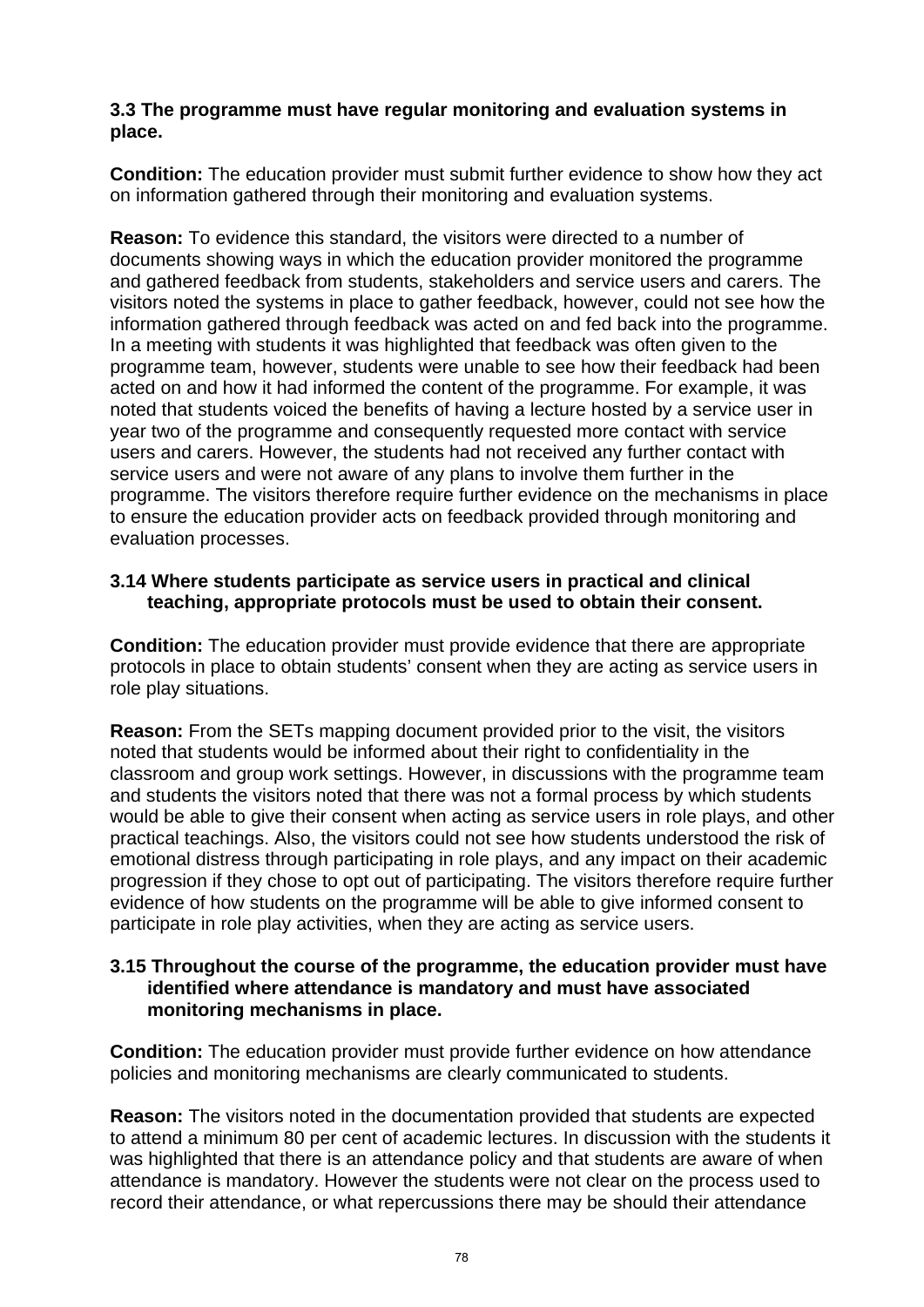fall below the required threshold. In a meeting with the programme team it was stated that registers were taken in every lecture and that students who missed two consecutive lectures would be contacted to discuss their circumstances and reasons for missing lectures. The visitors were satisfied with the processes stated by the programme team, however, could not be satisfied that the process was being consistently applied and clearly communicated to students. Therefore the visitors require further evidence to demonstrate how attendance policies are consistently applied, and, how students are made aware of how attendance is recorded and the repercussions should their attendance fall below the required threshold.

### **5.2 The number, duration and range of practice placements must be appropriate to support the delivery of the programme and the achievement of the learning outcomes.**

**Condition:** The education provider must provide further information on how the programme will continue to provide an appropriate number of placements for the number of students on the programme at any one time**.** 

**Reason:** In discussions with the programme team and practice educators, the visitors heard that one of the education providers' main placement providers, Northamptonshire County Council (NCC), was currently in special measures following recent Ofsted inspections. This has led to NCC currently not offering children and family practice placements to students. It was highlighted that this had an impact on the number of placements available to the programme and subsequently, to students. The visitors heard that the programme team had reduced student numbers in recent cohorts in order to ensure enough placements were available. The most recent cohort currently has 29 students in comparison to the proposed 50. Whilst the visitors were satisfied that the current cohort were supported adequately by the number of placements available, they could not be sure that this would be maintained for future cohorts of 50 students per year. The visitors therefore require further clarity from the education provider on further placements that will be secured to support a 150 student cohort (across three years), or amendments to the proposed student numbers going forward.

# **5.6 There must be an adequate number of appropriately qualified and experienced staff at the practice placement setting.**

**Condition:** The education provider must provide further information on how the programme will continue to provide an adequate number of appropriately qualified and experienced staff at the placements setting for the number of students on the programme at any one time**.** 

**Reason:** In discussions with the programme team and practice educators, the visitors heard that one of the education providers' main placement providers, Northamptonshire County Council (NCC), was currently in special measures following recent Ofsted inspections. This has led to NCC currently not offering children and family practice placements to students. It was highlighted that many placements would provide their own placements educators, meaning that a reduction in placements also meant a reduction in placement educators available to support students. The visitors heard that the programme team had reduced student numbers in recent cohorts in order to ensure enough placements were available. The most recent cohort currently has 29 students in comparison to the proposed 50. Whilst the visitors were satisfied that the current cohort were supported adequately by the number of placements and placement educators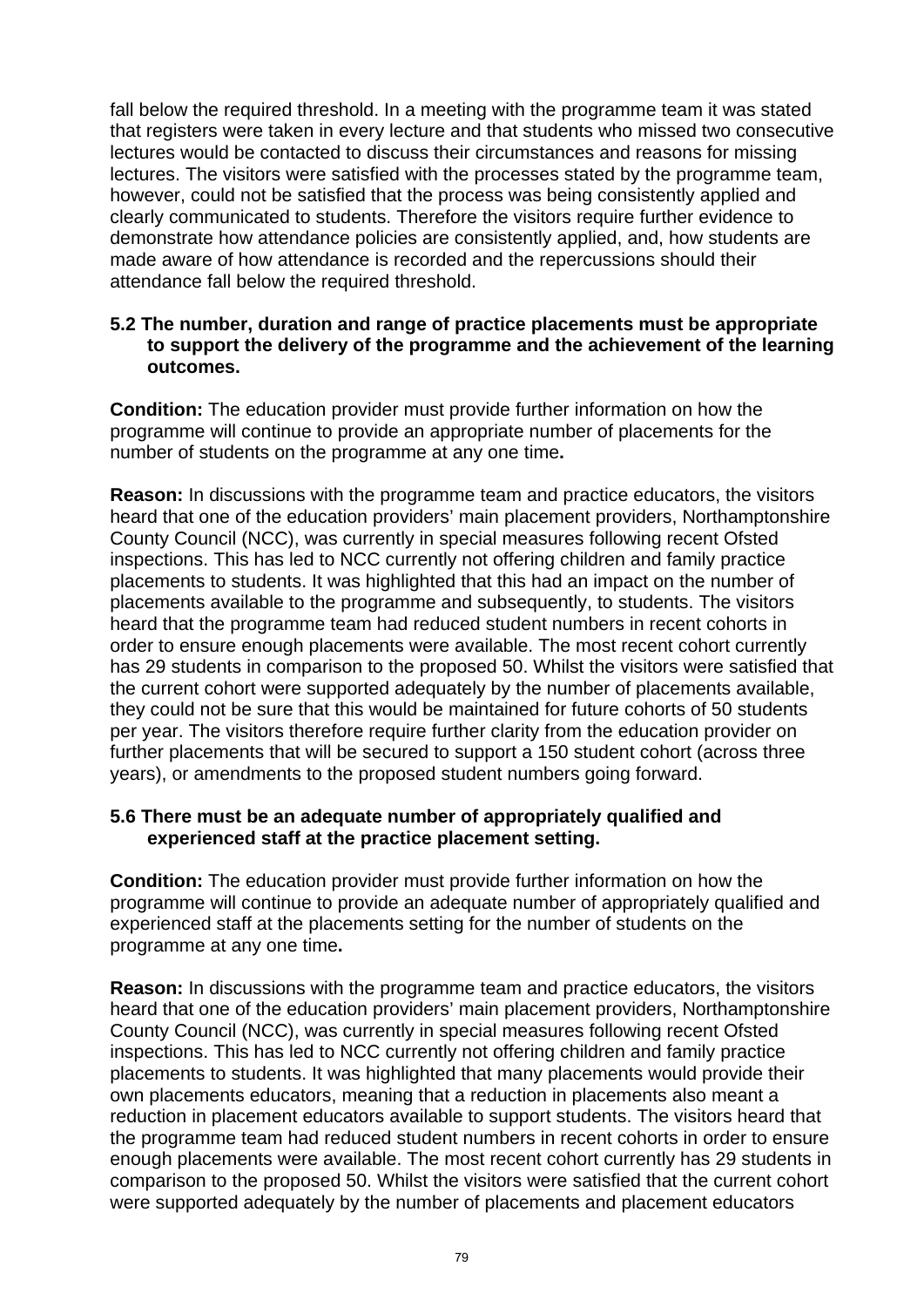available, they could not be sure that this would be maintained for future cohorts of 50 students per year. The visitors therefore require further clarity from the education provider on further placements and placement educators that will be secured to support a 150 student cohort (across three years), or amendments to the proposed student numbers going forward.

# **5.8 Practice placement educators must undertake appropriate practice placement educator training.**

**Condition:** The education provider must revisit the current policy around refresher training for practice educators and the monitoring systems in place.

**Reason:** The documentation provided prior to the visit directed visitors to the placement calendar within the placement guidance document which highlights a recall day for practice educators. The visitors noted that this is one way for the programme to ensure its placement educators are undertaking appropriate training. The calendar states that "…is it advisable for Practice Teachers and/or On-site Supervisors to attend the recall day" (page 41). Further to this, in discussions with the programme team and practice educators, it was stated that recall days were not compulsory and there was currently no mechanism in place for recording attendance. The visitors could not identify any other opportunities for practice placement educators to take part in some form of refresher training as appropriate to their role. Therefore, the visitors were unable to identify how the programme team would ensure that all practice educators were up to date and ensured parity in training and assessment of students in the placement setting. The visitors therefore require further information to evidence that all practice placement educators will partake in some form of refresher training as appropriate to their role. The visitors also need to see what mechanisms will be in place to monitor placement educators' engagement with the training, including clear policies about nonengagement.

- **5.11 Students, practice placement providers and practice placement educators must be fully prepared for placement which will include information about an understanding of:** 
	- **the learning outcomes to be achieved;**
	- **the timings and the duration of any placement experience and associated records to be maintained;**
	- **expectations of professional conduct;**
	- **the assessment procedures including the implications of, and any action to be taken in the case of, failure to progress; and**
	- **communication and lines of responsibility.**

**Condition:** The education provider must provide further evidence of how students are fully prepared for practice placements.

**Reason:** To evidence this standard the visitors were directed to specific modules within the curriculum that prepared students for the placement setting. However, in a meeting with students the visitors heard that there was inconsistency in the information provided to students in preparation for placements. In particular it was stated that students did not feel well supported on placement and felt that they were often put into situations which they were not prepared for. For example, students expressed concern in the level of responsibility they were given in the early stages of their placements. They felt that they had not been prepared for such a steep learning curve and had not expected to be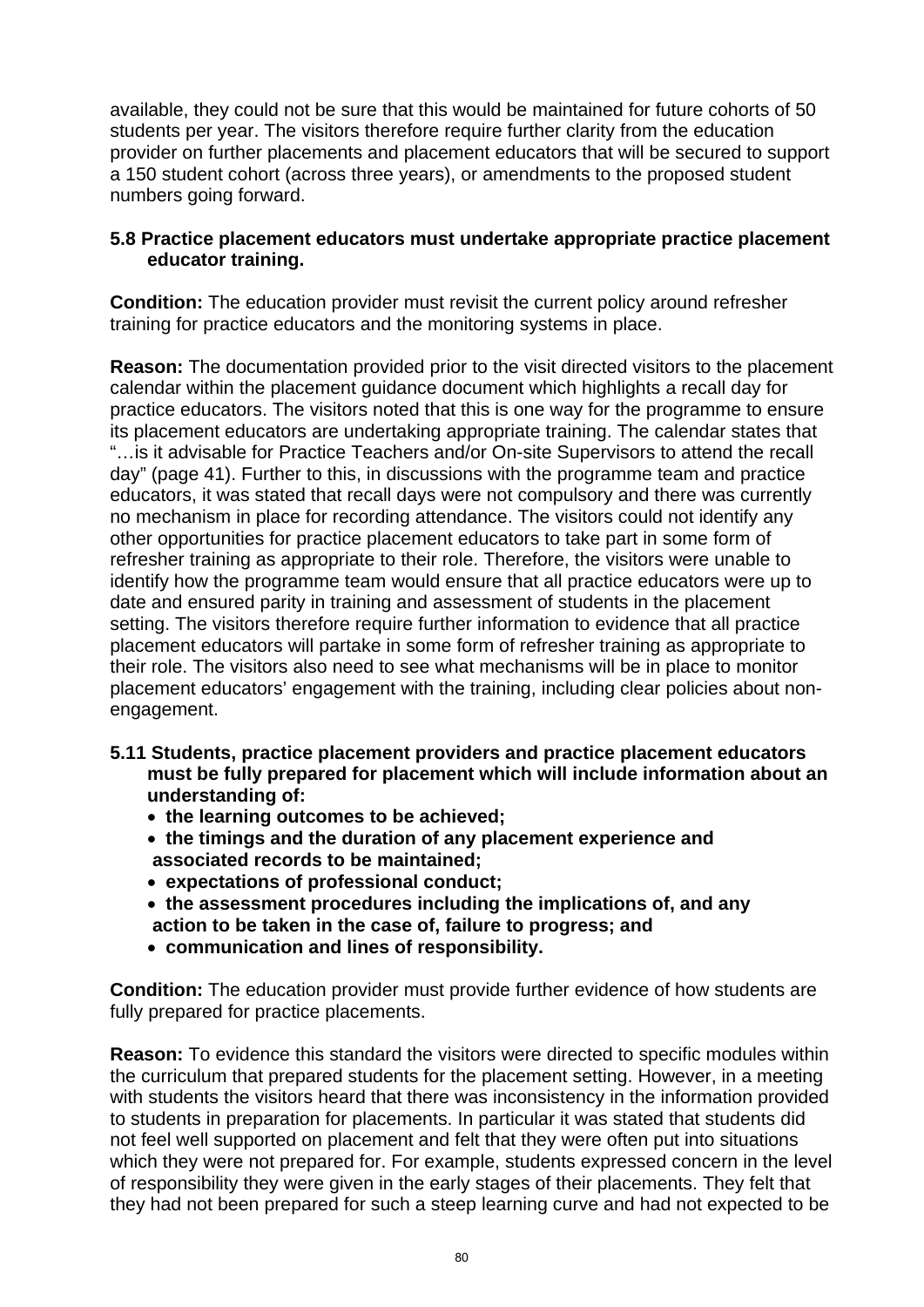in such a position of power. In a meeting with the programme team the visitors heard that students are advised of what to expect in placement through the curriculum content and in specific placement preparation lectures. The visitors were satisfied that the material to prepare students for practice placements contained relevant information, but, could not be certain that information around practice placement preparation was being adequately communicated to, and understood by students. Therefore the visitors require further information on the mechanisms in place to ensure that students are well informed about what is expected of them, their responsibilities during a placement, and, how the programme team ensure that this information has been understood.

#### **6.8 Assessment regulations, or other relevant policies, must clearly specify requirements for approved programmes being the only programmes which contain any reference to an HCPC protected title or part of the Register in their named award.**

**Condition:** The education provider must revisit the step off award titles to ensure that approved programmes are the only programmes which contain any reference to the protected title or part of the Register in their named award.

**Reason:** From documentation provided prior to the visit, the visitors noted that the programme contains three exit routes as follows: PGCert Social Work, PGDip Social Work and BA Social Work. In meeting the programme team it was highlighted that a request has been made to the Deputy Director of Student and Academic Services to implement a supplementary regulation that ensures the protected title of social work is not in any exit award titles that do not lead to eligibility to apply for registration. However this has not yet been implemented or confirmed. The visitors note that the use of "social work" in exit award titles could be misleading to applicants and students. The visitors therefore require the education provider to revisit the titles of exit awards to ensure that approved programmes are the only programmes which contain any reference to an HCPC protected title.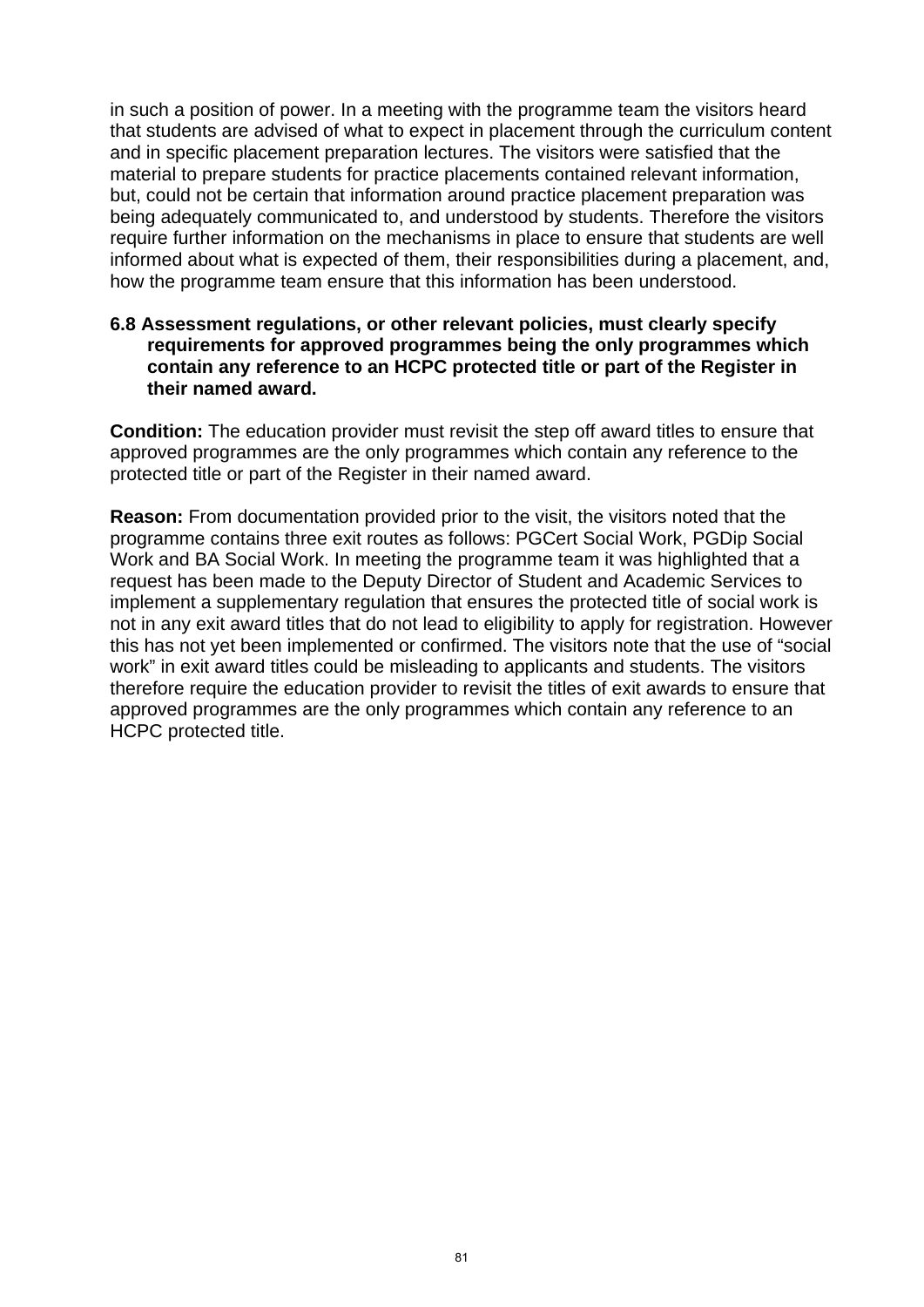# Recommendations

# **2.1 The admissions procedures must give both the applicant and the education provider the information they require to make an informed choice about whether to take up or make an offer of a place on a programme.**

**Recommendation:** The education provider should consider reviewing the application process, specifically the e-mail application, to enable the programme team to make an appropriate decision about whether to offer the applicant a place on the programme.

**Reason:** The visitors noted that as part of the recruitment process, applicants are required to submit a written exercise via e-mail. Whilst the visitors were satisfied that the content of the written exercise was appropriate, it was noted that there was no way of identifying if the applicant was the author of the application. The visitors were satisfied that, following the e-mail application, there were other mechanisms in the selection process to appropriately inform the education providers decision to ensure suitable applicants were offered a place on the programme. However, they recommend the programme team reconsiders the use of an e-mail application to further enable them to make an appropriate decision about whether to offer the applicant a place on the programme.

### **3.8 The resources to support student learning in all settings must be effectively used.**

**Recommendation:** The visitors suggest that the education provider considers reviewing the programme specification to ensure consistency throughout the programme.

**Reason:** The visitors were provided and number of documents to support this standard which showed that the programme resources to support student learning are effectively used. They also spoke with students on the programme who stated that they felt well supported by the available resources on the programme. The visitors were therefore satisfied that this standard is met. However, the visitors noted that the programme specification had an inconsistency in the way in which it displayed key skills for the programme. In particular, key skill C1 states "Make decisions, set goals and construct specific plans to achieve these, taking into account relevant factors including legislation and ethical guidelines" (page 5). However, in the same document, key skill C1 states "Key Skill 1 e.g. Communication Skills" (page 17). The visitors consider that whilst current students felt well informed on the curriculum, an inconsistency in the ways in which key skills are stated presents a risk to the accurate teaching of key skills for future cohorts. Therefore the visitors recommend that the education provider revisits the programme specification to ensure that the resources to support student learning in all settings continue to be effectively used.

### **3.13 There must be a student complaints process in place.**

**Recommendation:** The education provider should consider reviewing how the whistleblowing policy is communicated to students.

**Reason:** The visitors could see that there was an appropriate whistleblowing policy in place that was accessible to students, and were therefore satisfied that this standard is met. However, the visitors noted that, whilst the student handbook mentions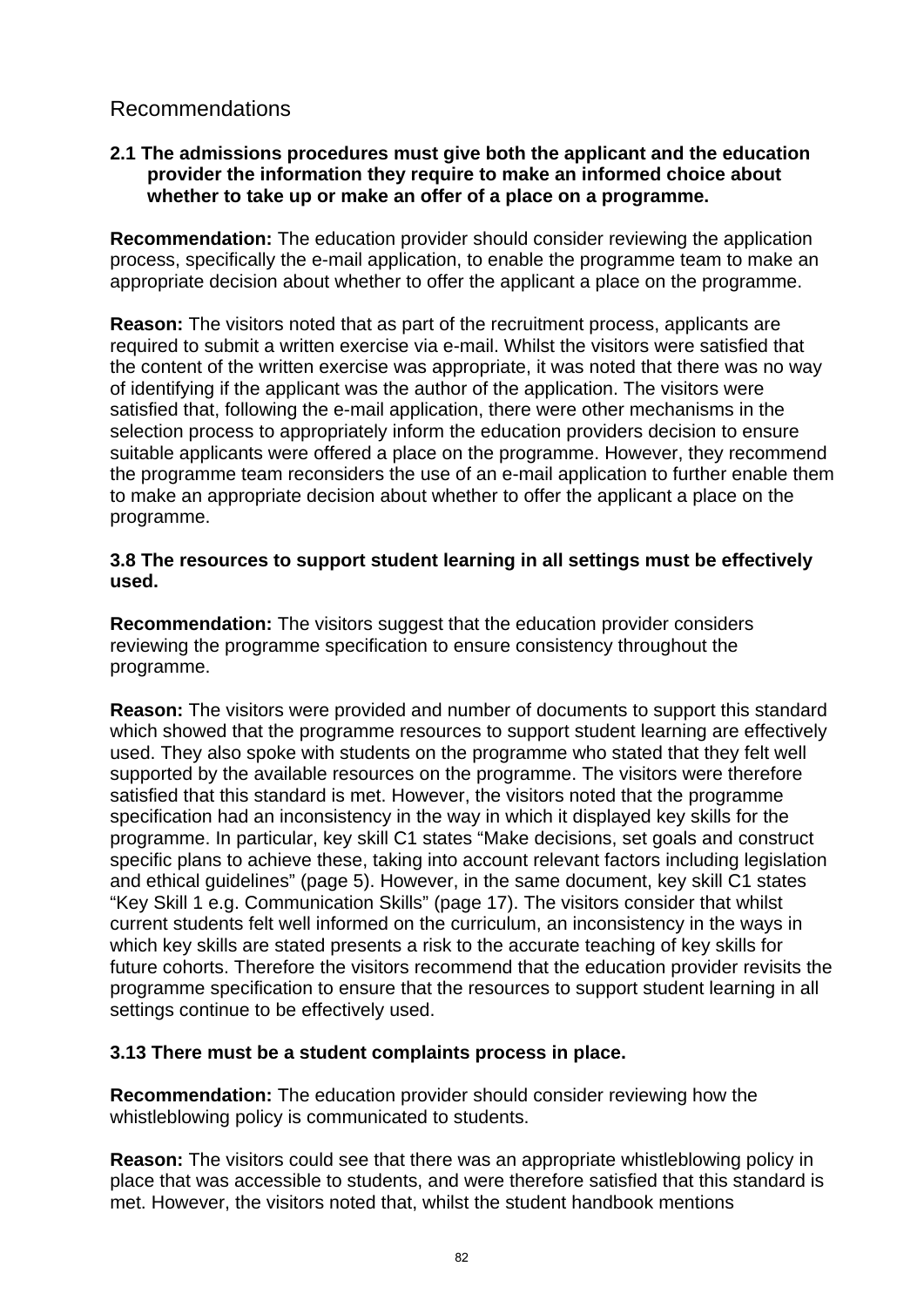whistleblowing as a responsibility for students, there is no guidance on the process to take should a student need to raise a complaint. Further to this, in a meeting with students, it was highlighted that students were aware of the policy but not necessarily aware of how to implement it should the need arise. The visitors therefore recommend that the programme team review the process used to communicate the policy to students and the steps they should take if needed.

# **3.17 Service users and carers must be involved in the programme.**

**Recommendation:** The education provider should consider reviewing the current provision of service user and carer representatives for the programme.

**Reason:** The visitors noted that there is a small number of service users and carers involved in the programme. In addition to this, it was highlighted that service users and carers were primarily involved in the recruitment process which required the involvement of four service users and carers at any one time. The visitors were satisfied that this involvement ensures the standard is met, however, considered there to be a risk to this form of involvement with such a small provision of service users and carers. Therefore the visitors recommend that the education provider considers expanding the current provision of service users and carers for the programme and consider alternative mechanisms for their involvement.

### **5.2 The number, duration and range of practice placements must be appropriate to support the delivery of the programme and the achievement of the learning outcomes.**

**Recommendation:** The education provider should consider reviewing the current range placement provisions for the programme.

**Reason:** The visitors met with students and placement educators who advised of the range of placements students were currently and had previously undertaken. Whilst concern was raised about the limited number of placements in children's services, it was stated that there were some placements available in this area and the visitors were therefore satisfied that the current range of placements was appropriate. However, in a meeting with the programme team, it was highlighted that one of the education providers' main placement providers, Northamptonshire County Council (NCC), was currently in special measures following recent Ofsted inspections. It was also highlighted that this placement provider was the main provision of placements in children's services leaving the programme with a limited range of placements to offer students. The visitors consider there to be a risk to the range of placements the education provider can offer students. Therefore the visitors recommend that the education provider expands the placement provision, particularly in children's services, to ensure there continues to be an appropriate range of placements to support the delivery of the programme and the achievement of the learning outcomes.

> David Childs Paula Sobiechowska Kathleen Taylor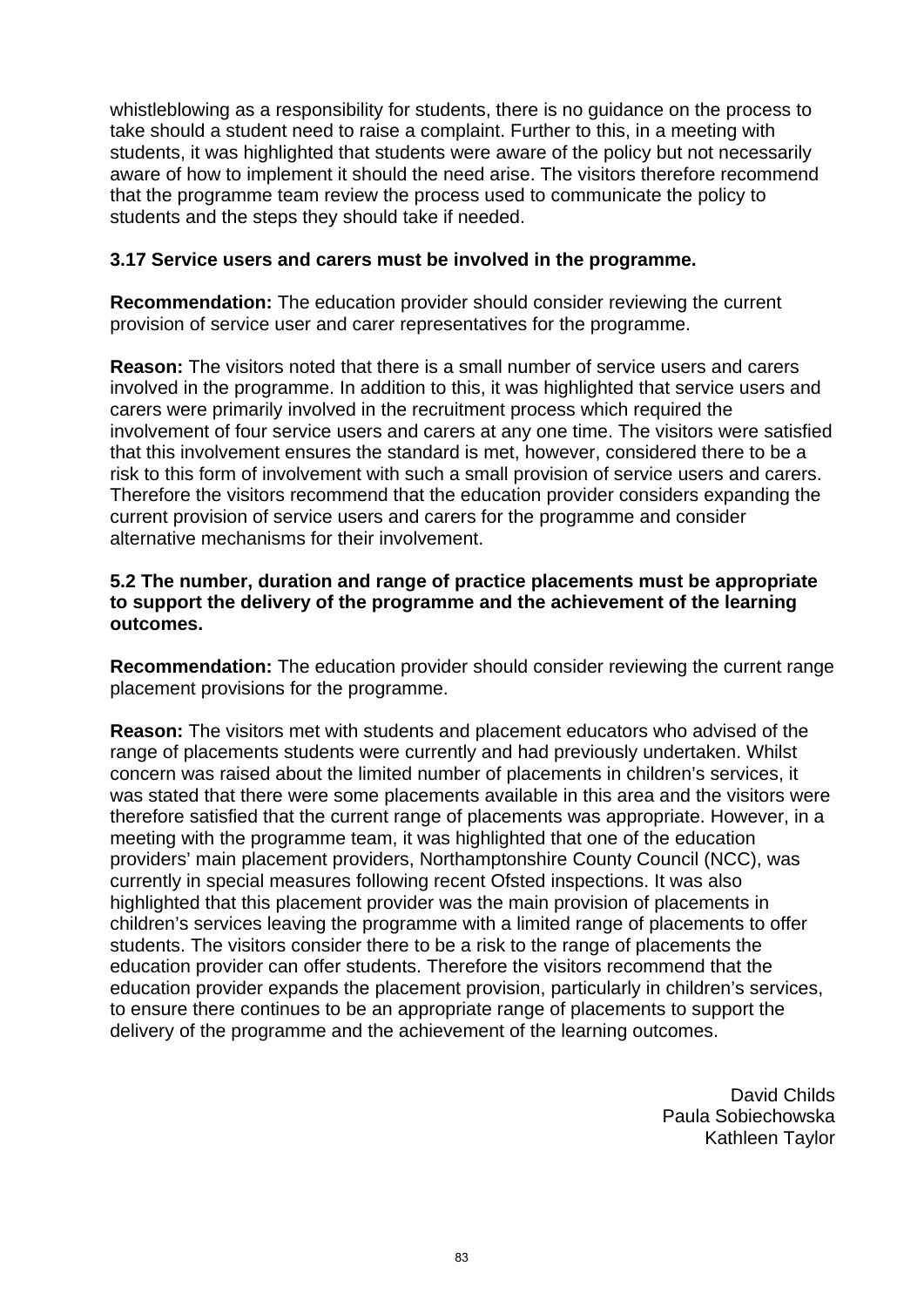# hcpc health & care

# Visitors' report

| Name of education provider                          | <b>University Campus Suffolk</b>                            |
|-----------------------------------------------------|-------------------------------------------------------------|
| Validating body / Awarding body                     | University of East Anglia and University of<br><b>Essex</b> |
| Programme name                                      | <b>BSc (Hons) Paramedic Science</b>                         |
| <b>Mode of delivery</b>                             | Full time                                                   |
| <b>Relevant part of the HCPC</b><br><b>Register</b> | Paramedic                                                   |
| Date of visit                                       | 25 - 26 November 2014                                       |

# **Contents**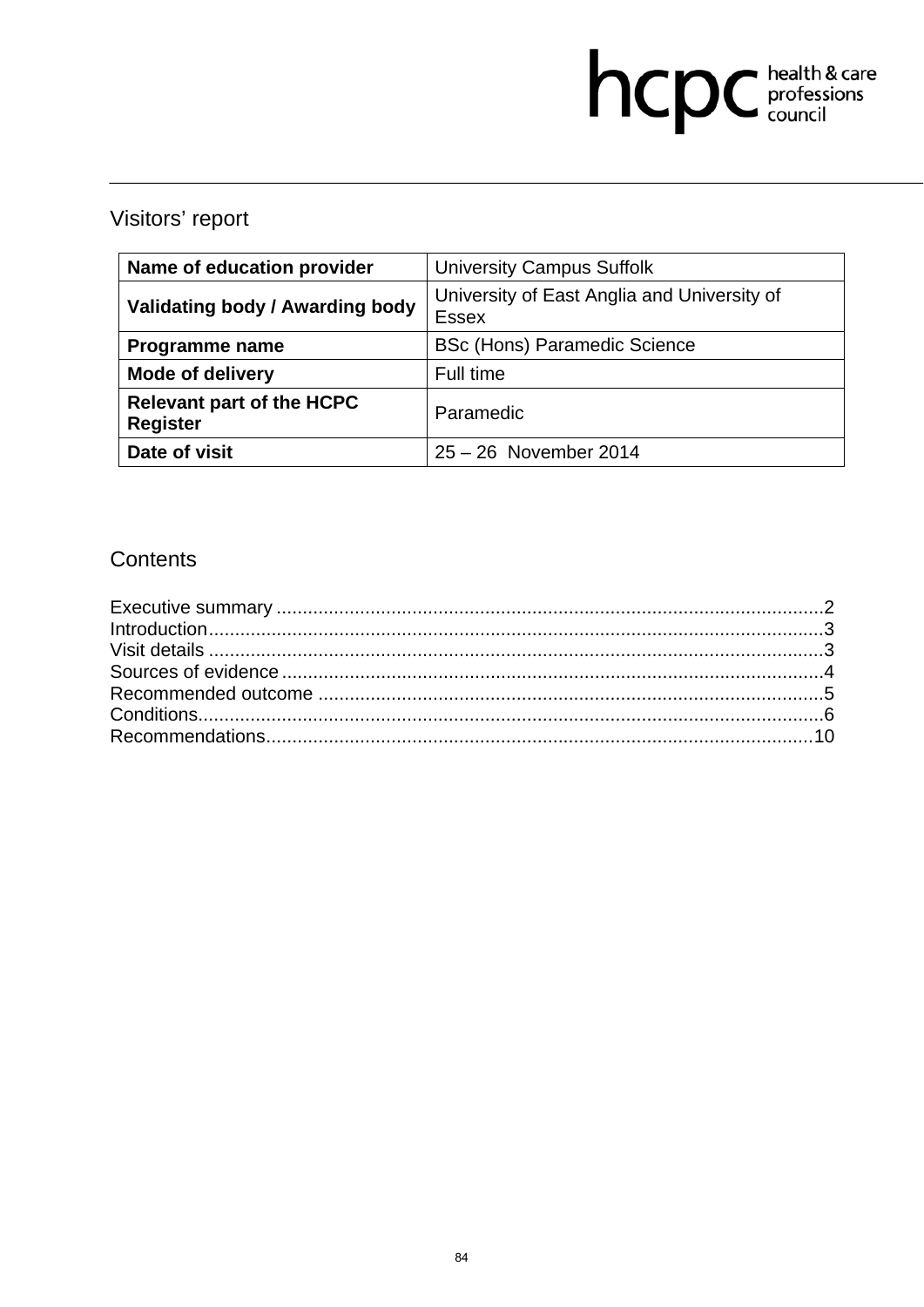# Executive summary

The Health and Care Professions Council (HCPC) approve educational programmes in the UK which health and care professionals must complete before they can apply to be registered with us. We are a statutory regulator and our main aim is to protect the public. We currently regulate 16 professions. All of these professions have at least one professional title which is protected by law. This means that anyone using the title 'paramedic' must be registered with us. The HCPC keep a register of health and care professionals who meet our standards for their training, professional skills, behaviour and health.

The visitors' report which follows outlines the recommended outcome made by the visitors on the approval of the programme. The education provider has until 14 January 2015 to provide observations on this report. This is independent of meeting any conditions. The report and any observations received will be considered by the Education and Training Committee (Committee) on 12 February 2015. At this meeting, the Committee will accept the visitors' recommended outcome, including the conditions. If necessary, the Committee may decide to vary the conditions.

The education provider is due to redraft and resubmit documentary evidence in response to the conditions outlined in this report by 16 January 2014. The visitors will consider this response and make a separate recommendation to the Committee on the approval of the programme. It is anticipated that this recommendation will be made to the Committee on 26 March 2015.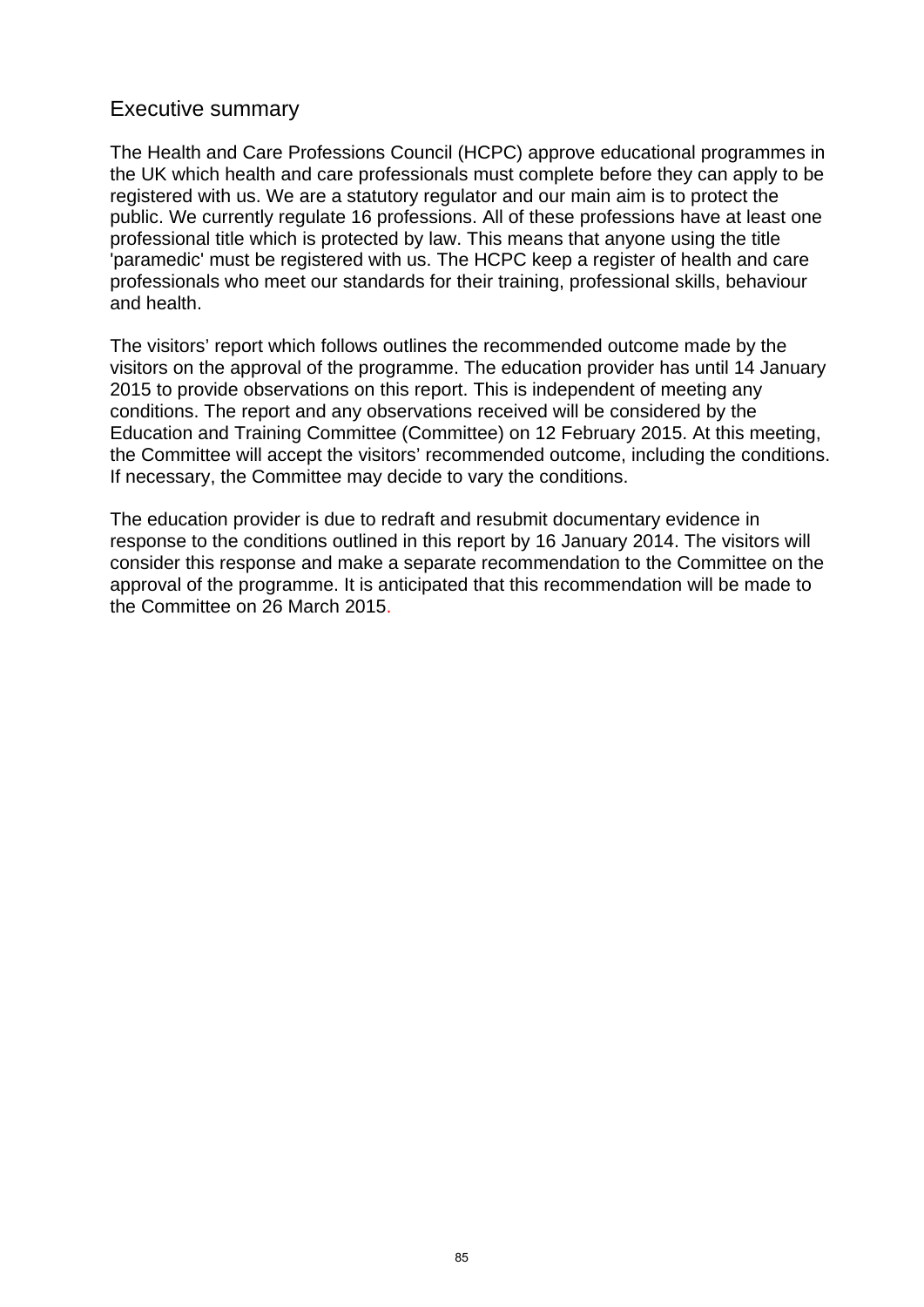# Introduction

The HCPC visited the programme at the education provider as it was a new programme which was seeking HCPC approval for the first time. This visit assessed the programme against the standards of education and training (SETs) and considered whether those who complete the programme meet the standards of proficiency (SOPs) for their part of the Register.

This visit was part of a joint event. The education provider validated the programme. The education provider and the HCPC formed a joint panel, with an independent chair and secretary, supplied by the education provider. Whilst the joint panel participated in collaborative scrutiny of the programme and dialogue throughout the visit; this report covers the HCPC's recommendations on the programme only. As an independent regulatory body, the HCPC's recommended outcome is independent and impartial and based solely on the HCPC's standards. A separate report, produced by the education provider, outlines their decisions on the programme's status.

# Visit details

| Name and role of HCPC visitors               | <b>Glyn Harding (Paramedic)</b>           |
|----------------------------------------------|-------------------------------------------|
|                                              | Mark Nevins (Paramedic)                   |
| HCPC executive officer (in attendance)       | Amal Hussein                              |
| Proposed student numbers                     | 25 per cohort per year                    |
| Proposed start date of programme<br>approval | <b>April 2015</b>                         |
| Chair                                        | Neil Cooper (University Campus Suffolk)   |
| Secretary                                    | Alison McQuin (University Campus Suffolk) |
| Members of the joint panel                   | Anne Johnston (Internal Panel Member)     |
|                                              | Amanda Blaber (External Panel Member)     |
|                                              | Sue Innes (External Panel Member)         |
|                                              | Emma Parker (External Panel Member)       |
|                                              | Stephen Smith (External Panel Member)     |
|                                              | Gavin Tash (External Panel Member)        |
|                                              | Kay Thompson (External Panel Member)      |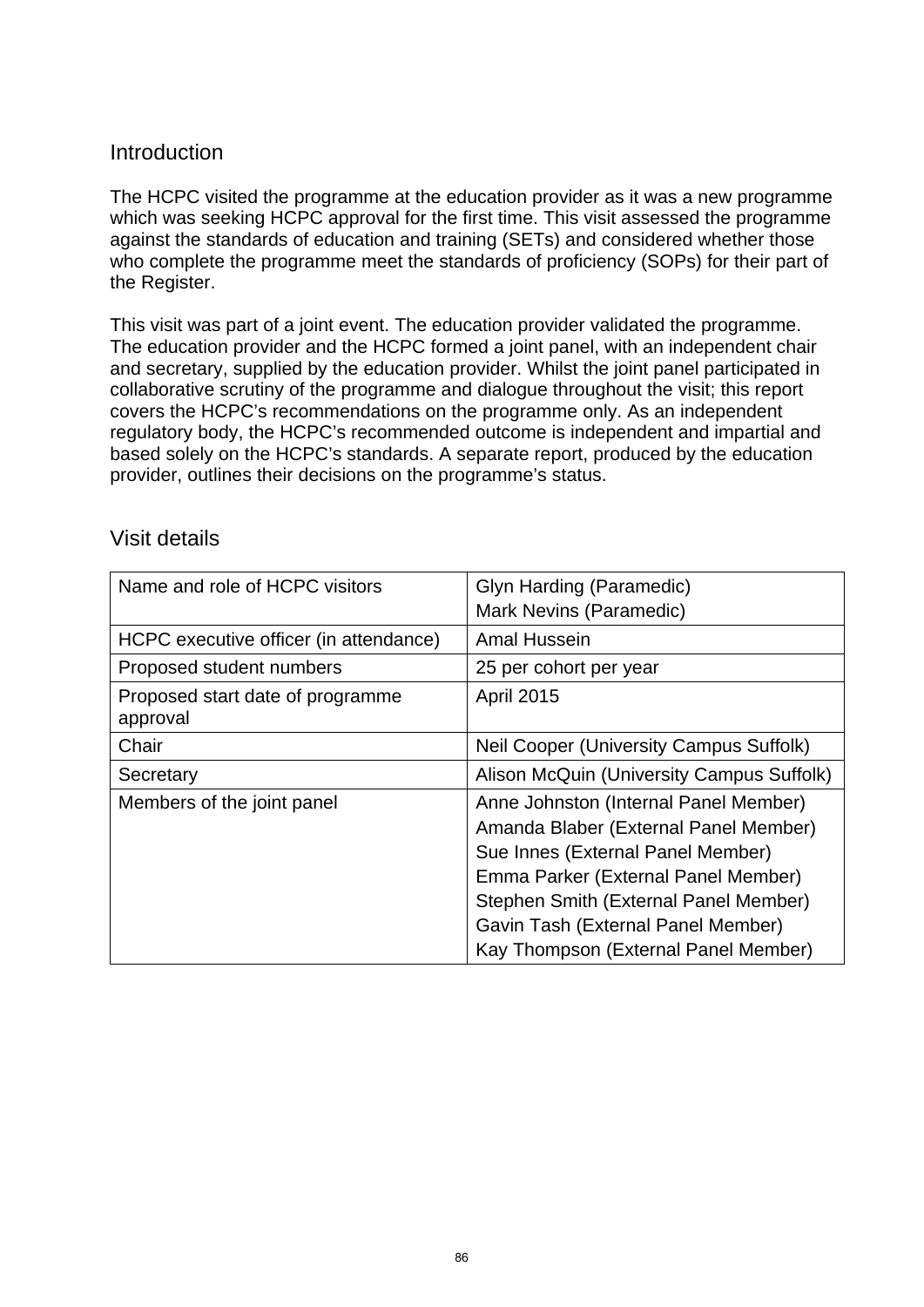# Sources of evidence

Prior to the visit the HCPC reviewed the documentation detailed below, sent by the education provider:

|                                                                                       | Yes | No. | N/A |
|---------------------------------------------------------------------------------------|-----|-----|-----|
| Programme specification                                                               |     |     |     |
| Descriptions of the modules                                                           |     |     |     |
| Mapping document providing evidence of how the<br>education provider has met the SETs |     |     |     |
| Mapping document providing evidence of how the<br>education provider has met the SOPs |     |     |     |
| Practice placement handbook                                                           |     |     |     |
| Student handbook                                                                      |     |     |     |
| Curriculum vitae for relevant staff                                                   |     |     |     |
| External examiners' reports from the last two years                                   |     |     |     |

The HCPC did not review external examiners' reports prior to the visit as there is currently no external examiner as the programme is new.

During the visit the HCPC saw the following groups or facilities:

|                                                                                                  | Yes | No. | N/A |
|--------------------------------------------------------------------------------------------------|-----|-----|-----|
| Senior managers of the education provider with<br>responsibility for resources for the programme |     |     |     |
| Programme team                                                                                   |     |     |     |
| Placements providers and educators / mentors                                                     |     |     |     |
| <b>Students</b>                                                                                  |     |     |     |
| Service users and carers                                                                         |     |     |     |
| Learning resources                                                                               |     |     |     |
| Specialist teaching accommodation<br>(eg specialist laboratories and teaching rooms)             |     |     |     |

The HCPC met with students from the Operating department practitioner and nursing programmes as the programme seeking approval currently does not have any students enrolled on it.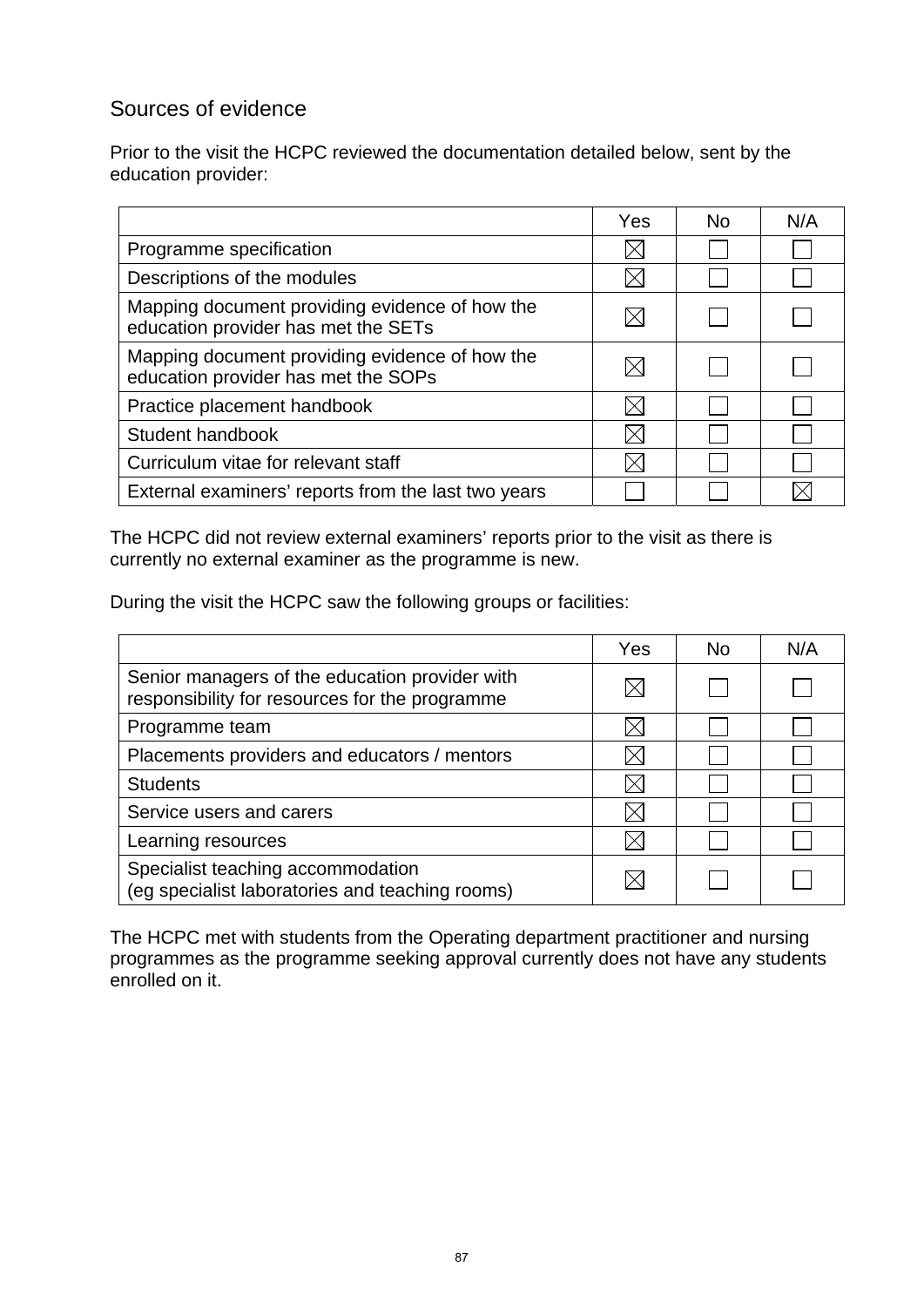# Recommended outcome

To recommend a programme for approval the visitors must be satisfied that the programme meets all of the standards of education and training (SETs) and that those who complete the programme meet our standards of proficiency (SOPs) for the relevant part of the Register.

The visitors agreed to recommend to the Education and Training Committee that a number of conditions are set on the programme, all of which must be met before the programme can be approved.

The visitors agreed that 53 of the SETs have been met and that conditions should be set on the remaining five SETs.

Conditions are requirements that the education provider must meet before the programme can be approved. Conditions are set when certain standards of education and training have not been met or there is insufficient evidence of the standard being met.

The visitors have also made a number of recommendations for the programme.

Recommendations are observations on the programme or education provider which do not need to be met before the programme can be approved. Recommendations are made to encourage further enhancements to the programme, normally when it is felt that the particular standard of education and training has been met at, or just above the threshold level.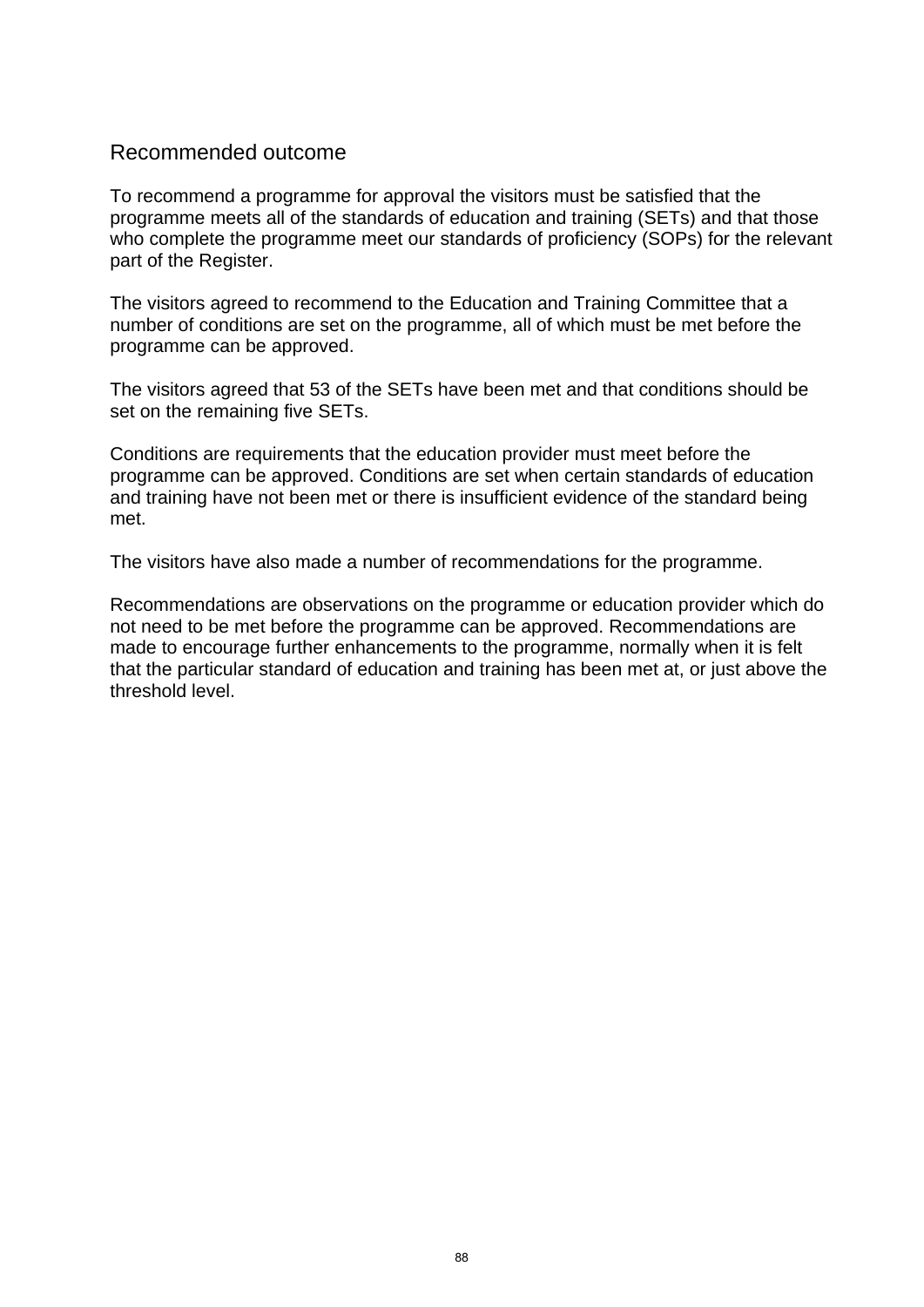# **Conditions**

# **2.1 The admissions procedures must give both the applicant and the education provider the information they require to make an informed choice about whether to take up or make an offer of a place on a programme.**

**Condition:** The education provider must revisit the admissions information provided to ensure that applicants to the programme are informed of the expectations of the admissions process, and in particular that the selection process will not be held on two consecutive days.

**Reason:** The visitors were provided with information at the visit regarding the admissions process, which requires applicants to attend an interview at a selection day before being offered a place on the programme. The information provided indicated that applicants would be invited to a two day selection process. During discussions with the programme team it was revealed that the two day selection process will not be held on two consecutive days, instead applicants will be informed after the first day whether they will be invited for the second stage of the interview which will be held on a different day. From a review of the programme documentation, the visitors could not see where this information was communicated to potential applicants to the programme. Therefore the visitors require further evidence as to how the programme team ensure that applicants to the programme are fully informed of the requirements of the selection process and in particular, that the selection process will not be held on two consecutive days. In this way the visitors can determine how applicants are fully informed about the admissions process before deciding to apply and take up an offer of a place on the programme.

# **3.5 There must be an adequate number of appropriately qualified and experienced staff in place to deliver an effective programme.**

**Condition:** The education provider must provide further evidence to demonstrate that there is an adequate number of appropriately qualified and experienced staff in place to deliver an effective programme.

**Reason:** From a review of the documentation provided and during discussions with the senior management team at the visit, the visitors noted that plans to recruit an additional part time staff member have been agreed. However, from discussions with the senior team, it was clear that the additional part time staff member will not be in post until next year. Furthermore, the visitors were unable to determine how, following the recruitment to this post, there will be an adequate number of appropriately qualified and experienced staff in place to deliver an effective programme. The visitors therefore require further evidence to demonstrate that there is an adequate number of appropriately qualified and experienced staff in place to deliver an effective programme.

# **3.6 Subject areas must be taught by staff with relevant specialist expertise and knowledge.**

**Condition:** The education provider must demonstrate that staff with specialist expertise and knowledge are in place to deliver the programme.

**Reason:** The education provider included staff curriculum vitaes with the documentation. The visitors were content that some of the staff have specialist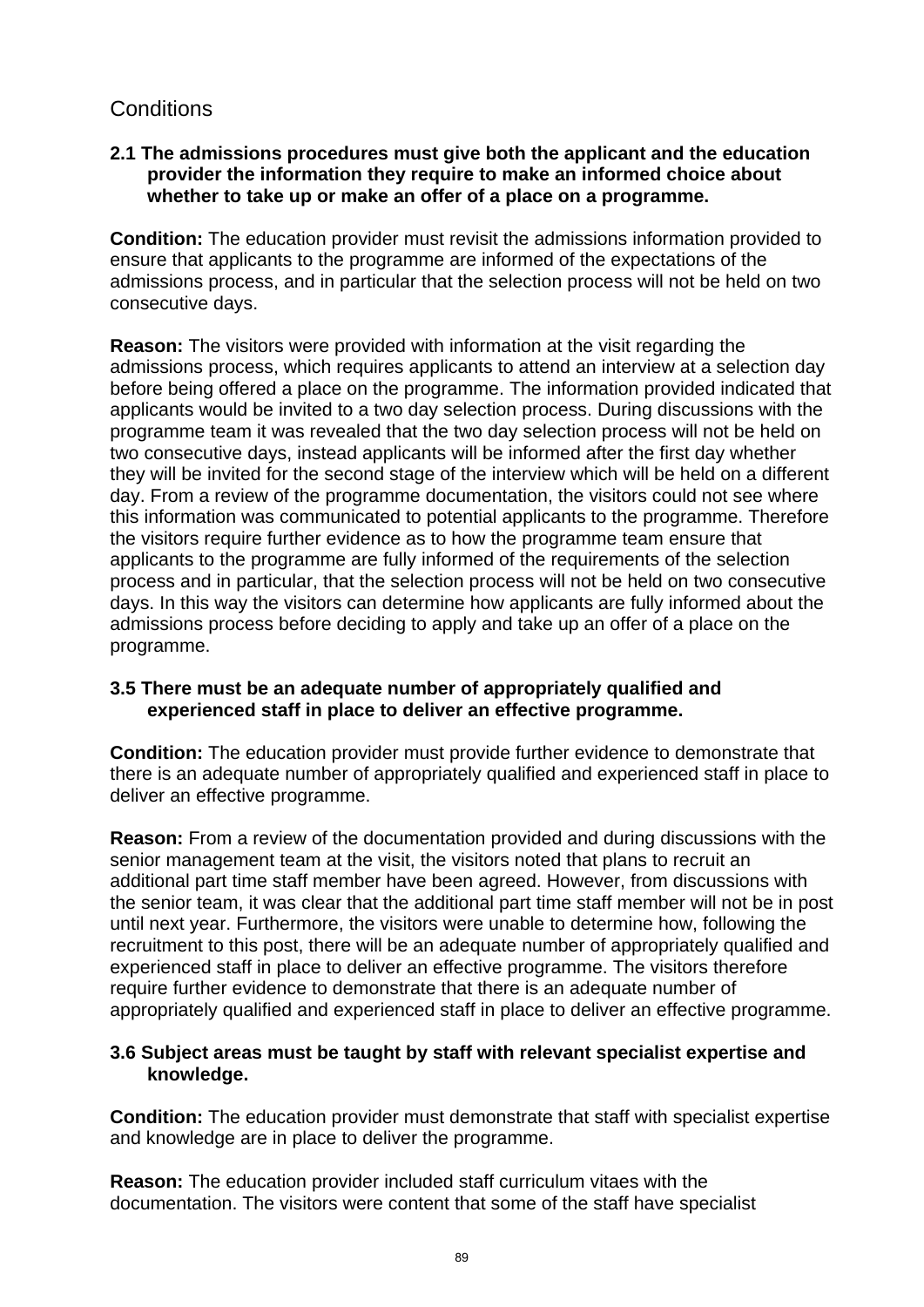expertise and knowledge to deliver this programme, however, they noted that only one staff member was a registered paramedic. During discussions with the senior team and the programme team, the visitors learnt that the education provider is planning to recruit another member of staff who will be a paramedic and will also consider employing visiting paramedic tutors for the delivery of this programme. The visitors were concerned about whether subject areas were being taught by staff with relevant specialist expertise and knowledge. The visitors therefore require information on any additional staffing resources that are in place to support the delivery of an effective programme, to include details of the visiting staff members of the programme team and their allocated areas of responsibility across the programme. Or any details on plans for further recruitment of subject specific staff members. This condition is in line with SET 3.5. The education provider should detail how they ensure that staff have relevant specialist expertise and knowledge to deliver the programme effectively and how the professional aspects of practice will be delivered to students by those who don't have the professional knowledge and skills that they require to be a Registrant.

### **5.6 There must be an adequate number of appropriately qualified and experienced staff at the practice placement setting.**

**Condition:** The education provider must demonstrate how the education provider ensures that there is an adequate number of appropriately qualified and experienced staff at the practice placement setting**.** 

**Reason:** From the documentation provided, the visitors could not determine how the education provider ensures that practice placements have an adequate number of appropriately qualified and experienced staff. For this standard, the education provider referenced the 'Educational Audit' tool used in approving and monitoring placements. However, the documentation did not provide information around how the process is used to ensure that an adequate number of appropriately qualified and experienced staff are in place at practice placement setting. From discussions with the programme team and the practice placement provider, the visitors were told that local and regional work is currently on going in ensuring that there are an adequate number of appropriately qualified and experience staff at practice placement setting via the 'East of England Paramedic Partnership Group meetings'. The visitors acknowledge that the Partnership group is still at early development stage. However, the visitors were unable to see from the use of the 'Educational Audit' and the 'East of England Paramedic Partnership Group meetings' how the education provider ensures that there is an adequate number of appropriately qualified and experienced staff at the practice placement setting. To ensure this standard is met the visitors require further evidence to show that the education provider has systems in place and a monitoring mechanism to ensure that there are adequate numbers of appropriately qualified and experienced staff at the practice placement setting.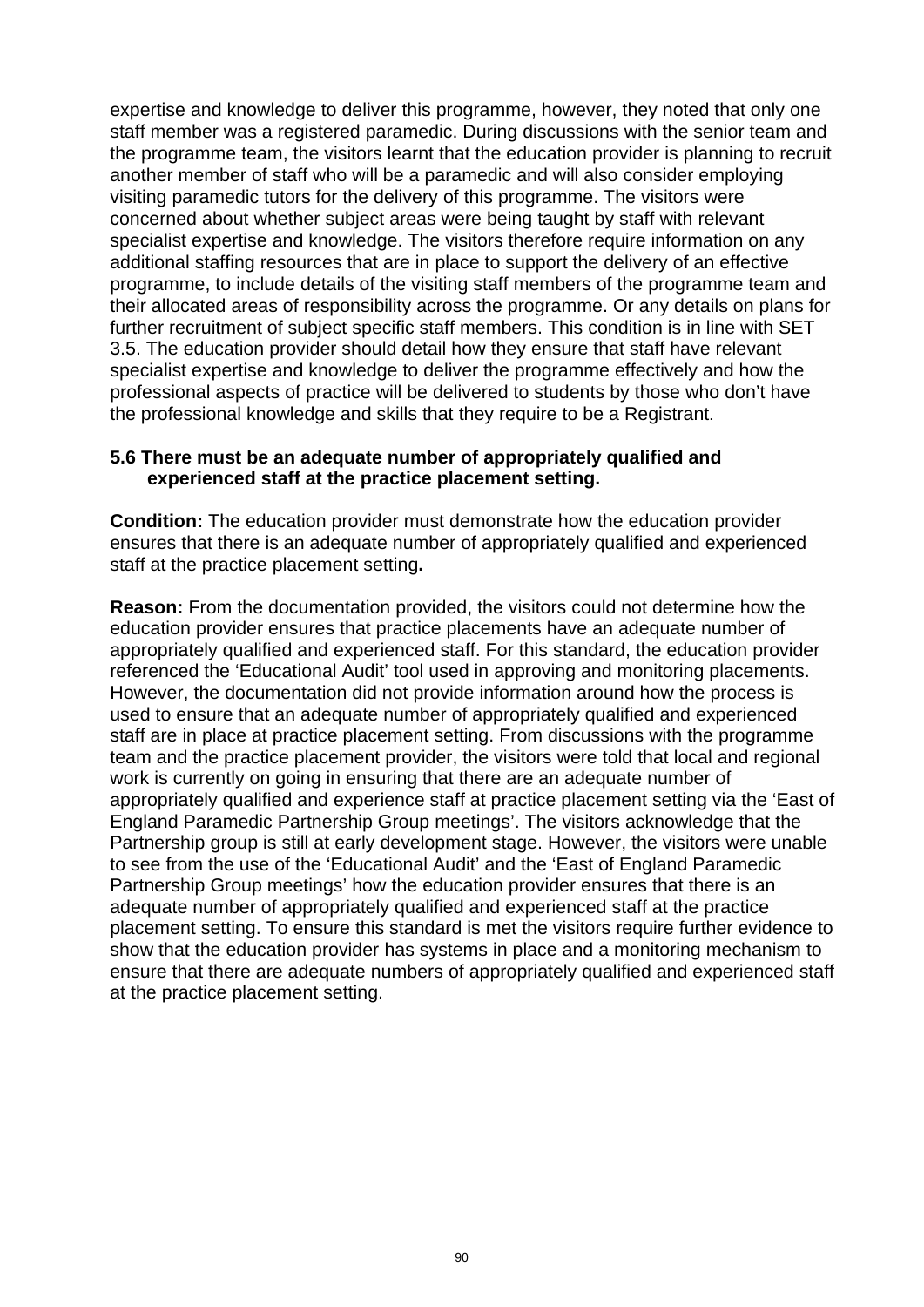- **5.11 Students, practice placement providers and practice placement educators must be fully prepared for placement which will include information about an understanding of:** 
	- **the learning outcomes to be achieved;**
	- **the timings and the duration of any placement experience and associated records to be maintained;**
	- **expectations of professional conduct;**
	- **the assessment procedures including the implications of, and any action to be taken in the case of, failure to progress; and**
	- **communication and lines of responsibility.**

**Condition:** The programme team must provide further information on the learning outcomes for non-ambulance service placements, including methods of assessment, and any alignment to academic modules.

**Reason:** The visitors noted from discussions with the programme team that there will be placements in non-ambulance service settings. From the Paramedic course handbook it was clear that East Anglian Ambulance Trust will be providing the core placements for this programme but students will also 'experience working as a paramedic in an urban area'. The visitors noted the importance of ensuring students have sufficient exposure to a variety of situations such as within hospital settings and other non NHS placements. However, the visitors could not find further detail in the documentation to support these placement experiences, specifically regarding how these placements will be integrated with the programme, or information of the learning outcomes and associated assessments. The visitors therefore require further evidence that the students and placement educators in non-ambulance placement settings are given sufficient information to understand the learning outcomes to be achieved, and are therefore fully prepared for placement in non-ambulance settings.

- **5.11 Students, practice placement providers and practice placement educators must be fully prepared for placement which will include information about an understanding of:** 
	- **the learning outcomes to be achieved;**
	- **the timings and the duration of any placement experience and associated records to be maintained;**
	- **expectations of professional conduct;**
	- **the assessment procedures including the implications of, and any action to be taken in the case of, failure to progress; and**
	- **communication and lines of responsibility.**

**Condition:** The programme team must provide further information as to how the education provider ensures placement educators and students in the placement settings are fully prepared for placements.

**Reason:** The documentation received included a practice placement handbook. However, the visitors could not determine how the education provider ensured students, practice placement providers and educators are fully prepared for each individual placement particularly regarding the students' scope of practice and expectation at each individual placement. Within the programme team meeting, the visitors were made aware that students will be fully prepared for placements by undergoing a placement induction. Discussions with the students revealed a varied experience of placement induction and also a varied impression regarding how well they felt prepared for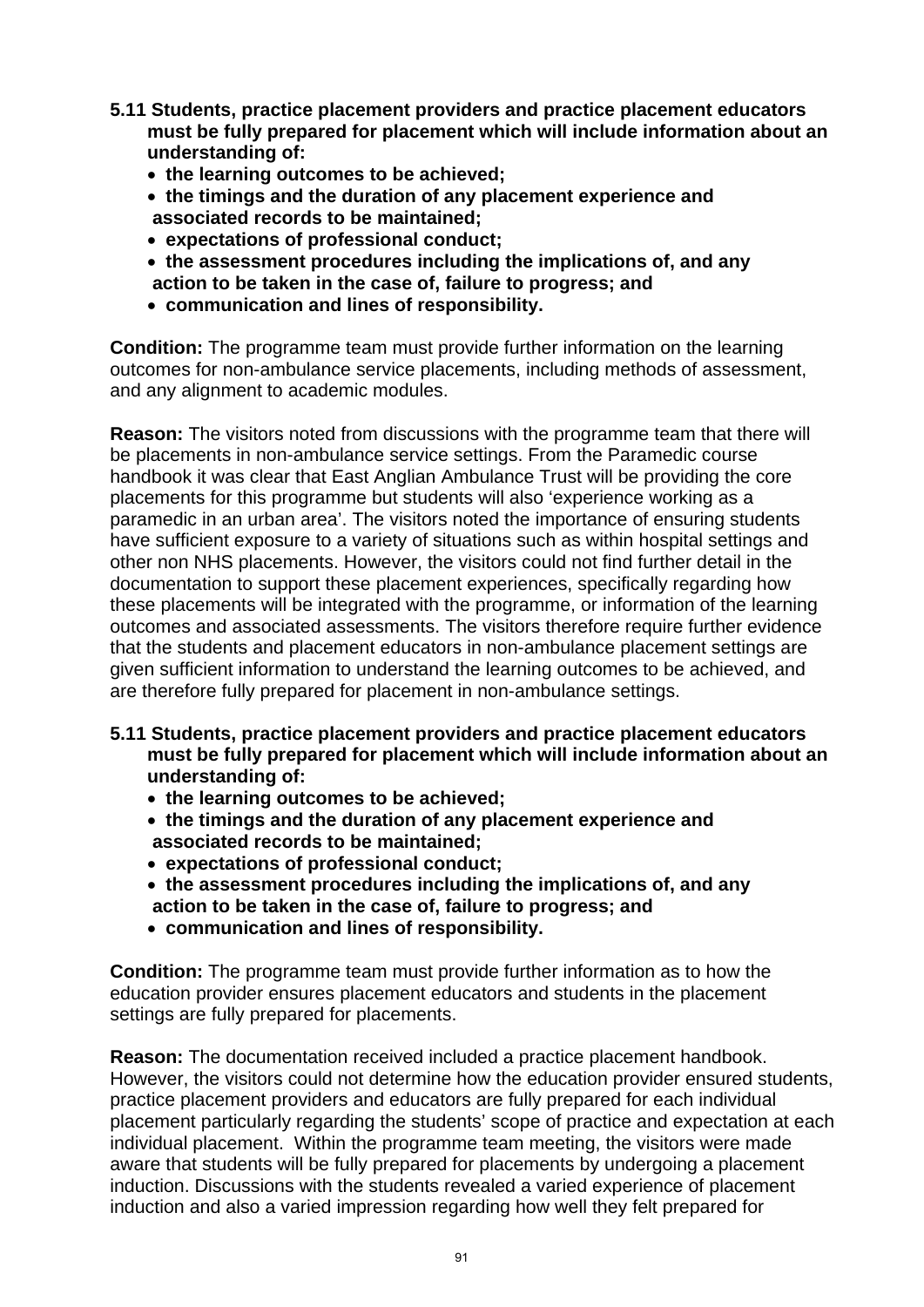placement. The visitors therefore require information about the mechanisms in place which demonstrates how the education provider ensures students are fully prepared for placement and practice educators are made aware of students' scope of practice for each placement and expectation at placement. This standard is also link to the other condition placed on SET 5.11 above. Therefore, the visitors require further evidence to support the way the placement educators and students will be prepared.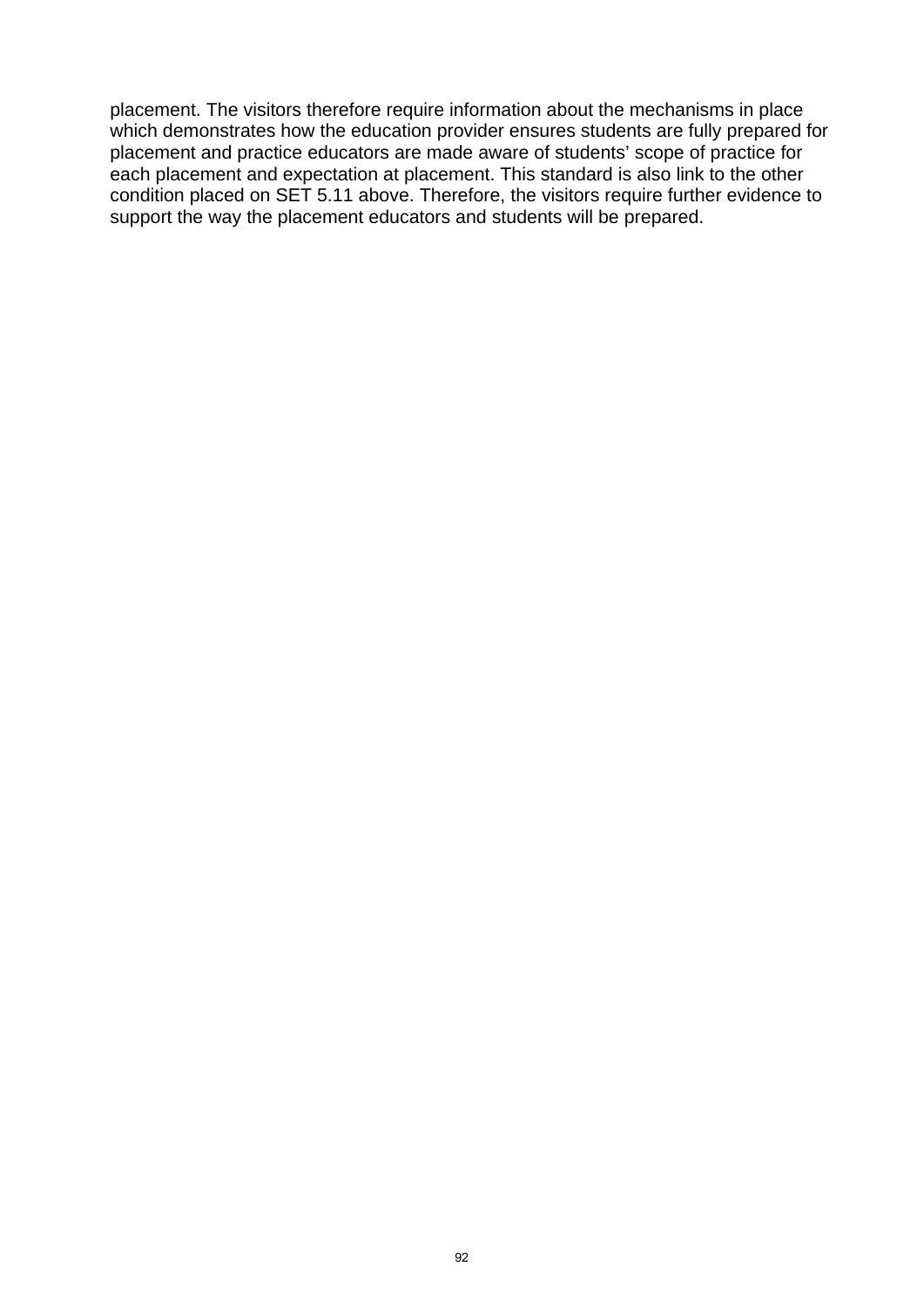# Recommendations

# **3.17 Service users and carers must be involved in the programme.**

**Recommendation:** The visitors recommend the programme team consider further strengthening the current and future plans for service user and carer involvement.

**Reason:** The visitors were satisfied that the service users and carers are involved in the programmes and are therefore satisfied that this standard is met. However, during discussions with the programme team, it was indicated that there are planned future developments with service user and carer involvement in different aspects of the programme, such as developing a forum for service users and carers. However, the programme team provided limited detail about how this would be done, or how the forum will directly impact this programme. The visitors therefore recommend that the programme team consider further strengthening the current and future plans for service user and carer involvement. The visitors suggest that any developments, such as those mentioned, may lead to more robust service user and carer involvement in the programme and may provide a greater depth to students' learning and other aspects of the programme.

### **5.6 There must be an adequate number of appropriately qualified and experienced staff at the practice placement setting.**

**Recommendation:** The visitors suggest the education provider considers engaging with current and other placement providers to ensure that the number of appropriately qualified practice educators is adequate for the student numbers.

**Reason:** From the evidence provided in the programme documentation and the programme team meeting at the visit, this recommendation is linked to the condition set on 5.6**.** Discussions with the programme team revealed, that in certain practice placement settings, the level of support provided to students by mentors will vary because the placement providers will provide students' placements for other programme. Which may result in mentors taking on more than one student at a time. Therefore, visitors would like to recommend that the education provider considers working closely with current and other placement providers to ensure the number of appropriately qualified practice educators is adequate for the student numbers.

### **6.7 Assessment regulations must clearly specify requirements for student progression and achievement within the programme.**

**Recommendation:** The visitors recommend the programme team revise the course handbook to clearly articulate the progression and development from level four to level six.

**Reason:** The visitors were satisfied that the assessment regulations clearly specify requirements for students progression and achievement within the programme. Therefore, this standard is met. However, the visitors noted that the information presented to students could be stronger in guiding them through the progression and achievement expected from level four to level six. In particular it was noted that the course handbook could clearly articulate this information. The visitors suggest that by revising the course handbook students can gain a greater understanding of the skill level required at each stage of the programme.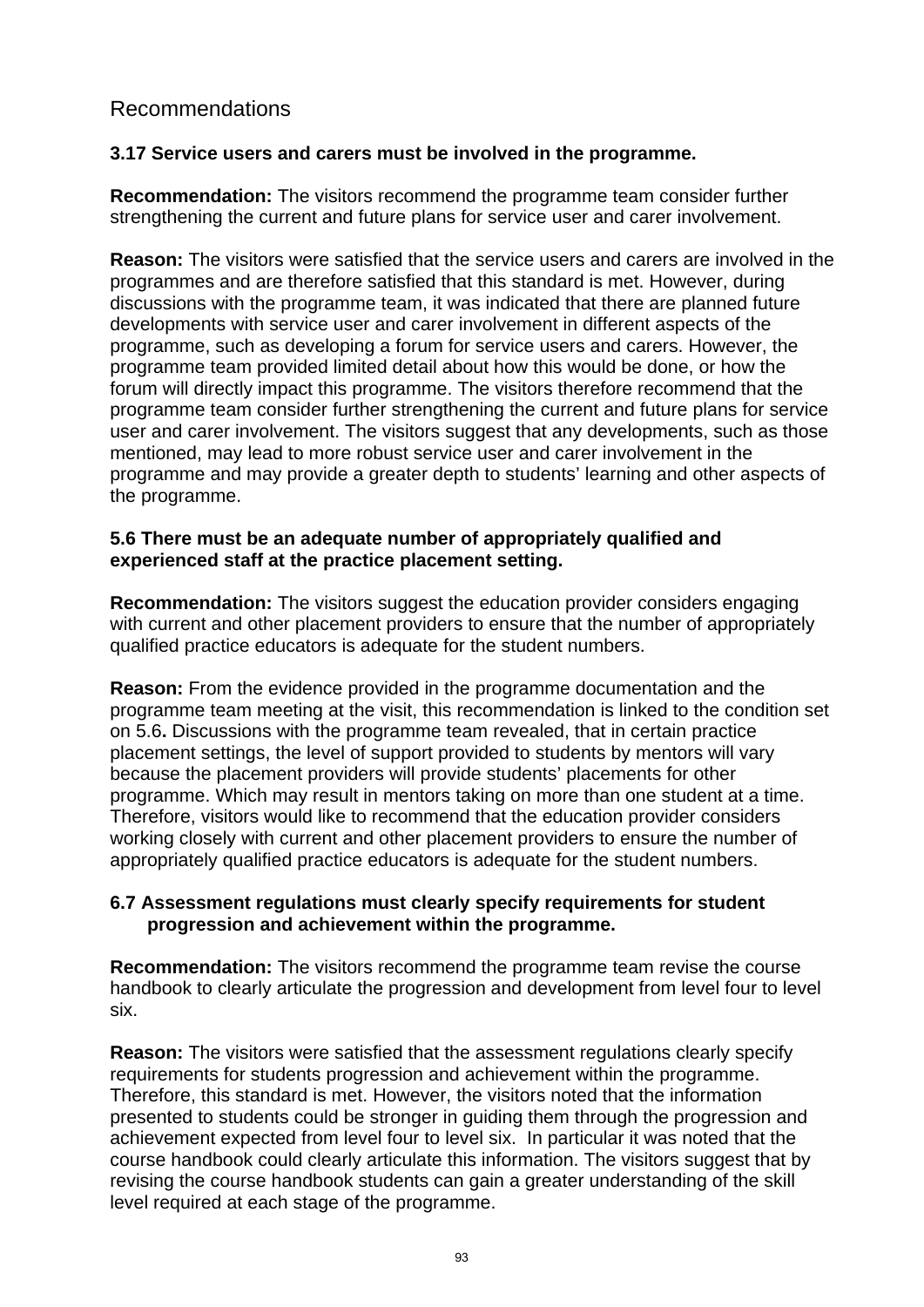Glyn Harding Mark Nevins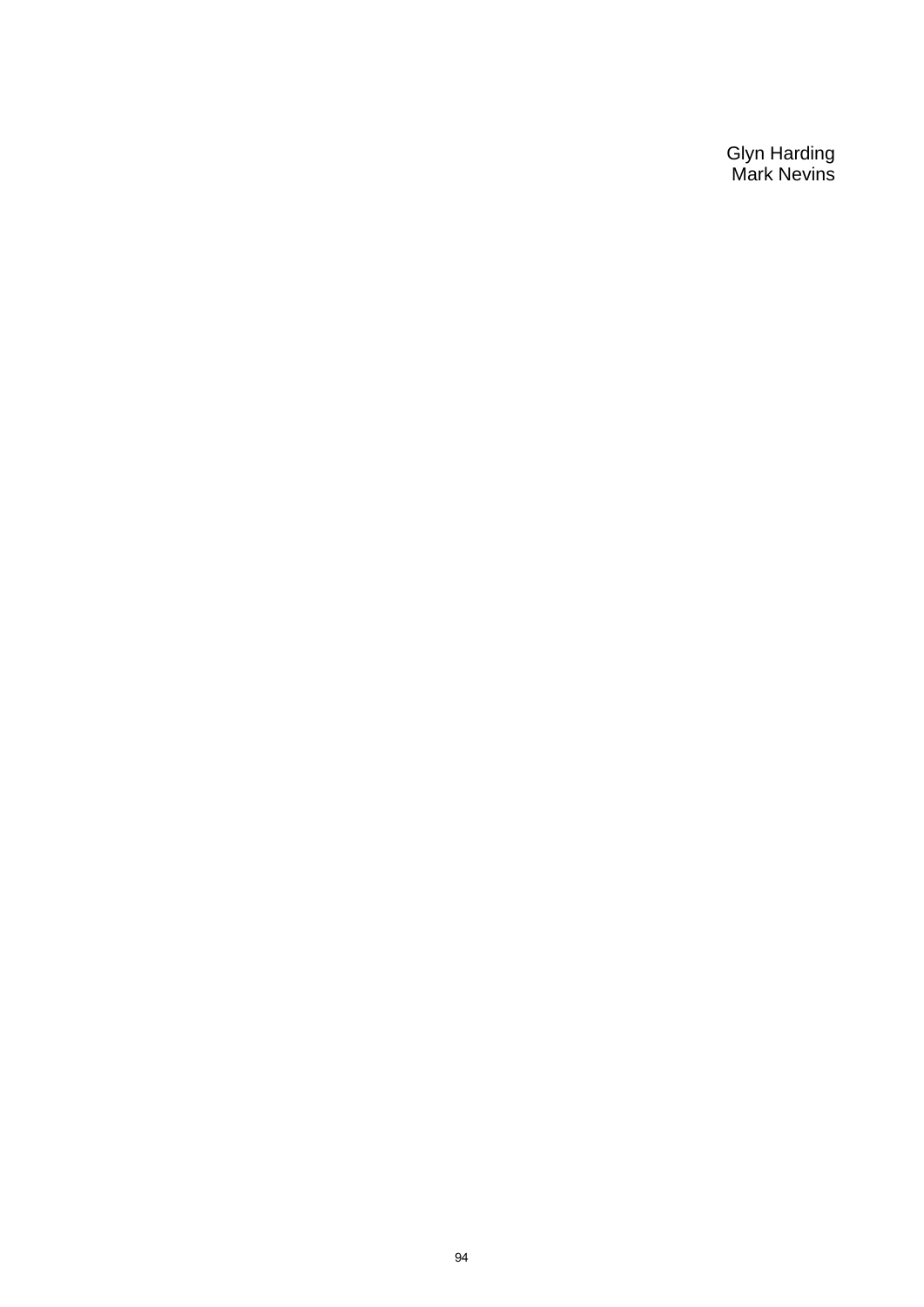# hcpc health & care

# Visitors' report

| Name of education provider                          | University of Bedfordshire          |
|-----------------------------------------------------|-------------------------------------|
| Programme name                                      | <b>BSc (Hons) Paramedic Science</b> |
| <b>Mode of delivery</b>                             | Full time                           |
| <b>Relevant part of the HCPC</b><br><b>Register</b> | Paramedic                           |
| Date of visit                                       | $9 - 10$ December 2014              |

# Contents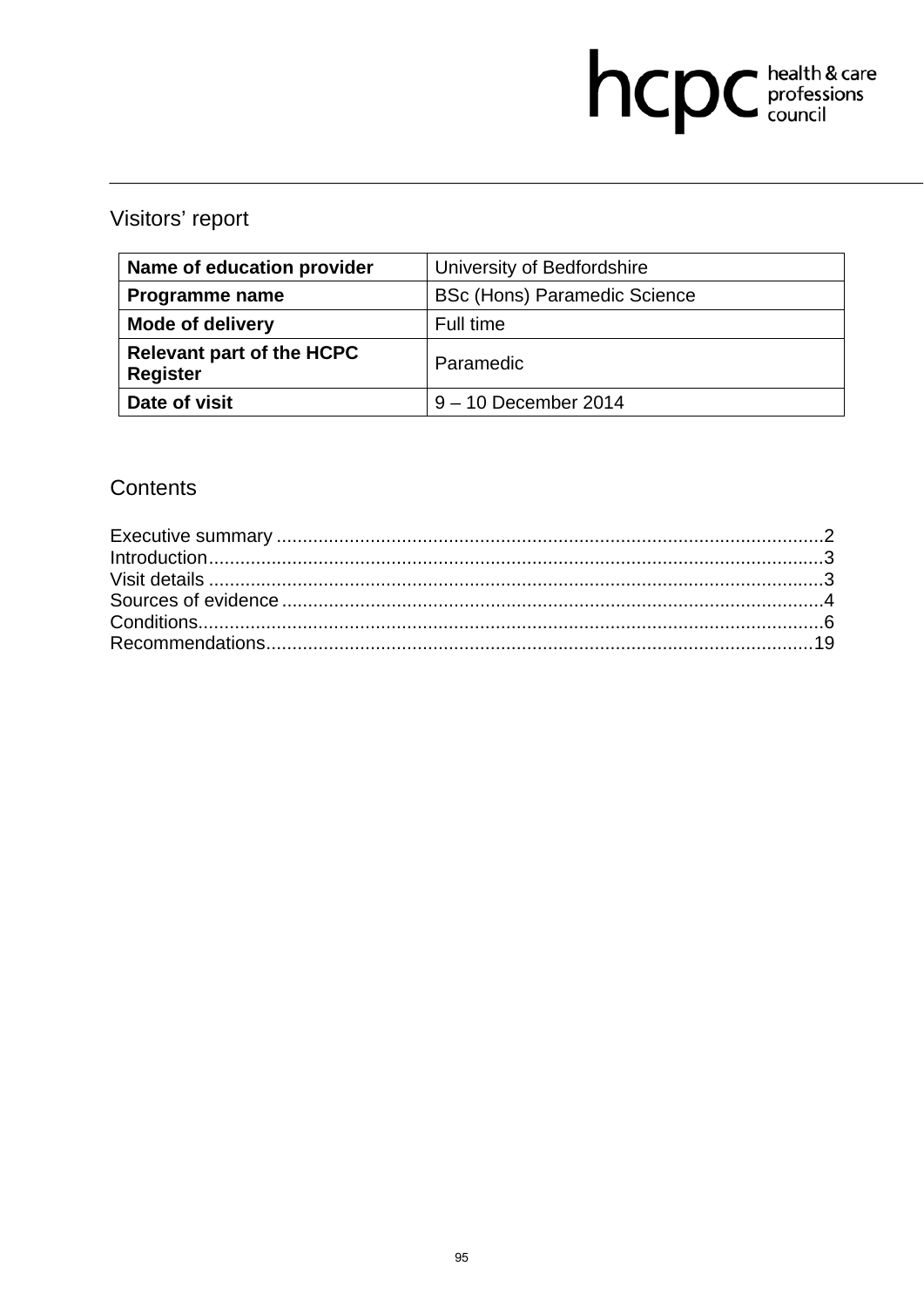# Executive summary

The Health and Care Professions Council (HCPC) approve educational programmes in the UK which health and care professionals must complete before they can apply to be registered with us. We are a statutory regulator and our main aim is to protect the public. We currently regulate 16 professions. All of these professions have at least one professional title which is protected by law. This means that anyone using the title 'paramedic' must be registered with us. The HCPC keep a register of health and care professionals who meet our standards for their training, professional skills, behaviour and health.

The visitors' report which follows outlines the recommended outcome made by the visitors on the approval of the programme. The education provider has until 19 January 2015 to provide observations on this report. This is independent of meeting any conditions. The report and any observations received will be considered by the Education and Training Committee (Committee) on 12 February 2015. At this meeting, the Committee will accept, reject, or vary the visitors' recommended outcome, including the conditions. If necessary, the Committee may decide to vary the conditions.

The education provider is due to redraft and resubmit documentary evidence in response to the conditions outlined in this report by 16 January 2015. The visitors will consider this response and make a separate recommendation to the Committee on the approval of the programme. It is anticipated that this recommendation will be made to the Committee on 26 March 2015.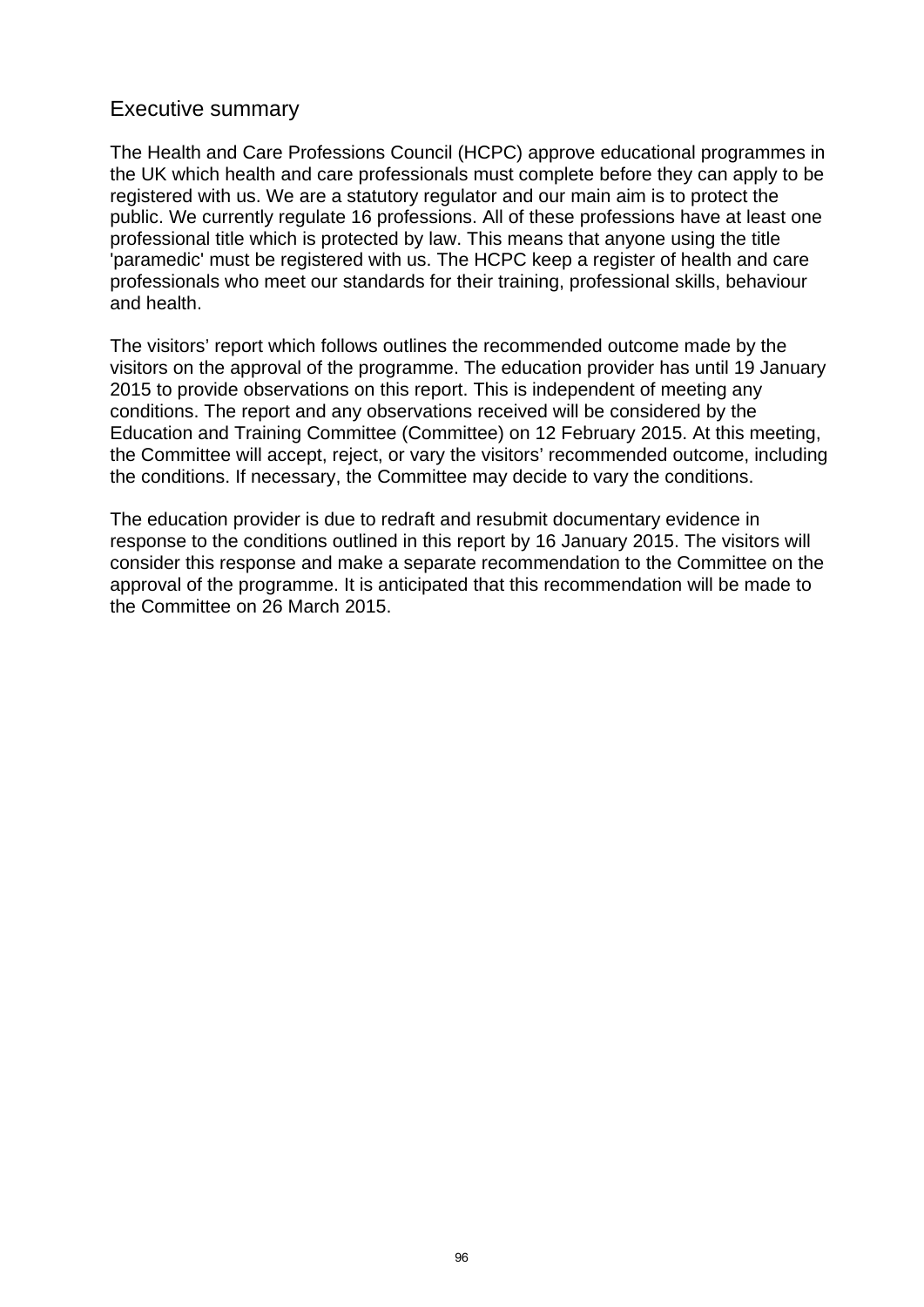# **Introduction**

The HCPC visited the programme at the education provider as it was a new programme which was seeking HCPC approval for the first time. This visit assessed the programme against the standards of education and training (SETs) and considered whether those who complete the programme meet the standards of proficiency (SOPs) for their part of the Register.

This visit was part of a joint event. The education provider validated the programme. The education provider and the HCPC formed a joint panel, with an independent chair and secretary, supplied by the education provider. Whilst the joint panel participated in collaborative scrutiny of the programme and dialogue throughout the visit; this report covers the HCPC's recommendations on the programme only. As an independent regulatory body, the HCPC's recommended outcome is independent and impartial and based solely on the HCPC's standards. A separate report, produced by the education provider, outlines their decisions on the programme's status.

| Name and role of HCPC visitors               | Mark Nevins (Paramedic)<br>Susan Boardman (Paramedic)<br>Diane Whitlock (Lay visitor)                                                                                                                                          |
|----------------------------------------------|--------------------------------------------------------------------------------------------------------------------------------------------------------------------------------------------------------------------------------|
| HCPC executive officer (in attendance)       | <b>Amal Hussein</b>                                                                                                                                                                                                            |
| Proposed student numbers                     | 25 per cohort, two cohorts per year                                                                                                                                                                                            |
| Proposed start date of programme<br>approval | <b>April 2015</b>                                                                                                                                                                                                              |
| Chair                                        | Juliet Fern (University of Bedfordshire)                                                                                                                                                                                       |
| Secretary                                    | <b>Richard Hearing (University of</b><br>Bedfordshire)                                                                                                                                                                         |
| Members of the joint panel                   | Humphrey Shaw (Internal Panel Member)<br>Tim Gregory (Internal Panel Member)<br>Peter Hannell (External Panel Member)<br>Anthony Kitchener (External Panel<br>Member)<br><b>Catherine Cracknell (External Panel</b><br>Member) |

# Visit details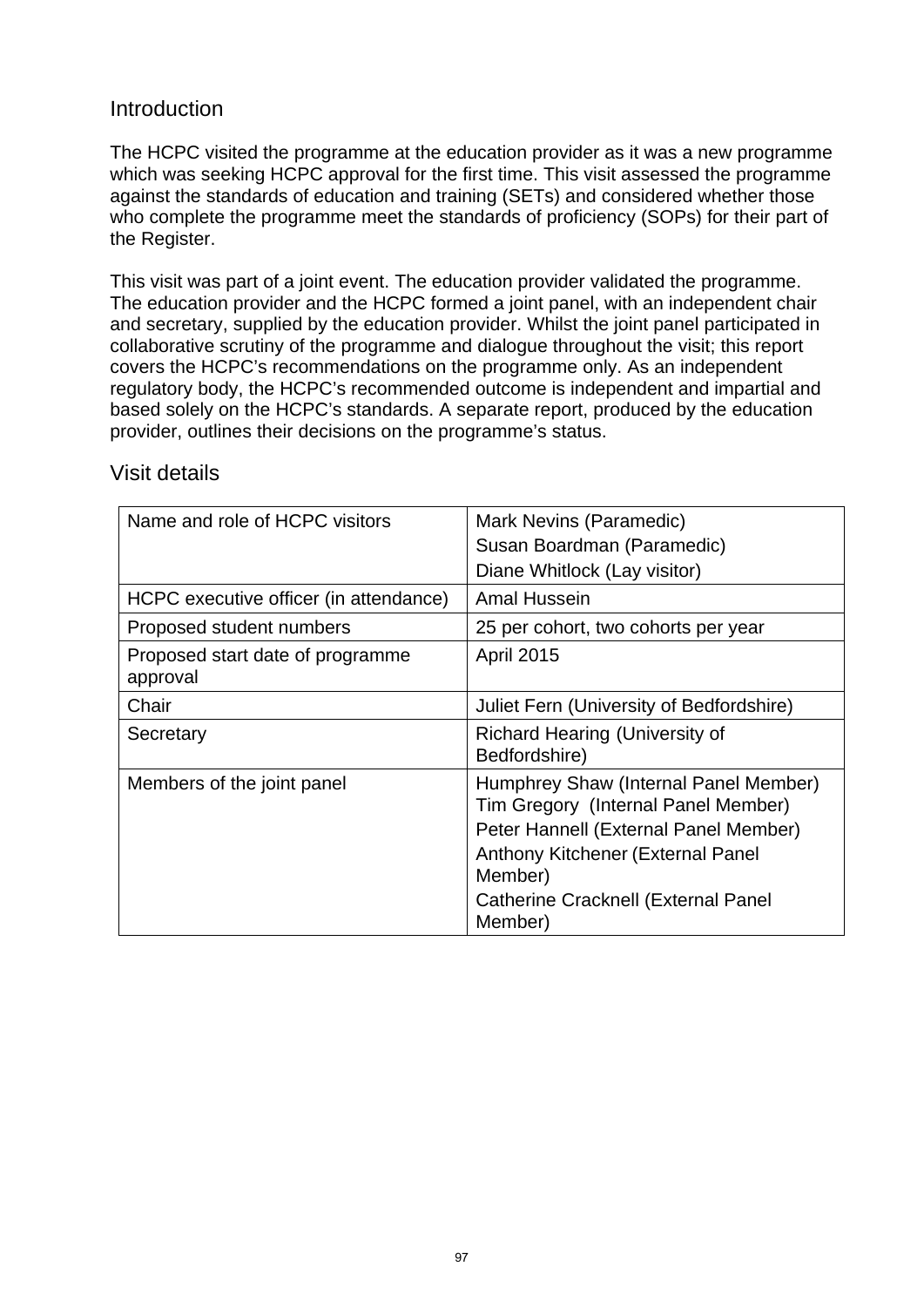# Sources of evidence

Prior to the visit the HCPC reviewed the documentation detailed below, sent by the education provider:

|                                                                                       | Yes | No. | N/A |
|---------------------------------------------------------------------------------------|-----|-----|-----|
| Programme specification                                                               |     |     |     |
| Descriptions of the modules                                                           |     |     |     |
| Mapping document providing evidence of how the<br>education provider has met the SETs |     |     |     |
| Mapping document providing evidence of how the<br>education provider has met the SOPs |     |     |     |
| Practice placement handbook                                                           |     |     |     |
| Student handbook                                                                      |     |     |     |
| Curriculum vitae for relevant staff                                                   |     |     |     |
| External examiners' reports from the last two years                                   |     |     |     |

The HCPC did not review external examiners' reports prior to the visit as there is currently no external examiner as the programme is new.

During the visit the HCPC saw the following groups or facilities:

|                                                                                                  | Yes | No. | N/A |
|--------------------------------------------------------------------------------------------------|-----|-----|-----|
| Senior managers of the education provider with<br>responsibility for resources for the programme |     |     |     |
| Programme team                                                                                   |     |     |     |
| Placements providers and educators / mentors                                                     |     |     |     |
| <b>Students</b>                                                                                  |     |     |     |
| Service users and carers                                                                         |     |     |     |
| Learning resources                                                                               |     |     |     |
| Specialist teaching accommodation<br>(eg specialist laboratories and teaching rooms)             |     |     |     |

The HCPC met with students from the Operating department practitioner programme as the programme seeking approval currently does not have any students enrolled on it.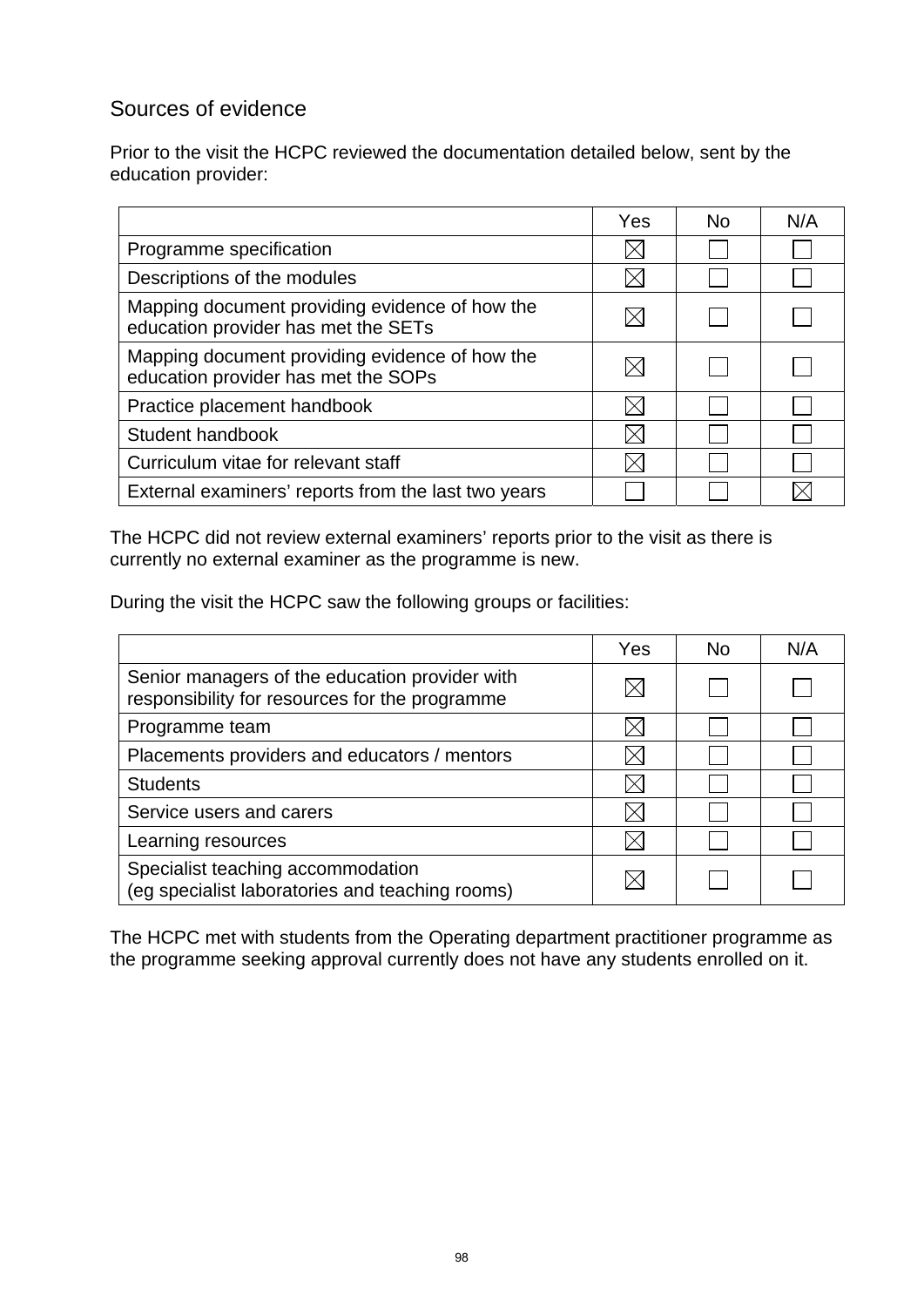# Recommended outcome

To recommend a programme for approval the visitors must be satisfied that the programme meets all of the standards of education and training (SETs) and that those who complete the programme meet our standards of proficiency (SOPs) for the relevant part of the Register.

The visitors agreed to recommend to the Education and Training Committee that a number of conditions are set on the programme, all of which must be met before the programme can be approved.

The visitors agreed that 34 of the SETs have been met and that conditions should be set on the remaining 24 SETs.

Conditions are requirements that the education provider must meet before the programme can be approved. Conditions are set when certain standards of education and training have not been met or there is insufficient evidence of the standard being met.

The visitors have also made a number of recommendations

Recommendations are observations on the programme or education provider which do not need to be met before the programme can be approved. Recommendations are made to encourage further enhancements to the programme, normally when it is felt that the particular standard of education and training has been met at, or just above the threshold level.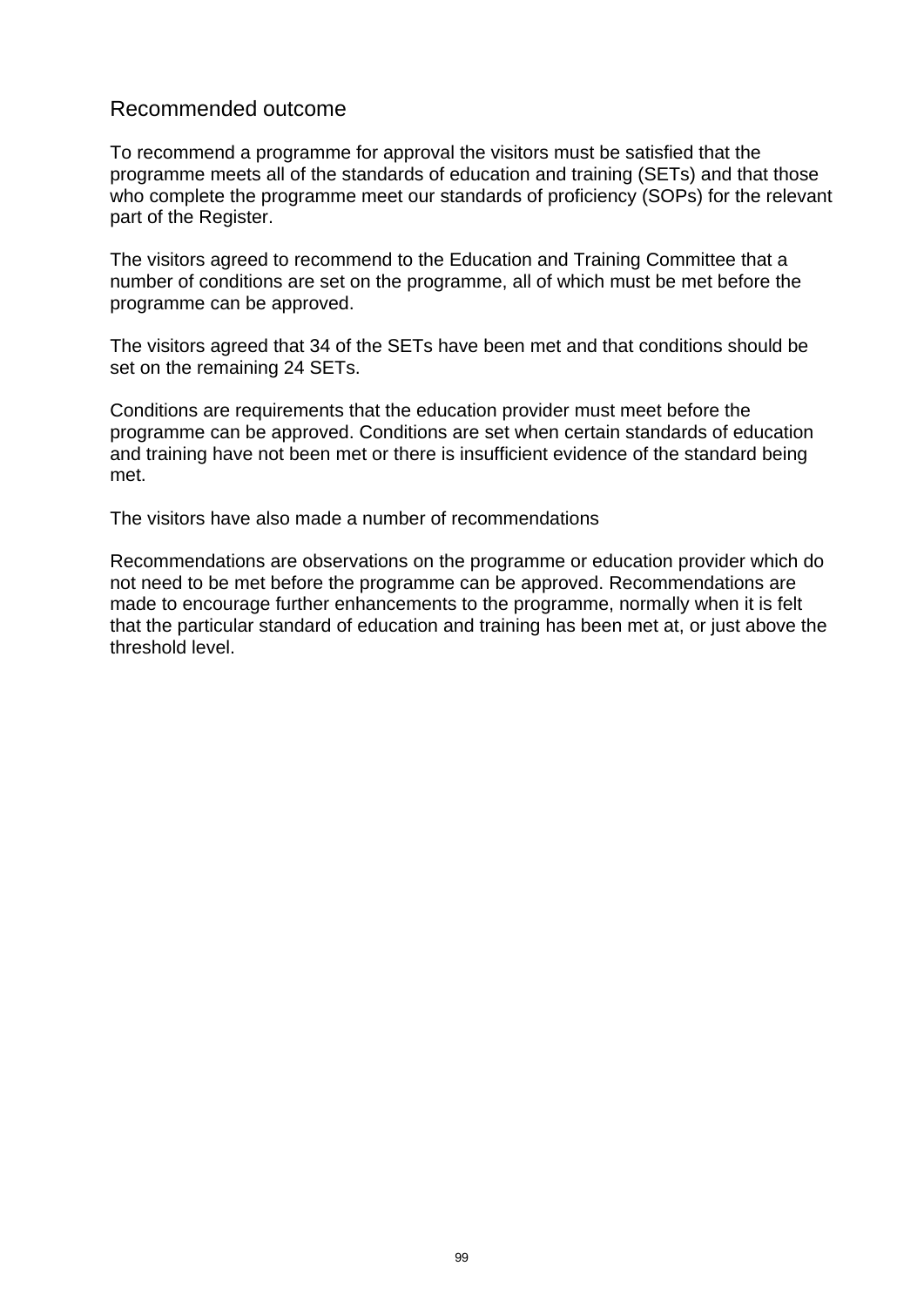# **Conditions**

**2.1 The admissions procedures must give both the applicant and the education provider the information they require to make an informed choice about whether to take up or make an offer of a place on a programme.** 

**Condition:** The education provider must submit the finalised admission procedures and information that will be given to applicants

**Reason:** From the information provided regarding the admission procedures, the visitors were unclear as to how the education provider ensures that applicants to the programme have all of the information they require in order to make an informed choice about taking up a place on the programme. During discussions with the senior team, it was revealed that the information given to applicants regarding the admission procedures has been updated since the time the documentation was submitted to the visitors. The visitors were provided with the updated admission information on the second day of the visit, but were unable to review this documentation due to time constraints. The visitors require the programme team to submit the finalised admission procedures and information that will be given to applicants. In this way the visitors can determine how the programme meets this standard by ensuring that applicants have all the information they require in order to make an informed choice about taking up a place on the programme.

## **2.1 The admissions procedures must give both the applicant and the education provider the information they require to make an informed choice about whether to take up or make an offer of a place on a programme.**

**Condition:** The education provider must revisit programme advertising materials, to ensure that potential applicants are made aware of the costs of Disclosure and Barring Service checks associated with the programme on entry.

**Reason:** The visitors reviewed the 'Course and Unit Information Form' document which will be used to inform applicants about the programme. Discussions with the programme team revealed that students will be expected to pay for their own Disclosure and Barring Service (DBS) checks. However, the visitors were unable to determine from the documentation submitted how costs of DBS will be communicated to potential applicants. The visitors consider this to be essential information for applicants and therefore, require the education provider to review the programme documentation including advertising materials, to ensure that potential applicants are informed of any costs associated with DBS checks. In this way the visitors can determine how the programme can meet this standard by ensuring that applicants have all the information they require in order to make an informed choice about taking up a place on the programme.

# **2.3 The admissions procedures must apply selection and entry criteria, including criminal convictions checks.**

**Condition:** The programme team must provide further information about the admissions procedures and how they ensure that successful applicants meet the education provider's requirements regarding Disclosure and Barring Service checks.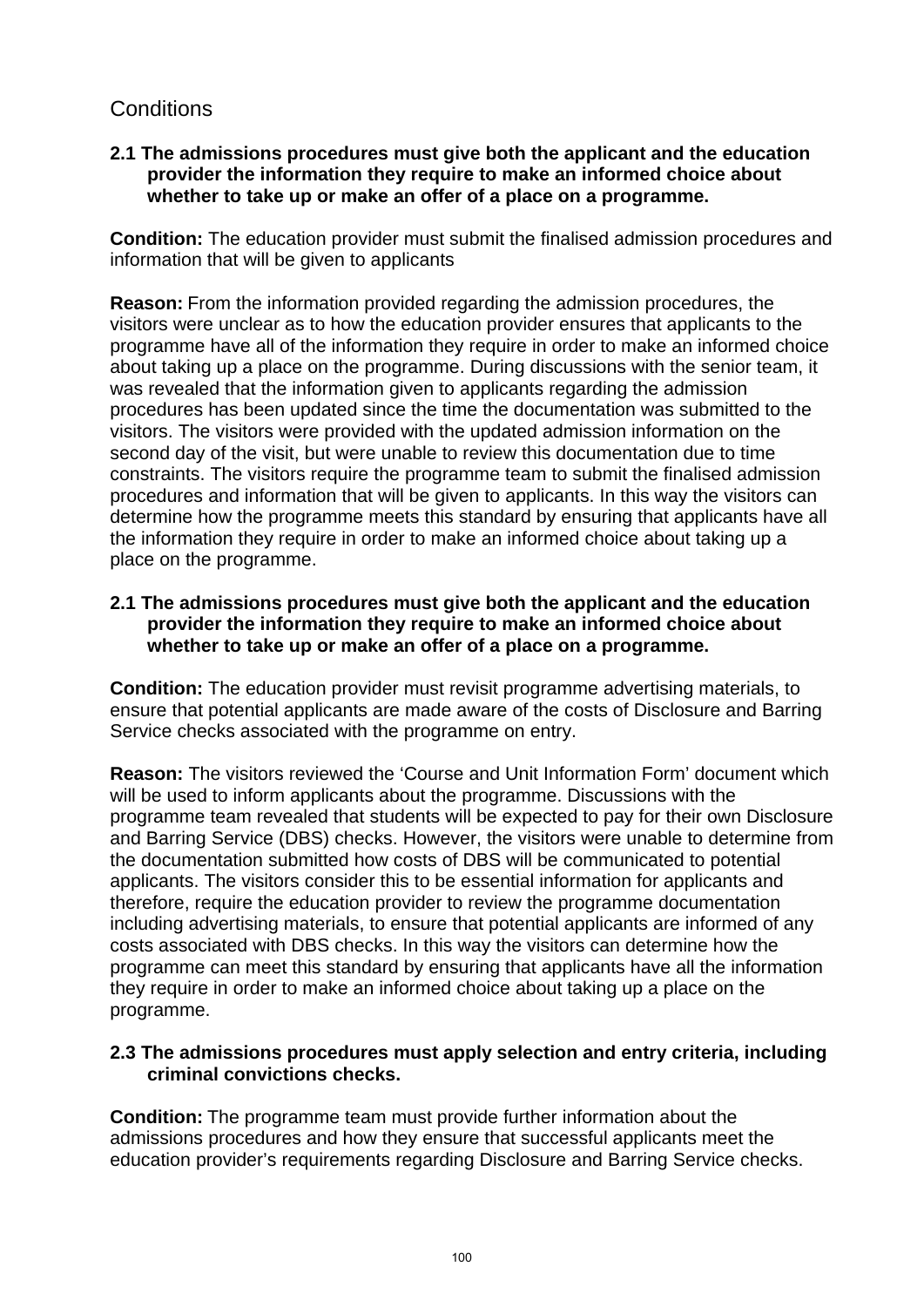**Reason:** From the information provided in the documentation and in discussion at the visit, the visitors were clear that all students must undergo a Disclosure and Barring Service (DBS) check as part of the admissions process to the programme. The visitors were provided with a statement regarding DBS checks in the Course and Unit Information Forms document (page 3), which states applicants must "undergo Disclosure and Baring Service Clearance". From this information the visitors were unable to determine how the DBS check is applied and how policies are structured to deal with any issues that would arise as a result of the check. The visitors were provided with information regarding DBS checks on the second day of the visit but did not have sufficient time to review the evidence. As such, the visitors did not see evidence of the process in place for managing DBS checks. The visitors were also unable to determine who makes the final decision about accepting a student onto the programme if any issue does arise. Therefore, the visitors require further information about the DBS checks that are applied at the point of admission. In particular the visitors require further evidence of the education provider process and clarification of who makes the final decision about accepting an applicant onto the programme if an issue arises.

#### **2.4 The admissions procedures must apply selection and entry criteria, including compliance with any health requirements.**

**Condition:** The programme team must provide further information about the admissions procedures and how they ensure that successful applicants meet the education provider's health requirements.

**Reason:** From the information provided in the documentation and in discussion at the visit, the visitors were clear that all students must complete a health declaration as part of the admissions process to the programme. The visitors were provided with a statement regarding health clearance in the Course and Unit Information Forms document (page 3), which states applicants must "undergo Occupational Health clearance, including appropriate vaccinations". From this information the visitors were unable to determine the education provider process for determining what adjustments could or could not reasonably be made if health conditions were disclosed. The visitors were provided with information regarding health declarations on the second day of the visit, but did not have sufficient time to review the evidence. As such, the visitors did not see evidence of the process in place for managing health declarations. From the initial documentation, the visitors could not determine how the admissions procedures apply the health declarations, how any issues that may arise would be dealt with. In particular the visitors could not determine who makes the final decision about accepting a student if adjustments would be required. Therefore the visitors require further information about the health declarations that are applied at the point of admission. In particular the visitors require further evidence about who makes the final decision about accepting an applicant onto the programme if adjustments are required.

### **3.5 There must be an adequate number of appropriately qualified and experienced staff in place to deliver an effective programme.**

**Condition:** The education provider must provide further evidence to demonstrate that there is an adequate number of appropriately qualified and experienced staff in place to deliver an effective programme.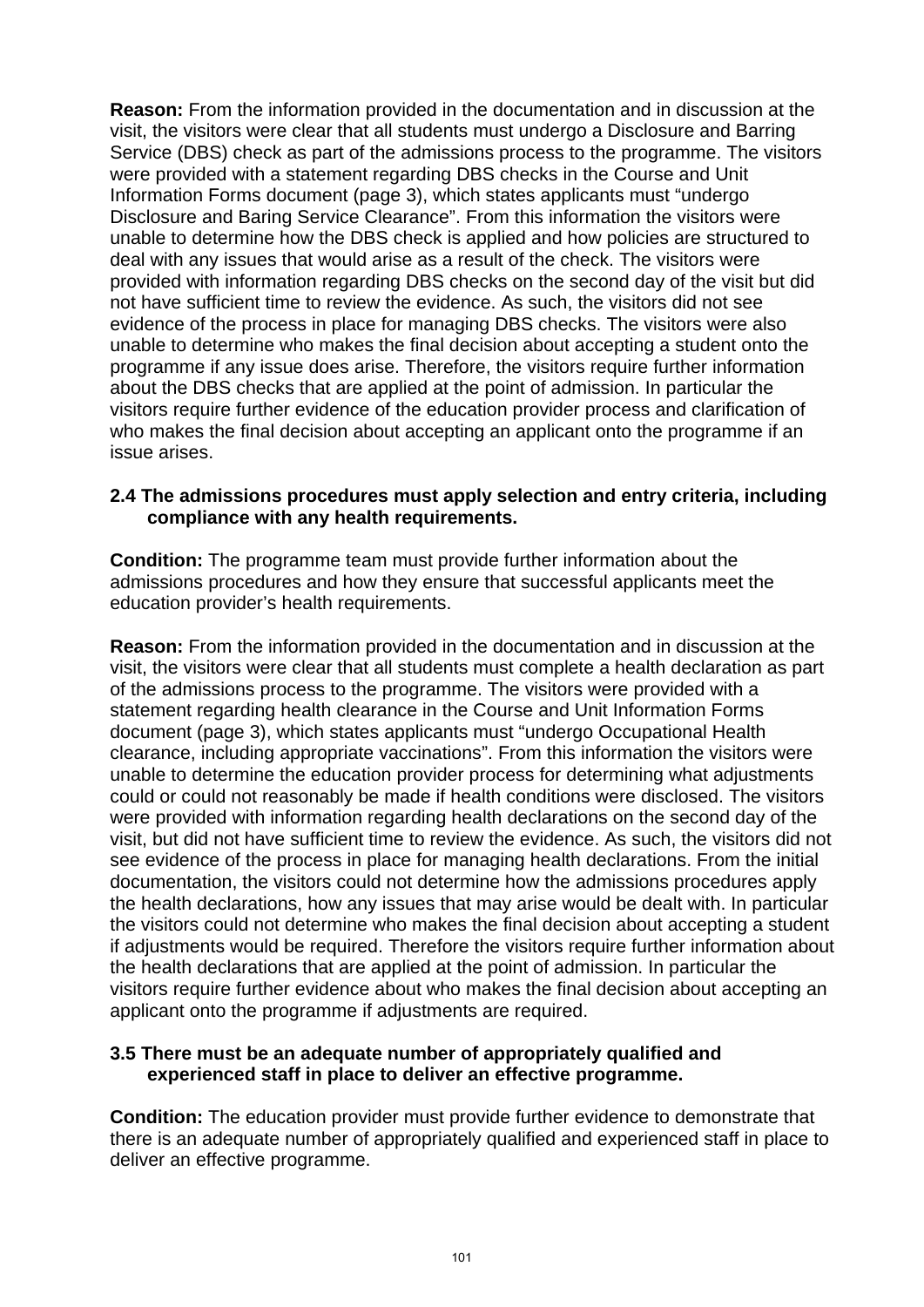**Reason:** From a review of the documentation provided and during discussions with the senior management team at the visit, the visitors noted that plans to recruit an additional full time staff member have been agreed. However, from discussions with the senior team, it was clear that the additional full time staff member will not be in post until next year. Furthermore, the visitors were unable to determine how, following the recruitment to this post, there will be an adequate number of appropriately qualified and experienced staff in place to deliver an effective programme. The visitors therefore require further evidence to demonstrate that there is an adequate number of appropriately qualified and experienced staff in place to deliver an effective programme.

### **3.6 Subject areas must be taught by staff with relevant specialist expertise and knowledge.**

**Condition:** The education provider must demonstrate that staff with specialist expertise and knowledge are in place to deliver the programme.

**Reason:** The education provider included staff curriculum vitaes with the documentation. The visitors were satisfied that some of the staff have specialist expertise and knowledge to deliver this programme, however, they noted that only one staff member was an HCPC registered paramedic. During discussions with the senior team and the programme team, the visitors learnt that the education provider is planning to recruit another member of staff who will be a paramedic and will also consider employing visiting paramedic tutors for the delivery of this programme. With the current profile of paramedic experience in the staff group, the visitors were concerned about whether subject areas were being taught by staff with relevant specialist expertise and knowledge. The visitors therefore require information about any additional staff resources that are, or will be, in place to support the delivery of an effective programme, to include details of the visiting staff members of the programme team and their allocated areas of responsibility across the programme. This condition is in line with the condition for SET 3.5. The education provider should detail how they ensure that staff have relevant specialist expertise and knowledge to deliver the programme effectively.

# **3.8 The resources to support student learning in all settings must be effectively used.**

**Condition:** The education provider must submit programme documentation that has been revised in line with any changes made to meet the conditions set as a result of this approval visit.

**Reason:** Through discussion at the visit, and from the final conclusions of the internal validation and external visiting panel it was clear that revisions will be made to programme documentation to meet conditions set by internal panel. The visitors consider the programme documentation that students routinely refer to as an important resource to support student learning. In particular, the conditions set by internal panel referred to amendments to module descriptors, the programme specification document and the student handbook. To ensure the programme meets this standard the visitors need to review revised documentation to ensure the resources to support student learning are effectively used. Therefore the visitors require the education provider to submit the revised programme documentation the students routinely refer to.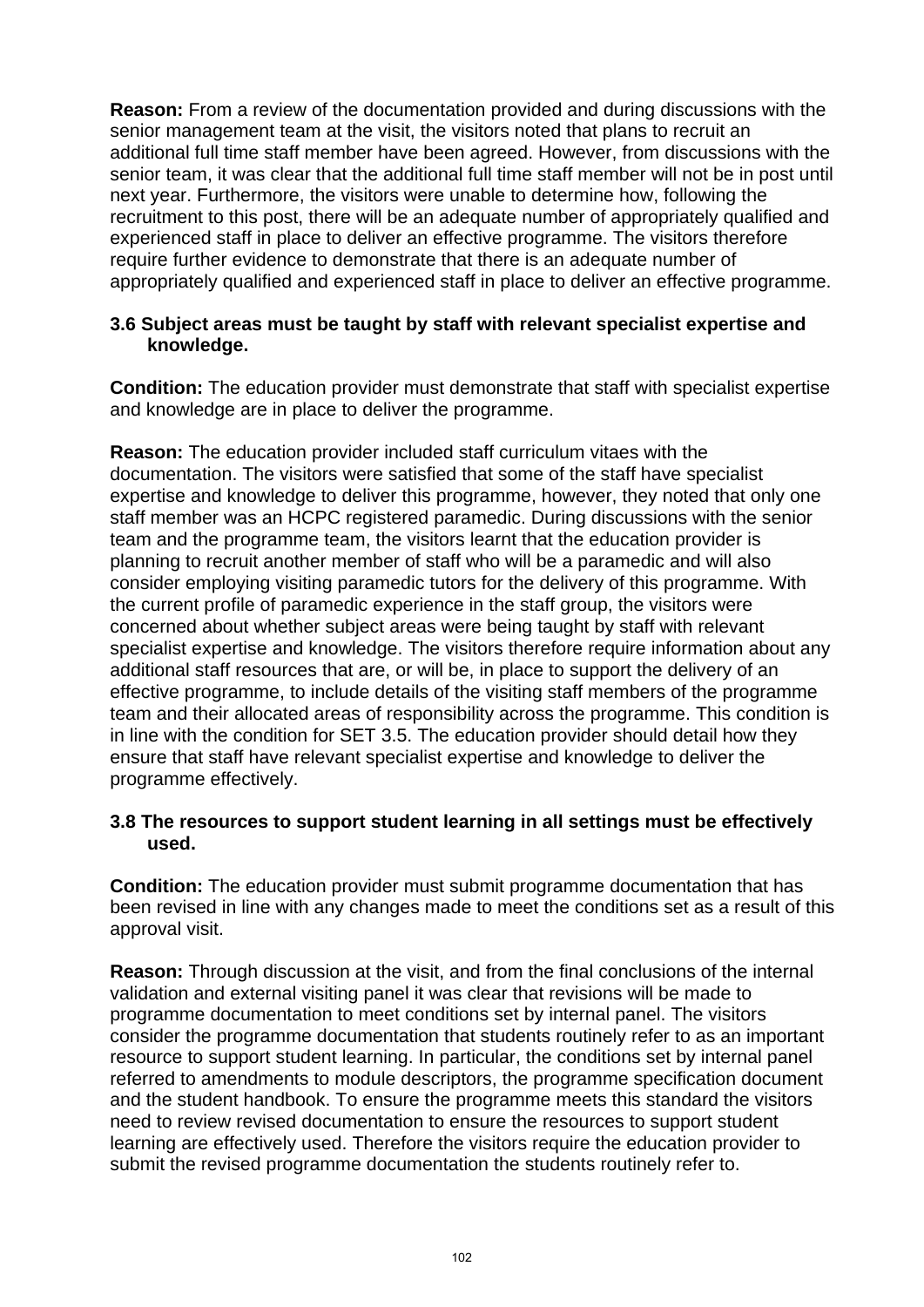#### **3.14 Where students participate as service users in practical and clinical teaching, appropriate protocols must be used to obtain their consent.**

**Condition:** The programme team must provide evidence of the formal protocols to obtain informed consent from students when they participate as service users in practical and clinical teaching and for managing situations when students decline from participating.

**Reason:** From a review of the documentation, the visitors noted that the SETs mapping document (SET 3.14) submitted by the education provider stated that "the team are currently working on this protocol in preparation for the approval event". The visitors were provided with a consent form on the second day of the visit but were unable to review this document due to time constraints. As such, the visitors did not see evidence of the formal protocols to obtain informed consent from students when they participate as service users and for managing situations when students decline from participating as service users in practical sessions. To ensure this standard is met, the visitors require evidence of any formal protocols for obtaining informed consent from students before they participated as a service user in practical and clinical teaching. They also require evidence that demonstrates how students are informed about the requirement for them to participate, how records are maintained to indicate consent had been obtained. In particular, the visitors require evidence to show what alternative learning arrangements will be put in place so there would be no impact on their learning where students declined from participation.

#### **3.15 Throughout the course of the programme, the education provider must have identified where attendance is mandatory and must have associated monitoring mechanisms in place.**

**Condition:** The education provider must identify where students' attendance is mandatory and how the attendance mechanisms are effectively communicated and monitored.

**Reason:** From a review of the documentation, the visitors could not identify the attendance requirements for students or how students were informed about the mandatory elements of the programme. In discussion with the students from the Operating department practitioner programme there was some confusion regarding understanding of the attendance policy and the associated monitoring mechanisms for this programme. The programme team highlighted that they expect full attendance at all times from students. However, the visitors were unable to see where in the documentation this requirement was communicated to students. Through discussion with the programme team, the visitors learnt that for in house lectures, attendance sheets are sometimes used to monitor attendance and that poor attendance would be followed up. The visitors were provided with information regarding the attendance policy on the second day of the visit, but did not have sufficient time to review the evidence. From the documentation sent prior to the visit and discussions at the visit, the visitors were unable to determine how students starting the programme would be informed of this attendance policy, how it would be enforced and what, if any, repercussions there may be for students who fail to attend. Therefore the visitors require further evidence of the attendance policy, what parts of the programme are mandatory and how this is communicated to students. They also require further evidence to demonstrate how students are made aware of what effect contravening this policy may have on their ability to progress through the programme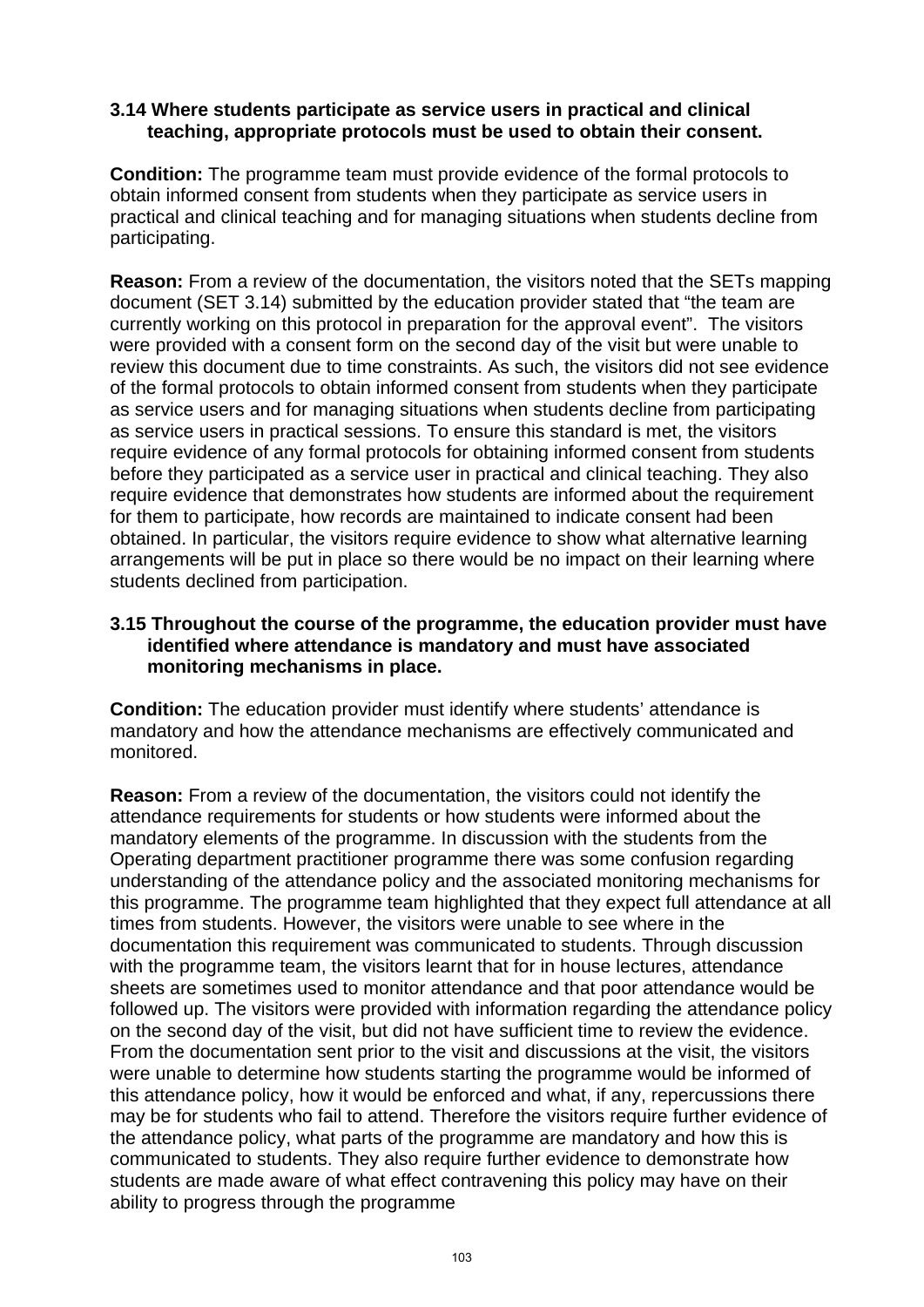#### **3.16 There must be a process in place throughout the programme for dealing with concerns about students' profession-related conduct.**

**Condition:** The education provider must provide further detail of the formal procedure in place to deal with any concerns about students' profession related conduct and how the procedure would be implemented.

**Reason:** From reviewing the documentation provided prior to the visit, and from discussions with the programme team, practice placement team and the students, the visitors were clear that there are mechanisms in place to deal with any misconduct of students in the education setting. The visitors were unclear, however, how concerns about students' profession-related conduct while on placement are relayed to the programme team, or how any issues would be dealt with by the education provider. The visitors were also unclear how any non-academic conduct issues would be dealt with by the education provider, or whether the students are aware how any issues could impact on future registration. The visitors were provided with information on fitness to practice procedures on the second day of the visit, but did not have sufficient time to review the evidence. Therefore, the visitors require evidence of the formal mechanisms by which the education provider manage any concerns with students' profession-related conduct on placement and how this information will be communicated to students to ensure this standard is met.

# **5.2 The number, duration and range of practice placements must be appropriate to support the delivery of the programme and the achievement of the learning outcomes.**

**Condition:** The programme team must provide further information about how they ensure that a sufficient number, duration and range of placements are available for all students who undertake this programme.

**Reason:** In discussion with the programme team the visitors were made aware that there is a close working arrangement with the East of England Ambulance Trust. The visitors also noted from discussions with the placement providers and the programme team that East of England Ambulance Trust are responsible for providing suitable placements for students, rather than the staff team at the education provider. From the information provided the visitors could not determine how the programme team ensures that the number, duration and range of placements offered by the East of England Ambulance Trust will be sufficient for students to meet the learning outcomes for the programme. The visitors were provided with further information about placements on the second day of the visit, but did not have sufficient time to review the evidence. The visitors therefore require further information which articulates how the programme team ensure that there are a sufficient number, duration and range of placements to support the delivery of the programme and enable students to meet the relevant learning outcomes. In this way the visitors can determine how the programme may meet this standard.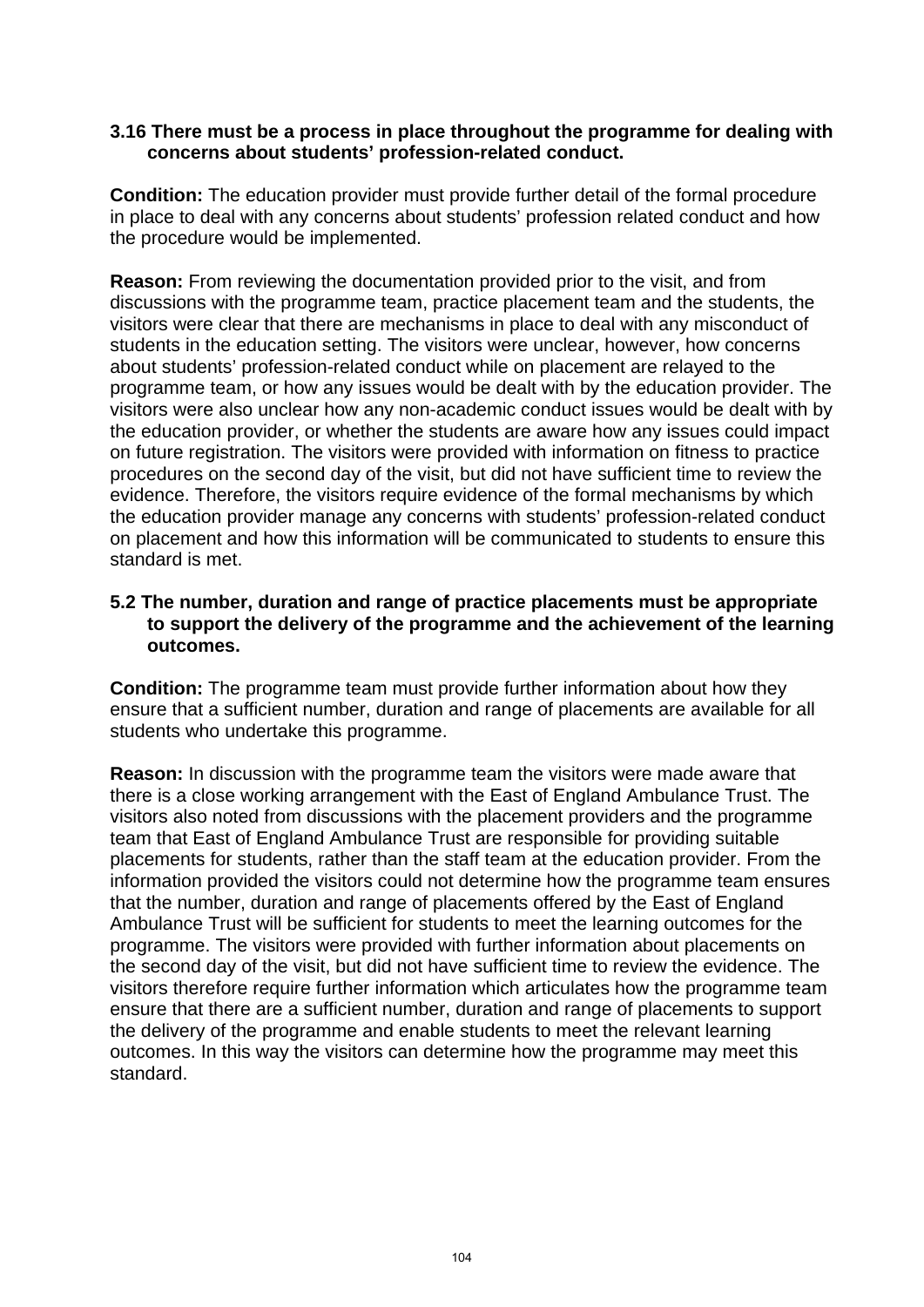### **5.2 The number, duration and range of practice placements must be appropriate to support the delivery of the programme and the achievement of the learning outcomes.**

**Condition:** The programme team must provide further clarification of the formal processes used to allocate placements and ensure that all students get the experience they require to achieve the learning outcomes.

**Reason:** Prior to the visit, the visitors were provided with a SOPs mapping document for the programme which linked the learning outcomes associated with practice placements to relevant standards of proficiency. However, from the evidence provided at the visit it was clear that East of England Ambulance Trust are responsible for providing suitable placements for students, rather than the staff team at the education provider. It was also highlighted in the meeting with the programme team that the outcomes of each of the placements is negotiated between the student and the placement provider at the first placement meeting. From the information provided the visitors could not determine how the programme team ensures that the placements undertaken by students will be sufficient for them to meet the learning outcomes required for successful completion of the programme. The visitors were provided with further information about placements on the second day of the visit, but did not have sufficient time to review the evidence. From the initial documentation provided, the visitors could not determine how the programme team ensures that the allocation of placements provide students with sufficient placement experience to meet the required learning outcomes and subsequently the SOPs. The visitors therefore require further evidence of how the allocation of placements work in practice and how the programme team ensure that the number, duration and range of these placements ensure that students can meet the required learning outcomes. In this way the visitors can determine how the programme may meet this standard.

### **5.4 The education provider must maintain a thorough and effective system for approving and monitoring all placements.**

**Condition:** The education provider must submit evidence to demonstrate how they maintain a thorough and effective system of approving and monitoring all placements.

**Reason:** The visitors noted a number of different documents submitted by the education provider to demonstrate how the programme meets this standard. However, in considering the initial documentation submitted and discussions held at the visit, the visitors could not find any evidence of overarching policies, systems and procedures in place regarding the approval and monitoring of placements used by the programme. From discussions with the programme team, it was unclear how the education provider would maintain responsibility for the approval and monitoring of practice placements. The visitors could not determine the criteria used by the programme team to assess a placement and the overall process undertaken to approve it, as well as how activities such as the practice educator and student questionnaires feed into this. The visitors therefore require further evidence of the overarching policies, systems and procedures in place regarding the approval and monitoring of placements, and how they are put into practice, to ensure this standard is met. In particular, the visitors require further evidence of the criteria used to approve placement providers and settings, the overall process for the approval and ongoing monitoring of placements, and how information gathered from placement providers at approval, or during a placement experience is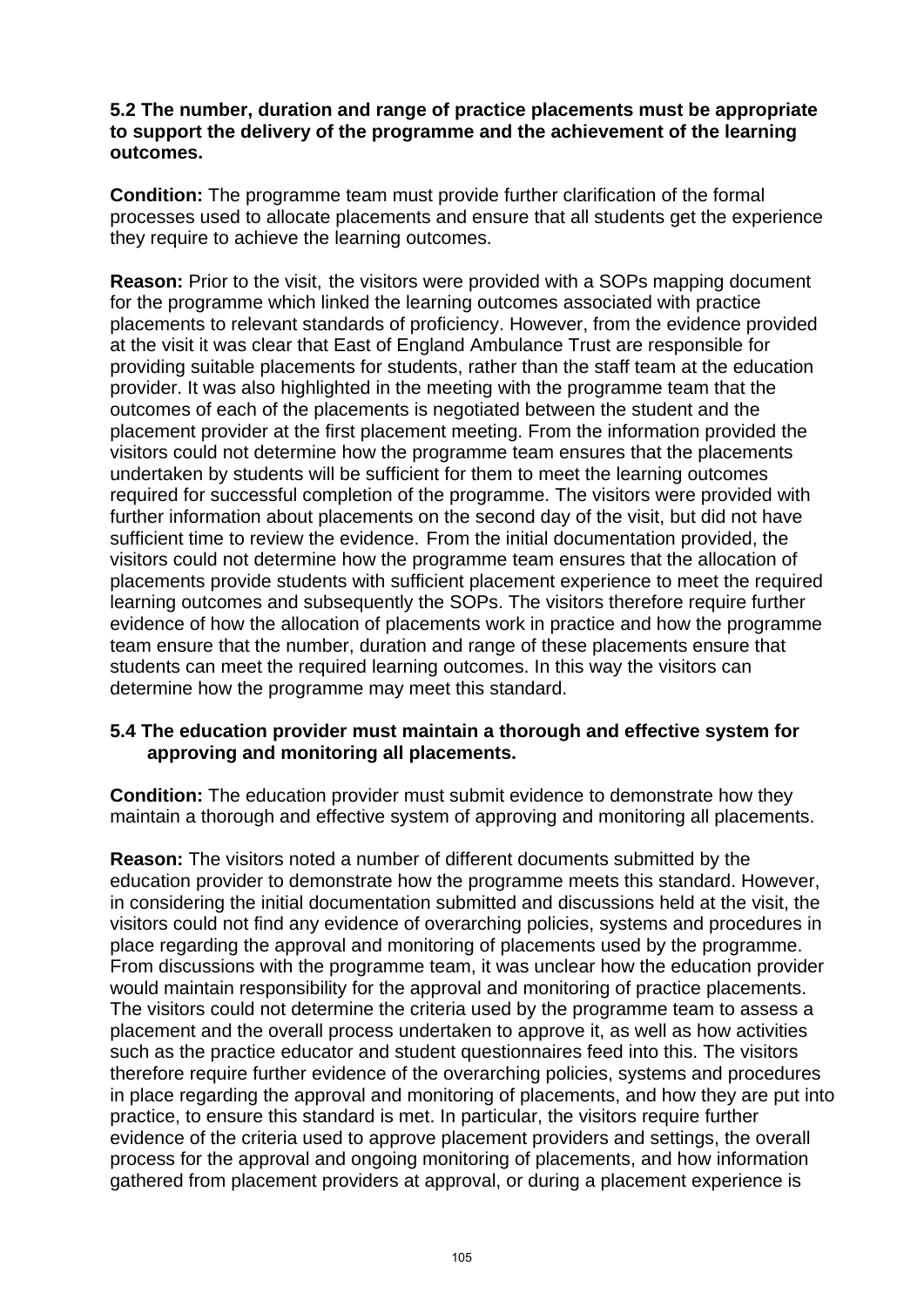considered and acted upon. Any such evidence should articulate what the process in place is and how this supports the review of the quality of a placement.

### **5.5 The placement providers must have equality and diversity policies in relation to students, together with an indication of how these will be implemented and monitored.**

**Condition:** The education provider must provide evidence of how they ensure equality and diversity policies are in place within practice placements.

**Reason:** The visitors reviewed the mapping document provided prior to the visit and noted a web link to the education provider's equality and diversity policy under SET 6.6. Upon reviewing the web link, the visitors were unable to determine how the education provider's "equality and diversity policy and strategy covering all staff, students and stakeholders" will ensure equality and diversity policies are in place within practice placements. From, a review of the initial documentation and discussions with the placement provider, the visitors noted that the East of England Ambulance Trust secure practice placements for students. The visitors could not find evidence of any formal mechanisms in place to ensure the quality of practice placements before they are used. From discussions with the programme team and practice placement providers the visitors noted that a number of informal mechanisms are used to check and monitor the equality and diversity policies are in place. The visitors highlighted that formal arrangements should be in place so that the education provider is able to ensure that practice placements have equality and diversity policies in place. The visitors therefore require the education provider to provide evidence that demonstrates how the programme ensures equality and diversity policies are in place within practice placements.

# **5.6 There must be an adequate number of appropriately qualified and experienced staff at the practice placement setting.**

**Condition:** The education provider must provide further evidence to demonstrate how they ensure all placement settings have an adequate number of appropriately qualified, experienced and, where required, registered staff.

**Reason:** From the initial documentation provided, the visitors could not determine how the education provider ensures that practice placements have an adequate number of appropriately qualified and experienced staff. For this standard, the education provider referenced the "Mentor registers held by Trust" in their SETs mapping document, but the visitors were unclear how this statement ensured this standard was met. From discussions with the programme team and the practice placement provider, the visitors learnt that the East of England Ambulance Trust hold a database of staff. Also, the visitors were told that local and regional work is currently on going to ensure that there are an adequate number of appropriately qualified and experience staff at practice placement setting via the East of England Paramedic Partnership Group meetings. The visitors acknowledge that the Partnership group is still at early development stage. However, it was unclear how the education provider would maintain responsibility for ensuring all placement settings have an adequate number of appropriately qualified, experienced and, where required, registered staff. The education provider tabled documentation on the second day of the visit with information about practice placement educators, but the visitors were unable to review this documentation due to time constraints. The visitors were therefore unable to make a judgment about whether this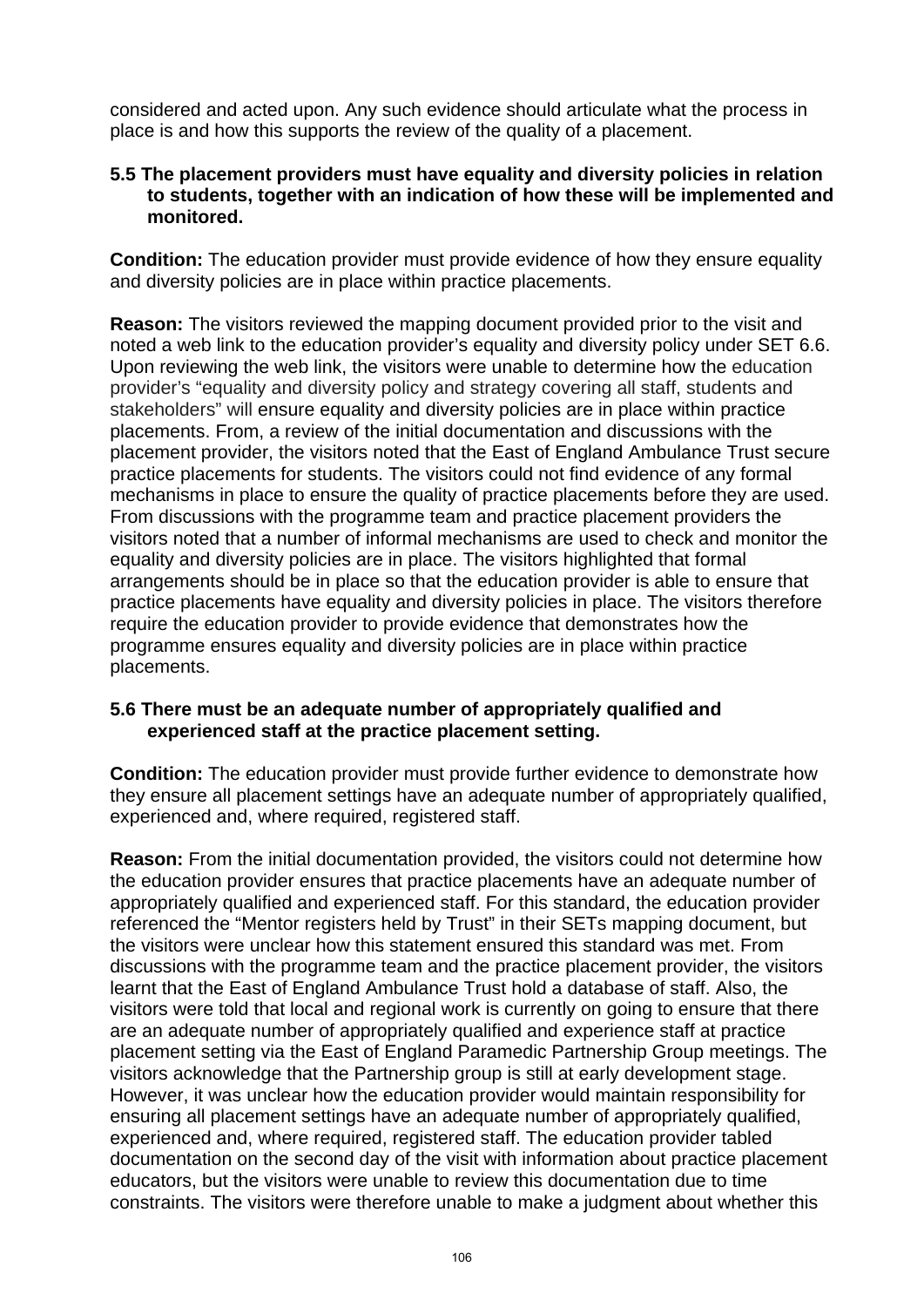standard is met, and require information which demonstrates how the education provider ensures practice placements have an adequate number of appropriately qualified and experienced staff**.** 

#### **5.7 Practice placement educators must have relevant knowledge, skills and experience.**

**Condition:** The education provider must provide further evidence to demonstrate how they ensure all practice placement educators have the relevant knowledge, skills and experience.

**Reason:** From the documentation provided, the visitors could not determine how the education provider ensures that practice placement educators have the relevant knowledge, skills and experience. For this standard, the education provider referenced the "Mentor registers held by Trust" in their SETs mapping document, but the visitors were unclear how this statement ensured this standard was met. From discussions with the programme team and the practice placement provider, the visitors learnt that East of England Ambulance Trust are currently working with the University of East Anglia to develop a mentorship programme. The visitors learnt that the education provider can feed into this development programme, and that all practice placement educators will be expected to undergo the mentorship programme. From the discussions and initial documentation, it was unclear how the education provider would maintain responsibility for ensuring practice placement educators have the relevant knowledge, skills and experience. The education provider tabled documentation on the second day of the visit with information about practice placement educators, but the visitors were unable to review this documentation due to time constraints. The visitors were therefore unable to make a judgment about whether this standard is met, and require further evidence to demonstrate how they ensure all practice placement educators have the relevant knowledge, skills and experience.

# **5.8 Practice placement educators must undertake appropriate practice placement educator training.**

**Condition:** The programme team must provide further evidence to demonstrate how they ensure that practice placement educators have undertaken the appropriate placement educator training.

**Reason:** From the initial documentation provided, the visitors could not determine how the education provider ensures practice placement educators undertake appropriate practice placement educator training. During discussions with the programme team, the visitors learnt that there are practice educators training options that are offered to practice educators including a 15 credits Mentorship & Support for Professional Practice course. The visitors acknowledged that there are training opportunities and workshops provided by the education provider for practice placement educators but were unable to see how each individual placement educator's training is monitored, or how the requirements for training feeds into partnership agreements with the providers. The visitors were also unclear about the steps taken by the education provider to ensure that suitably trained placement educators were in place for students. The education provider tabled documentation on the second day of the visit with information about practice placement educators, but the visitors were unable to review this documentation due to time constraints. To ensure this standard is met, the visitors require the education provider to clearly articulate the training requirements for placement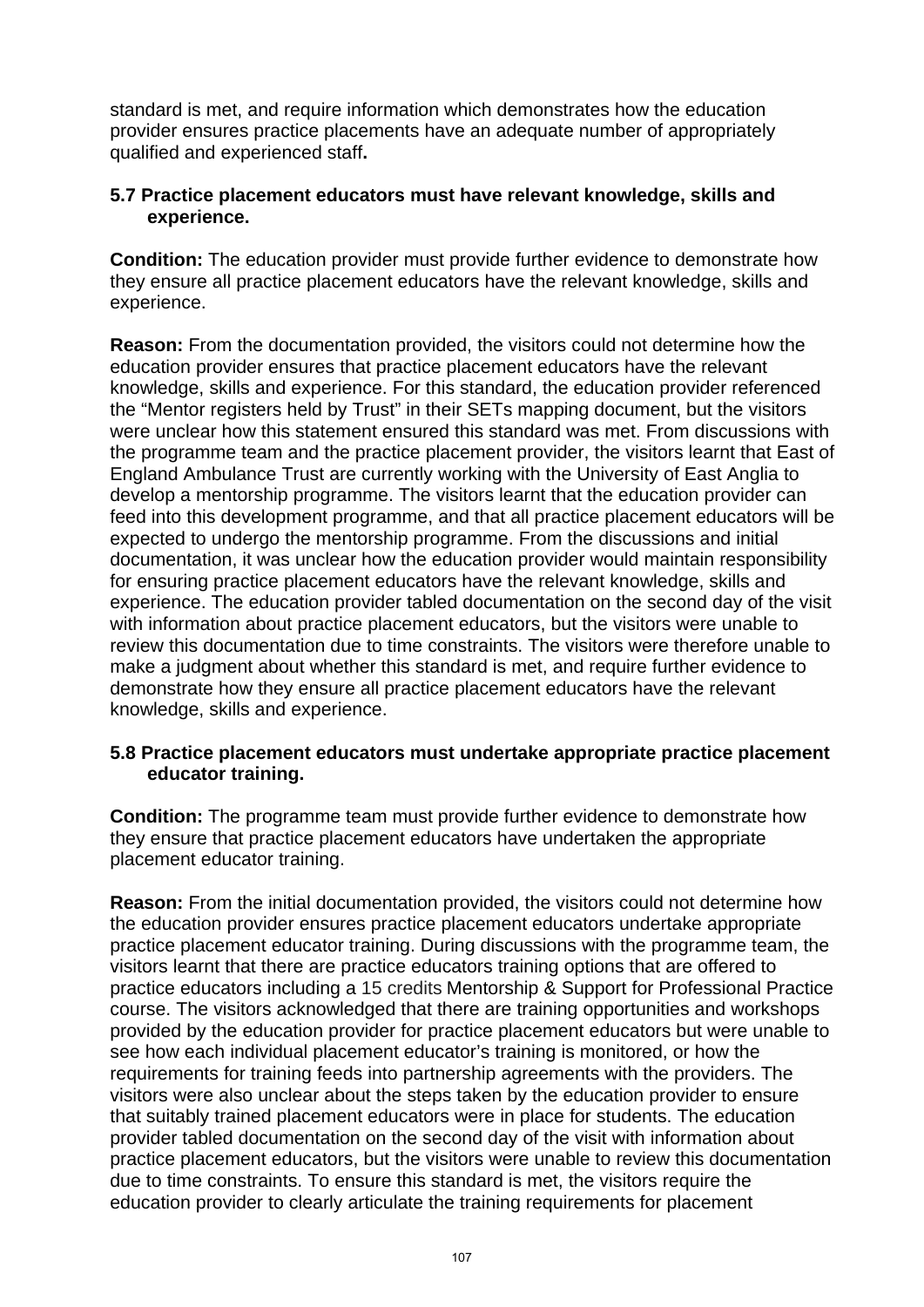educators and the processes in place for ensuring these requirements are met and monitored in practice placement setting.

# **5.9 Practice placement educators must be appropriately registered, unless other arrangements are agreed.**

**Condition:** The education provider must provide further evidence of their processes to ensure placement educators are appropriately registered, or agree other arrangements.

**Reason:** From the initial documentation provided, the visitors could not determine how the education provider ensures practice placement educators are appropriately registered, or agree other arrangements. For this standard, the education provider referenced "mental health placements – with NMC Registered Mental Health nurses, Maternity placements – with NMC Registered Midwives". From this, the visitors were unclear of the process in place in ensuring placement educators are appropriately registered. From discussions with the programme team, the visitors learnt that the "Mentor register held by Trusts" will record practice educator registration. From the discussions and documentation, it was unclear how the education provider would be involved in maintaining responsibility for ensuring placement educators are appropriately registered if the registration of practice educators are held by the Trust. The education provider tabled documentation on the second day of the visit with information about practice placement educators, but the visitors were unable to review this documentation due to time constraints. To ensure that this standard is met, the visitors require further evidence of the process in place in ensuring placement educators are appropriately registered, or agree other arrangements.

- **5.11 Students, practice placement providers and practice placement educators must be fully prepared for placement which will include information about an understanding of:** 
	- **the learning outcomes to be achieved;**
	- **the timings and the duration of any placement experience and associated records to be maintained;**
	- **expectations of professional conduct;**
	- **the assessment procedures including the implications of, and any action to be taken in the case of, failure to progress; and**
	- **communication and lines of responsibility.**

**Condition:** The programme team must provide further information on the learning outcomes for non-ambulance service placements, including methods of assessment, and any alignment to academic modules.

**Reason:** The visitors noted from discussions with the programme team that there will be placements in non-ambulance service settings. From the course handbook it was clear that the East of England Ambulance Trust will be providing the core placements for this programme but students will also experience working as a paramedic in an urban area. The visitors noted the importance of ensuring students have sufficient exposure to a variety of situations such as within hospital settings and other non NHS placements. However, the visitors could not find further detail in the documentation to support these placement experiences, specifically regarding how these placements will be integrated with the programme, or information of the learning outcomes and associated assessments. The visitors therefore require further evidence that the students and placement educators in non-ambulance placement settings are given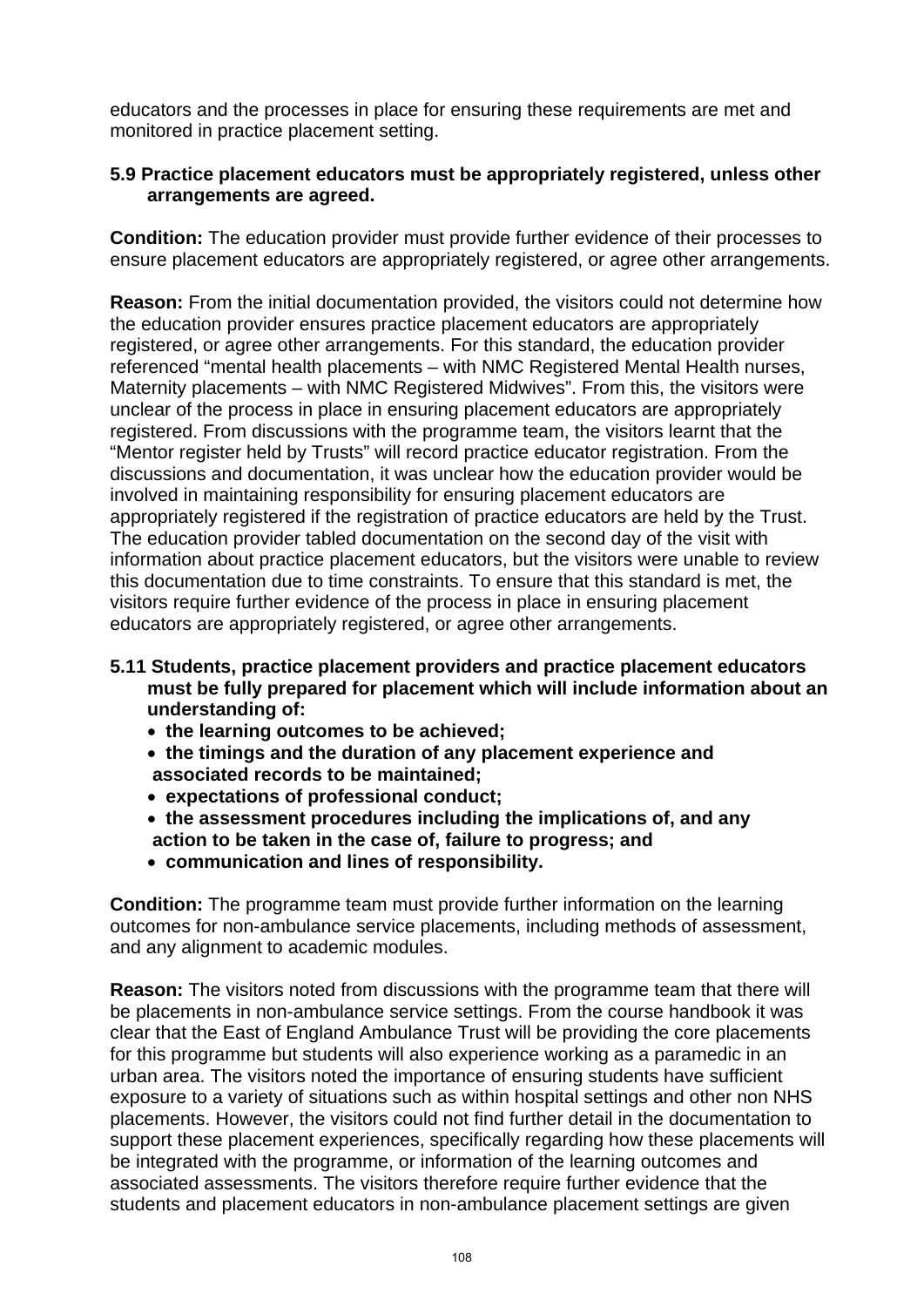sufficient information to understand the learning outcomes to be achieved, and are therefore fully prepared for placement in non-ambulance settings.

- **5.11 Students, practice placement providers and practice placement educators must be fully prepared for placement which will include information about an understanding of:** 
	- **the learning outcomes to be achieved;**
	- **the timings and the duration of any placement experience and associated records to be maintained;**
	- **expectations of professional conduct;**
	- **the assessment procedures including the implications of, and any action to be taken in the case of, failure to progress; and**
	- **communication and lines of responsibility.**

**Condition:** The programme team must provide further information as to how the education provider ensures placement educators and students are fully prepared for placements.

**Reason:** The visitors could not determine from the practice placement handbook how the education provider ensured students, practice placement providers and educators are fully prepared for each individual placement particularly regarding the students' scope of practice and expectations of both the students and practice placement educators at each individual placement. At the programme team meeting, the visitors were made aware that students will be prepared for placements by undergoing a placement induction. Discussions with the students revealed a varied experience of placement induction and also a varied impression regarding how well they felt prepared for placement. The visitors therefore require information about the mechanisms in place which demonstrates how the education provider ensures students are fully prepared for placement and practice educators are made aware of students' scope of practice for each placement and expectation of both the students and practice placement educators at placement. This condition is linked to the other condition placed on SET 5.11 above. Therefore, the visitors require further evidence to support the way the placement educators and students will be prepared.

## **5.13 A range of learning and teaching methods that respect the rights and needs of service users and colleagues must be in place throughout practice placements.**

**Condition:** The education provider must provide further evidence of how they ensure a range of learning and teaching methods that respect the rights and needs of service users and colleagues are in place throughout practice placements.

**Reason:** The visitors reviewed the mapping document provided prior to the visit and noted under SET 5.13 that the education provider has stated "To be discussed at approval event". From the discussions with the programme team, the visitors were unable to determine whether there is a process in place throughout practice placement that ensures the learning and teaching methods respect the rights and needs of service users and colleagues. Therefore, the visitors, require further evidence that there is a system in place that ensures, where possible, service users are aware that students are involved and appropriate consent has been sought. In this way the visitors can determine how the education programme can meet this standard.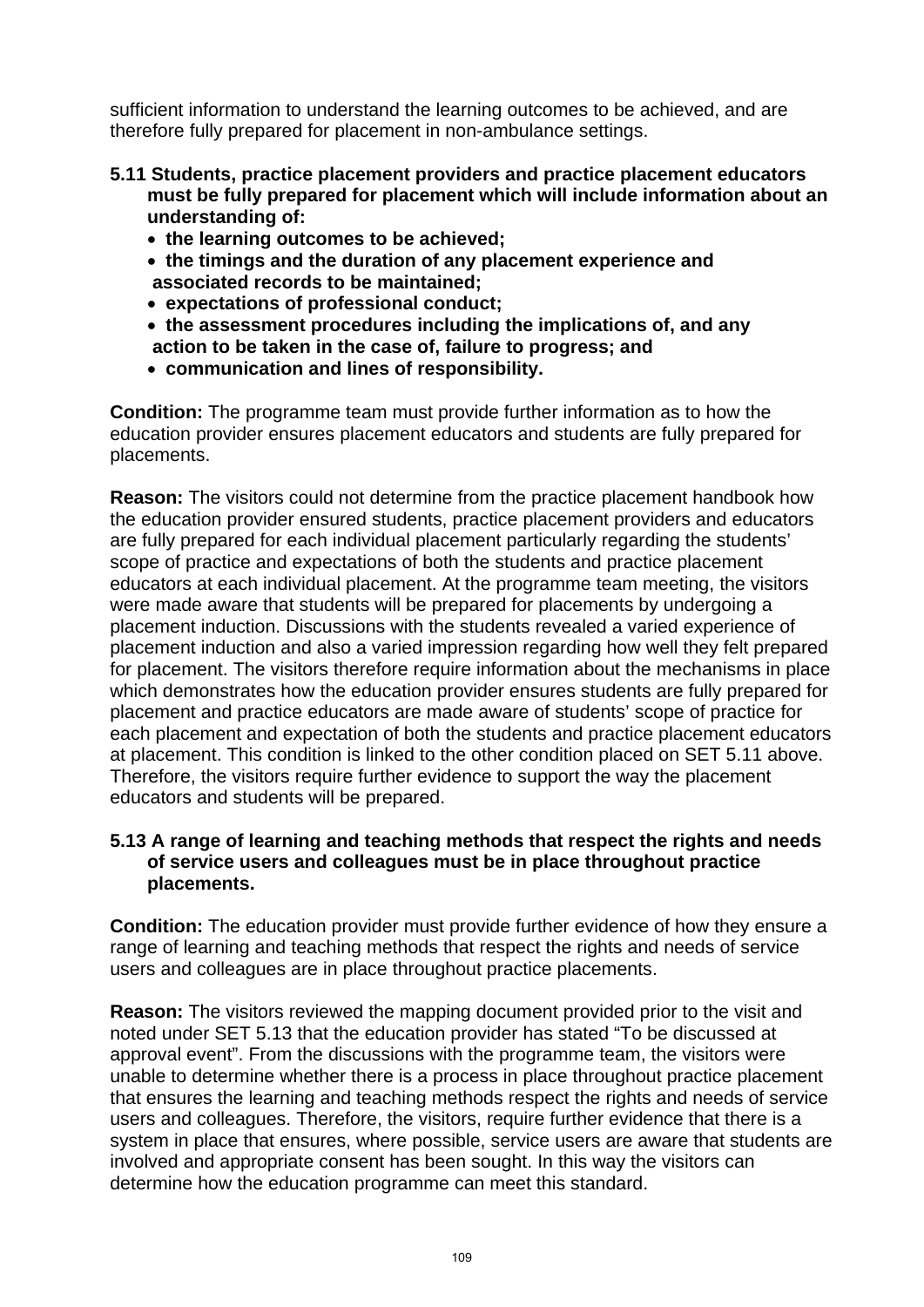#### **6.6 There must be effective monitoring and evaluation mechanisms in place to ensure appropriate standards in the assessment.**

**Condition:** The education provider must ensure there are effective monitoring and evaluation mechanisms in place to ensure appropriate standards in the assessment of students.

**Reason:** The visitors reviewed the mapping document provided prior to the visit and noted a web link to the education provider's regulation and procedures under SET 6.6. Upon reviewing the web link, the visitors found it hard to navigate through the site and locate the appropriate information that demonstrates how the education provider ensure that there are effective monitoring and evaluation mechanisms in place to ensure appropriate standards in the assessment of students. The visitors were provided with information on the mechanisms in place on the second day of the visit, but did not have sufficient time to review the evidence. As such, the visitors did not see documentation that defined the programme's assessment regulations for this standard. Therefore, the visitors require evidence that the education provider has effective monitoring and evaluation mechanisms in place to ensure appropriate standards in assessment of students. In this way the visitors can determine how the education programme can meet this standard.

## **6.7 Assessment regulations must clearly specify requirements for student progression and achievement within the programme.**

**Condition:** The programme team must clarify the requirements for student progression and achievement within the programme, and how this information will be communicated to students.

**Reason:** The visitors reviewed the mapping document provided prior to the visit and noted a web link to the education provider's regulation and procedures under SET 6.7. Upon reviewing the web link, the visitors found it hard to navigate through the site and locate the appropriate information that demonstrates the requirements for student progression and achievement within the programme. From the discussions with the programme team, the visitors were not clear how the programme team assess students to make sure that they continue to progress within the programme and how this information would be communicated to students. The visitors were unable to see how the assessment regulations regarding student progressions and achievements would be made clear to students so they can understand what is expected of them at each stage of the programme. The visitors were provided with information on student progression and assessment regulations on the second day of the visit, but did not have sufficient time to review the evidence. As such, the visitors did not see documentation that defined the programme's assessment regulations for this standard. The visitors therefore, require the programme team to specify requirements for student progression and achievement within the programme, in particular how this information will be communicated to students.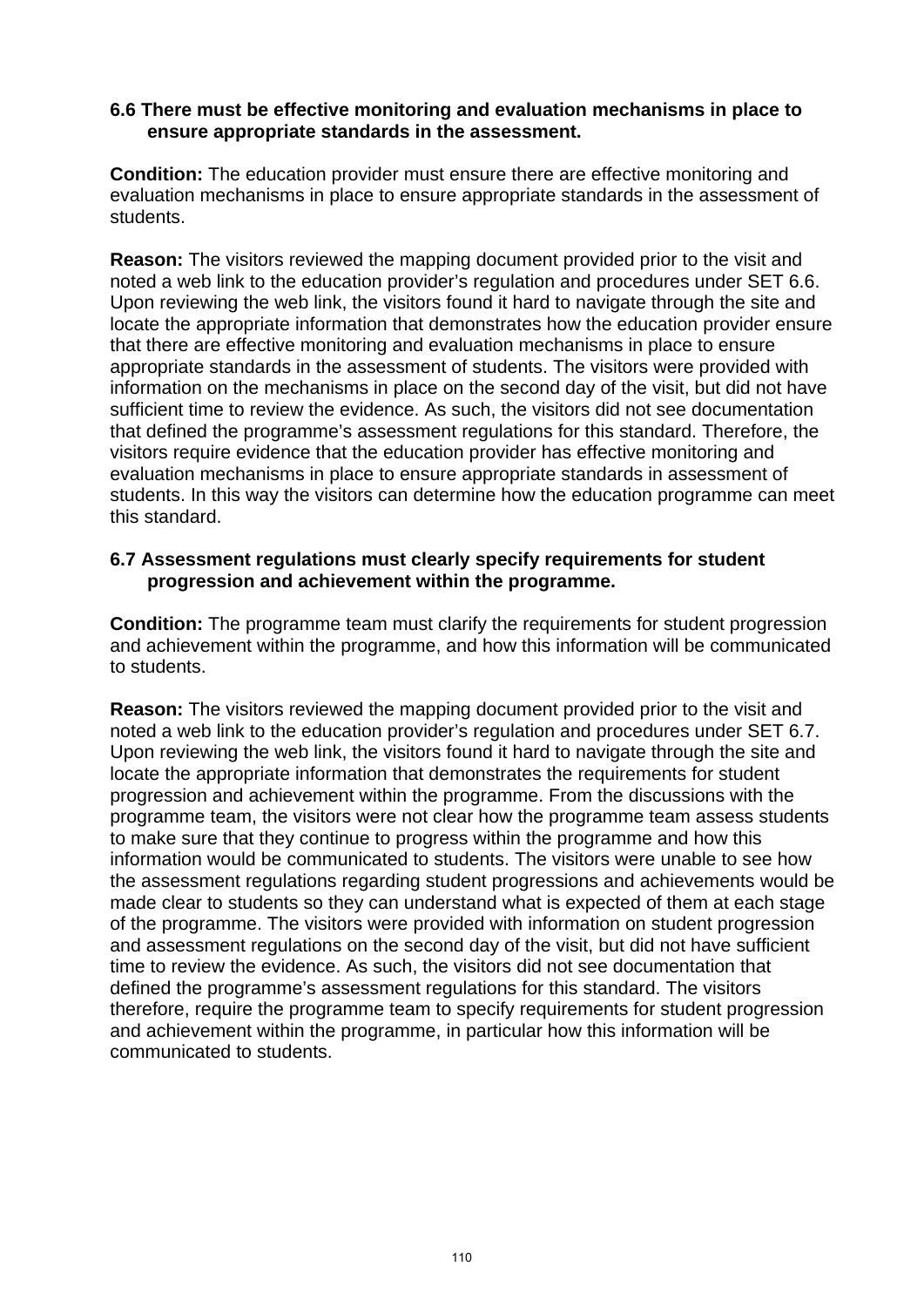**6.8 Assessment regulations, or other relevant policies, must clearly specify requirements for approved programmes being the only programmes which contain any reference to an HCPC protected title or part of the Register in their named award.** 

**Condition:** The programme team must provide evidence that they have regulations or policies in place that ensure that any interim award made available to students will not provide eligibility to apply for HCPC registration, and that the programme documentation clearly articulates this.

**Reason:** The visitors reviewed the mapping document provided prior to the visit and noted a web link to the education provider's regulation and procedures under SET 6.8. Upon reviewing the web link, the visitors found it hard to navigate through the site and locate the appropriate information that demonstrates requirements for approved programmes being the only programmes which contain any reference to an HCPC protected title or part of the Register in their named award. Discussion with the programme team revealed that currently there is no interim award, however, the programme team are in discussion to introduce a non-titled exit award. The visitors require evidence that final arrangements for the provision of exit awards are made in line with HCPC requirements to be satisfied that this standard is met. The visitors were provided with additional information around this standard on the second day of the visit, but did not have sufficient time to review the evidence. As such, the visitors did not see documentation which defined the programme's assessment regulations for this standard. The visitors require evidence that demonstrates the education provider has regulations or policies in place that ensure that any interim award made available to students will not provide eligibility to apply for HCPC registration, and that the programme documentation clearly articulates this.

## **6.9 Assessment regulations must clearly specify requirements for an aegrotat award not to provide eligibility for admission to the Register.**

**Condition:** The education provider must clearly articulate an aegrotat award will not lead to eligibility to apply for HCPC registration.

**Reason:** The visitors reviewed the mapping document provided prior to the visit and noted a web link to the education provider's regulation and procedures under SET 6.9. Upon reviewing the web link, the visitors found it hard to navigate through the site and locate the appropriate information that clearly articulates an aegrotat award will not lead to eligibility to apply for HCPC registration. The visitors could not determine where there was a clear statement regarding aegrotat awards. The visitors were provided with additional information around this standard, on the second day of the visit, but did not have sufficient time to review the evidence. As such, the visitors did not see documentation which defined the programme's assessment regulations for this standard. The visitors could therefore not determine how the programme team ensured that students understood that aegrotat awards would not enable them to be eligible to apply to the Register. The visitors therefore require further evidence of the assessment regulation around this standard and that there is a clear statement included in the programme documentation regarding aegrotat awards and that this is accessible to students.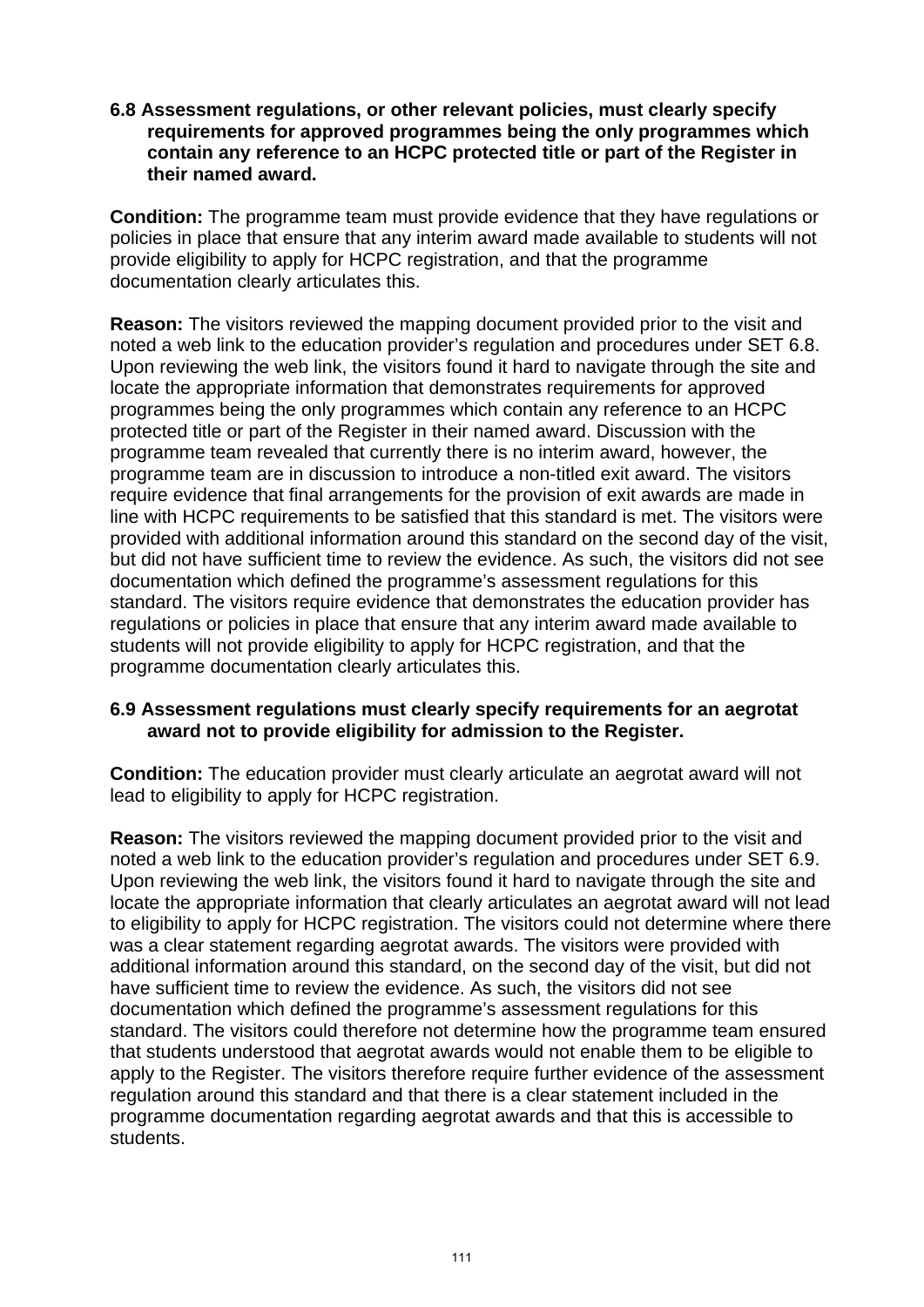#### **6.10 Assessment regulations must clearly specify requirements for a procedure for the right of appeal for students.**

**Condition:** The education provider must provide further evidence to demonstrate there are procedures in place for the right of appeal for students.

**Reason:** The visitors reviewed the mapping document provided prior to the visit and noted a web link to the education provider's regulation and procedures under SET 6.10. Upon reviewing the web link, the visitors found it hard to navigate through the site and locate the appropriate information that demonstrates that there are procedures in place for the right of appeal for students and how this information would be communicated to students. Discussions with the programme team revealed a university wide process in place for dealing with rights of appeals for students. The visitors were provided with additional information around this standard on the second day of the visit, but did not have sufficient time to review the evidence. As such, the visitors also did not see documentation which defined the programme's assessment regulations for this standard. The visitors therefore require further information that clarifies the appeals procedure for students and details how students are told about the right to appeal to ensure this standard is met.

#### **6.11 Assessment regulations must clearly specify requirements for the appointment of at least one external examiner who must be appropriately experienced and qualified and, unless other arrangements are agreed, be from the relevant part of the Register.**

**Condition:** The education provider must include a clear statement in the programme documentation that at least one external examiner for the programme will be from the relevant part of the Register, or agree other arrangements.

**Reason:** The visitors reviewed the mapping document provided prior to the visit and noted a web link to the education provider's regulation and procedures under SET 6.11. Upon reviewing the web link, the visitors found it hard to navigate through the site and locate the appropriate information that clearly specify requirements for the appointment of at least one external examiner being appropriately experienced and qualified and, unless other arrangements are agreed, be from the relevant part of the Register. The visitors were provided with additional information around this standard on the second day of the visit, but did not have sufficient time to review the evidence. As such, the visitors did not see documentation which defined the programme's assessment regulations for this standard. This standard requires that the assessment regulations of the programme state that at least one of the external examiners appointed to the programme needs to be appropriately registered or that suitable alternative arrangements should be agreed. Therefore the visitors require evidence that HCPC requirements regarding the appointment of external examiners to the programme have been included in the relevant documentation to ensure that this standard is met.